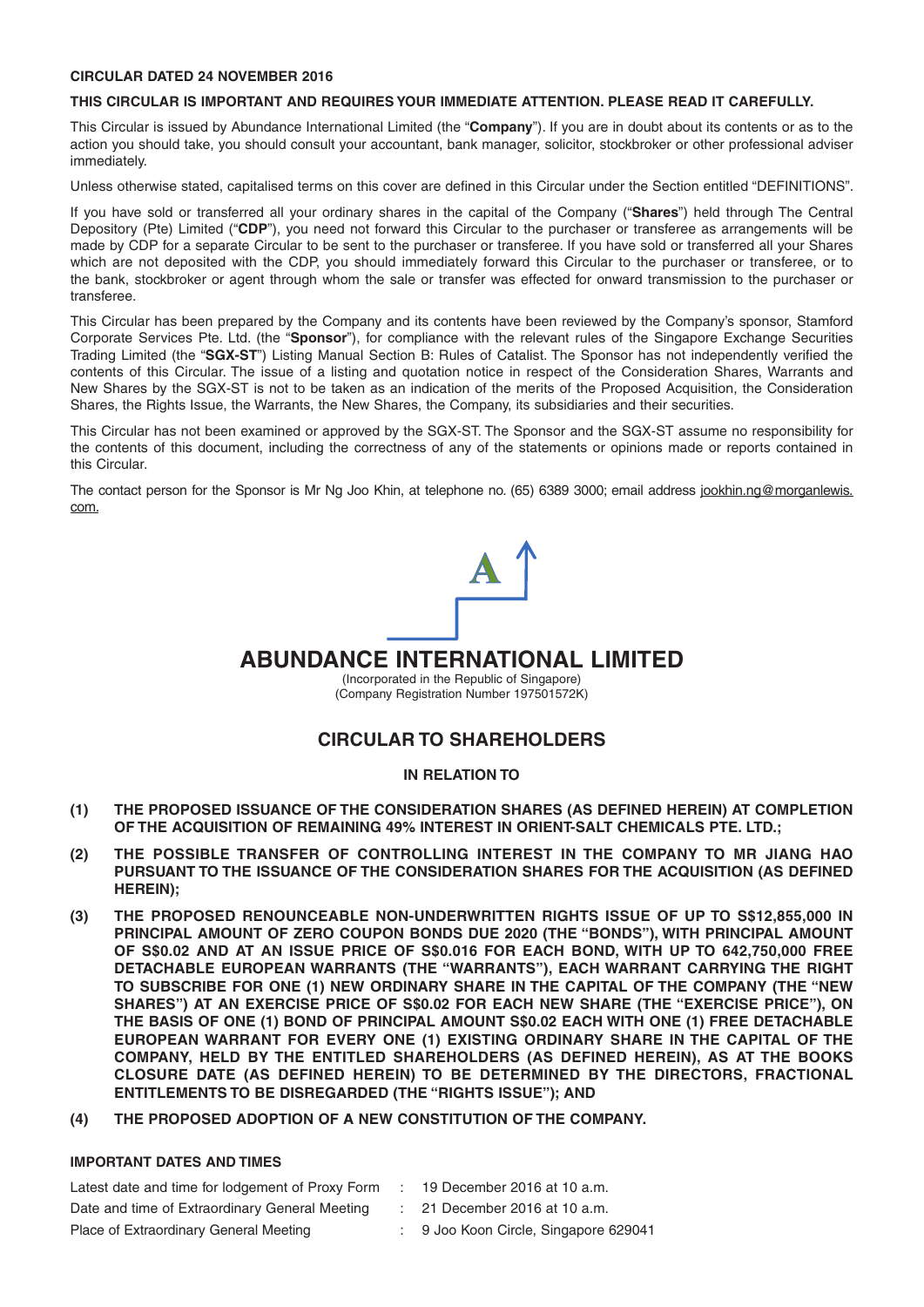# **TABLE OF CONTENTS**

### **Page State State State State State State State State State State State State State State State State State St**

| 3                                                                                                                                              |                                                                                                                                      |    |  |  |
|------------------------------------------------------------------------------------------------------------------------------------------------|--------------------------------------------------------------------------------------------------------------------------------------|----|--|--|
|                                                                                                                                                |                                                                                                                                      | 12 |  |  |
| $1_{-}$                                                                                                                                        |                                                                                                                                      | 12 |  |  |
| 2.                                                                                                                                             | THE PROPOSED ISSUANCE OF THE CONSIDERATION SHARES AT COMPLETION<br>OF THE ACQUISITION OF REMAINING 49% INTEREST IN ORIENT-SALT       | 14 |  |  |
| 3.                                                                                                                                             | THE POSSIBLE TRANSFER OF CONTROLLING INTEREST IN THE COMPANY TO<br>MR JIANG HAO PURSUANT TO THE ISSUANCE OF THE CONSIDERATION SHARES | 20 |  |  |
| 4.                                                                                                                                             |                                                                                                                                      | 22 |  |  |
| 5.                                                                                                                                             | THE PROPOSED ADOPTION OF A NEW CONSTITUTION OF THE COMPANY                                                                           | 45 |  |  |
| 6.                                                                                                                                             |                                                                                                                                      | 52 |  |  |
| 7 <sub>1</sub>                                                                                                                                 |                                                                                                                                      | 53 |  |  |
| 8.                                                                                                                                             |                                                                                                                                      | 53 |  |  |
| 9.                                                                                                                                             |                                                                                                                                      | 53 |  |  |
| 10.                                                                                                                                            |                                                                                                                                      | 54 |  |  |
| 11.                                                                                                                                            |                                                                                                                                      | 54 |  |  |
| APPENDIX A - TABLES SHOWING THE CHANGES IN THE UNDERTAKING<br>55                                                                               |                                                                                                                                      |    |  |  |
| 57                                                                                                                                             |                                                                                                                                      |    |  |  |
| APPENDIX C - PRINCIPAL PROVISIONS IN THE NEW CONSTITUTION THAT ARE<br>SIGNIFICANTLY DIFFERENT FROM EQUIVALENT PROVISIONS IN THE EXISTING<br>58 |                                                                                                                                      |    |  |  |
| 73                                                                                                                                             |                                                                                                                                      |    |  |  |

**PROXY FORM**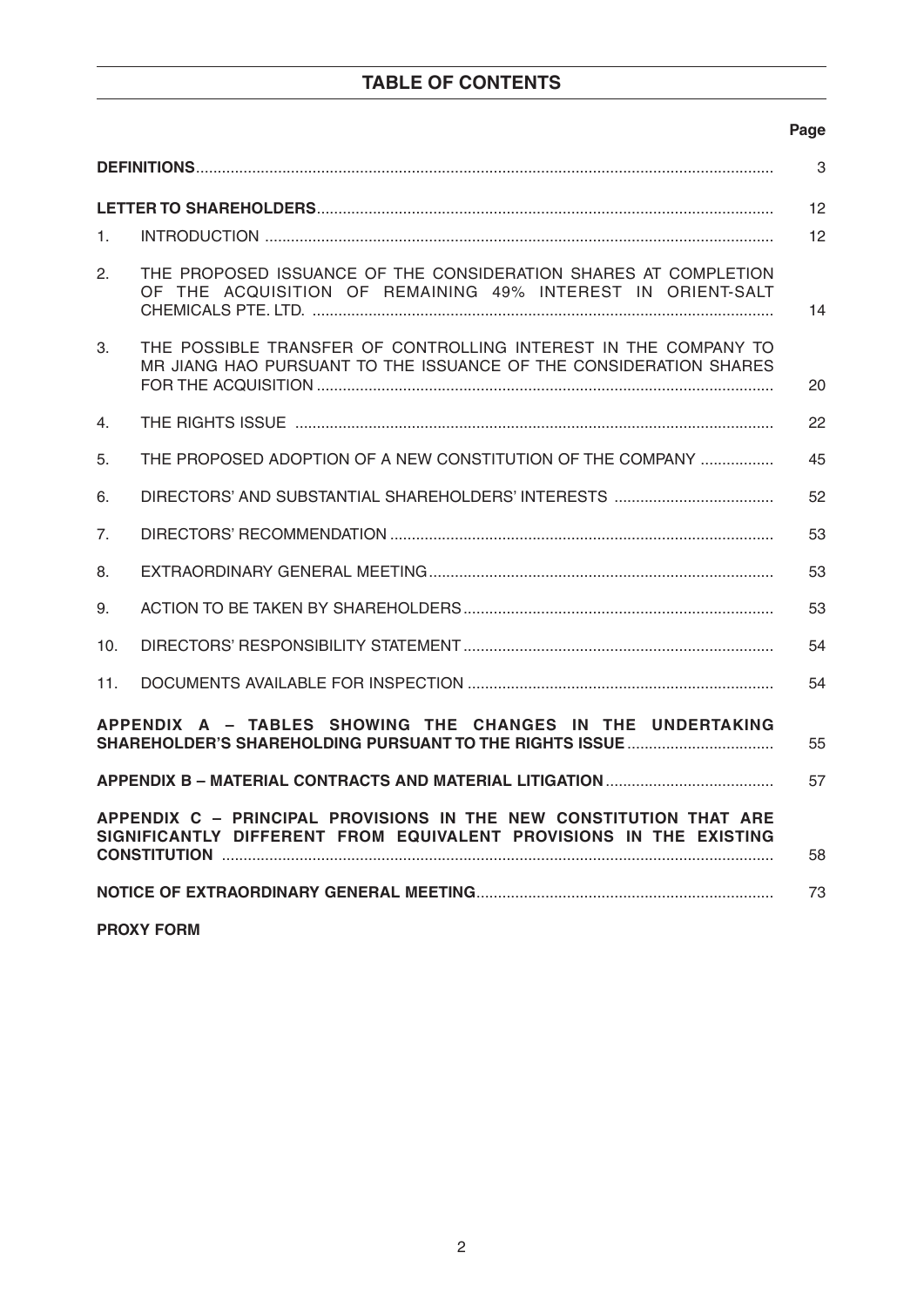In this Circular, the following definitions shall apply throughout unless the context otherwise requires:

| "Acquisition"                   |    | The acquisition of 49% of the share capital of OSC, the<br>terms of which are set out in the SPA                                                                                                                                                                                                                                                                               |  |
|---------------------------------|----|--------------------------------------------------------------------------------------------------------------------------------------------------------------------------------------------------------------------------------------------------------------------------------------------------------------------------------------------------------------------------------|--|
| "Act" or "Companies Act"        |    | The Companies Act, Chapter 50, of Singapore, as<br>amended, modified or supplemented from time to time                                                                                                                                                                                                                                                                         |  |
| "Amendment Act"                 |    | The Companies (Amendment) Act 2014, Act 36 of 2014                                                                                                                                                                                                                                                                                                                             |  |
| "ARE"                           |    | Application and acceptance form for Bonds with Warrants<br>and Excess Bonds with Warrants to be issued to Entitled<br>Depositors in respect of their provisional allotments of<br>Bonds with Warrants under the Rights Issue                                                                                                                                                   |  |
| "ARS"                           |    | Application and acceptance form for Bonds with Warrants<br>to be issued to Purchasers of the provisional allotments<br>of Bonds with Warrants traded on the Catalist through the<br>book-entry (scripless) settlement system                                                                                                                                                   |  |
| "Associate"                     | t. | in relation to any director, chief executive officer,<br>(a)<br>substantial shareholder or controlling shareholder<br>(being an individual) means:                                                                                                                                                                                                                             |  |
|                                 |    | (i)<br>his immediate family;                                                                                                                                                                                                                                                                                                                                                   |  |
|                                 |    | (ii)<br>the trustees of any trust of which he or his<br>immediate family is a beneficiary or, in the<br>case of a discretionary trust, is a discretionary<br>object; and                                                                                                                                                                                                       |  |
|                                 |    | (iii)<br>any company in which he and his immediate<br>family together (directly or indirectly) have an<br>interest of 30% or more; or                                                                                                                                                                                                                                          |  |
|                                 |    | (b)<br>in relation to a substantial shareholder or a<br>controlling shareholder (being a company) means<br>any other company which is its subsidiary or holding<br>company or is a subsidiary of such holding company<br>or one in the equity of which it and/or such other<br>company or companies taken together (directly or<br>indirectly) have an interest of 30% or more |  |
| "ATM"                           |    | Automated teller machine(s) of a Participating Bank                                                                                                                                                                                                                                                                                                                            |  |
| "Authority"                     |    | Monetary Authority of Singapore                                                                                                                                                                                                                                                                                                                                                |  |
| "Board" or "Board of Directors" |    | The board of directors of the Company as at the Latest<br><b>Practicable Date</b>                                                                                                                                                                                                                                                                                              |  |
| <b>"Bonds"</b>                  |    | Up to S\$12,855,000 in principal amount of zero coupon<br>bonds due 2020 to be allotted and issued by the Company<br>pursuant to the Rights Issue                                                                                                                                                                                                                              |  |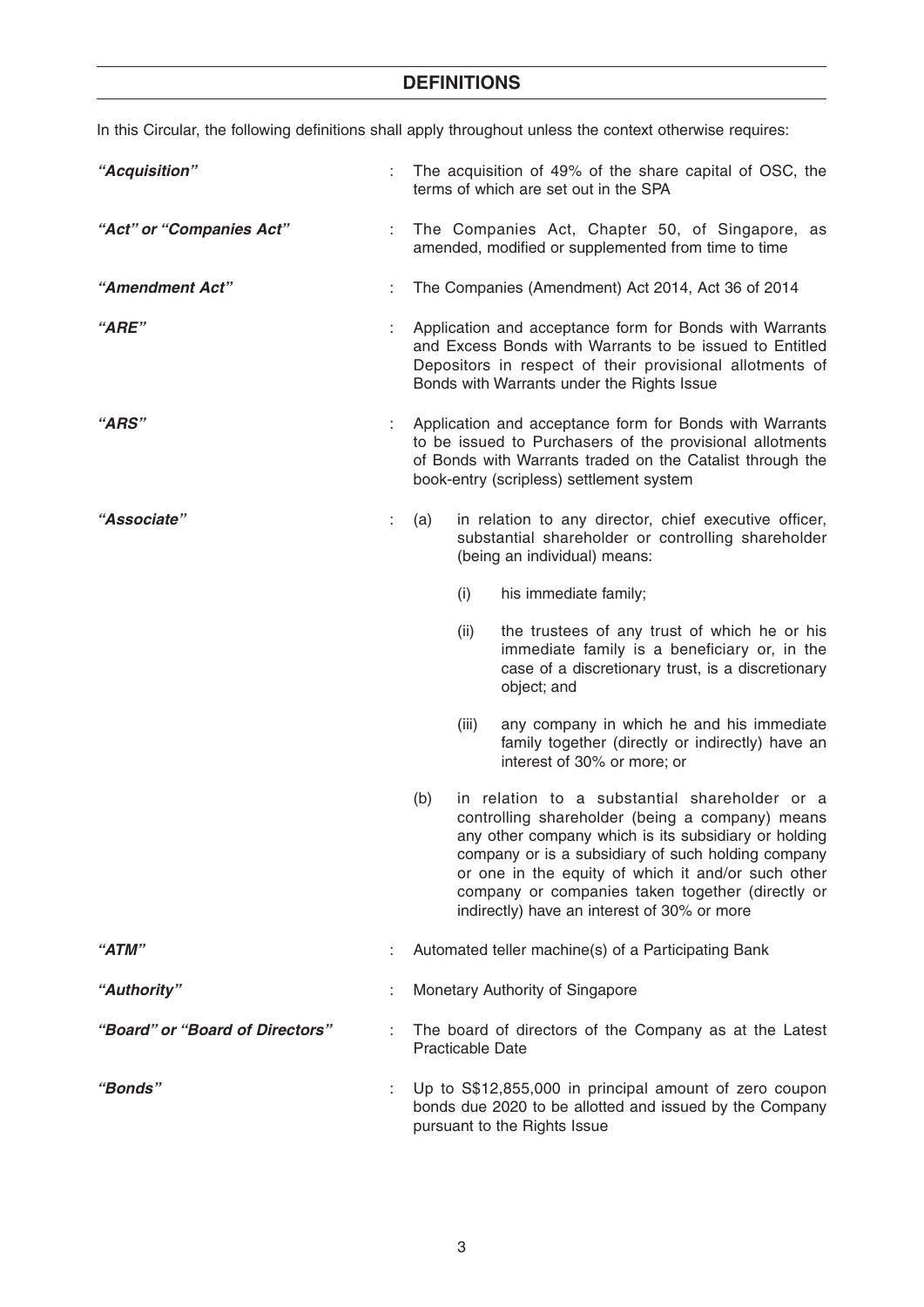| "Books Closure Date"                                                |   | 5:00 p.m. on 4 January 2016 or at such other date as may<br>be announced by the Company, being the time and date at<br>and on which the Register of Members and Share Transfer<br>Books of the Company will be closed to determine the<br>provisional allotments of Bonds with Warrants of Entitled<br>Shareholders under the Rights Issue                                                                                                                 |
|---------------------------------------------------------------------|---|------------------------------------------------------------------------------------------------------------------------------------------------------------------------------------------------------------------------------------------------------------------------------------------------------------------------------------------------------------------------------------------------------------------------------------------------------------|
| "Catalist"                                                          |   | The Catalist Board of the SGX-ST                                                                                                                                                                                                                                                                                                                                                                                                                           |
| "CDP"                                                               | ÷ | The Central Depository (Pte) Limited                                                                                                                                                                                                                                                                                                                                                                                                                       |
| "Central Provident Fund (Investment<br><b>Schemes) Regulations"</b> | ÷ | Central Provident Fund (Investment Schemes) Regulations,<br>Regulation 9, Chapter 36 of Singapore                                                                                                                                                                                                                                                                                                                                                          |
| "Circular"                                                          |   | This circular to Shareholders dated 24 November 2016                                                                                                                                                                                                                                                                                                                                                                                                       |
| "Closing Date"                                                      |   | 5:00 p.m. on 23 January 2016 or at such other date as<br>may be announced by the Company, being the last time<br>and date for acceptance and/or excess application and<br>payment of the Bonds with Warrants under the Rights Issue<br>through the Share Registrar; or the last time and date for<br>acceptance and/or excess application and payment of the<br>Bonds with Warrants under the Rights Issue through the<br>CDP or an Electronic Application |
| "Companies Regulations"                                             |   | Companies Regulations, Regulation 1, Chapter 50 of<br>Singapore                                                                                                                                                                                                                                                                                                                                                                                            |
| "Company"                                                           |   | Abundance International Limited                                                                                                                                                                                                                                                                                                                                                                                                                            |
| "Completion Date"                                                   |   | The date of completion of the Acquisition                                                                                                                                                                                                                                                                                                                                                                                                                  |
| "Compliance Placement"                                              |   | The placement of 57,150,000 new ordinary shares of the<br>Company to Mr Hong Yuming, Mr Yan Zhaorong, Mr Koh<br>Boon Tong, Mr Goon Eu Jin Terence and Mr Thio Seng Tji<br>pursuant to the placement agreements dated 17 June 2016<br>in order to satisfy the Public Float Requirement pursuant to<br>Rule 724 of the Listing Manual, which was completed on 19<br><b>July 2016</b>                                                                         |
| "Consideration"                                                     |   | The consideration for the Sale Shares, which shall be<br>S\$5,880,000 and to be satisfied via the issue of the<br><b>Consideration Shares</b>                                                                                                                                                                                                                                                                                                              |
| "Consideration LQN"                                                 |   | The listing and quotation notice issued by the SGX-ST<br>and received by the Company on 11 November 2016 for<br>the listing of and quotation of the Consideration Shares on<br>Catalist                                                                                                                                                                                                                                                                    |
| "Consideration Shares"                                              |   | 117,600,000 new Shares to be issued by the Company<br>to Mr Jiang Hao and/or such other parties as he may<br>nominate at completion of the Acquisition, subject to<br>Shareholders' approval                                                                                                                                                                                                                                                               |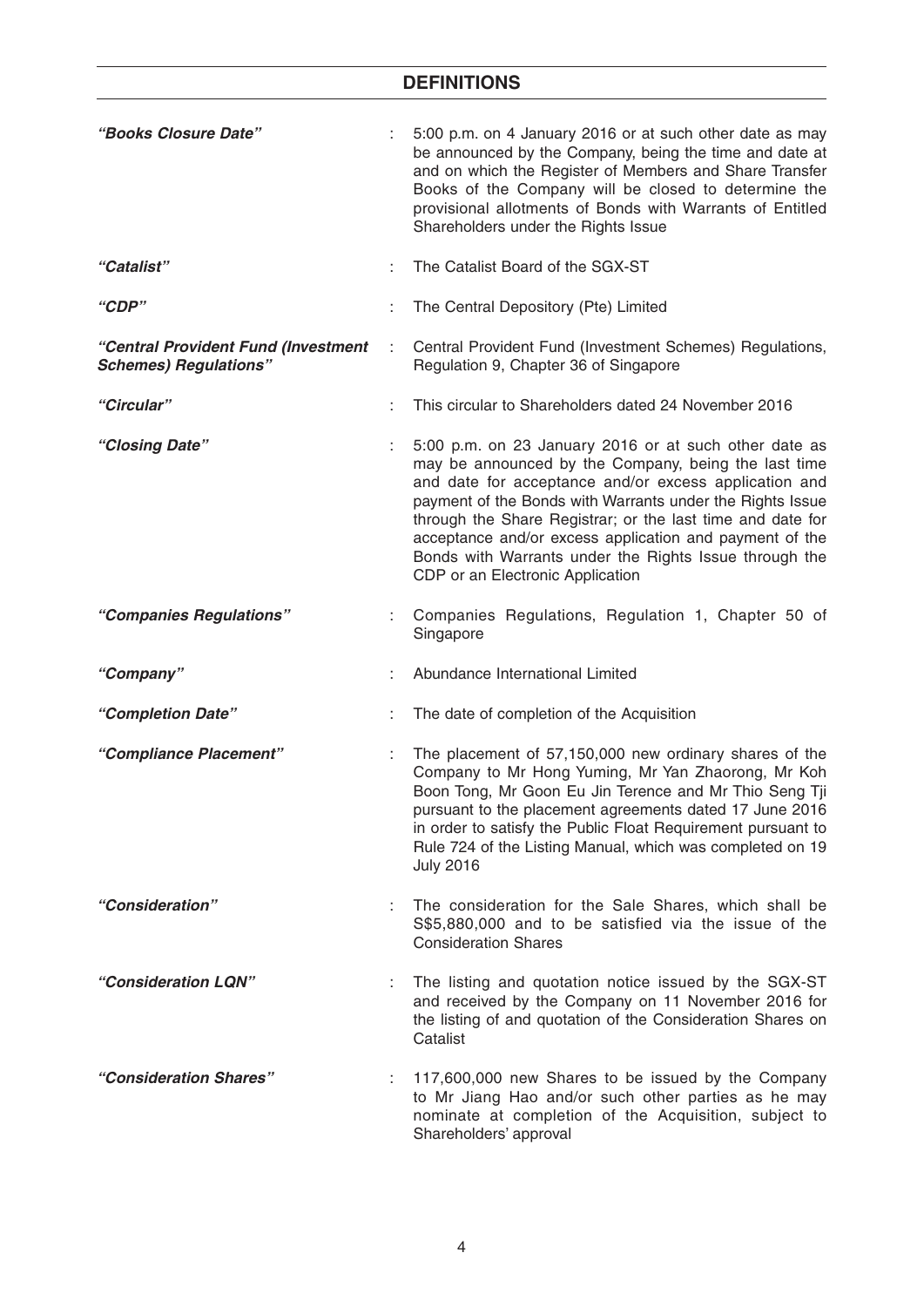| "Constitution of the Company" or<br>"Constitution" | The constitution of the Company, being its memorandum<br>and articles of association, for the time being, and as at<br>the Latest Practicable Date, shall refer to the Existing<br>Constitution                                                                                                                                                           |  |
|----------------------------------------------------|-----------------------------------------------------------------------------------------------------------------------------------------------------------------------------------------------------------------------------------------------------------------------------------------------------------------------------------------------------------|--|
| "Control"                                          | The capacity to dominate decision-making, directly or<br>indirectly, in relation to the financial and operating policies<br>of a company                                                                                                                                                                                                                  |  |
| "Controlling Interest"                             | The interest of the Controlling Shareholder(s)                                                                                                                                                                                                                                                                                                            |  |
| "Controlling Shareholder"                          | A person who:                                                                                                                                                                                                                                                                                                                                             |  |
|                                                    | holds directly or indirectly 15% or more of the<br>(a)<br>nominal amount of all voting shares in the Company.<br>The SGX-ST may determine that a person<br>who satisfies this paragraph is not a controlling<br>shareholder; or                                                                                                                           |  |
|                                                    | (b)<br>in fact exercises Control over the Company                                                                                                                                                                                                                                                                                                         |  |
| "CPF"                                              | The Central Provident Fund                                                                                                                                                                                                                                                                                                                                |  |
| "CPFIS-OA"                                         | CPF Investment Scheme-Ordinary Account                                                                                                                                                                                                                                                                                                                    |  |
| "CPF Approved Bank"                                | Any bank appointed by the CPF Board to be a bank for<br>the purposes of the Central Provident Fund (Investment<br>Schemes) Regulations, as may be modified or amended<br>from time to time                                                                                                                                                                |  |
| "CPF Funds"                                        | Monies standing to the credit of the CPF savings account<br>of CPF members under the CPFIS-OA                                                                                                                                                                                                                                                             |  |
| "Deed Poll"                                        | The deed poll to be executed by the Company for the<br>purpose of constituting the Warrants and containing,<br>amongst others, provisions for the protection of the<br>interests and rights of the Warrantholders                                                                                                                                         |  |
| "Directors"                                        | The directors of the Company as at the Latest Practicable<br>Date                                                                                                                                                                                                                                                                                         |  |
| "EGM"                                              | The Extraordinary General Meeting of the Company, to be<br>convened and held on 21 December 2016, the notice of<br>which is set out on page 73 to 76 of this Circular (or any<br>adjournment thereof)                                                                                                                                                     |  |
| "Electronic Application"                           | Acceptance of the Bonds with Warrants and (if applicable)<br>application for Excess Bonds with Warrants made through<br>an ATM in accordance with the terms and conditions of the<br>Offer Information Statement and the relevant procedures<br>for electronic application at ATMs as set out in the Offer<br>Information Statement or on the ATM screens |  |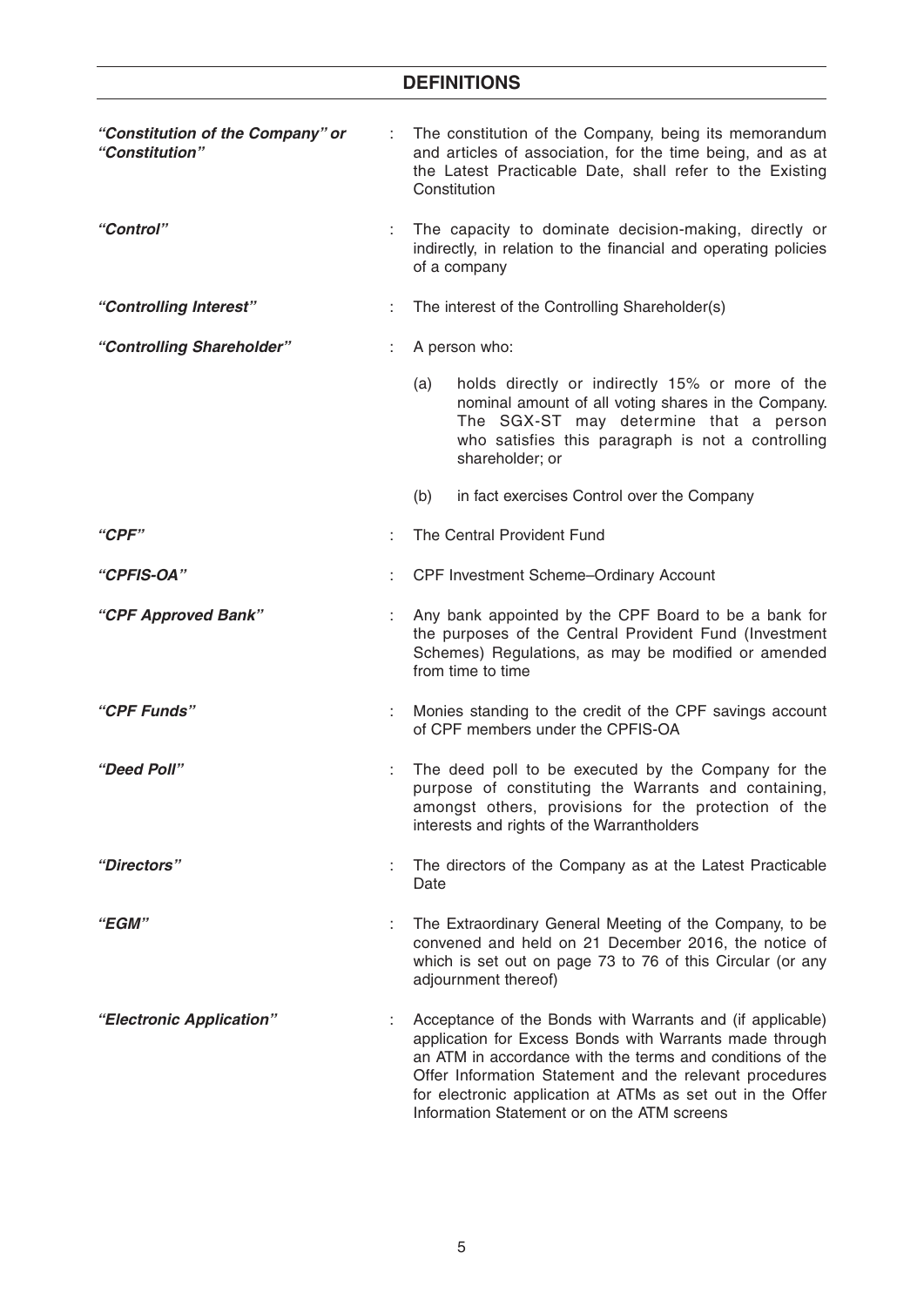| "Entitled Depositors"        | Shareholders with Shares entered against their names<br>in the Depository Register, maintained by CDP, as at the<br>Books Closure Date and whose registered addresses with<br>CDP are in Singapore as at the Books Closure Date or<br>who have, at least three (3) Market Days prior to the Books<br>Closure Date, provided CDP with addresses in Singapore<br>for the service of notices and documents                                                                                                                                                                                                                                                                                                                                                                                                                                          |
|------------------------------|--------------------------------------------------------------------------------------------------------------------------------------------------------------------------------------------------------------------------------------------------------------------------------------------------------------------------------------------------------------------------------------------------------------------------------------------------------------------------------------------------------------------------------------------------------------------------------------------------------------------------------------------------------------------------------------------------------------------------------------------------------------------------------------------------------------------------------------------------|
| "Entitled Scripholders"      | Shareholders whose share certificates have not been<br>deposited with CDP and who have tendered to the Share<br>Registrar valid transfers of their Shares and the certificates<br>relating thereto for registration up to the Books Closure<br>Date and whose registered addresses with the Company<br>are in Singapore as at the Books Closure Date or who<br>have, at least three (3) Market Days prior to the Books<br>Closure Date, provided the Share Registrar with addresses<br>in Singapore for the service of notices and documents                                                                                                                                                                                                                                                                                                     |
| "Entitled Shareholders"      | <b>Entitled Depositors and Entitled Scripholders</b>                                                                                                                                                                                                                                                                                                                                                                                                                                                                                                                                                                                                                                                                                                                                                                                             |
| <i>"EPS"</i>                 | Earnings per share                                                                                                                                                                                                                                                                                                                                                                                                                                                                                                                                                                                                                                                                                                                                                                                                                               |
| "Excess Bonds with Warrants" | Bonds with Warrants which are available for application<br>by the Entitled Shareholders subject to the terms and<br>conditions in the Offer Information Statement, (if applicable)<br>the Constitution of the Company and the PAL, ARE<br>and ARS, comprising Bonds with Warrants that are not<br>validly taken up by the Entitled Shareholders, the original<br>allottee(s) or their respective renouncee(s) or purchaser(s)<br>of provisional allotments of the Bonds with Warrants,<br>together with the aggregated fractional entitlements to the<br>Bonds with Warrants (if any) and any Bonds with Warrants<br>that are otherwise not allotted for whatever reason in<br>accordance with the terms and conditions contained in the<br>PAL, ARE, ARS and the Offer Information Statement and (if<br>applicable) Constitution of the Company |
| "Exercise Date"              | The date on which the Warrants may be exercised being<br>the day immediately preceding the fourth (4th) anniversary<br>of the date of issue of the Warrants, unless such date is a<br>date on which the Register of Members of the Company is<br>closed or is not a Market Day, in which event the Warrants<br>shall expire on the date prior to the closure of the Register<br>of Members of the Company or on the date immediately<br>preceding Market Day, as the case may be (but excluding<br>such period(s) during which the Register of Warrantholders<br>may be closed), subject to the terms and conditions of<br>the Warrants to be set out in the Deed Poll. The right to<br>exercise the Warrants will not be extended beyond the<br><b>Exercise Date</b>                                                                            |
| "Exercise Price"             | The sum payable in respect of each New Share to which<br>the Warrantholders will be entitled to subscribe upon the<br>exercise of a Warrant, which shall be S\$0.02, subject to<br>certain adjustments in accordance with the terms and<br>conditions of the Warrants to be set out in the Deed Poll                                                                                                                                                                                                                                                                                                                                                                                                                                                                                                                                             |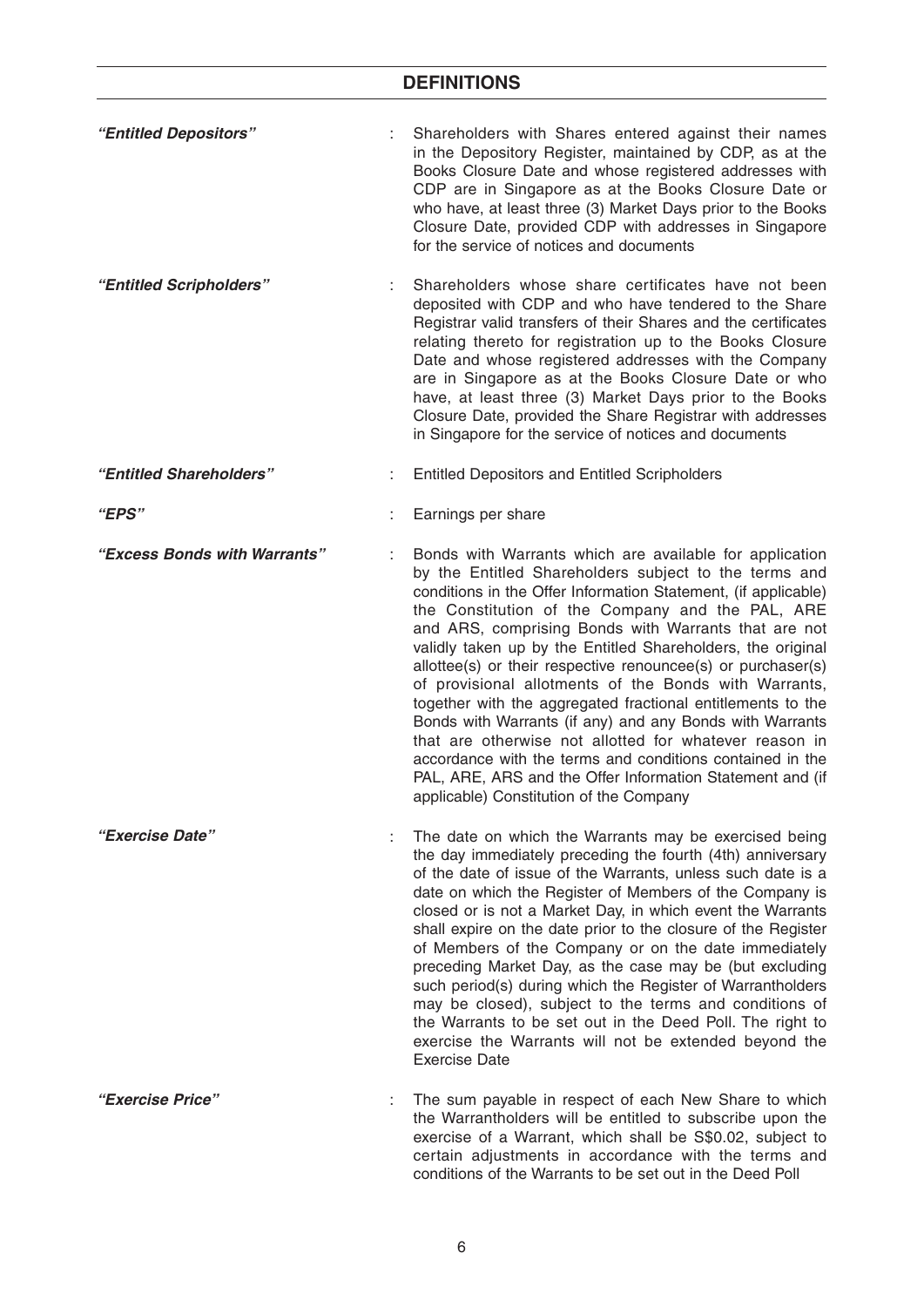| "Existing Constitution"         |    | The Constitution of the Company as at the Latest<br><b>Practicable Date</b>                                                                                                                                                                                                                                                                    |
|---------------------------------|----|------------------------------------------------------------------------------------------------------------------------------------------------------------------------------------------------------------------------------------------------------------------------------------------------------------------------------------------------|
| "Existing Issued Share Capital" | ÷. | The existing issued share capital (excluding treasury<br>shares) of the Company comprising 525,150,000 Shares as<br>at the Latest Practicable Date                                                                                                                                                                                             |
| "Foreign Shareholders"          |    | Shareholders whose registered addresses with the<br>Company or CDP are outside Singapore as at the Books<br>Closure Date and who had not, at least three (3) Market<br>Days prior to the Books Closure Date, provided to CDP<br>or the Share Registrar, as the case may be, addresses in<br>Singapore for the service of notices and documents |
| <b>"FP2014"</b>                 |    | The 15 months period from 1 October 2013 to<br>31 December 2014                                                                                                                                                                                                                                                                                |
| <b>"FY2013"</b>                 |    | Financial year ended 30 September 2013                                                                                                                                                                                                                                                                                                         |
| "FY2014"                        |    | Financial year ended 30 September 2014                                                                                                                                                                                                                                                                                                         |
| "FY2015"                        |    | Financial period from 1 October 2014 to 31 December 2015                                                                                                                                                                                                                                                                                       |
| "FY2016"                        |    | Financial year ending 31 December 2016                                                                                                                                                                                                                                                                                                         |
| "General Mandate"               |    | The existing general share issue mandate granted by<br>Shareholders, pursuant to Section 161 of the Companies<br>Act, at the Annual General Meeting of the Company for<br>FY2015 held on 29 April 2016                                                                                                                                         |
| "Group"                         | ÷. | The Company and its Subsidiaries, collectively, as at the<br>Latest Practicable Date                                                                                                                                                                                                                                                           |
| "HY2016"                        |    | The six months period ended 30 June 2016                                                                                                                                                                                                                                                                                                       |
| "HY2015"                        |    | The six months period ended 30 June 2015                                                                                                                                                                                                                                                                                                       |
| "Issue Price"                   |    | S\$0.016 for each Bond with Warrant                                                                                                                                                                                                                                                                                                            |
| "Joint Venture Agreement"       |    | The joint venture agreement dated 1 June 2015 entered<br>into between the Company and Mr Jiang Hao in respect of<br><b>OSC</b>                                                                                                                                                                                                                 |
| "Latest Practicable Date"       |    | 31 October 2016, being the latest practicable date prior to<br>the printing of this Circular                                                                                                                                                                                                                                                   |
| "Listing Manual"                |    | The SGX-ST Listing Manual Section B: Rules of Catalist, as<br>amended or modified from time to time                                                                                                                                                                                                                                            |
| "Market Day"                    |    | A day on which the SGX-ST is open for trading in securities                                                                                                                                                                                                                                                                                    |
| "Maturity Date"                 |    | The date on which the Bonds will be redeemed, being the<br>fourth (4 <sup>th</sup> ) anniversary of the date of issue of the Bonds                                                                                                                                                                                                             |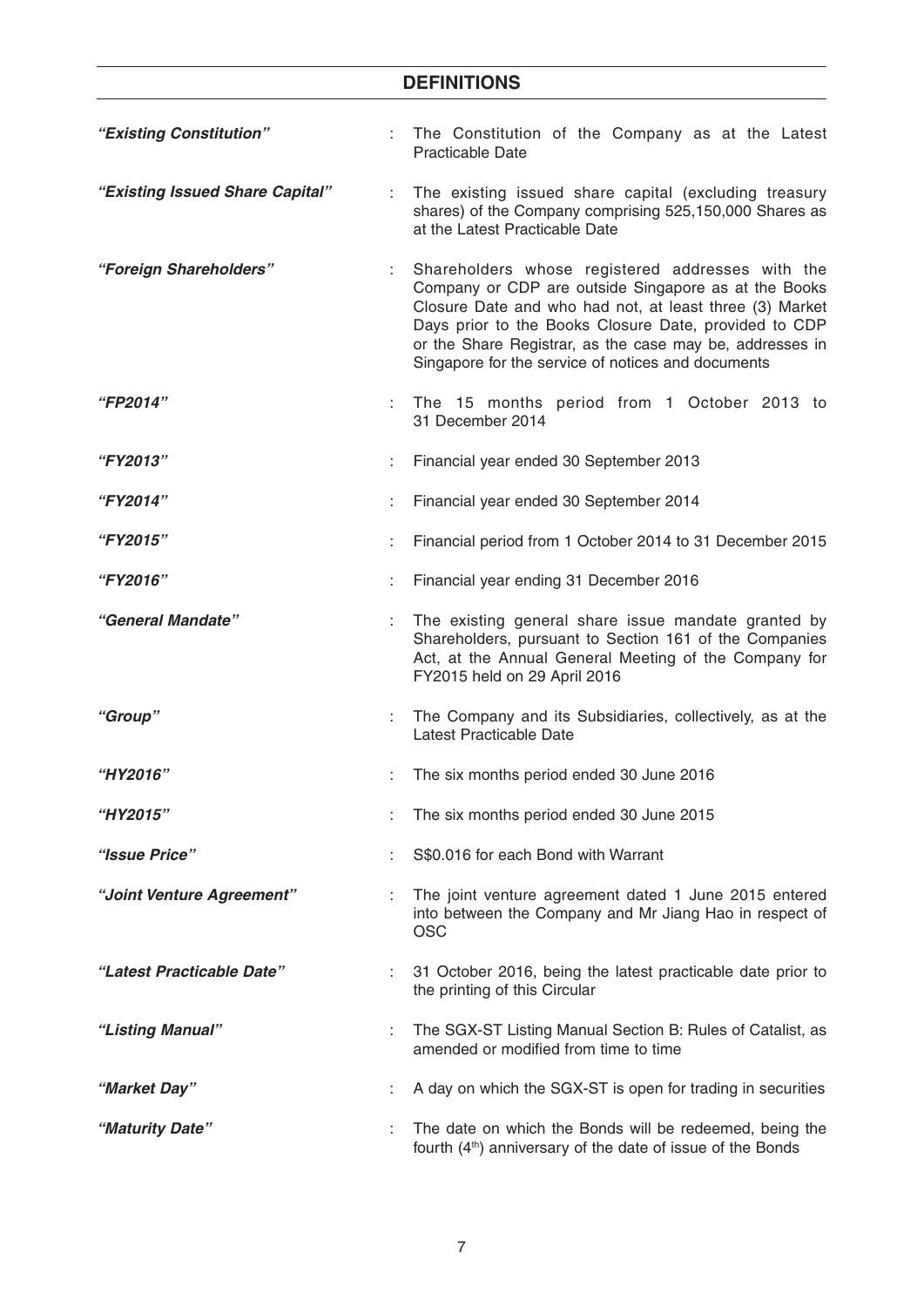| "Maximum Net Proceeds"          | The Net Proceeds assuming the Maximum Subscription<br>Scenario (for the avoidance of doubt, consisting only the<br>proceeds from the issue of the Bonds and not taking into<br>account the proceeds from any exercise of Warrants)                                                                                                                                   |
|---------------------------------|----------------------------------------------------------------------------------------------------------------------------------------------------------------------------------------------------------------------------------------------------------------------------------------------------------------------------------------------------------------------|
| "Maximum Subscription Scenario" | Based on the Existing Share Capital and assuming that all<br>of the Entitled Shareholders subscribe and pay for their pro<br>rata entitlements of Bonds with Warrants under the Rights<br><b>Issue</b>                                                                                                                                                               |
| "Minimum Subscription Scenario" | Based on the Existing Share Capital and assuming<br>that none of the Entitled Shareholders, other than the<br>Undertaking Shareholder, subscribes for their pro rata<br>entitlements of Bonds with Warrants under the Rights Issue                                                                                                                                   |
| "Ministry of Finance" or "MOF"  | The Ministry of Finance of Singapore                                                                                                                                                                                                                                                                                                                                 |
| "NAV"                           | Net asset value                                                                                                                                                                                                                                                                                                                                                      |
| "Net Proceeds"                  | The proceeds obtained from the Rights Issue after<br>deducting professional and related expenses, and after<br>the offset of amounts owing to Mr Shi Jiangang and Mr<br>Sam Kok Yin of approximately \$337,000 and \$1,686,000<br>respectively                                                                                                                       |
| "New Constitution"              | The new Constitution proposed to be adopted by the<br>Company at the EGM                                                                                                                                                                                                                                                                                             |
| "New Shares"                    | The New Shares to be issued by the Company, credited<br>as fully paid, upon the exercise of the Warrants, including,<br>where the context admits, such new Shares arising from<br>the exercise of any additional Warrants as may be required<br>or permitted to be issued in accordance with the terms and<br>conditions of the Warrants as set out in the Deed Poll |
| "NTA"                           | Net tangible assets                                                                                                                                                                                                                                                                                                                                                  |
| "Offer Information Statement"   | The offer information statement to be issued by the<br>Company in connection with the Rights Issue and, where<br>the context admits, the ARE, the ARS, the PAL and any<br>supplementary or replacement document which may be<br>issued by the Company in connection with the Rights Issue                                                                            |
| "OSC"                           | Orient-Salt Chemicals Pte. Ltd.                                                                                                                                                                                                                                                                                                                                      |
| "PAL"                           | The provisional allotment letter to be issued to the Entitled<br>Scripholders, setting out the provisional allotment of Bonds<br>with Warrants under the Rights Issue                                                                                                                                                                                                |
| "Participating Bank"            | DBS Bank Ltd (including POSB)                                                                                                                                                                                                                                                                                                                                        |
| "Personal Data Protection Act"  | The Personal Data Protection Act 2012, Act 26 of 2012 of<br>Singapore, as amended, modified or supplemented from<br>time to time                                                                                                                                                                                                                                     |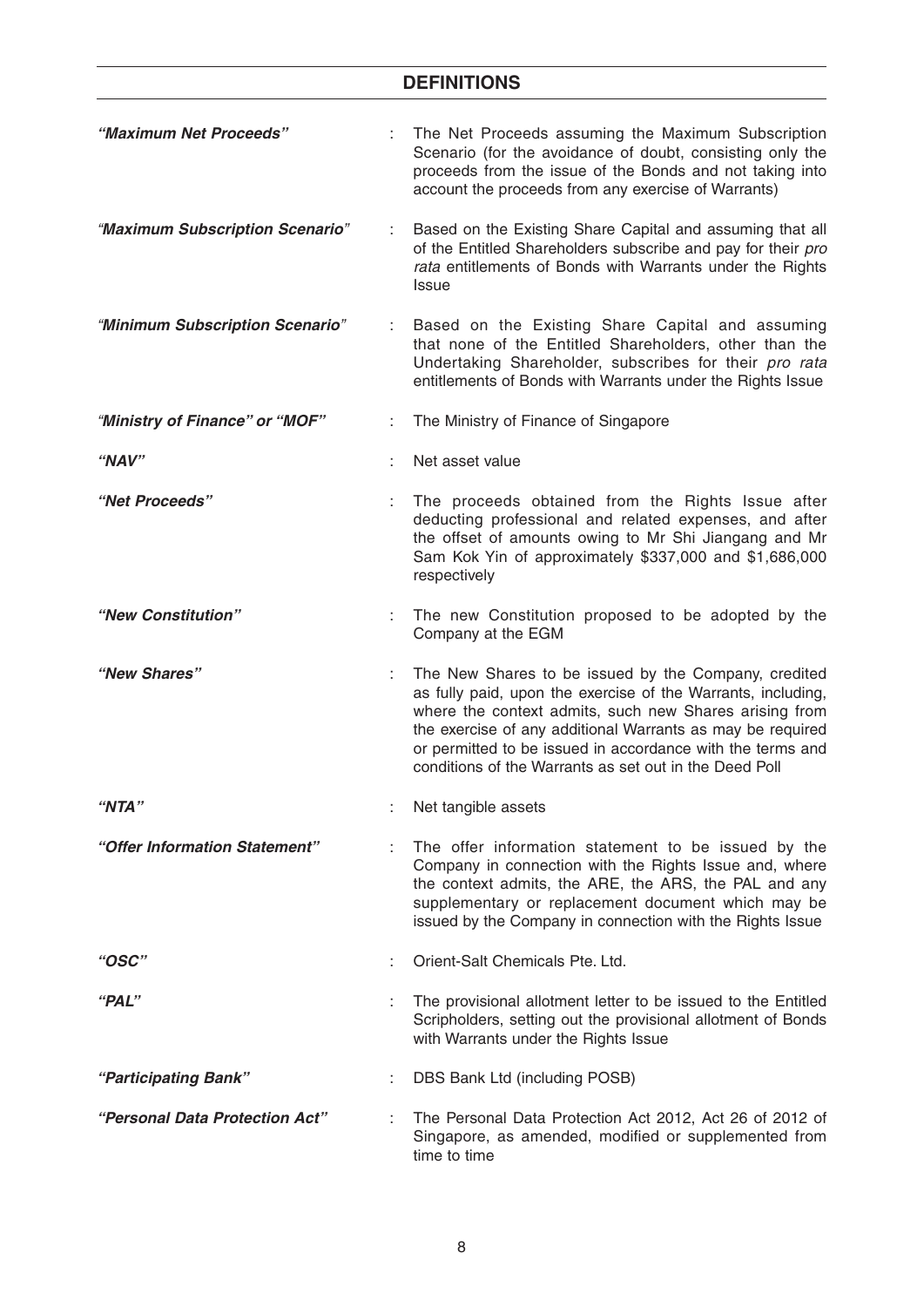| "Proposed Resolutions"                     |   | Collectively, the proposed issuance of Consideration<br>Shares to Mr Jiang Hao, the possible transfer of Controlling<br>Interest to Mr Jiang Hao, the Rights Issue and the<br>proposed adoption of the New Constitution                                                                                                                                                                                                                                                                                                                                                                                                                    |
|--------------------------------------------|---|--------------------------------------------------------------------------------------------------------------------------------------------------------------------------------------------------------------------------------------------------------------------------------------------------------------------------------------------------------------------------------------------------------------------------------------------------------------------------------------------------------------------------------------------------------------------------------------------------------------------------------------------|
| "Public Float Requirement"                 |   | The requirement under Rule 724 of the Listing Manual<br>which requires the Company to ensure that at least 10%<br>of the total number of issued Shares (excluding treasury<br>shares, preference shares and convertible equity securities)<br>in a class that is listed is at all times held by Public<br>Shareholders                                                                                                                                                                                                                                                                                                                     |
| "Public Shareholders"                      |   | Persons other than the Directors, chief executive officer,<br>Substantial Shareholders or Controlling Shareholders of the<br>Company and its Subsidiaries, as well as the Associates of<br>such persons                                                                                                                                                                                                                                                                                                                                                                                                                                    |
| "Purchasers"                               |   | The purchasers of the provisional allotments of Bonds with<br>Warrants traded on the Official List of the Catalist under the<br>book-entry (scripless) settlement system                                                                                                                                                                                                                                                                                                                                                                                                                                                                   |
| "Record Date"                              |   | In relation to any dividends, rights, allotments or other<br>distributions, the date as at the close of business (or such<br>other time as may have been notified by the Company) on<br>which Shareholders must be registered with the Company<br>or with CDP, as the case may be, in order to participate in<br>such dividends, rights, allotments or other distributions                                                                                                                                                                                                                                                                 |
| "Register of Bondholders"                  |   | Register of bondholders of the Company                                                                                                                                                                                                                                                                                                                                                                                                                                                                                                                                                                                                     |
| "Register of Directors'<br>Shareholdings"  |   | Register of Directors' shareholdings                                                                                                                                                                                                                                                                                                                                                                                                                                                                                                                                                                                                       |
| "Register of Members"                      |   | Register of members of the Company                                                                                                                                                                                                                                                                                                                                                                                                                                                                                                                                                                                                         |
| "Register of Substantial<br>Shareholdings" |   | Register of Substantial Shareholders' shareholdings                                                                                                                                                                                                                                                                                                                                                                                                                                                                                                                                                                                        |
| "Register of Warrantholders"               | ÷ | Register of warrantholders of the Company                                                                                                                                                                                                                                                                                                                                                                                                                                                                                                                                                                                                  |
| "Rights Issue"                             |   | The renounceable non-underwritten rights issue by the<br>Company of up to S\$12,855,000 in principal amount of<br>zero coupon bonds due 2020, with principal amount of<br>S\$0.02 and issue price of S\$0.016 for each Bond, with up<br>to 642,750,000 free detachable European Warrants, each<br>Warrant carrying the right to subscribe for one (1) New<br>Ordinary Share at the Exercise Price, on the basis of one<br>(1) Bond with one (1) free detachable European Warrant<br>for every one (1) existing ordinary Share, held by Entitled<br>Shareholders as at the Books Closure Date, fractional<br>entitlements to be disregarded |
| "Sale Shares"                              |   | 5,880,000 shares in the capital of OSC, representing 49%<br>of the issued and paid-up share capital of OSC as at the<br>Latest Practicable Date                                                                                                                                                                                                                                                                                                                                                                                                                                                                                            |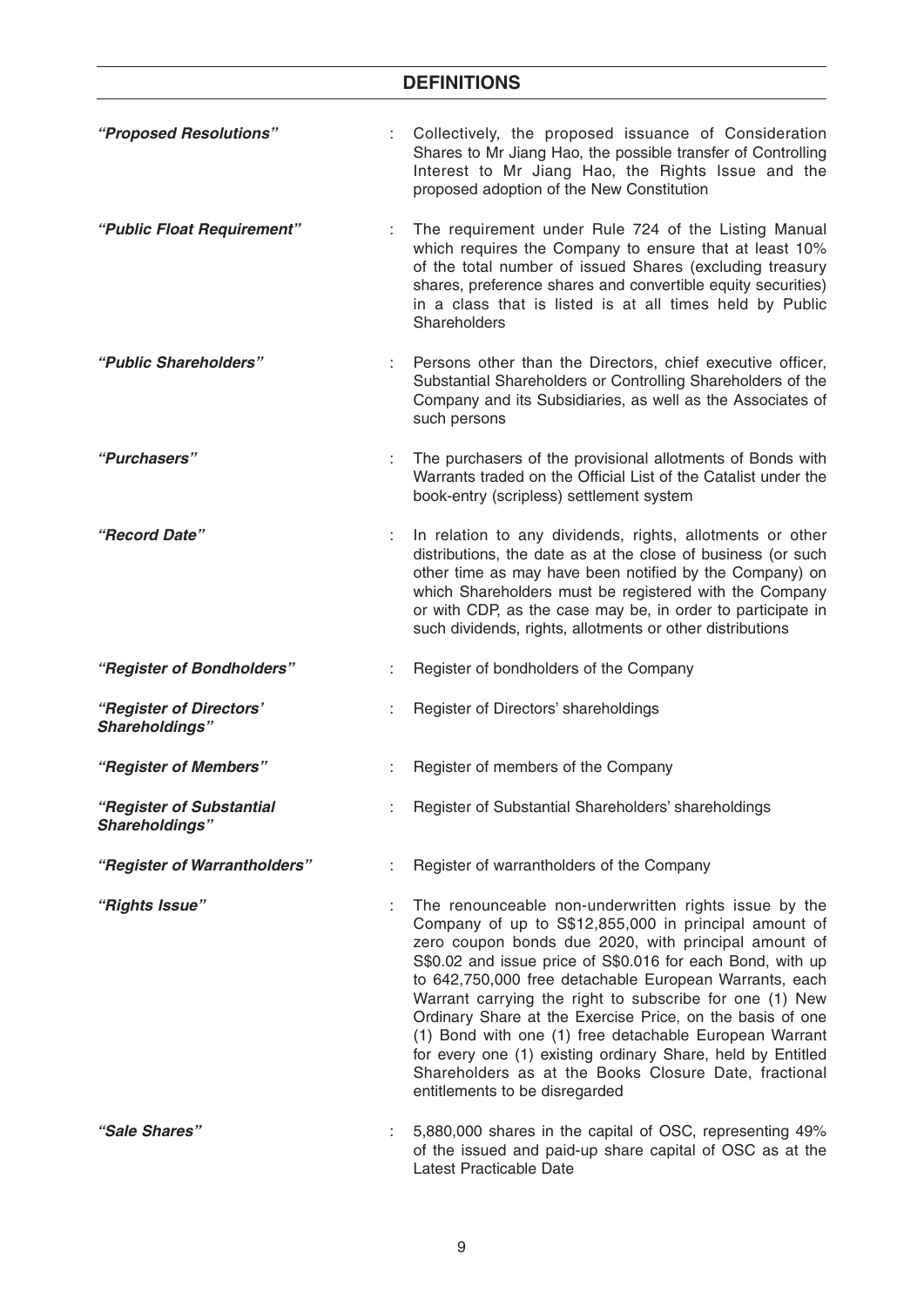# **DEFINITIONS** *"Scripholders"* : Shareholders whose Shares are registered in their own names and whose share certificates are not deposited with CDP *"Securities Account"* : Securities account maintained by a Depositor with CDP but does not include a securities sub-account maintained with a Depository Agent *"SFA" or "Securities and Futures Act"* : Securities and Futures Act, Chapter 289, of Singapore, as amended, modified or supplemented from time to time *"SGX-ST"* : The Singapore Exchange Securities Trading Limited *"SGXNET"* : The SGXNET Corporate Announcement System, being a system network used by listed companies to send information and announcements to the SGX-ST or any other system networks prescribed by the SGX-ST "Share Registrar" **1988** C.B.A.C.S Private Limited *"Shareholders"* : Registered holders of Shares in the Register of Members, or where the registered holder is the CDP, the term "**Shareholders**" shall, in relation to such Shares and where the context admits, mean the persons named as Depositors in the Depository Register maintained by the CDP whose Securities Accounts are credited with those Shares *"Shares"* : Ordinary shares in the issued and paid-up share capital of the Company, and each a "**Share**" *"Singapore"* : The Republic of Singapore *"SPA"* : The sale and purchase agreement dated 17 June 2016 entered into between the Company and Mr Jiang Hao in relation to the purchase of 49% interest in OSC by the Company from Mr Jiang Hao *"SRS"* : Supplementary Retirement Scheme *"SRS Approved Banks"* : Approved banks in which SRS Members hold their accounts under the SRS *"SRS Funds"* : Monies standing to the credit of the SRS accounts of SRS Members under the SRS *"SRS Members"* : Members under the SRS *"Subsidiary"* : A corporation which is for the time being a subsidiary of the Company within the meaning of Section 5 of the Companies Act *"Substantial Shareholder"* : A person who has an interest (directly or indirectly) of 5% or more of the total issued voting shares of the Company *"S\$" and "cents"* : Singapore dollars and cents respectively, being the lawful currency of Singapore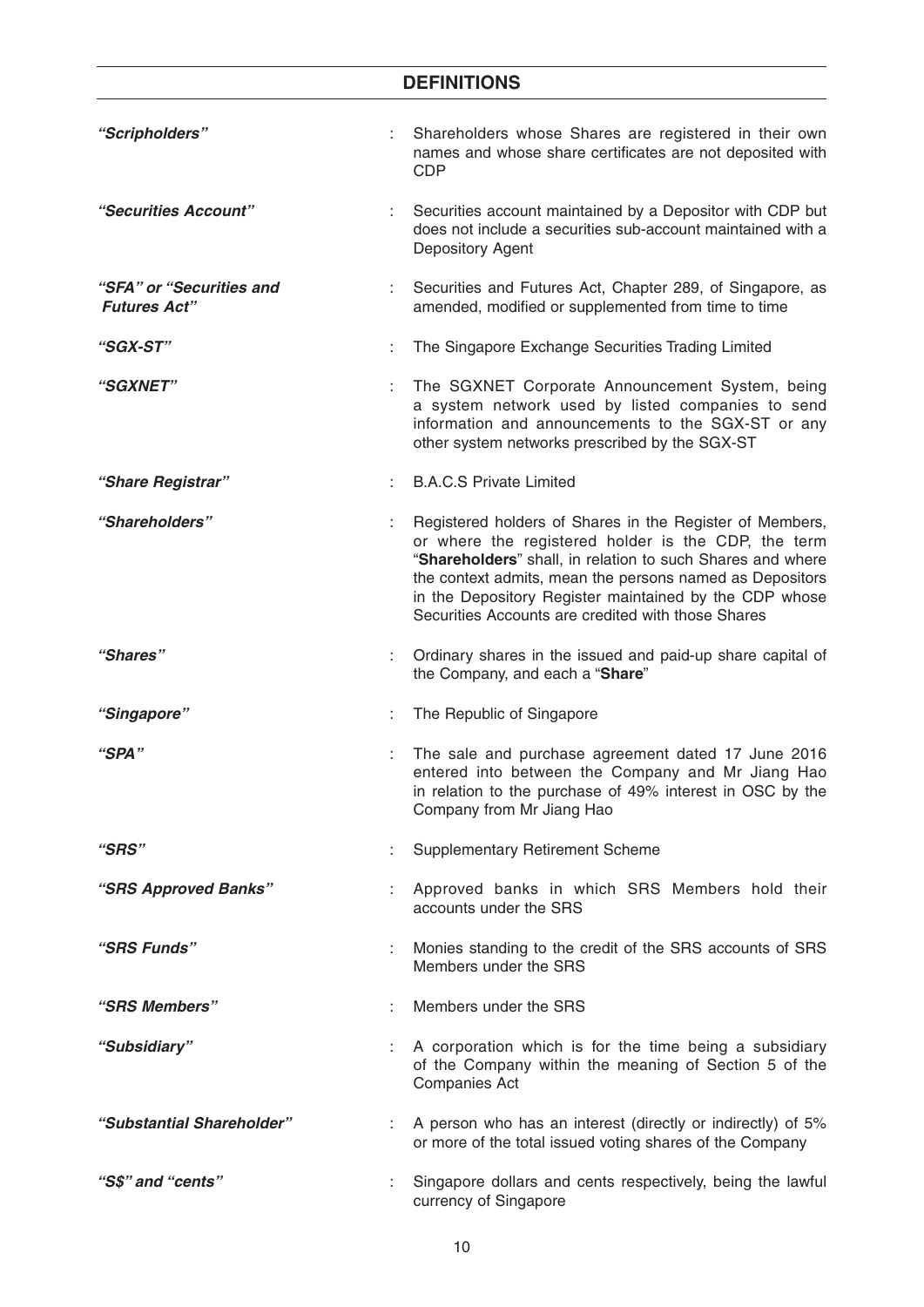| "Takeover Code"           | t. | The Singapore Code on Takeovers and Mergers, as<br>amended or modified from time to time                                                                                                                                                                                                                                                                                                                                                                                                                                                                                                                                                                                                                                                                                                                    |  |
|---------------------------|----|-------------------------------------------------------------------------------------------------------------------------------------------------------------------------------------------------------------------------------------------------------------------------------------------------------------------------------------------------------------------------------------------------------------------------------------------------------------------------------------------------------------------------------------------------------------------------------------------------------------------------------------------------------------------------------------------------------------------------------------------------------------------------------------------------------------|--|
| "Undertaking Shareholder" |    | Mr Sam Kok Yin                                                                                                                                                                                                                                                                                                                                                                                                                                                                                                                                                                                                                                                                                                                                                                                              |  |
| "US\$"                    |    | The lawful currency of the United States of America                                                                                                                                                                                                                                                                                                                                                                                                                                                                                                                                                                                                                                                                                                                                                         |  |
| "Warrants"                |    | Up to 642,750,000 free detachable European warrants in<br>registered form to be allotted and issued by the Company<br>together with the Bonds pursuant to the Rights Issue and<br>(where the context so admits) such additional Warrants as<br>may be required or permitted to be allotted and issued by<br>the Company pursuant to the terms and conditions of the<br>Warrants to be set out in the Deed Poll (any such additional<br>Warrants to rank pari passu with the Warrants to be issued<br>together with the Bonds for all purposes to form part of<br>the same series of Warrants constituted by the Deed Poll),<br>each Warrant entitling the holder thereof to subscribe for<br>one (1) New Share at the Exercise Price, subject to the<br>terms and conditions to be set out in the Deed Poll |  |
| "Warrantholders"          |    | Registered holders of the Warrants, except that where the<br>registered holder is CDP, the term "Warrantholders" shall,<br>in relation to such Warrants and where the context admits,<br>mean the Entitled Depositors whose Securities Account are<br>credited with such Warrants                                                                                                                                                                                                                                                                                                                                                                                                                                                                                                                           |  |
| "Warrant Agent"           |    | <b>B.A.C.S Private Limited</b>                                                                                                                                                                                                                                                                                                                                                                                                                                                                                                                                                                                                                                                                                                                                                                              |  |
| "%" or "per cent"         |    | Percentage or per centum                                                                                                                                                                                                                                                                                                                                                                                                                                                                                                                                                                                                                                                                                                                                                                                    |  |

The terms "**Depositor**", "**Depository Agent**" and "**Depository Register**" have the same meanings ascribed to them in Section 81SF of the Securities and Futures Act.

Words importing the singular shall, where applicable, include the plural and *vice versa*, and words importing the masculine gender shall, where applicable, include the feminine and neuter genders and *vice versa*. References to persons shall include corporations where applicable.

Any reference in this Circular to any enactment is a reference to that enactment as for the time being amended or re-enacted. Any term defined under the Securities and Futures Act, the Companies Act, the Takeover Code or the Listing Manual or any statutory or regulatory modification thereof and used in this Circular shall, where applicable, have the meaning assigned to it under the Securities and Futures Act, the Companies Act, the Takeover Code or the Listing Manual or such statutory or regulatory modification thereof, as the case may be, unless otherwise provided.

Any reference to a date and/or time of day in this Circular shall be a reference to Singapore time unless otherwise stated.

All discrepancies in the figures included herein between the listed amounts and totals thereof are due to rounding. Accordingly, figures shown as totals in this Circular may not be an arithmetic aggregation of the figures that precede them.

The headings in this Circular are inserted for convenience only and shall be ignored in construing this Circular.

Any reference to "**we**", "**us**" and "**our**" in this Circular is a reference to the Group or any member of the Group as the context requires.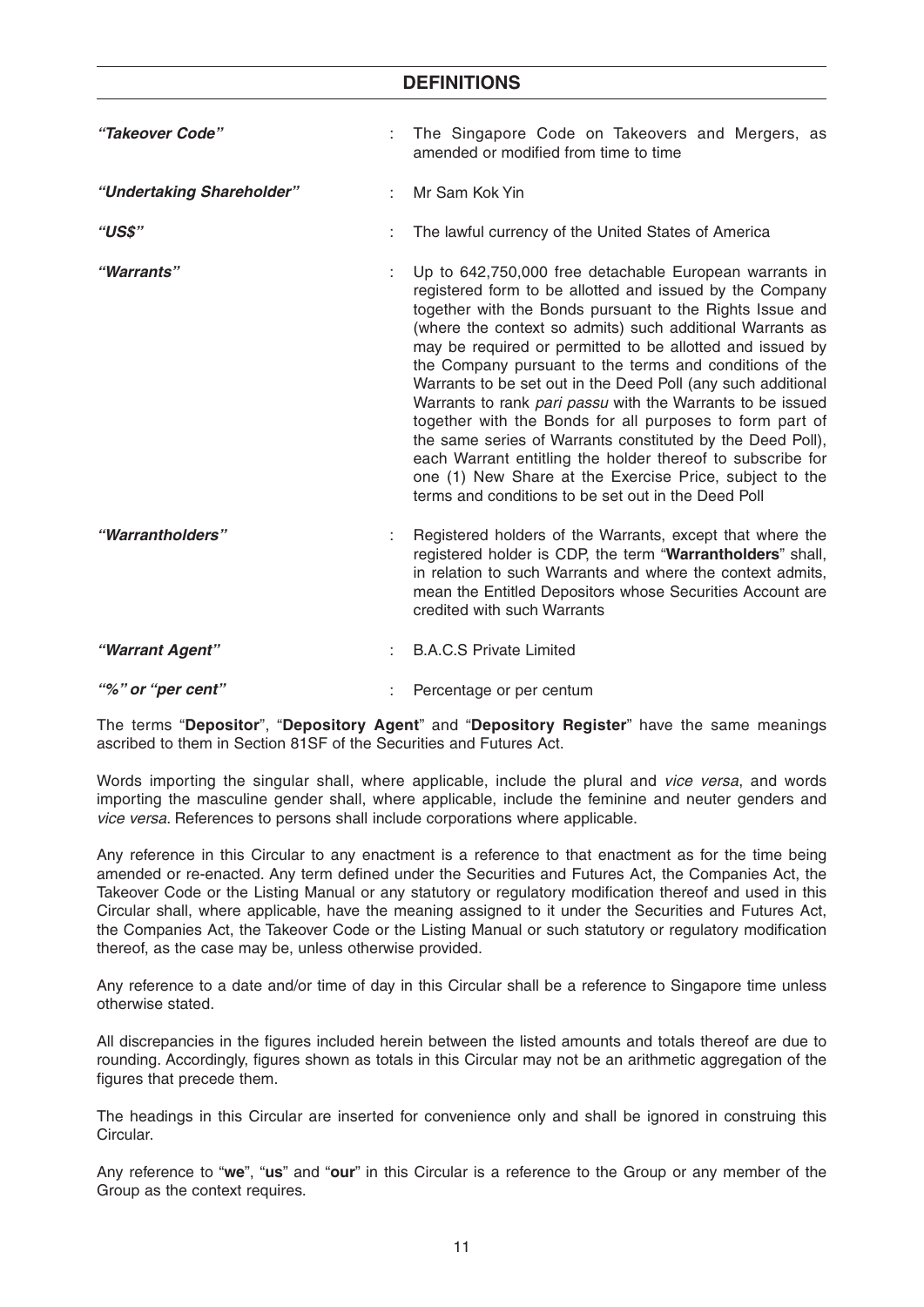

**ABUNDANCE INTERNATIONAL LIMITED**

(Incorporated in the Republic of Singapore) (Company Registration Number 197501572K)

**Board of Directors: Registered Office: Registered Office: Registered Office:** 

Shi Jiangang *(Executive Chairman)* 9 Joo Koon Circle Sam Kok Yin *(Managing Director)* **Singapore 629041 Singapore 629041** Chan Cher Boon *(Lead Independent Director)* Tham Hock Chee *(Independent Director)* Francis Yau Thiam Hwa *(Independent Director)*

24 November 2016

To: **The Shareholders of Abundance International Limited**

Dear Sir/Madam

- **(1) THE PROPOSED ISSUANCE OF THE CONSIDERATION SHARES (AS DEFINED HEREIN) AT COMPLETION OF THE ACQUISITION OF THE REMAINING 49% INTEREST IN ORIENT-SALT CHEMICALS PTE. LTD.;**
- **(2) THE POSSIBLE TRANSFER OF CONTROLLING INTEREST IN THE COMPANY TO MR JIANG HAO PURSUANT TO THE ISSUANCE OF THE CONSIDERATION SHARES FOR THE ACQUISITION (AS DEFINED HEREIN);**
- **(3) THE PROPOSED RENOUNCEABLE NON-UNDERWRITTEN RIGHTS ISSUE OF UP TO S\$12,855,000 IN PRINCIPAL AMOUNT OF ZERO COUPON BONDS DUE 2020 (THE "BONDS"), WITH PRINCIPAL AMOUNT OF S\$0.02 AND AT AN ISSUE PRICE OF S\$0.016 FOR EACH BOND, WITH UP TO 642,750,000 FREE DETACHABLE EUROPEAN WARRANTS (THE "WARRANTS"), EACH WARRANT CARRYING THE RIGHT TO SUBSCRIBE FOR ONE (1) NEW ORDINARY SHARE IN THE CAPITAL OF THE COMPANY (THE "NEW SHARES") AT AN EXERCISE PRICE OF S\$0.02 FOR EACH NEW SHARE (THE "EXERCISE PRICE"), ON THE BASIS OF ONE (1) BOND OF PRINCIPAL AMOUNT S\$0.02 EACH WITH ONE (1) FREE DETACHABLE EUROPEAN WARRANT FOR EVERY ONE (1) EXISTING ORDINARY SHARE IN THE CAPITAL OF THE COMPANY, HELD BY THE ENTITLED SHAREHOLDERS (AS DEFINED HEREIN), AS AT THE BOOKS CLOSURE DATE (AS DEFINED HEREIN) TO BE DETERMINED BY THE DIRECTORS, FRACTIONAL ENTITLEMENTS TO BE DISREGARDED (THE "RIGHTS ISSUE"); AND**
- **(4) THE PROPOSED ADOPTION OF A NEW CONSTITUTION OF THE COMPANY,**

**(COLLECTIVELY, THE "PROPOSED RESOLUTIONS").** 

### **1. INTRODUCTION**

### **1.1 Extraordinary General Meeting**

 The Directors are convening an Extraordinary General Meeting of the Company to be held on 21 December 2016 to seek the Shareholders' approval in respect of the Proposed Resolutions.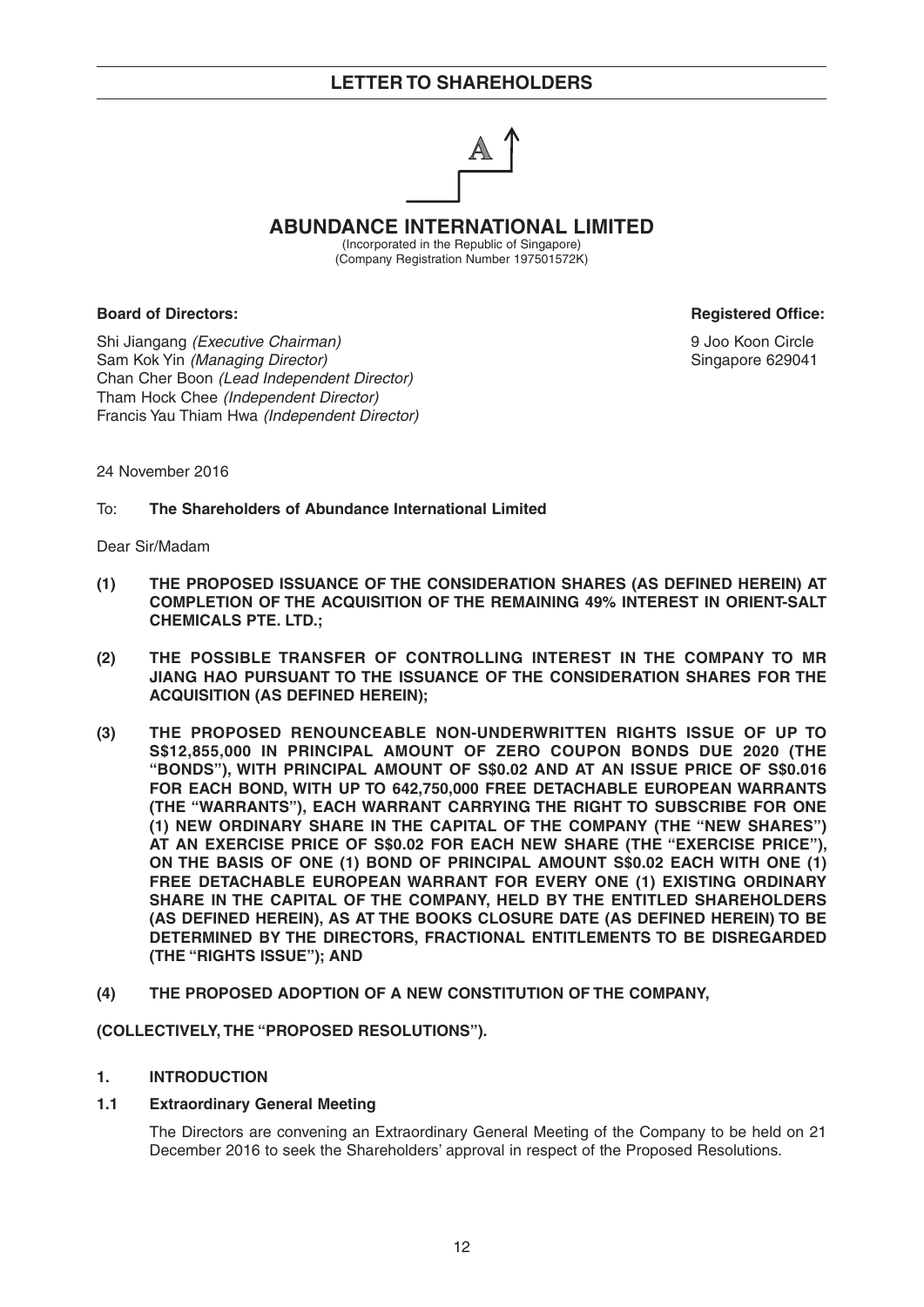## **1.2 Purpose of this Circular**

 The purpose of this Circular is to provide Shareholders with information relating to the Proposed Resolutions and to seek the Shareholders' approval for the same at the EGM to be held at 9 Joo Koon Circle, Singapore 629041 on 21 December 2016 at 10 a.m. The notice of EGM is set out on page 73 of this Circular.

## **1.3 The Resolutions**

## 1.3.1 Resolution 1 – The Proposed Issuance of Consideration Shares at completion of the Acquisition

 On 17 June 2016, the Company announced that it had entered into a sale and purchase agreement dated 17 June 2016 with Mr Jiang Hao to acquire his 49% shareholding in Orient-Salt Chemicals Pte. Ltd. Upon completion of the Acquisition, OSC will become a wholly-owned subsidiary of the Company. Pursuant to the terms of the Acquisition, the Company shall issue 117,600,000 new Shares at completion of the Acquisition to Mr Jiang Hao (and/or such other parties as he may nominate).

 Section 161 of the Companies Act, the Constitution and Rules 805 and 806 of the Listing Manual provide that an issuer must obtain the prior approval of Shareholders in general meeting for the issue of new shares in the Company, unless such shares are issued under a general mandate obtained from Shareholders in general meeting. The issuance of the Consideration Shares at completion of the Acquisition would exceed the ambit of the existing general share issue mandate granted by Shareholders at the Annual General Meeting of the Company for the financial period ended 31 December 2015 held on 29 April 2016. As such, the Company will not be relying on the General Mandate and will instead be seeking specific approval of Shareholders for the issue of the Consideration Shares, for purposes of Section 161 of the Companies Act, the Constitution and Rules 805 and 806 of the Listing Manual.

### 1.3.2 Resolution 2 – The Possible Transfer of Controlling Interest to Mr Jiang Hao pursuant to the issuance of the Consideration Shares for the Acquisition

 Rule 803 of the Listing Manual provides that an issuer must not issue securities to transfer a Controlling Interest without prior approval of Shareholders in general meeting. The issue of the Consideration Shares to Mr Jiang Hao (and/or such other parties as he may nominate) may constitute a transfer of a Controlling Interest in the Company to Mr Jiang Hao, and is hence subject to the approval of the Shareholders for the purposes of Rule 803 of the Listing Manual.

## 1.3.3 Resolution 3 - The Rights Issue

 On 17 June 2016, the Company announced its intention to undertake a renounceable nonunderwritten rights issue of up to S\$12,855,000 in principal amount of zero coupon bonds due 2020, with principal amount of S\$0.02 for each Bond, at an issue price of S\$0.016 for each Bond, with up to 642,750,000 free detachable European warrants, each Warrant carrying the right to subscribe for one (1) new ordinary share in the capital of the Company at an exercise price of S\$0.02 for each new Share, on the basis of one (1) Bond of principal amount S\$0.02 each with one (1) free detachable European Warrant for every existing Share in the capital of the Company, held by the Entitled Shareholders as at the Books Closure Date to be determined by the Directors, fractional entitlements to be disregarded.

 Section 161 of the Companies Act, the Constitution and Rules 805 and 806 of the Listing Manual provide that an issuer must obtain the prior approval of Shareholders in general meeting for the issue of new shares in the Company, unless such shares are issued under a general mandate obtained from Shareholders in general meeting. The issuance of a maximum of 642,750,000 New Shares on the exercise of the Warrants would exceed the ambit of the General Mandate. As such, the Company will not be relying on the General Mandate and will instead be seeking specific approval of Shareholders for the Rights Issue, for purposes of Section 161 of the Companies Act, the Constitution and Rules 805 and 806 of the Listing Manual.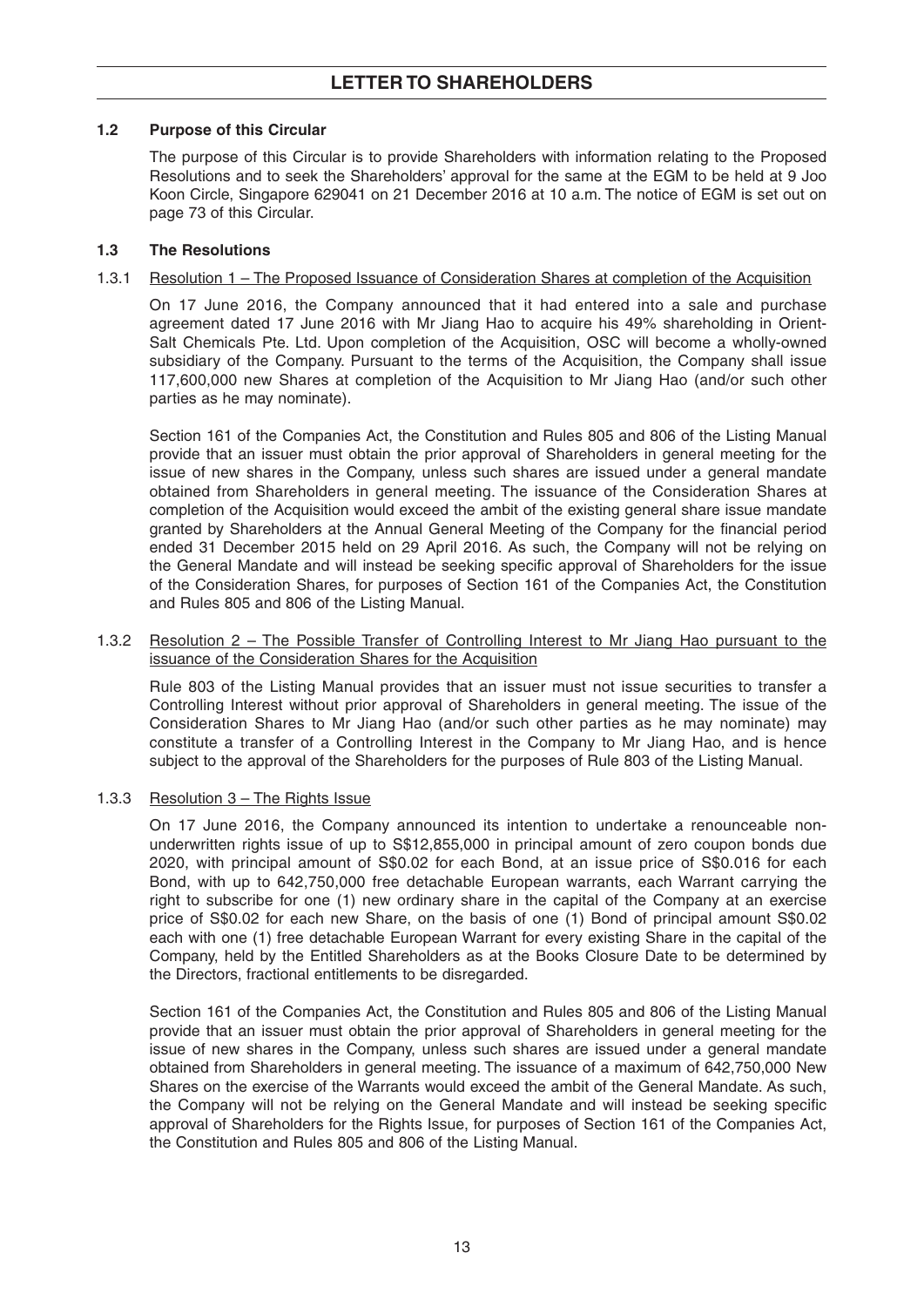### 1.3. 4 Resolution 4 - The Proposed Adoption of a New Constitution of the Company

 The Company is proposing to adopt a New Constitution, which will replace the Existing Constitution and incorporate amendments to take into account the changes to the Companies Act introduced in 2015 and 2016. The Company will accordingly be seeking approval of Shareholders for the adoption of the New Constitution by way of a special resolution to be tabled at the EGM, pursuant to section 26 of the Companies Act.

 **SHAREHOLDERS SHOULD NOTE THAT RESOLUTIONS 1 AND 2 ARE INTER-CONDITIONAL UPON ONE ANOTHER. IN THE EVENT THAT ANY OF RESOLUTIONS 1 OR 2 IS NOT APPROVED BY SHAREHOLDERS, NONE OF THE RESOLUTIONS 1 AND 2 WILL BE PASSED.**

 **SHAREHOLDERS SHOULD NOTE THAT RESOLUTION 3 IS INDEPENDENT OF RESOLUTIONS 1, 2 AND 4, AND VICE VERSA.** 

 **SHAREHOLDERS SHOULD NOTE THAT RESOLUTION 4 IS INDEPENDENT OF RESOLUTIONS 1, 2 AND 3, AND VICE VERSA.**

### **2. THE PROPOSED ISSUANCE OF THE CONSIDERATION SHARES AT COMPLETION OF THE ACQUISITION OF REMAINING 49% INTEREST IN ORIENT-SALT CHEMICALS PTE. LTD.**

The Company is seeking Shareholders' approval for the proposed issuance of the Consideration Shares by the ordinary resolution ("**Resolution 1**") as set out in the notice of EGM on page 73 of this Circular, for purposes of Section 161 of the Companies Act, the Constitution and Rules 805 and 806 of the Listing Manual.

### **2.1 Background**

The Board refers to the Company's announcements dated 2 June 2015, 5 June 2015 and 22 October 2015 relating to, *inter alia*, the incorporation of a new joint venture company, OSC, and the Joint Venture Agreement. On 17 June 2016, the Company announced that it had entered into the SPA with Mr Jiang Hao to acquire his 49% shareholding in OSC. Upon completion of the Acquisition, OSC will become a wholly-owned subsidiary of the Company.

As the relative figures computed on the bases set out in Rule  $1006(c)$  and Rule  $1006(d)$  exceed 5% but do not exceed 75%, the Acquisition constitutes a discloseable transaction pursuant to Chapter 10 of the Listing Manual. Accordingly, Shareholders' approval is not required for the Acquisition under Chapter 10 of the Listing Manual. For further details on the relative figures in respect of the Acquisition computed on the bases set out in Rule 1006 of the Listing Manual, please refer to section 2.6 of this Circular.

### **2.2 Proposed Issuance of Consideration Shares**

- 2.2.1 The consideration for the Sale Shares shall be S\$5,880,000 and was arrived at based on the amount contributed by Mr Jiang Hao to the issued share capital of OSC. No independent valuation was commissioned on the Sale Shares. Based on the audited consolidated financial statements of the Company and the Group for the financial period ended 31 December 2015, the NTA value of the Sale Shares was S\$5,821,415.
- 2.2.2 Pursuant to the terms of the Acquisition, the Consideration shall be satisfied on completion of the Acquisition by the issue and allotment by the Company to Mr Jiang Hao (and/or such other parties as he may nominate) of 117,600,000 Consideration Shares at an issue price of S\$0.05 per Consideration Share. The issue price of the Consideration Shares is equal to the weighted average price for trades done for the Shares on the SGX-ST on 29 April 2016, being the last full market day on which Shares were traded prior to the suspension of trading of the Shares.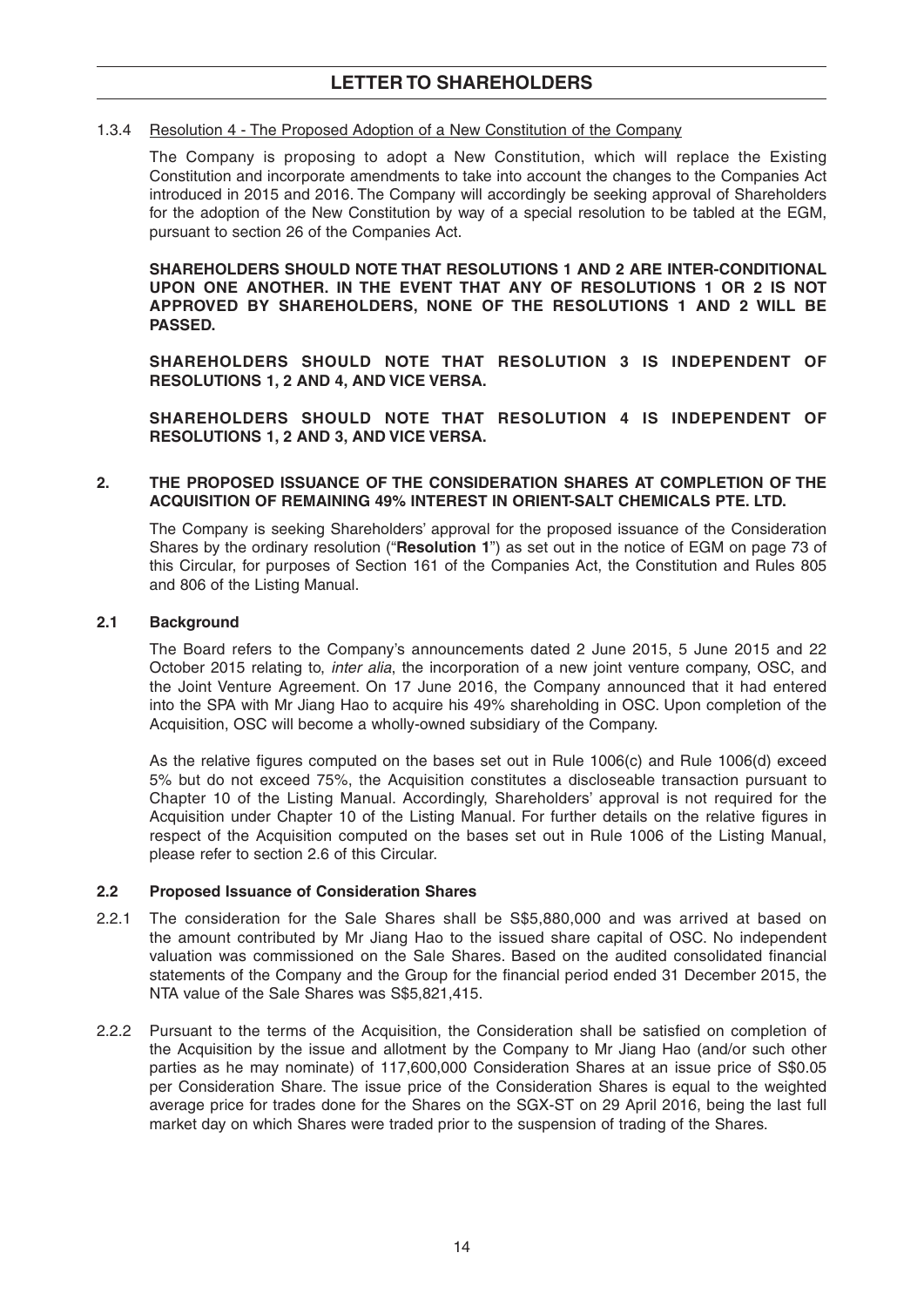- 2.2.3 On the issue and allotment of the Consideration Shares, the Consideration Shares shall be credited as fully-paid and shall rank *pari passu* in all respects with the then existing Shares in the Company, save for any dividends, rights, allotments or any distributions, the Record Date of which falls before the Completion Date.
- 2.2.4 The Consideration Shares represent approximately 22.39%(1) of the Existing Issued Share Capital and will represent approximately 18.30% of the enlarged issued share capital of the Company comprising 642,750,000 Shares on completion of the Acquisition (assuming the Company does not otherwise issue any new Shares from the Latest Practicable Date up to completion of the Acquisition).

### **Note:**

- (1) The Existing Issued Share Capital for the purposes of this Circular is 525,150,000, having taken into consideration the 57,150,000 new Shares that were issued pursuant to the Compliance Placement completed on 19 July 2016.
- 2.2.5 The issuance of the Consideration Shares at completion of the Acquisition would exceed the ambit of the existing General Mandate. As such, the Company will not be relying on the General Mandate and will instead be seeking Shareholders' approval for the issue of the Consideration Shares by Resolution 1, for purposes of Section 161 of the Companies Act, the Constitution and Rules 805 and 806 of the Listing Manual.
- 2.2.6 The Company has through the Sponsor applied to the SGX-ST, and on 11 November 2016 received the Consideration LQN for the listing of and quotation of the Consideration Shares on Catalist. The issue of the Consideration LQN by the SGX-ST is not to be taken as an indication of the merits of the Acquisition, the Consideration Shares, the Company, its subsidiaries and their securities.

## **2.3 Information on OSC**

 As previously announced by the Company, OSC was incorporated as a joint venture company on 5 June 2015, as part of the Group's diversification into the business of chemical trading.

 As at the Latest Practicable Date, OSC has a paid-up and issued share capital of S\$12,000,000 divided into 12,000,000 ordinary shares. As at the Latest Practicable Date, Mr Jiang Hao holds 5,880,000 shares in OSC, representing 49% of the share capital of OSC, and the Company holds 6,120,000 shares in OSC, representing 51% of the share capital of OSC. As at the Latest Practicable Date, the directors of OSC are Mr Shi Jiangang, Mr Jiang Hao and Mr Sam Kok Yin. This board composition will remain unchanged upon completion of the Acquisition.

## **2.4 Rationale for the Acquisition**

 From January 2016, OSC has started the business of chemical trading. As at the Latest Practicable Date, OSC and its subsidiaries have done more than US\$53,000,000 in value of sales relying only on its paid-up and issued share capital of S\$12,000,000 and loans from Mr Shi Jiangang and Mr Sam Kok Yin. Management has been speaking to several banks in Singapore for letters of credit facilities for OSC and on 5 August 2016, the Company announced that OSC has accepted an uncommitted trade finance related facility (the "Facility") of up to S\$14,000,000 from an international bank.

 The chemical trading business undertaken by OSC and its subsidiaries generates high revenue but has a low margin. For HY2016, revenue from the chemical trading business was approximately US\$24,000,000, whereas gross and net profit was approximately US\$1,000,000 and US\$500,000 respectively. Consequent to this, in order to achieve a scale that is sufficient to cover overhead costs and to achieve and maximise profitability, there must be sufficient revenue and business transactions. Therefore, in order to support OSC's trading business, OSC accepted the Facility, as it needs bank lines to issue letters of credit to its suppliers.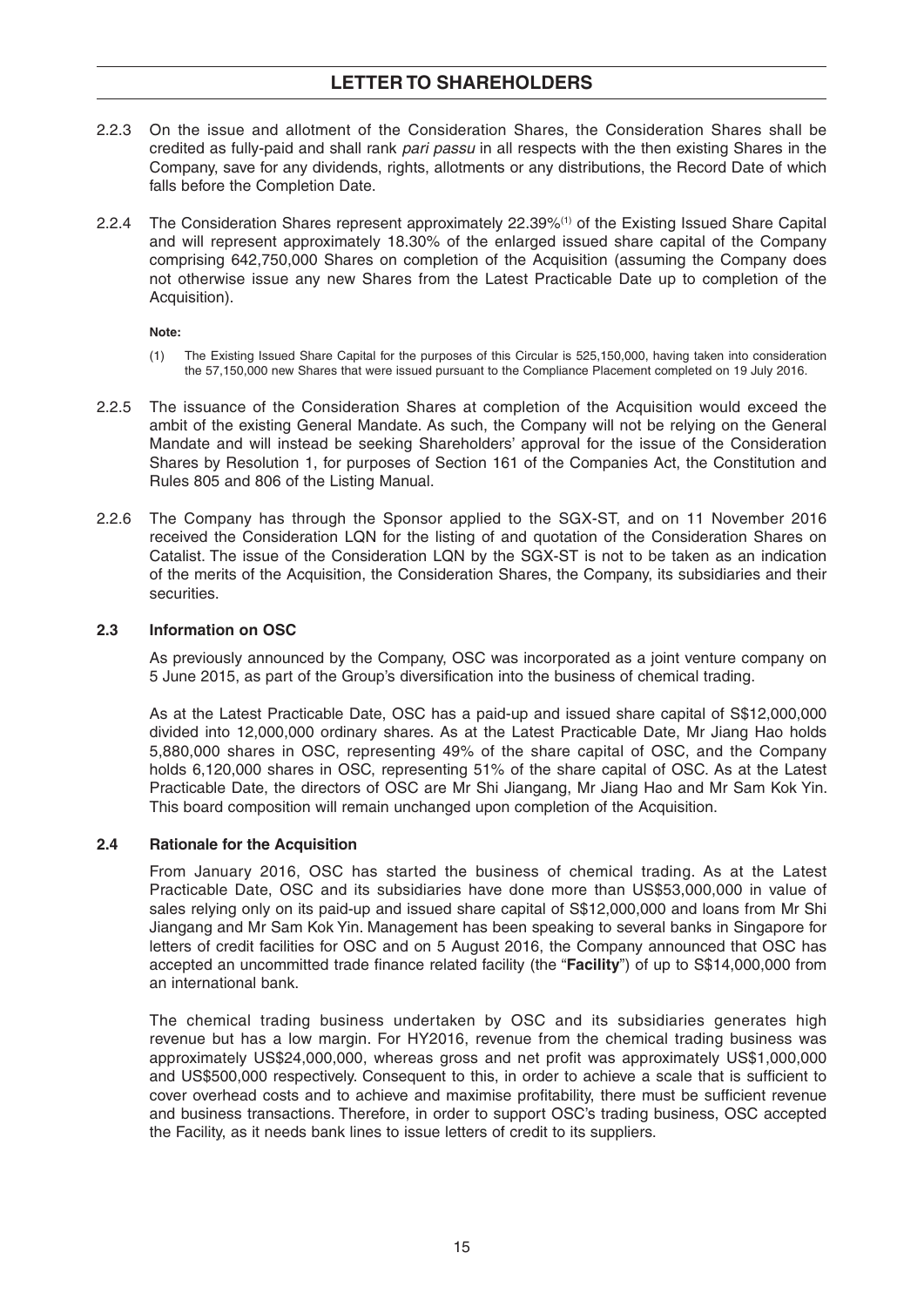The Facility is subject to certain terms and conditions, one of which is the provision by the Company of a corporate guarantee and mortgage over its industrial property. As OSC was newly incorporated on 5 June 2015 and commenced trading activities only in January 2016, several banks approached could not process OSC's application for letters of credit facilities. Those banks that eventually gave OSC term sheets all required the Company to provide a corporate guarantee and mortgage. Eventually, OSC accepted the Facility as the terms were most suitable for the requirements of OSC and pursuant to this, the Company agreed to grant a corporate guarantee and mortgage over its industrial property to the bank.

In view of the foregoing, the Board is of the view that it is in the best interest of the Company to acquire the remaining 49% of the share capital of OSC and make OSC a wholly-owned subsidiary of the Company, given the operating track record so far, and taking into account the fact that the Company will have to fully stand behind the bank facilities granted to OSC. This would allow the Company to obtain the full benefit, instead of just 51%, of the financial performance of OSC.

## **2.5 Key Terms of the Acquisition**

## 2.5.1 **Consideration**

For further details on the Consideration, please refer to section 2.2 of this Circular above.

## 2.5.2 **Conditions Precedent**

Completion of the Acquisition shall be conditional upon, *inter alia*:

- (a) the resolution of the Board having been obtained for the entry into and completion of, the transactions contemplated to be entered into in the SPA;
- (b) to the extent required by the Listing Manual and/or applicable laws, the approval of the Shareholders having been obtained for the entry into and completion of, the transactions contemplated to be entered into in the SPA;
- (c) all necessary consents, approvals and waivers of the relevant authorities having jurisdiction over the transactions contemplated in the SPA (whether in Singapore or elsewhere), financial institutions or other third parties having been obtained, including without limitation the approval in-principle of SGX-ST being obtained by the Company for the listing and quotation of the Consideration Shares on the Catalist, such consents, approvals and waivers not having been amended or revoked before the Completion Date, and to the extent that such consents, approvals and waivers are subject to any conditions required to be fulfilled before the Completion Date, all such conditions having been duly so fulfilled;
- (d) the parties to the SPA not having received notice of any injunction or other order, directive or notice restraining or prohibiting the consummation of the transactions contemplated by the SPA, and there being no action seeking to restrain or prohibit the consummation thereof, or seeking damages in connection therewith, which is pending or any such injunction, other order or action which is threatened; and
- (e) there being no delisting of the existing Shares of the Company from the SGX-ST prior to the Completion Date.

## 2.5.3 **Termination of Joint Venture Agreement**

 Pursuant to the SPA, in consideration of and subject to completion of the Acquisition, the Joint Venture Agreement shall automatically terminate and be of no further effect, and each of the Company and Mr Jiang Hao shall not have any claim against each other pursuant to the Joint Venture Agreement, save in respect of any accrued rights or liabilities under the Joint Venture Agreement and/or any claim arising from antecedent breach of the terms thereof.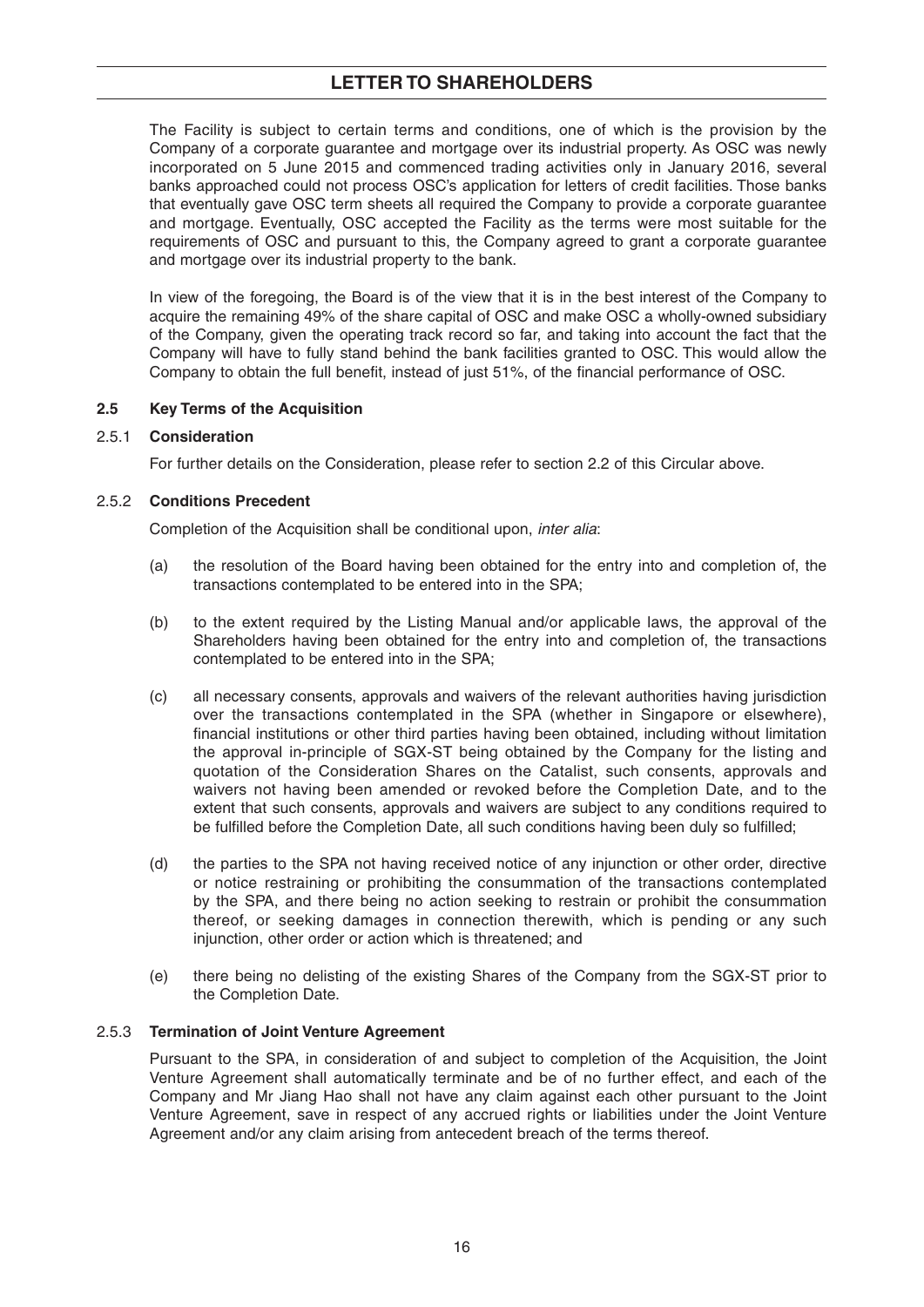Pursuant to the terms of the Joint Venture Agreement, call options in relation to an aggregate of 69,176,472 new Shares in the Company had been granted to Mr Jiang Hao. Upon the termination of the Joint Venture Agreement, such call options shall also be terminated.

### **2.6 Listing Manual**

Under Chapter 10 of the Listing Manual, an acquisition will be classified as a "major transaction" if any of the relative figures calculated on the bases set out in Rule 1006 of the Listing Manual exceeds 75% but is less than 100% and if so, Shareholders' approval must be obtained for the "major transaction".

 Assuming the Company is acquiring 100% shareholding in OSC and taking into aggregation the subscription amount of S\$6,120,000 injected into OSC for the Company's initial subscription of its 51% shareholding and the Consideration of S\$5,880,000 payable for this Acquisition, the relative figures computed on the bases set out in Rule 1006 of the Listing Manual in respect of the Acquisition are set out below.

| <b>Rule</b>                                                                                                                                                                                               | <b>Relative Figure</b>                                                           |
|-----------------------------------------------------------------------------------------------------------------------------------------------------------------------------------------------------------|----------------------------------------------------------------------------------|
| Rule $1006(a)$ – the net asset value of the assets to be disposed of,<br>compared with the Group's net asset value                                                                                        | Not applicable as this is not a<br>disposal of assets                            |
| Rule $1006(b)$ – the net profits attributable to the assets acquired,<br>compared with the Group's net profits                                                                                            | Not meaningful $(1)$                                                             |
| Rule $1006(c)$ – the aggregate value of the consideration given or<br>received, compared with the Company's market capitalisation based on<br>the total number of issued shares excluding treasury shares | $51.28\%^{(2)}$                                                                  |
| Rule $1006(d)$ – the number of equity securities issued by the Company<br>as consideration for an acquisition, compared with the number of equity<br>securities previously in issue                       | $22.39\%$ <sup>(3)</sup>                                                         |
| Rule $1006(e)$ – the aggregate volume or amount of proved and probable<br>reserves to be disposed of, compared with the Group's proved and<br>probable reserves                                           | applicable as<br>the<br>Not<br>Company is not a mineral, oil<br>and gas company. |

#### **Notes:**

- (1) Based on the audited financial statements of the Company for FY2015, the net loss of the Group was approximately S\$9,294,000 and the net loss attributable to the assets acquired was approximately S\$59,000.
- (2) The aggregate consideration of S\$12,000,000, ie. the subscription amount of S\$6,120,000 injected into OSC for the Company's initial subscription of its 51% shareholding in OSC and the Consideration of S\$5,880,000 payable for this Acquisition, is compared against the Company's market capitalisation of S\$23,400,000, which is computed based on 468,000,000 Shares in issue and the closing price of S\$0.05 per share transacted on 29 April 2016, being the last market day on which trade in the Shares was recorded preceding the suspension of trade of the Company's Shares on 9 May 2016. The value of the Consideration was used in this computation as the value of the Consideration is higher than the net asset value of the Sale Shares.
- (3) The number of Consideration Shares, being 117,600,000, is compared against the Existing Issued Share Capital of 525,150,000 Shares which takes into consideration the 57,150,000 new Shares issued pursuant to the Compliance Placement that was completed on 19 July 2016.

As the relative figures computed on the bases set out in Rule 1006(c) and Rule 1006(d) exceed 5% but do not exceed 75%, the Acquisition constitutes a discloseable transaction pursuant to Chapter 10 of the Listing Manual.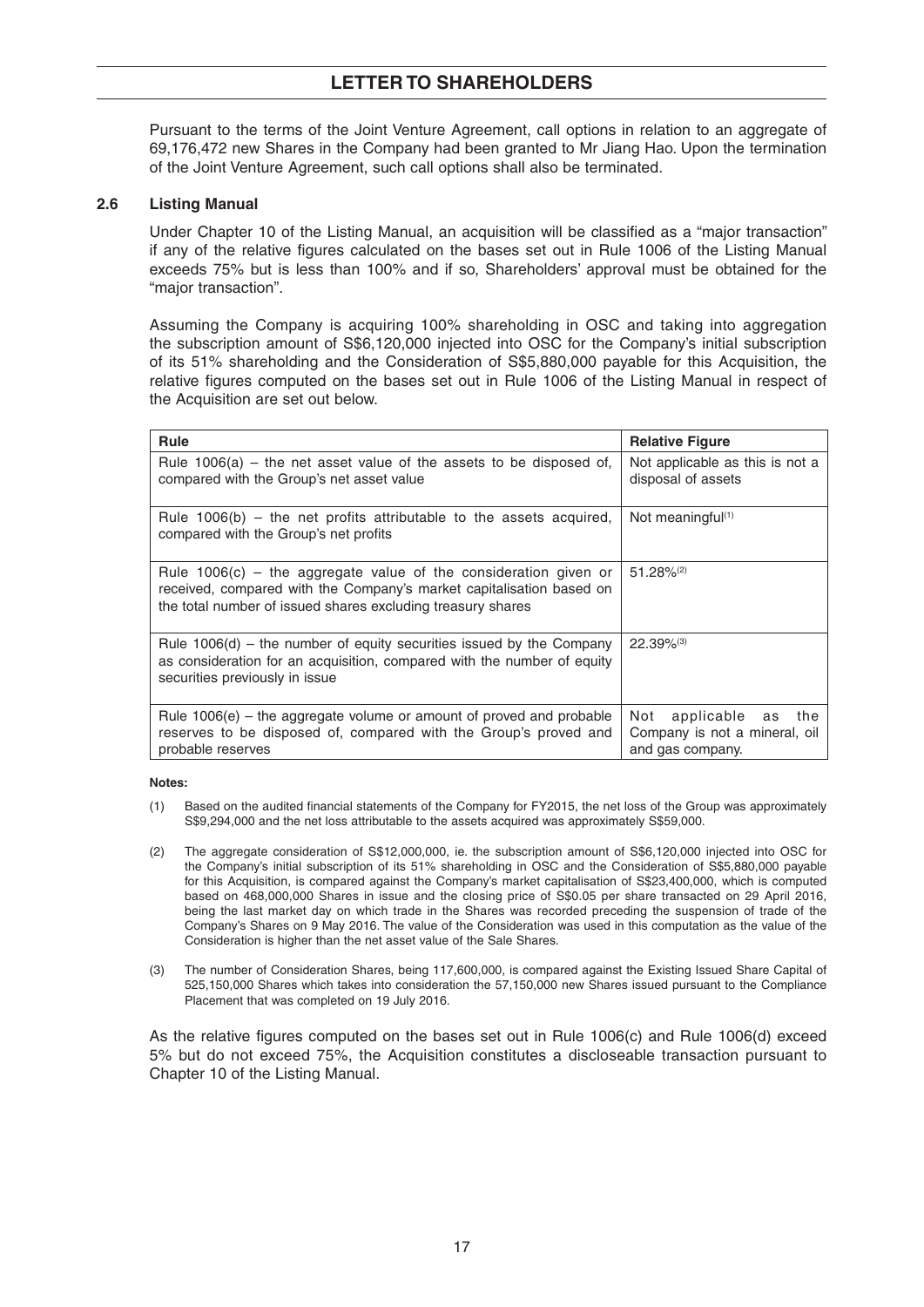### **2.7 Financial Effects of the Acquisition**

The *pro forma* financial effects of the Acquisition, based on the audited consolidated financial statements of the Company and the Group for the financial period ended 31 December 2015 are set out below. The *pro forma* financial effects are only presented for illustration purposes, and are not intended to reflect the actual future financial situation of the Company or the Group after the Acquisition.

### 2.7.1 **Share Capital**

|                  | As at 31 December 2015 | <b>Immediately before</b><br>the Acquisition | <b>After the Acquisition</b> |
|------------------|------------------------|----------------------------------------------|------------------------------|
| Number of Shares | 248,000,000            | 525.150.000(1)                               | 642.750.000                  |

#### **Note:**

 (1) The number of issued shares in the Company increased to 525,150,000 pursuant to the issue of 220,000,000 ordinary shares on 24 March 2016 to Mr Shi Jiangang and Mr Sam Kok Yin, following the automatic conversion of S\$11,000,000 non-transferable bonds due 2016 and pursuant to the Compliance Placement.

### 2.7.2 **Net Tangible Assets**

 Assuming that the Acquisition had been completed on 31 December 2015, the effect on NTA per share of the Group as at 31 December 2015 would be as follows:

|                                                                          | As at 31 December 2015 | Immediately before the<br><b>Acquisition</b> | <b>After the Acquisition</b> |
|--------------------------------------------------------------------------|------------------------|----------------------------------------------|------------------------------|
| <b>Consolidated NTA</b><br>attributable to the<br>Shareholders (S\$'000) | 17,451                 | 21,434                                       | 27,250                       |
| Consolidated NTA per<br>share attributable to<br>the Shareholders        |                        |                                              |                              |
| (Singapore cents)                                                        | 7.04                   | $4.08^{(1)}$                                 | 4.24                         |

#### **Note:**

 (1) The number of issued shares in the Company increased to 525,150,000 pursuant to the issue of 220,000,000 ordinary shares on 24 March 2016 to Mr Shi Jiangang and Mr Sam Kok Yin, following the automatic conversion of S\$11,000,000 non-transferable bonds due 2016 and pursuant to the Compliance Placement.

### 2.7.3 **Earnings per Share**

 Assuming that OSC had been incorporated on 1 October 2014 and the Acquisition had been completed on 1 October 2014, the effect on the loss per share of the Group for the financial period ended 31 December 2015 would be as follows:

|                                                | <b>Before the Acquisition</b> | <b>After the Acquisition</b> |
|------------------------------------------------|-------------------------------|------------------------------|
| Consolidated loss attributable to Shareholders |                               |                              |
| $(net of tax)$ $(S$'000)$                      | 9.235                         | 9.294                        |
| Weighted average number of Shares              | 525.150.000(1)                | 642.750.000                  |
| Consolidated loss per share (Singapore cents)  | 1.76                          | 1.45                         |

#### **Note:**

 (1) Assuming the issue of 220,000,000 ordinary shares on 24 March 2016 to Mr Shi Jiangang and Mr Sam Kok Yin, following the automatic conversion of S\$11,000,000 non-transferable bonds due 2016 and the Compliance Placement had been completed on 1 October 2014.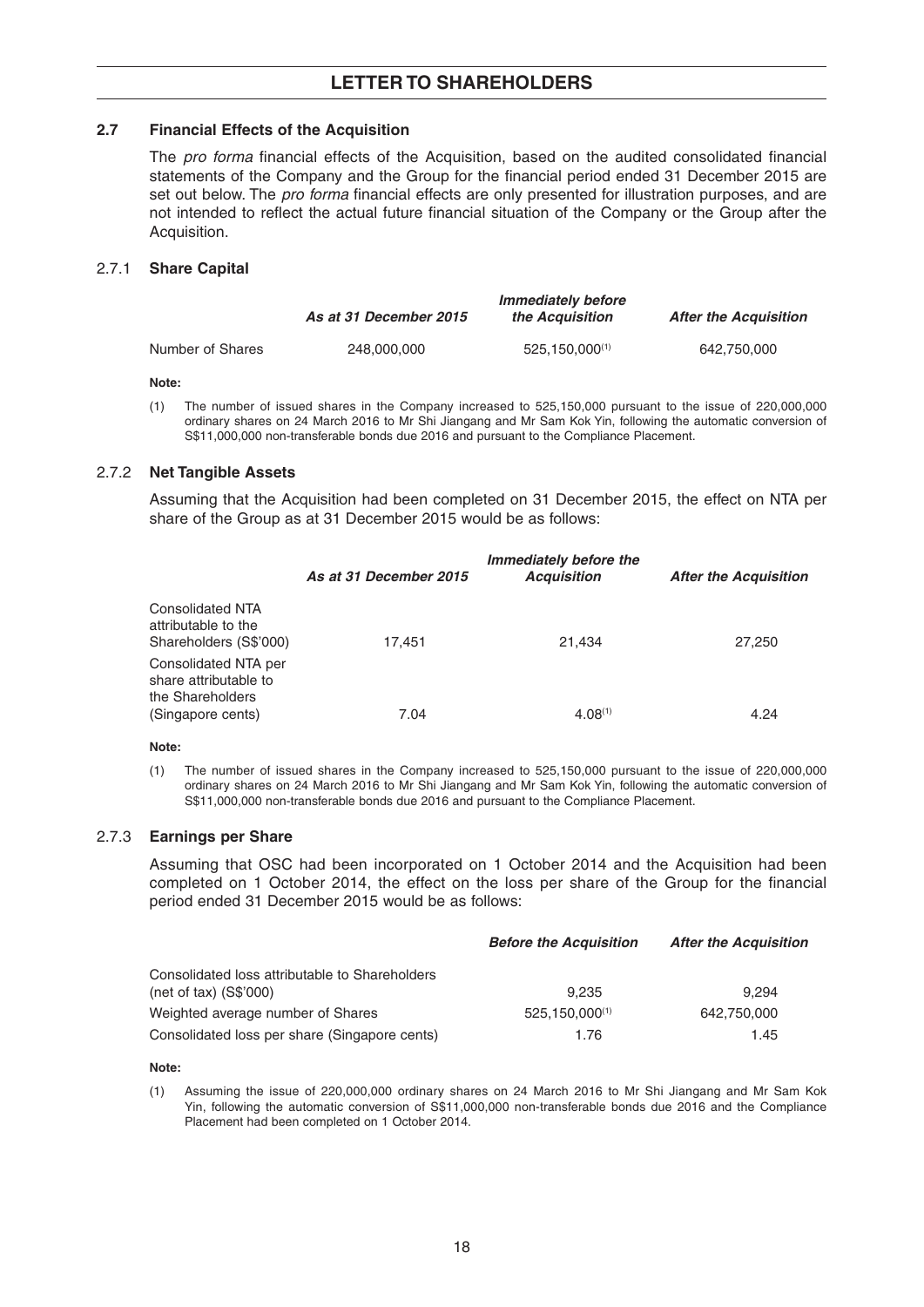## 2.8 Performance of Orient-Salt Chemicals Pte. Ltd.

### 2.8.1 **Statement of Comprehensive Income**

The unaudited consolidated income statement of OSC for HY2016 is set out below:

|                                                  | <b>HY2016</b>   |
|--------------------------------------------------|-----------------|
|                                                  | <b>US\$'000</b> |
| <b>Revenue</b>                                   | 23,959          |
| <b>Costs and expenses</b>                        |                 |
| Raw materials and consumables used               | (22, 942)       |
| Salaries and employee benefits                   | (167)           |
| Other operating expenses                         | (353)           |
| (Loss)/ gain from operating activities           | 497             |
| Finance costs                                    | (35)            |
| (Loss)/ gain before taxation                     | 462             |
| Income tax expense                               |                 |
| (Loss)/ gain for the period                      | 462             |
| Other comprehensive income                       |                 |
| Foreign currency translation difference          | 79              |
| Total comprehensive gain for the period          | 541             |
| Income for the period attributable to:           |                 |
| Owners of the Company                            | 477             |
| Non-controlling interest                         | (15)            |
| Total income for the period                      | 462             |
| Total comprehensive gain/(loss) attributable to: |                 |
| Owners of the Company                            | 553             |
| Non-controlling interest                         | (12)            |
| Total comprehensive gain                         | 541             |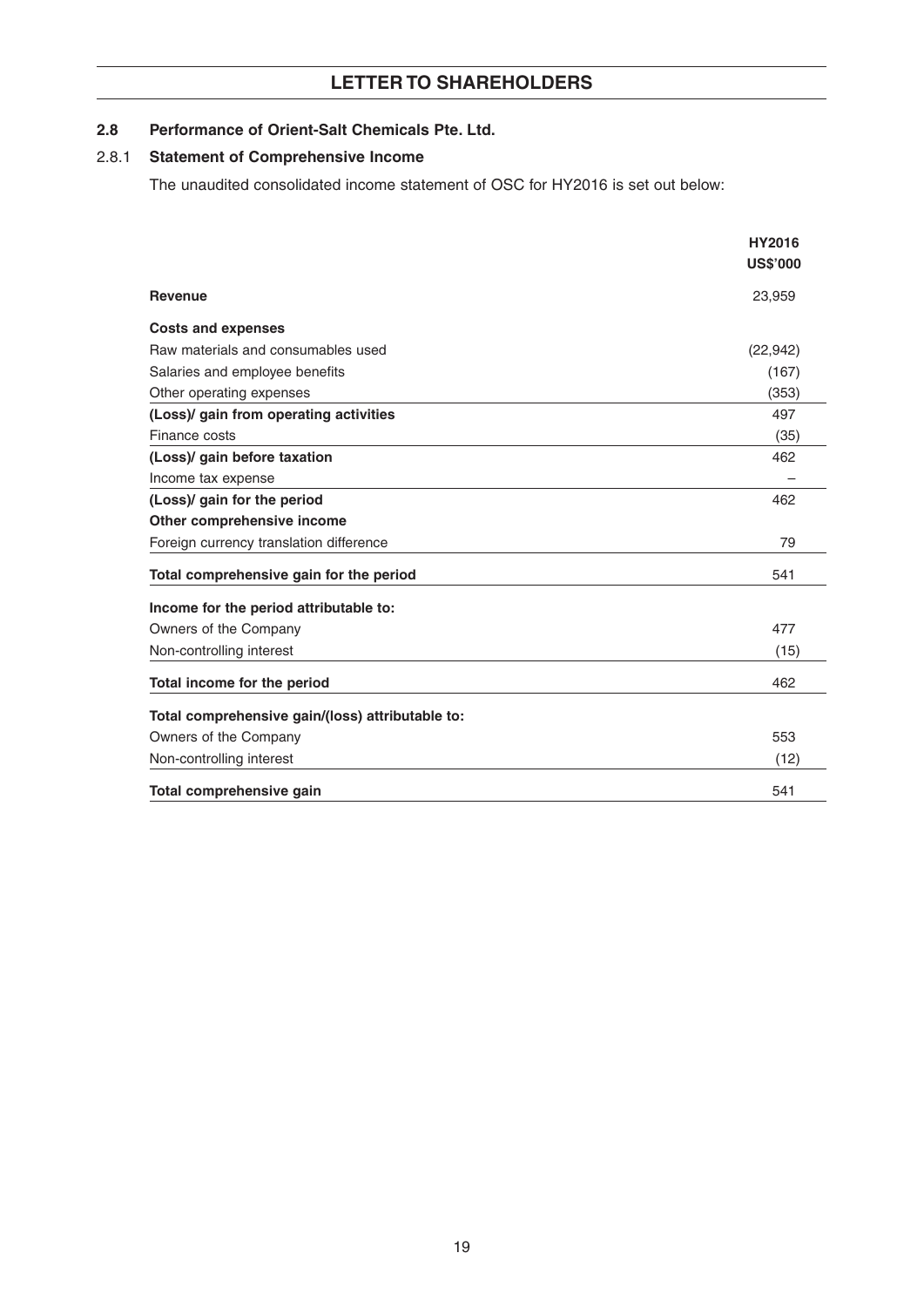## 2.8.2 **Statement of Financial Position**

The unaudited statement of financial position of OSC as at 30 June 2016 is set out below:

|                                      | Group                           |
|--------------------------------------|---------------------------------|
|                                      | 30 June 2016<br><b>US\$'000</b> |
| <b>ASSETS</b>                        |                                 |
| <b>Non-current Assets</b>            |                                 |
| Property, plant and equipment        | 38                              |
| <b>Current Assets</b>                |                                 |
| Trade receivables                    | 9,487                           |
| Other receivables and deposit        | 88                              |
| Advances and prepayments             | 4,569                           |
| Amounts due from holding company     | 54                              |
| Cash and cash equivalents            | 2,522                           |
|                                      | 16,720                          |
| <b>Total Assets</b>                  | 16,758                          |
| <b>Capital and Reserves</b>          |                                 |
| Share capital                        | 8,531                           |
| <b>Translation reserve</b>           | 80                              |
| Accumulated gains                    | 393                             |
| Attributable to owner of the Company | 9,004                           |
| Non-controlling interest             | 28                              |
| <b>Total Equity</b>                  | 9,032                           |
| <b>Liabilities</b>                   |                                 |
| <b>Current Liabilities</b>           |                                 |
| Trade payables                       | 4,411                           |
| Other payables                       | 86                              |
| Amount due to directors              | 3,229                           |
| <b>Total Liabilities</b>             | 7,726                           |
| <b>Total Equity and Liabilities</b>  | 16,758                          |

### **2.9 Service Agreements**

 As at the Latest Practicable Date, no person is proposed to be appointed as a Director of the Company under the SPA in connection with the Acquisition. However, the Board may invite Mr Jiang Hao to join the Board as a Director given that he will be the main person in charge of operations for a key business segment of the Group.

### **3. THE POSSIBLE TRANSFER OF CONTROLLING INTEREST IN THE COMPANY TO MR JIANG HAO PURSUANT TO THE ISSUANCE OF THE CONSIDERATION SHARES FOR THE ACQUISITION**

**3.1** The Company is seeking Shareholders' approval for the possible transfer of Controlling Interest to Mr Jiang Hao by the ordinary resolution ("**Resolution 2**") as set out in the notice of EGM on page 73 of this Circular, pursuant to Rule 803 of the Listing Manual.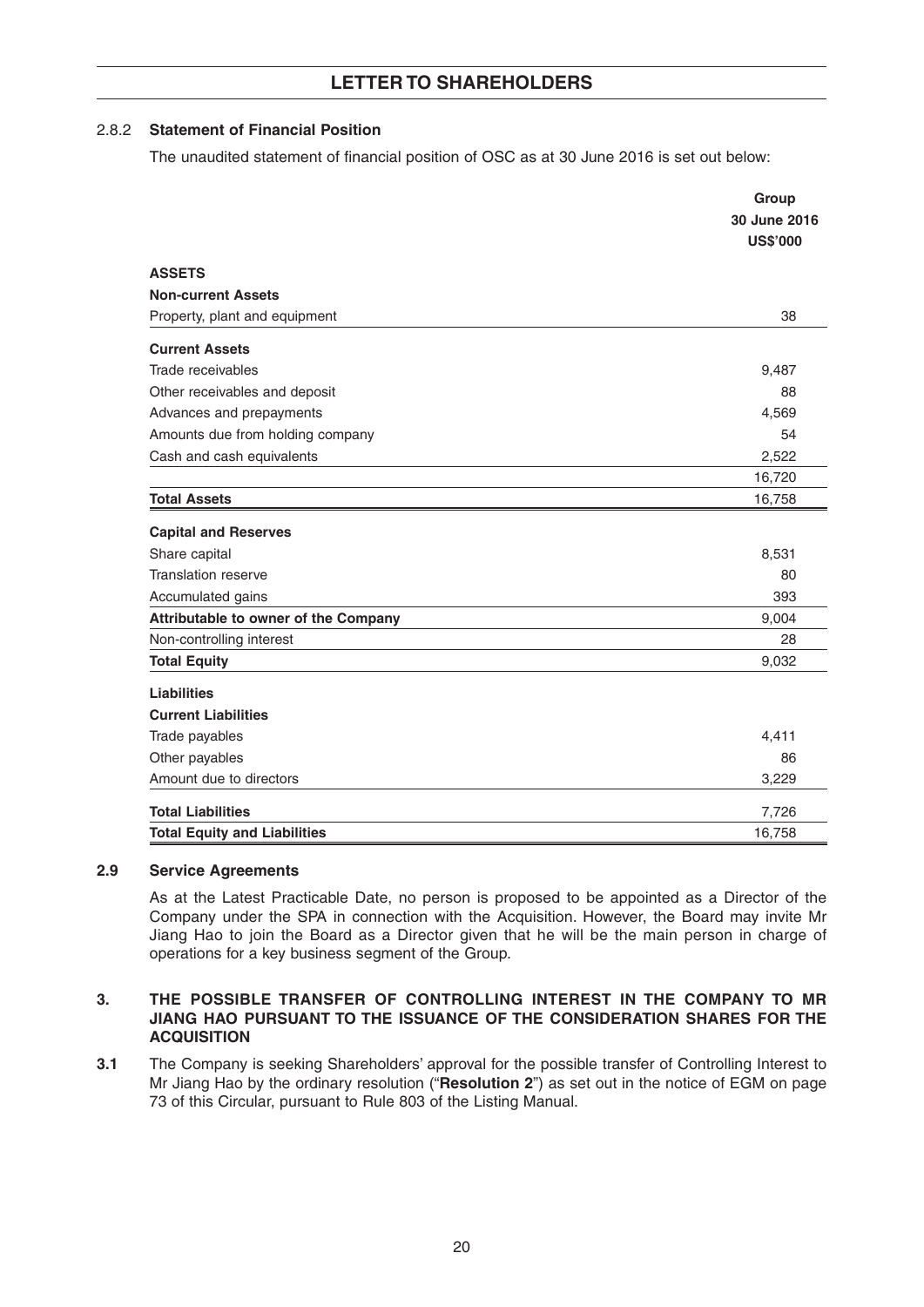**3.2** The 117,600,000 Consideration Shares represent approximately 22.39%(1) of the Existing Issued Share Capital and will represent approximately 18.30% of the enlarged issued share capital of the Company comprising 642,750,000 Shares on completion of the Acquisition (assuming the Company does not otherwise issue any new Shares from the Latest Practicable Date up to completion of the Acquisition).

**Note:**

- (1) The number of Consideration Shares, being 117,600,000, is compared against the Existing Issued Share Capital of 525,150,000 Shares which takes into consideration the 57,150,000 new Shares issued pursuant to the Compliance Placement that was completed on 19 July 2016.
- **3.3** Subsequent to the completion of the Acquisition, assuming the Company does not otherwise issue any new Shares from the date of this Circular up to completion of the Acquisition, the issuance of the Consideration Shares to Mr Jiang Hao (and/or such other parties as he may nominate) may constitute a transfer of a Controlling Interest in the Company to Mr Jiang Hao, pursuant to Rule 803 of the Listing Manual. In the event that all the Consideration Shares are issued to Mr Jiang Hao, Mr Jiang Hao's shareholding in the Company would increase from 0% of the Existing Issued Share Capital to approximately 18.30% of the enlarged issued share capital of the Company comprising 642,750,000 Shares on completion of the Acquisition.
- **3.4** Assuming the Company does not otherwise issue any new Shares from the Latest Practicable Date up to completion of the Acquisition, the Substantial Shareholders of the Company would be as follows:

|                                            | <b>Direct Interest</b> |               | <b>Deemed Interest</b> |                             | <b>Total Interest</b> |                |  |
|--------------------------------------------|------------------------|---------------|------------------------|-----------------------------|-----------------------|----------------|--|
| <b>Substantial Shareholder</b>             | <b>No. of Shares</b>   | $O_{0}(1)(6)$ | <b>No. of Shares</b>   | $O_{\Omega}^{\prime}(1)(6)$ | <b>No. of Shares</b>  | $9/6^{(1)(6)}$ |  |
| Mr Shi Jiangang                            | 238,405,706            | 37.09         | (2)                    |                             | 238,405,706           | 37.09          |  |
| Mr Jiang Hao                               | 117,600,000            | 18.30         |                        |                             | 117,600,000           | 18.30          |  |
| Mr Sam Kok Yin                             | 95,252,100             | 14.82         | $10.159.000^{(3)}$     | 1.58                        | 105,411,100           | 16.40          |  |
| Chan & Ong Holdings Pte Ltd <sup>(4)</sup> | 85,500,000             | 13.30         |                        | $\qquad \qquad -$           | 85,500,000            | 13.30          |  |
| Mr Chan Charlie <sup>(5)</sup>             | 2,000,000              | 0.31          | 94,651,359             | 14.73                       | 96,651,359            | 15.04          |  |
| Mdm Ong Kwee Cheng (Dora) <sup>(5)</sup>   | 9.151.359              | 1.42          | 87,500,000             | 13.61                       | 96,651,359            | 15.04          |  |

#### **Notes:**

- (1) Calculated based on 642,750,000 Shares in the enlarged issued share capital of the Company on completion of the Acquisition.
- (2) This table excludes Mr Shi Jiangang's deemed interest in 138,750,000 unissued Shares that will be issued to him in the event of the exercise of the call option granted to him. Such unissued Shares constitute 16.27% of the further enlarged share capital of the Company, being 852,750,000 Shares, assuming that the call options granted to both Mr Shi Jiangang and Mr Sam Kok Yin are exercised.
- (3) Mr Sam Kok Yin is deemed interested in 10,159,000 Shares held by his wife, Ms Tan Hui Har. This table excludes Mr Sam Kok Yin's deemed interest in 71,250,000 unissued Shares that will be issued to him in the event of the exercise of the call option granted to him. Such unissued Shares constitute 8.36% of the further enlarged share capital of the Company, being 852,750,000 Shares, assuming that the call options granted to both Mr Shi Jiangang and Mr Sam Kok Yin are exercised.
- (4) Mdm Ong Kwee Cheng (Dora) and Mr Chan Charlie have shareholding interests of 77% and 23% respectively in Chan & Ong Holdings Pte Ltd and accordingly are deemed to be interested in the 85,500,000 Shares held by Chan & Ong Holdings Pte Ltd.
- (5) Mdm Ong Kwee Cheng (Dora) and Mr Chan Charlie are deemed to be interested in each other's shareholdings as they are spouses.
- (6) Any discrepancies in figures between the amounts listed and their actual values are due to rounding.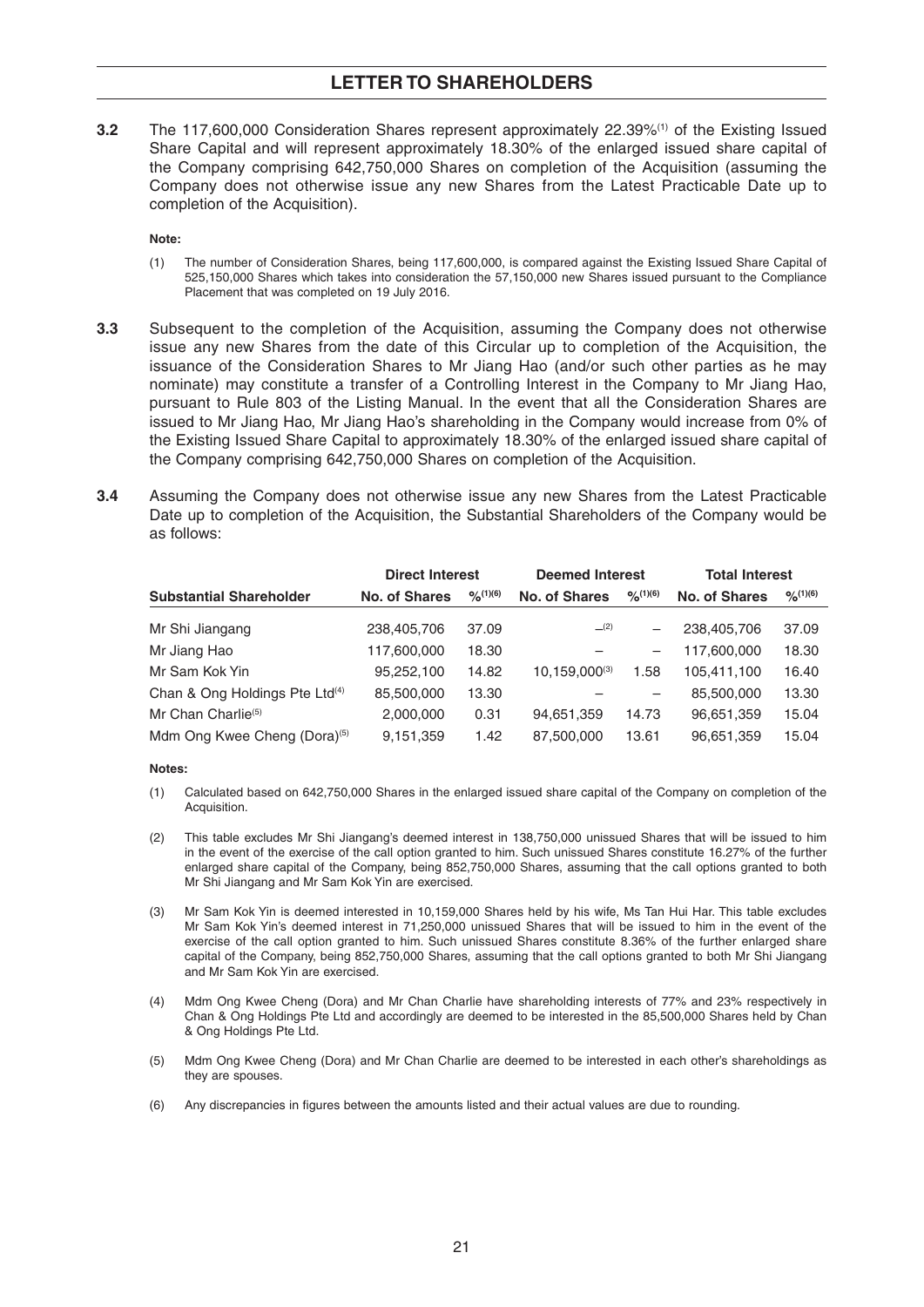## **4. THE RIGHTS ISSUE**

The Company is seeking Shareholders' approval for the Rights Issue by the ordinary resolution ("**Resolution 3**") as set out in the notice of EGM on page73 of this Circular, for purposes of Section 161 of the Companies Act, the Constitution and Rules 805 and 806 of the Listing Manual.

## **4.1 Background**

 The Company announced on 17 June 2016 that the Company proposes to undertake a renounceable non-underwritten rights issue of up to S\$12,855,000 in principal amount of zero coupon bonds due 2020 with principal amount of S\$0.02 for each Bond, at an issue price of S\$0.016, with up to 642,750,000 free detachable European warrants, with each Warrant carrying the right to subscribe for one new Share at an exercise price of S\$0.02 for each New Share, on the basis (the "**Rights Issue Basis**") of one Bond of principal amount S\$0.02 each with one free Warrant for every existing Share in the capital of the Company held by the Entitled Shareholders as at a books closure date to be determined by the Directors, fractional entitlements to be disregarded. The aggregate issue price of the Bonds will comprise 80 per cent. of the principal amount and the gross proceeds from the issue of the Bonds is up to S\$10,284,000.

## **4.2 The Proposed Principal Terms of the Rights Issue**

| Number of Bonds                          |    | Up to S\$12,855,000 in principal amount of Bonds will be issued.                                                                                                                                                                                                                                                                                                                                                                                  |
|------------------------------------------|----|---------------------------------------------------------------------------------------------------------------------------------------------------------------------------------------------------------------------------------------------------------------------------------------------------------------------------------------------------------------------------------------------------------------------------------------------------|
| <b>Basis of Provisional</b><br>Allotment |    | One (1) Bond for every one (1) existing Share held by Entitled<br>Shareholders as at the Books Closure Date, fractional<br>entitlements to be disregarded.                                                                                                                                                                                                                                                                                        |
| <b>Issue Price</b>                       |    | S\$0.016 for each Bond, payable in full on acceptance and/or<br>application.                                                                                                                                                                                                                                                                                                                                                                      |
| <b>Maturity Date</b>                     | ÷  | The date on which the Bonds will be redeemed, being the fourth<br>(4 <sup>th</sup> ) anniversary of the date of issue of the Bonds.                                                                                                                                                                                                                                                                                                               |
| Non-underwritten                         |    | The Rights Issue will not be underwritten. In view of the savings<br>in costs by the Company as a result of not having to pay any<br>underwriting fees and the irrevocable undertaking and indication<br>of non-binding intention provided by Mr Sam Kok Yin and Mr Shi<br>Jiangang respectively, the Company has decided to proceed<br>with the Rights Issue without having the Rights Issue being<br>underwritten by any financial institution. |
| <b>Status of the Bonds</b>               |    | The Bonds constitute direct, unconditional, unsubordinated and<br>unsecured obligations of the Company and shall at all times<br>rank pari passu and without any preference among themselves.<br>The Company reserves the right to incur further debt and take<br>on further borrowings which rank in priority to the Bonds.                                                                                                                      |
| Listing of the Bonds                     |    | The Bonds will not be listed and traded on the SGX-ST.                                                                                                                                                                                                                                                                                                                                                                                            |
| Trading of the Bonds                     | ÷. | The Bonds will not be listed and traded on the SGX-ST.                                                                                                                                                                                                                                                                                                                                                                                            |
| Transferability of the Bonds             | ÷  | The Bonds are non-transferable.                                                                                                                                                                                                                                                                                                                                                                                                                   |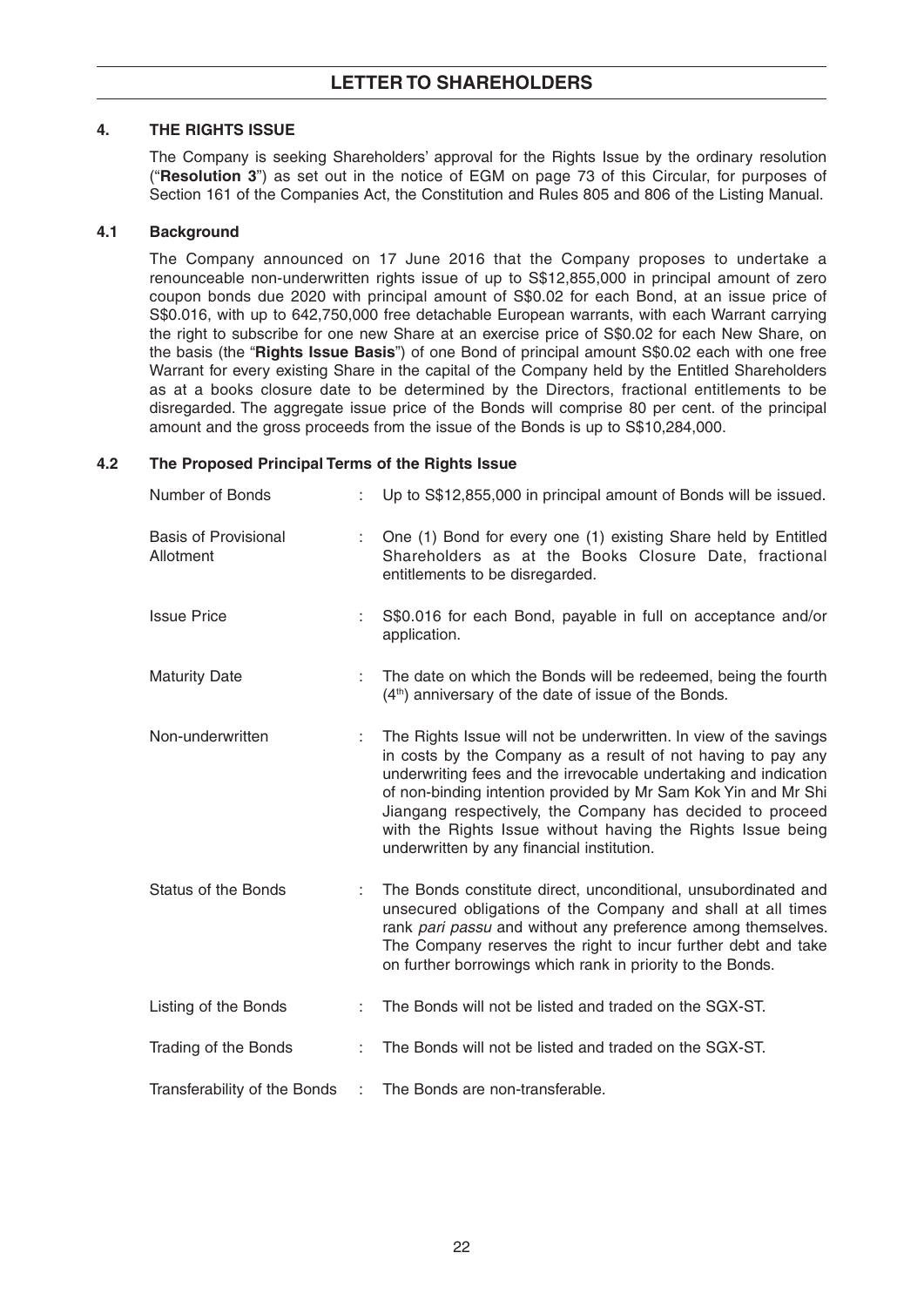| Acceptance and excess/<br>additional application | Entitled Shareholders will be at liberty to accept in full or in<br>part, decline or otherwise renounce or in the case of Entitled<br>Depositors, trade their provisional allotments of the Bonds<br>with Warrants on the SGX-ST during the provisional allotment<br>trading period prescribed by SGX-ST and will be eligible to<br>apply for the Excess Bonds with Warrants.                                                                                                                                                                                                                                                                                                                                                                                                                                                                                           |
|--------------------------------------------------|-------------------------------------------------------------------------------------------------------------------------------------------------------------------------------------------------------------------------------------------------------------------------------------------------------------------------------------------------------------------------------------------------------------------------------------------------------------------------------------------------------------------------------------------------------------------------------------------------------------------------------------------------------------------------------------------------------------------------------------------------------------------------------------------------------------------------------------------------------------------------|
|                                                  | Provisional allotments of Bonds with Warrants which are not<br>taken up for any reason shall be aggregated and used to satisfy<br>excess applications for Bonds with Warrants or otherwise dealt<br>with in such manner as the Board may in its absolute discretion<br>deem fit in the interests of the Company.                                                                                                                                                                                                                                                                                                                                                                                                                                                                                                                                                        |
|                                                  | In the allotment of Excess Bonds with Warrants, preference<br>will be given to Entitled Shareholders in satisfaction of their<br>application for Excess Bonds with Warrants, if any, provided<br>that where there are insufficient Excess Bonds with Warrants<br>to allot to each application, the Company shall allot the<br>Excess Bonds with Warrants to Entitled Shareholders such<br>that preference will be given to the rounding of odd lots, and<br>Directors and Substantial Shareholders who have Control or<br>influence over the Company in connection with the day-to-day<br>affairs of the Company or the terms of the Rights Issue, or have<br>representation (direct or through a nominee) on the Board,<br>and the Undertaking Shareholder, will rank last in priority for<br>the rounding of odd lots and allotment of Excess Bonds with<br>Warrants. |
|                                                  | The procedures for acceptance, payment and excess<br>application by Entitled Depositors and the procedures for<br>acceptance, payment, splitting, renunciation and excess<br>application by Entitled Scripholders will be set out in the<br>Offer Information Statement to be despatched to Entitled<br>Shareholders in due course, subject to, inter alia, the Rights<br>Issue being approved by the relevant Shareholders at the EGM.                                                                                                                                                                                                                                                                                                                                                                                                                                 |
| Use of CPF Funds                                 | The Bonds are not eligible for inclusion under the CPF<br>Investment Scheme. Accordingly, Entitled Shareholders who are<br>members under the CPF Investment Scheme-Ordinary Account<br>may NOT use their CPF account savings ("CPF Funds") for<br>the payment of the Issue Price to subscribe for the provisional<br>allotments of Bonds with Warrants and/or apply for Excess<br>Bonds with Warrants.                                                                                                                                                                                                                                                                                                                                                                                                                                                                  |
|                                                  | Members who have previously bought their Shares using CPF<br>Funds and who wish to accept the provisional allotment of<br>Bonds with Warrants and (if applicable) apply for Excess Bonds<br>with Warrants will need to instruct their respective approved<br>banks, where they hold their CPF Investment Accounts, to<br>accept and (if applicable) apply for the Bonds with Warrants on<br>their behalf using cash and in accordance with the terms and<br>conditions of the Offer Information Statement. Any acceptance<br>and (if applicable) application made directly to CDP or through<br>Electronic Applications by such members who have previously<br>bought their Shares using CPF Funds, will be rejected. The<br>Bonds, the Warrants and, upon exercise of the Warrants, the                                                                                |

Investment Account.

New Shares arising therefrom, will not be held through the CPF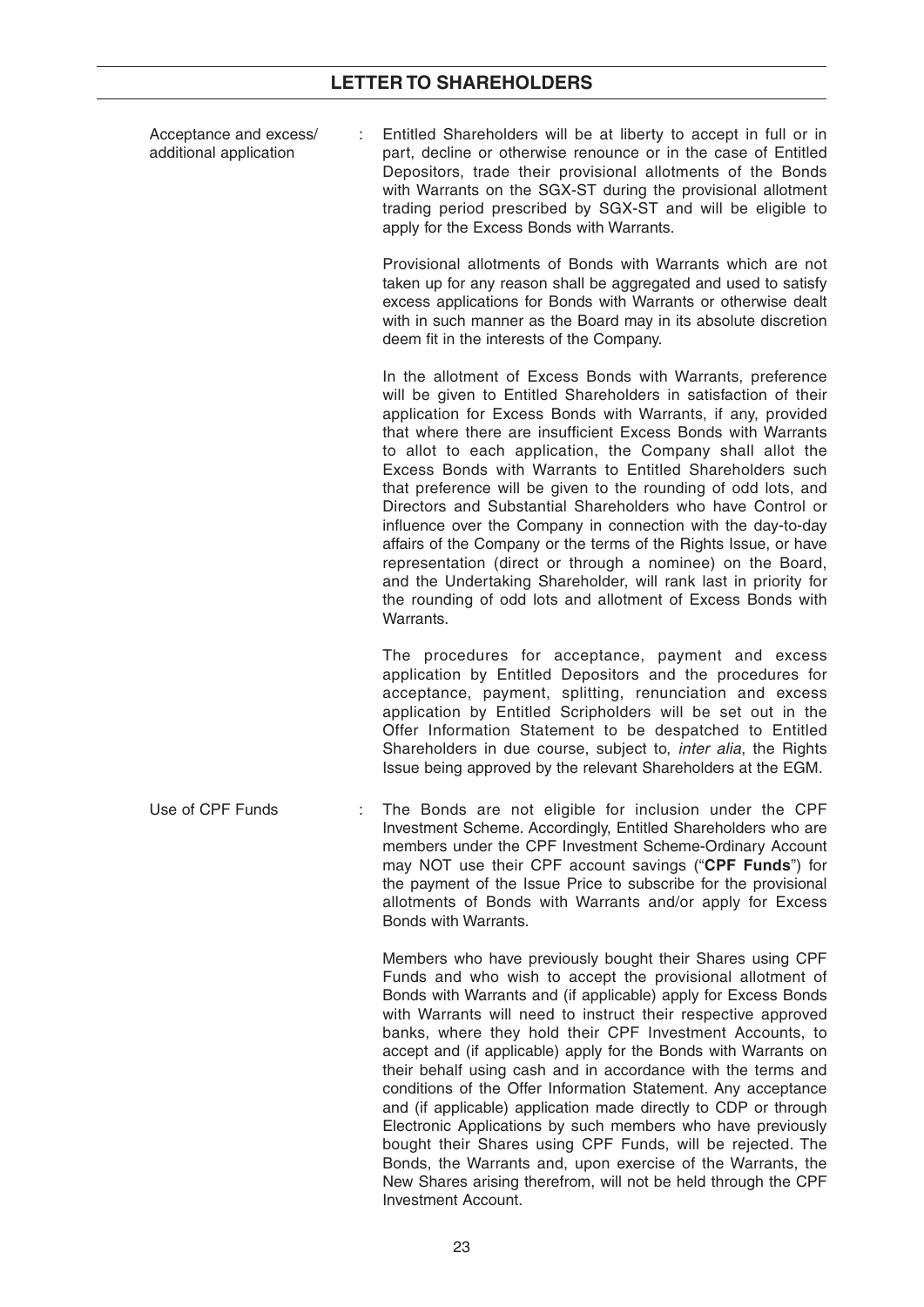|     | Use of SRS Funds                                  |    | SRS investors who had purchased Shares using their SRS<br>Accounts and who wish to accept their provisional allotments<br>of Bonds with Warrants and (if applicable) apply for Excess<br>Bonds with Warrants can only do so, subject to applicable<br>SRS rules and regulations, using monies standing to the credit<br>of their respective SRS Accounts. Such investors who wish to<br>accept their provisional allotments of Bonds with Warrants and<br>(if applicable) apply for Excess Bonds with Warrants using SRS<br>monies, must instruct the relevant approved banks in which they<br>hold their SRS Accounts to accept their provisional allotments of<br>Bonds with Warrants and (if applicable) apply for Excess Bonds<br>with Warrants on their behalf.                                                                                                                                                                                                                                                                                                                                               |
|-----|---------------------------------------------------|----|--------------------------------------------------------------------------------------------------------------------------------------------------------------------------------------------------------------------------------------------------------------------------------------------------------------------------------------------------------------------------------------------------------------------------------------------------------------------------------------------------------------------------------------------------------------------------------------------------------------------------------------------------------------------------------------------------------------------------------------------------------------------------------------------------------------------------------------------------------------------------------------------------------------------------------------------------------------------------------------------------------------------------------------------------------------------------------------------------------------------|
|     |                                                   |    | Such investors who have insufficient funds in their SRS<br>Accounts may, subject to the SRS contribution cap, deposit<br>cash into their SRS Accounts with their approved banks before<br>instructing their respective approved banks to accept their<br>provisional allotments of Bonds with Warrants and/or apply<br>for Excess Bonds with Warrants. SRS investors are advised<br>to provide their respective approved banks in which they hold<br>their SRS Accounts with the appropriate instructions no later<br>than the deadlines set by their respective approved banks in<br>order for their respective approved banks to make the relevant<br>acceptance and (if applicable) application on their behalf by<br>the Closing Date. Any acceptance and/or application made<br>directly through CDP, Electronic Applications at ATMs of the<br>Participating Banks, the Share Registrar and/or the Company<br>will be rejected. For the avoidance of doubt, monies in SRS<br>Accounts may not be used for the purchase of the provisional<br>allotments of the Bonds with Warrants directly from the market. |
|     | Eligibility to participate in<br>the Rights Issue |    | Please refer to section 4.5 of this Circular.                                                                                                                                                                                                                                                                                                                                                                                                                                                                                                                                                                                                                                                                                                                                                                                                                                                                                                                                                                                                                                                                      |
|     | Irrevocable Undertaking                           | t. | Please refer to section 4.9 of this Circular.                                                                                                                                                                                                                                                                                                                                                                                                                                                                                                                                                                                                                                                                                                                                                                                                                                                                                                                                                                                                                                                                      |
|     | Governing Law                                     |    | Laws of the Republic of Singapore.                                                                                                                                                                                                                                                                                                                                                                                                                                                                                                                                                                                                                                                                                                                                                                                                                                                                                                                                                                                                                                                                                 |
| 4.3 | The Proposed Principal Terms of the Warrants      |    |                                                                                                                                                                                                                                                                                                                                                                                                                                                                                                                                                                                                                                                                                                                                                                                                                                                                                                                                                                                                                                                                                                                    |
|     | Number of Warrants and<br><b>New Shares</b>       |    | Up to 642,750,000 Warrants will be issued.                                                                                                                                                                                                                                                                                                                                                                                                                                                                                                                                                                                                                                                                                                                                                                                                                                                                                                                                                                                                                                                                         |
|     | <b>Basis of Provisional</b><br>Allotment          | t. | One (1) free detachable Warrant for every one (1) Bond<br>subscribed, fractional entitlements to be disregarded.                                                                                                                                                                                                                                                                                                                                                                                                                                                                                                                                                                                                                                                                                                                                                                                                                                                                                                                                                                                                   |
|     | <b>Exercise Price</b>                             |    | S\$0.02 is payable for each New Share, subject to adjustments<br>under certain circumstances to be set out in the Deed Poll.                                                                                                                                                                                                                                                                                                                                                                                                                                                                                                                                                                                                                                                                                                                                                                                                                                                                                                                                                                                       |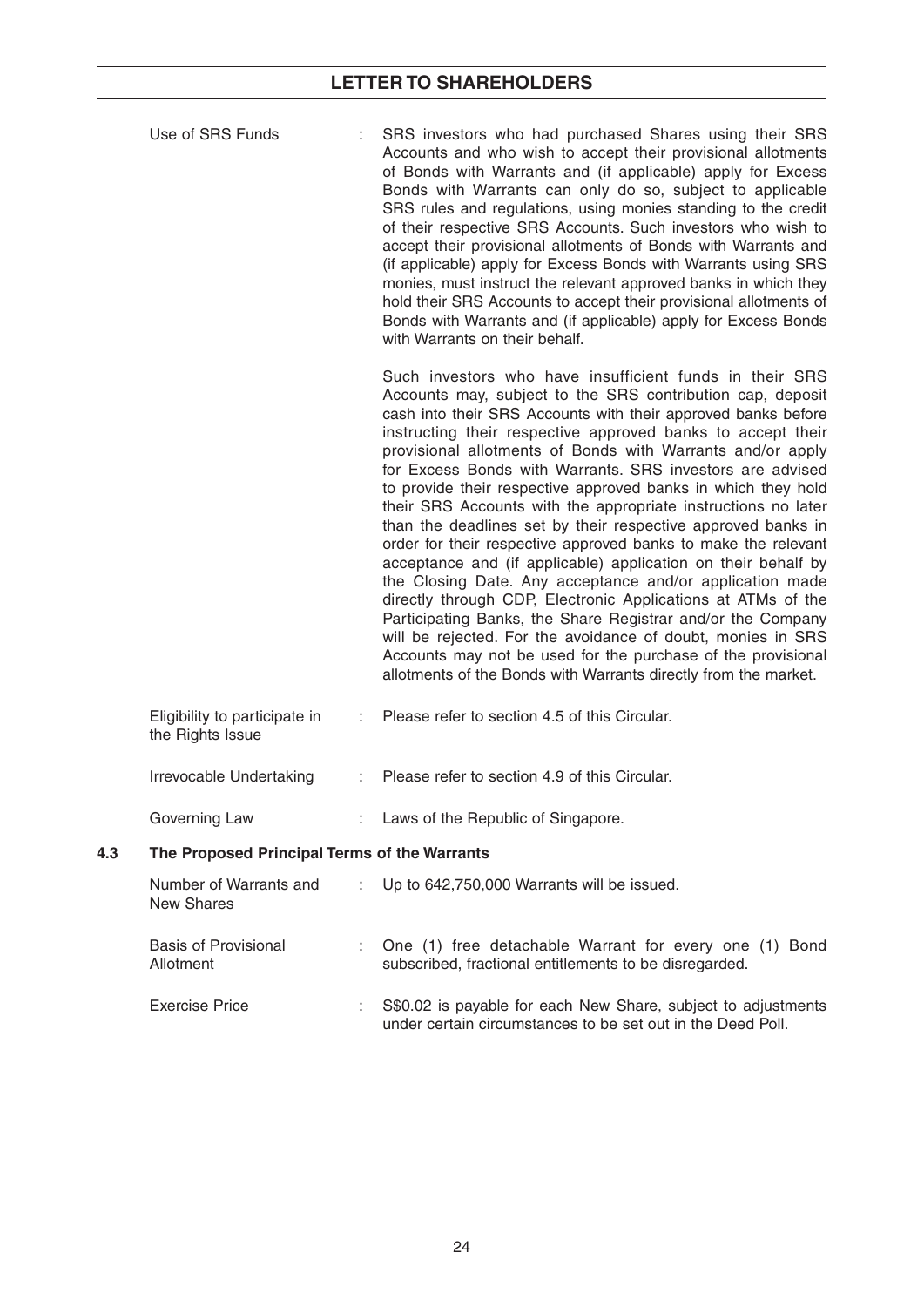| <b>Exercise Date</b>             | The Exercise Date of the Warrants will be at 5.00 p.m. on the<br>date immediately preceding the fourth $(4th)$ anniversary of the<br>date of issue of the Warrants, unless such date is a date on<br>which the Register of Members is closed or is not a Market Day,<br>in which event the Warrants will expire on the date prior to the<br>closure of the Register of Members or the immediate preceding<br>Market Day, as the case may be (but excluding such period(s)<br>during which the Register of Warrantholders may be closed),<br>subject to the terms and conditions of the Warrants to be set out<br>in the Deed Poll. Warrants remaining unexercised at the expiry<br>of the Exercise Date shall lapse and cease to be valid for any<br>purpose. The right to exercise the Warrants will not be extended<br>beyond the Exercise Date. |
|----------------------------------|----------------------------------------------------------------------------------------------------------------------------------------------------------------------------------------------------------------------------------------------------------------------------------------------------------------------------------------------------------------------------------------------------------------------------------------------------------------------------------------------------------------------------------------------------------------------------------------------------------------------------------------------------------------------------------------------------------------------------------------------------------------------------------------------------------------------------------------------------|
| Form and subscription<br>rights  | The Warrants will be issued in registered form and will<br>be constituted by the Deed Poll. Subject to the terms and<br>conditions of the Warrants to be set out in the Deed Poll, every<br>one (1) Warrant shall entitle the Warrantholder, on the Exercise<br>Date, to subscribe for one (1) New Share at the Exercise Price.                                                                                                                                                                                                                                                                                                                                                                                                                                                                                                                    |
| Detachability and trading        | The Warrants are immediately detachable from the Bonds upon<br>issue, and will be issued in registered form and will be listed<br>and traded separately on the SGX-ST under the book-entry<br>(scripless) settlement system, upon the listing of and quotation<br>for the Warrants on the SGX-ST, subject to, amongst others,<br>an adequate spread of holdings of the Warrants to provide for<br>an orderly market in the Warrants. Each board lot of Warrants<br>will consist of 100 Warrants or such other number as may be<br>notified by the Company.                                                                                                                                                                                                                                                                                         |
| Listing of the Warrants          | On 11 November 2016, the Company obtained the approval in-<br>principle of the SGX-ST for the listing of and quotation for the<br>Warrants and the New Shares on Catalist, subject to certain<br>conditions, details of which are set out under section 4.4 of this<br>Circular.                                                                                                                                                                                                                                                                                                                                                                                                                                                                                                                                                                   |
|                                  | The approval in-principle granted by the SGX-ST is in no way<br>reflective of and is not to be taken as an indication of the merits<br>of the Rights Issue, the Bonds, the Warrants, the New Shares,<br>the Company, its subsidiaries and their securities.                                                                                                                                                                                                                                                                                                                                                                                                                                                                                                                                                                                        |
|                                  | In the event that permission is not granted by the SGX-ST<br>for the listing of and quotation for the Warrants on SGX-ST<br>due to an inadequate spread of holdings of the Warrants to<br>provide for an orderly market in the trading of the Warrants,<br>Warrantholders will not be able to trade their Warrants on<br>SGX-ST.                                                                                                                                                                                                                                                                                                                                                                                                                                                                                                                   |
| Notification of Exercise<br>Date | Not less than one (1) month prior to the Exercise Date, the<br>Company shall, inter alia:                                                                                                                                                                                                                                                                                                                                                                                                                                                                                                                                                                                                                                                                                                                                                          |
|                                  | give notice to the Warrantholders in accordance with<br>(a)<br>the terms and conditions set out in the Deed Poll of<br>the Exercise Date and announce to the SGX-ST via an<br>announcement on SGXNET; and                                                                                                                                                                                                                                                                                                                                                                                                                                                                                                                                                                                                                                          |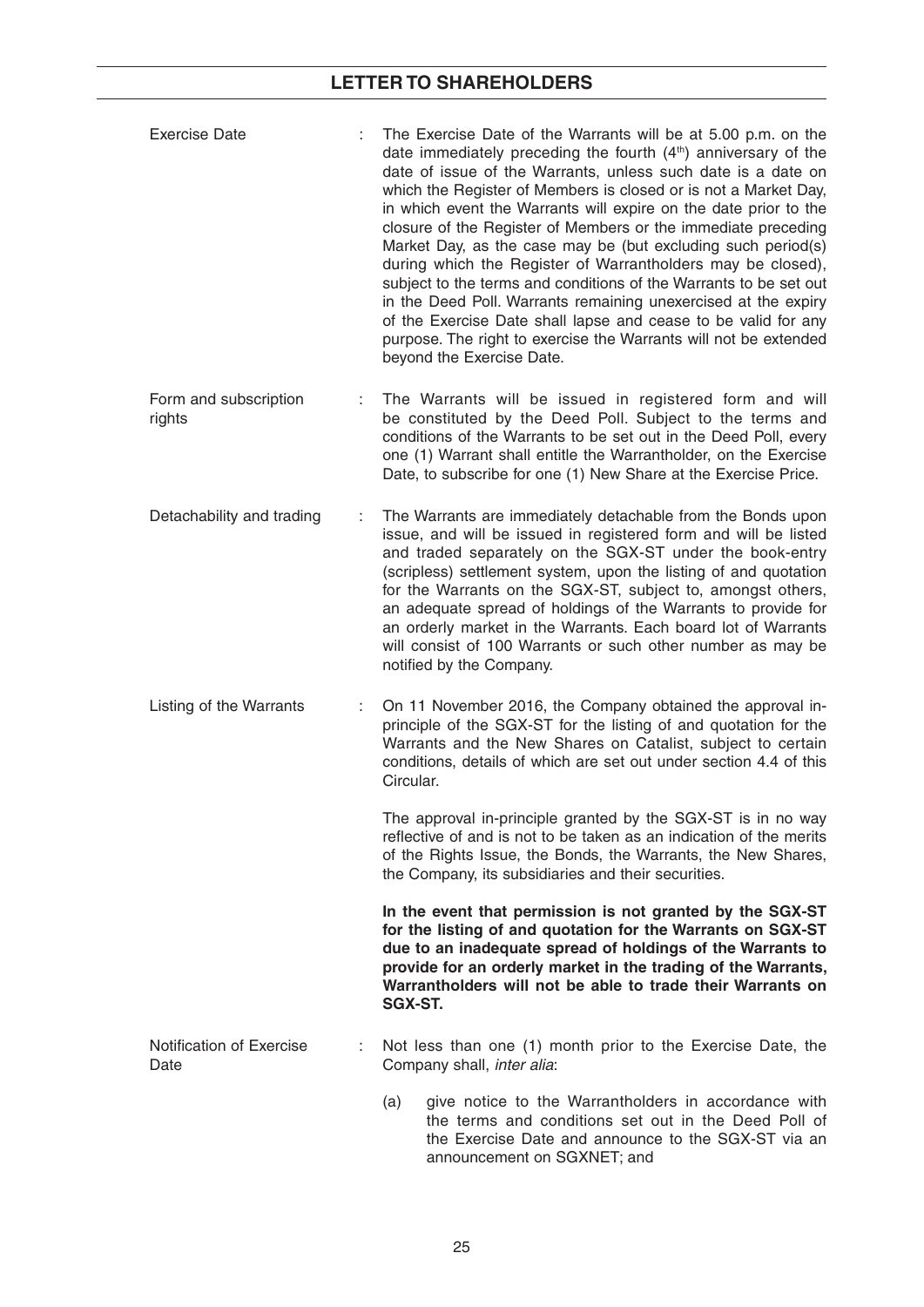- (b) take all reasonable steps to despatch to the Warrantholders notice in writing to their addresses recorded in the Register of Warrantholders or the Depository Register, as the case may be, of the Exercise Date. Without prejudice to the generality of the foregoing, Warrantholders who acquire Warrants after the notice of the Exercise Date has been given in accordance with the aforementioned shall be deemed to have notice of the Exercise Date so long as such notice has been given in accordance with the terms and conditions to be set out in the Deed Poll. Mode of payment for exercise of Warrants : Warrantholders who exercise their Warrants must pay the Exercise Price by way of (a) a remittance in Singapore currency by banker's draft or cashier's order drawn on a bank operating in Singapore in favour of the Company; or (b) subject to the Warrants being listed on the SGX-ST, by debiting the relevant Warrantholder's CPF Investment Account with the specified CPF Approved Bank for the credit of the Special Account (each term as defined in the Deed Poll); or (c) subject to the Warrants being listed on the SGX-ST, partly in the form of remittance in Singapore currency by the banker's draft or cashier's order drawn on a bank in Singapore and/or partly by debiting such Warrantholder's CPF Investment Account with the specified CPF Approved Bank. Adjustment to Exercise Price and/or the number of **Warrants** The Exercise Price and/or the number of Warrants to be held by each Warrantholder will, after their issue, be subject to adjustments under certain circumstances to be set out in the Deed Poll. Such circumstances include, without limitation, consolidation or subdivision of Shares, capitalisation issues, rights issues and certain capital distributions. Any additional Warrants issued shall rank *pari passu* with the Warrants issued under the Rights Issue and will for all purposes form part of the same series. Any such adjustments shall (unless otherwise provided under the Listing Manual from time to time) be announced by the Company on SGXNET. Status of the New Shares : The New Shares arising from the exercise of the Warrants, upon
- issue and allotment, will rank *pari passu* in all respects with the then existing Shares in issue, save for any dividends, rights, allotments or other distributions, the Record Date for which falls before the date of issue of the New Shares.
- Modification of rights of the **Warrantholders** : The Company may, without the consent of the Warrantholders but in accordance with the terms of the Deed Poll, effect any modification to the terms of the Deed Poll including the terms and conditions of the Warrants which, in the opinion of the Company is:
	- (a) not materially prejudicial to the interests of the Warrantholders:
	- (b) of a formal, technical or minor nature;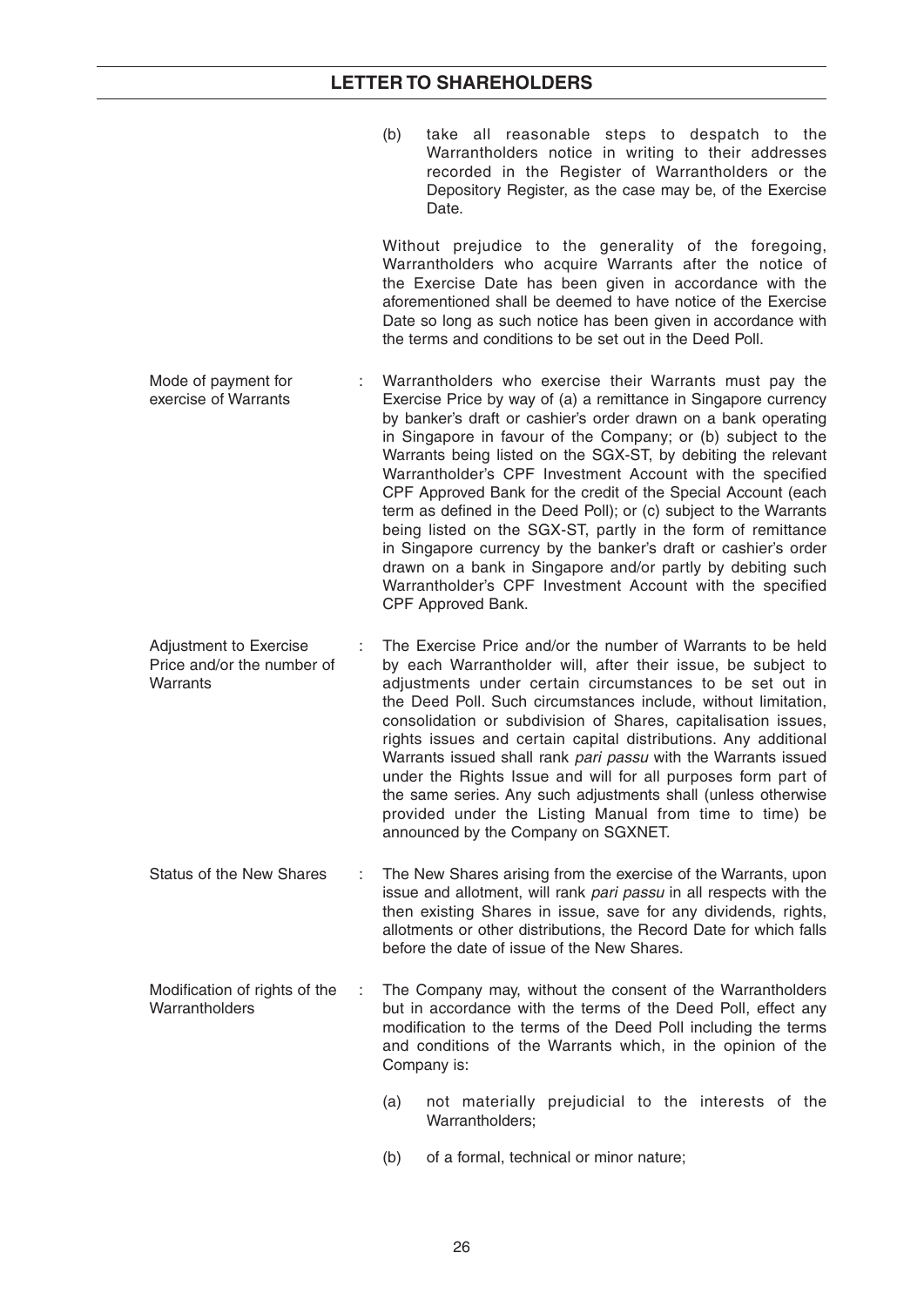- (c) to correct a manifest error or to comply with mandatory provisions of Singapore law; or
- (d) to vary or replace provisions relating to the transfer or exercise of the Warrants including the issue of New Shares arising from the exercise thereof or meetings of the Warrantholders in order to facilitate trading in or the exercise of the Warrants or in connection with the implementation and operation of the book-entry (scripless) settlement system in respect of trades of the Company's securities on the SGX-ST.

Any such modification shall be binding on the Warrantholders and all persons having an interest in the Warrants. Upon any modification of the terms of the Deed Poll and/or the terms and conditions of the Warrants, notice shall be given to the Warrantholders in accordance with the terms and conditions of the Warrants as set out in the Deed Poll as soon as practicable thereafter.

Without prejudice to any provision of the Deed Poll, any material alteration of the terms and conditions of the Warrants after the issue thereof to the advantage of the Warrantholders and/ or prejudicial to the Shareholders must be approved by the Shareholders in a general meeting, except where the alterations are made pursuant to the terms and conditions of the Warrants as set out in the Deed Poll.

Transfer and transmission : The Warrants may only be transferred in lots, such that the subscription of the New Shares by Warrantholders may only be effected in whole numbers. A Warrant may only be transferred in the manner prescribed in the terms and conditions of the Warrants to be set out in the Deed Poll including, *inter alia,* the following:

> (a) Warrants not registered in the name of  $CDP - a$ Warrantholder whose Warrants are registered otherwise than in the name of CDP (the "**Transferor**") shall lodge, during normal business hours on any business day at the specified office of the Warrant Agent, the Transferor's warrant certificate(s) together with a transfer form as prescribed by the Company from time to time (the "**Transfer Form**") duly completed and signed by or on behalf of the Transferor and the transferee and duly stamped in accordance with any law for the time being in force relating to stamp duty, provided that the Warrant Agent may dispense with requiring CDP to sign as transferee any Transfer Form for the transfer of Warrants to CDP. A Transferor shall be deemed to remain a holder of the Warrants until the name of the transferee is entered in the Register of Warrantholders by the Warrant Agent;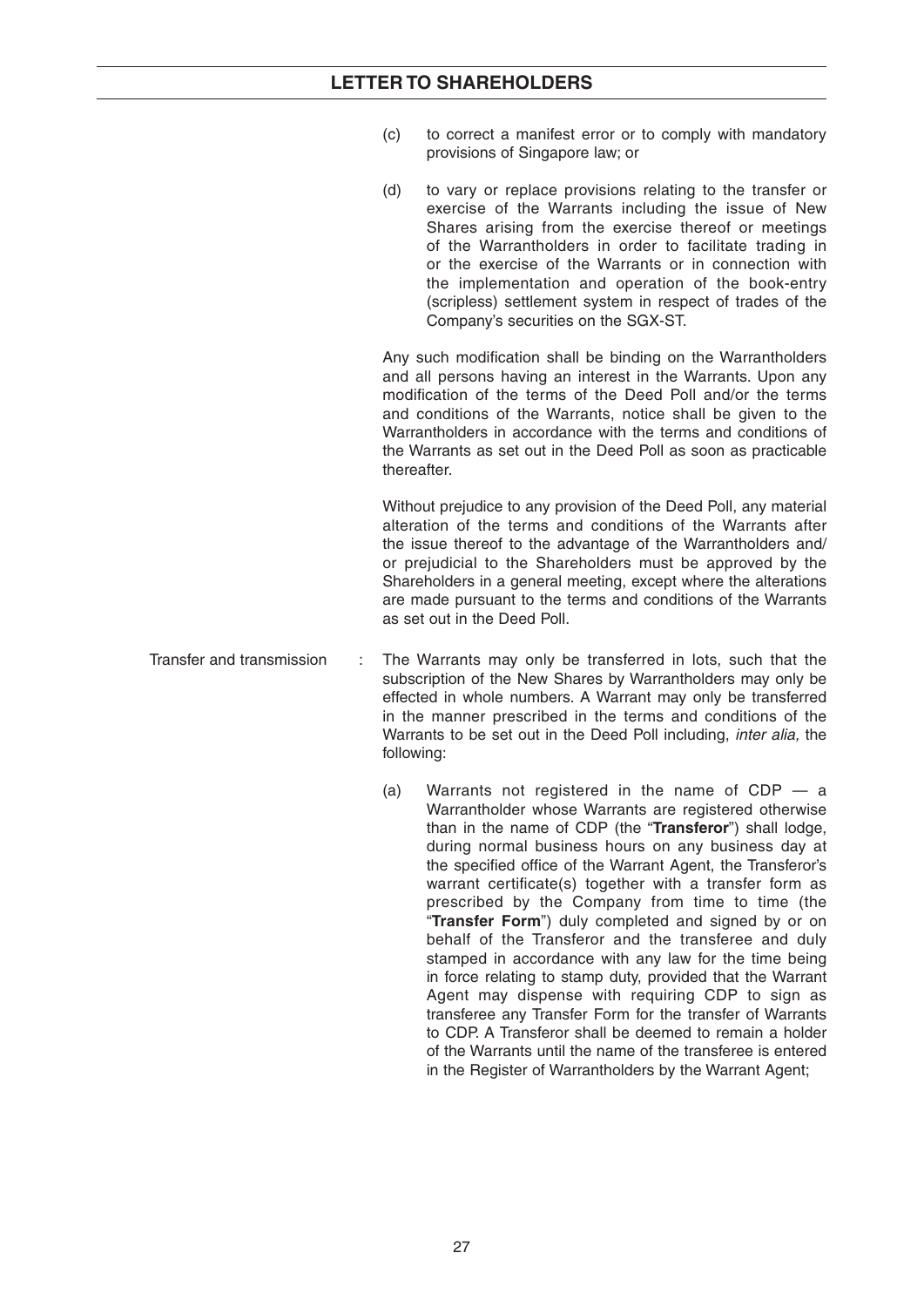- (b) Deceased Warrantholder the executors or administrators of a deceased Warrantholder whose Warrants are registered otherwise than in the name of CDP (not being one of several joint holders) or, if the registered holder of the Warrants is CDP, of a deceased Depositor and, in the case of the death of one or more of several joint holders, the survivor or survivors of such joint holders shall be the only persons recognised by the Company as having any title to the Warrants registered in the name of the deceased Warrantholder. Such persons shall be entitled to be registered as Warrantholders and/or to make such transfer(s) as the deceased Warrantholder is entitled to make, upon the production by such persons to the Company and the Warrant Agent of such evidence as may be reasonably required by the Company and the Warrant Agent to prove their title and on payment of the fees and expenses to be set out in the Deed Poll; and
- (c) Warrants registered in the name of CDP where the Warrants are registered in the name of CDP and the Warrants are to be transferred between Depositors, such Warrants must be transferred in the Depository Register by CDP by way of book entry. A Depositor shall be deemed to remain a Warrantholder of the Warrants until the name of the transferee is entered in the Depository Register by CDP.
- Winding Up : If an effective resolution is passed on or before the Exercise Date for a members' voluntary winding up of the Company, for the purpose of reconstruction or amalgamation pursuant to a scheme of arrangement approved by the Warrantholders, the terms of such scheme of arrangement shall be binding on all the Warrantholders and all persons having an interest in the Warrants.

In any other case, if notice is given by the Company to its members to convene a general meeting for the purposes of considering a members' voluntary winding-up of the Company, the Warrantholders may elect to be treated as if they had had immediately prior to the commencement of such winding-up exercised the Warrants and had on such date been the holders of the New Shares to which they would have become entitled pursuant to such exercise and the liquidator of the Company shall give effect to such election accordingly. The Company shall give notice to the Warrantholders in accordance with the terms and conditions as set out in the Deed Poll of the passing of any such resolution within seven (7) days after the passing thereof.

Subject to the foregoing, if the Company is wound up for any other reason, all the Warrants which have not been exercised at the date of the passing of such resolution for the winding-up of the Company shall lapse and cease to be valid for any purpose.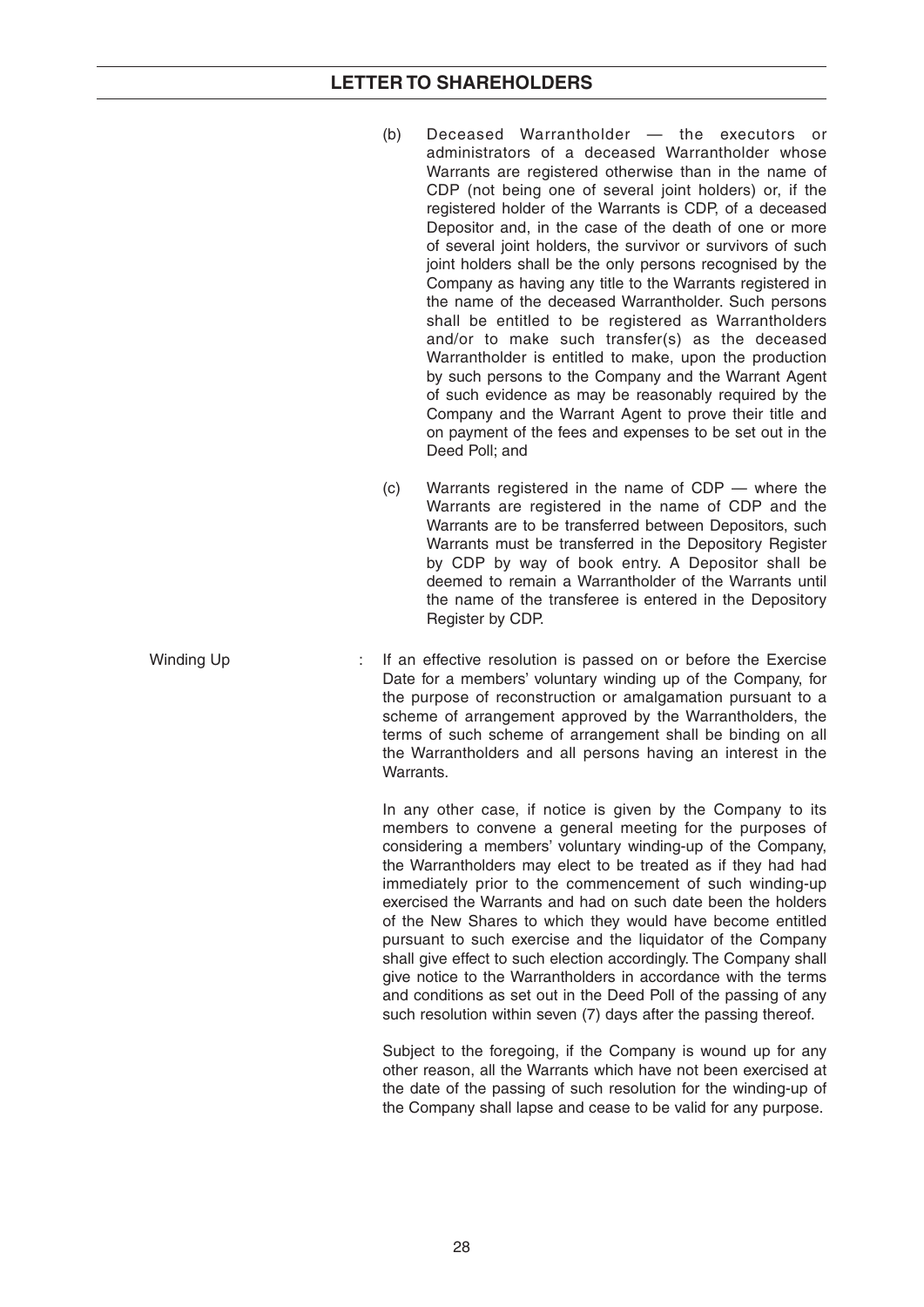| <b>Further Issues</b> | : Subject to the terms and conditions of the Warrants to be<br>set out in the Deed Poll, the Company shall be at liberty<br>to issue Shares to Shareholders either for cash or as a<br>bonus distribution and further subscription rights upon such<br>terms and conditions as the Company sees fit. However,<br>the Warrantholders shall not have any participation rights in<br>any such issues of Shares by the Company unless otherwise<br>resolved by the Company in a general meeting. |
|-----------------------|----------------------------------------------------------------------------------------------------------------------------------------------------------------------------------------------------------------------------------------------------------------------------------------------------------------------------------------------------------------------------------------------------------------------------------------------------------------------------------------------|
|-----------------------|----------------------------------------------------------------------------------------------------------------------------------------------------------------------------------------------------------------------------------------------------------------------------------------------------------------------------------------------------------------------------------------------------------------------------------------------------------------------------------------------|

| Warrant Agent | <b>B.A.C.S Private Limited.</b> |  |
|---------------|---------------------------------|--|
|               |                                 |  |

Governing Law : Laws of the Republic of Singapore.

 The above terms and conditions of the Rights Issue are subject to such changes as the Directors may deem fit. The full details and final terms and conditions of the Rights Issue will be set out in the Offer Information Statement to be despatched to Entitled Shareholders in due course, subject to, amongst others, the approval of Shareholders for the Rights Issue at the EGM.

## **4.4 Conditions for the Rights Issue**

The Rights Issue is conditional upon, *inter alia*, the following:

- (a) the Rights Issue being approved by the Shareholders at the EGM;
- (b) obtaining of the approval in-principle of the SGX-ST (such approval not having been withdrawn or revoked on or prior to the closing date of the Rights Issue) for the listing of and quotation for the Warrants and the New Shares on the SGX-ST, and if such approval is granted subject to conditions, such conditions being acceptable to the Company; and
- (c) the lodgement of the Offer Information Statement together with all other accompanying documents by the Company with SGX-ST.

 On 11 November 2016, the Company obtained the approval in-principle of the SGX-ST for the listing of and quotation for the Warrants and the New Shares on Catalist, subject to the following conditions:

- (a) Company's compliance with the SGX-ST's listing requirements;
- (b) submission of a confirmation that a sufficient spread in the Warrants as required under Rule 826 of the Listing Manual;
- (c) submission of paragraph 2 of Appendix 8B Part I upon lodgement of the Offer Information Statement; and
- (d) Shareholders' approval obtained for the issuance of Consideration Shares at the completion of the Acquisition and the Rights Issue at an EGM of the Shareholders to be convened.

The approval in-principle granted by the SGX-ST is in no way reflective of and is not to be taken as an indication of the merits of the Rights Issue, the Bonds, the Warrants, the New Shares, the Company, its subsidiaries and their securities.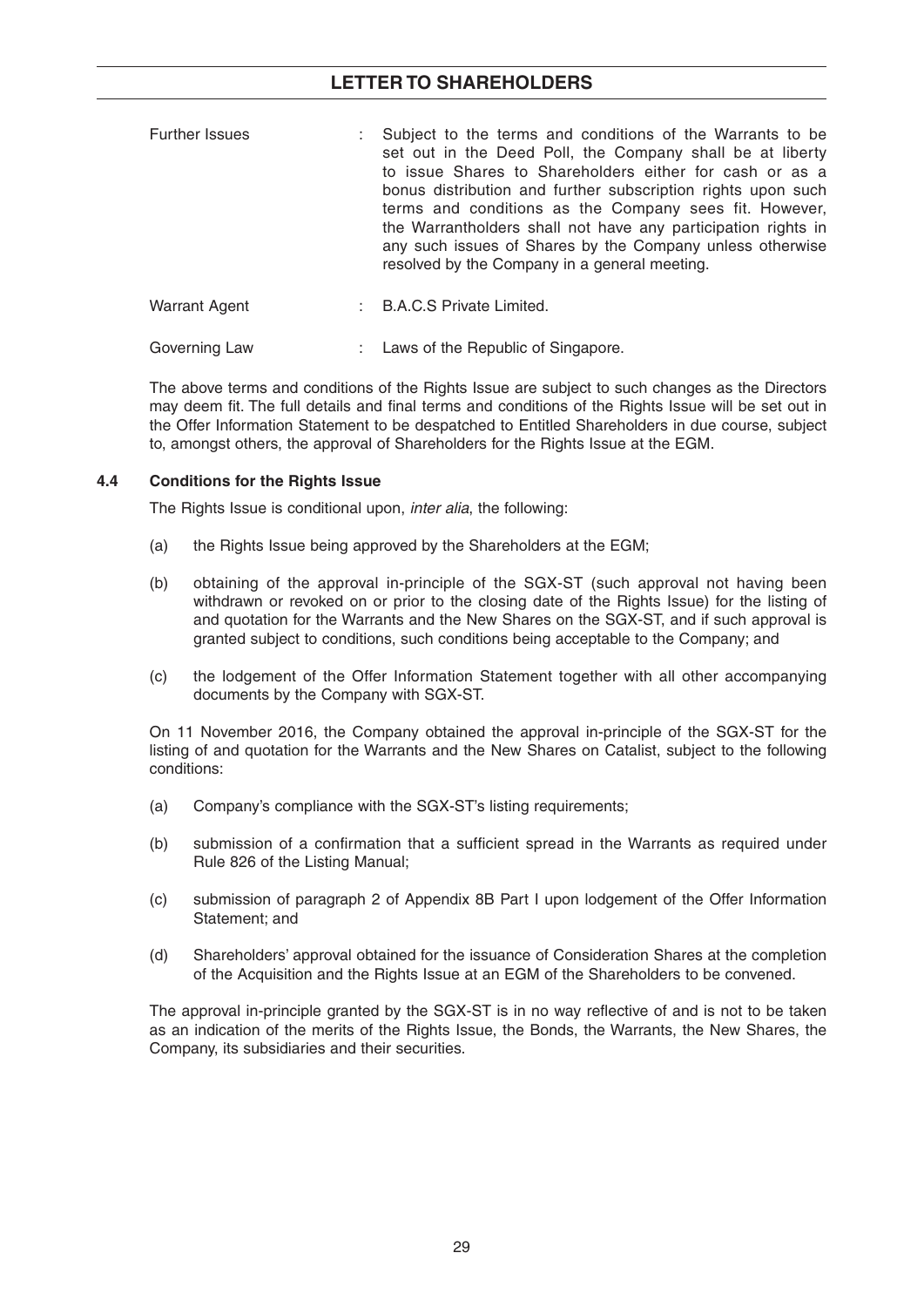### **4.5 Eligibility of Shareholders to Participate in the Rights Issue**

 The Company proposes to provisionally allot by way of rights to the Entitled Shareholders, which comprise Entitled Depositors and Entitled Scripholders.

 Shareholders whose Shares are registered in the name of CDP and whose securities accounts with CDP are credited with Shares as at the Books Closure Date will be provisionally allotted their entitlements on the basis of the number of Shares standing to the credit of their securities account with CDP as at the Books Closure Date. To be "**Entitled Depositors**", Depositors must have registered addresses with CDP in Singapore as at the Books Closure Date or must have, at least three (3) Market Days prior to the Books Closure Date, provided CDP with addresses in Singapore for the service of notices and documents.

 Duly completed and stamped transfers (in respect of Shares not registered in the name of CDP) together with all relevant documents of title received up to the Books Closure Date by B.A.C.S Private Limited, will be registered to determine the provisional entitlements of the Scripholder. To be "**Entitled Scripholders**", Scripholders must have registered addresses in Singapore as at the Books Closure Date or must have, at least three (3) Market Days prior to the Books Closure Date, provided the Share Registrar with addresses in Singapore for the service of notices and documents.

 For practical reasons and in order to avoid violation of relevant legislation applicable in countries other than Singapore, the Rights Issue is only made in Singapore and the Bonds with Warrants will not be offered to Shareholders with registered addresses outside Singapore as at the Books Closure Date and who have not at least three (3) market days prior to the Books Closure Date, provided to the Company, the CDP or the Share Registrar, as the case may be, addresses in Singapore for the service of notices and documents. The Offer Information Statement to be issued for the Rights Issue and its accompanying documents will not be mailed outside Singapore. Accordingly, no provisional allotments of the Bonds with Warrants will be made to Foreign Shareholders and no purported acceptance thereof or application will be valid. Entitlements to the Bonds with Warrants which would otherwise accrue to Foreign Shareholders will, if practicable, be sold "nil-paid" on the SGX-ST after dealings in the provisional allotments of Bonds with Warrants commence.

 Such sales may, however, only be effected if the Company, in its absolute discretion, determines that a premium can be obtained from such sales, after taking into account expenses to be incurred in relation thereto. The net proceeds from all such sales, after deduction of all expenses therefrom, will be pooled and thereafter distributed to Foreign Shareholders in proportion to their respective shareholdings as at the Books Closure Date and sent to them at their own risk by ordinary post, where the amount of net proceeds to be distributed to any single Foreign Shareholder is not less than S\$10.00. In the event the amount is less than S\$10.00, the Company shall be entitled to retain or deal with such net proceeds as the Directors may, in their absolute discretion, deem fit in the interests of the Company and no Foreign Shareholder shall have any claim whatsoever against the Company or CDP and their respective officers in connection therewith. Where such provisional allotments of Bonds with Warrants are sold "nil-paid" on the SGX-ST, they will be sold at such price or prices as the Company may, in its absolute discretion, decide and no Foreign Shareholder shall have any claim whatsoever against the Company or CDP and their respective officers in respect of such sales or the proceeds thereof, the provisional allotments of Bonds and the Warrants represented by such provisional allotments.

 For the avoidance of doubt, it is intended for completion of the Acquisition to take place before the Books Closure Date and therefore, holders of the Consideration Shares will be entitled to participate in the Rights Issue.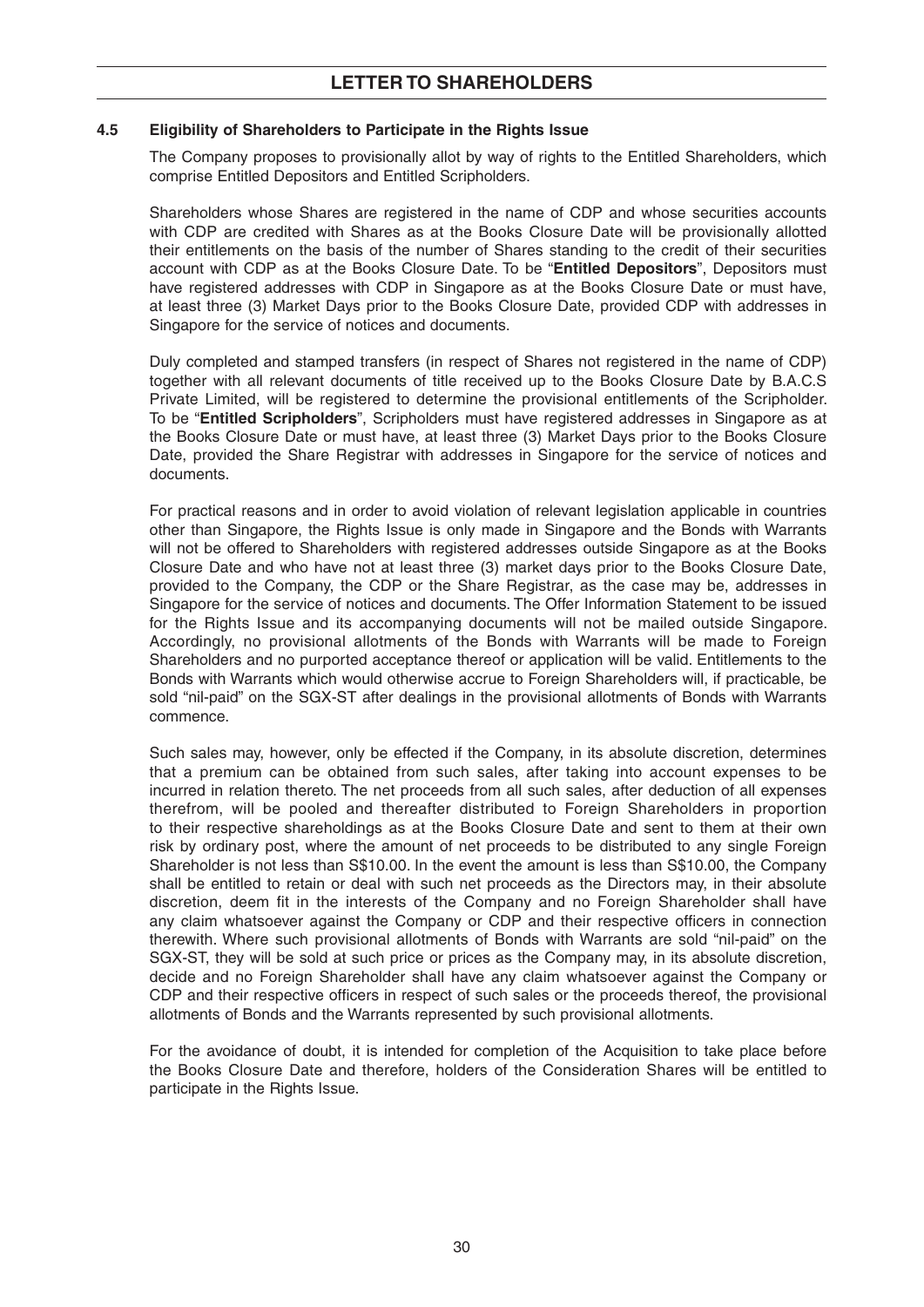#### **4.6 Purpose of the Rights Issue and Use of Proceeds**

 The Rights Issue has been proposed to raise funds for (a) repayment of amounts owing by the Group previously incurred in relation to its printing business; and (b) general working capital purposes for its new chemical and investment related businesses and future acquisitions.

 The Directors note that after taking into consideration the Group's present cash holding and with the continued financial support of the Executive Chairman, Mr Shi Jiangang and the Managing Director, Mr Sam Kok Yin, the working capital available to the Group, while sufficient for it to meet its liabilities (including liabilities that have been incurred by the Group's printing business in the past) as they fall due, is however not sufficient to also fund the Group's plan to scale up its new chemical and investment related businesses. The Company is therefore proposing to undertake the Rights Issue to strengthen the Group's balance sheet and improve its cash flow position.

 Assuming the Maximum Subscription Scenario, the Maximum Net Proceeds will be approximately S\$8,180,000<sup>(1)</sup> after deducting professionals and related expenses incurred in connection with the Rights Issue, and after the offset of amounts owing to Mr Shi Jiangang and Mr Sam Kok Yin of approximately \$337,000 and \$1,686,000 respectively.

 Assuming the Minimum Subscription Scenario, the Rights Issue will not give rise to any proceeds as the aggregate payment for the subscription of the Undertaking Shareholder's Bonds with Warrants entitlements under the Rights Issue are to be fully offset from part of the outstanding amounts owed to him by the Company.

 **Note:**

 (1) As disclosed in paragraphs 4.8 and 4.9 below, the aggregate payment for the subscription of Mr Shi Jiangang's and Mr Sam Kok Yin's Bonds with Warrants entitlements under the Rights Issue will be partially and fully offset from part of the outstanding amounts owed to them by the Company.

 Assuming the Maximum Subscription Scenario and that all the Warrants are exercised and taking into consideration the proceeds from the Compliance Placement, the aggregate total proceeds from the Compliance Placement and the Rights Issue is approximately S\$25,016,000.

 For illustrative purposes, the following is a breakdown of the percentage of aggregated proceeds attributable to the Compliance Placement and the Rights Issue:

|                                     | Proceeds raised (S\$)                | Percentage Allocation (%)            |
|-------------------------------------|--------------------------------------|--------------------------------------|
| <b>Fund Raising Exercise</b>        | <b>Maximum Subscription Scenario</b> | <b>Maximum Subscription Scenario</b> |
| Compliance Placement                | 3,981,000                            | 15.91%                               |
| Rights Issue (assuming that all the |                                      |                                      |
| Warrants are exercised)             | 21,035,000                           | 84.09%                               |
| <b>Total</b>                        | 25,016,000                           | 100.00%                              |

 For illustrative purposes only, the following is an estimate of the proportions of how the Company intends to use the Maximum Net Proceeds (for the avoidance of doubt, consisting only the proceeds from the issue of the Bonds and not taking into account the proceeds from any exercise of Warrants):

*Percentage Allocation (%)*

|                                                                                                       | Felcentage Allocation (70)              |
|-------------------------------------------------------------------------------------------------------|-----------------------------------------|
| Use of Net Proceeds                                                                                   | <b>Maximum Subscription Scenario</b>    |
| Repayment of amounts owing incurred by the printing business                                          | Approximately 20% to 30% <sup>(1)</sup> |
| For working capital for its new chemical and investment related<br>businesses and future acquisitions | Approximately 70% to 80%                |

#### **Note:**

 (1) The repayment of the debt owing to Ms Dora Ong is included within the amount owing that were incurred by the printing business.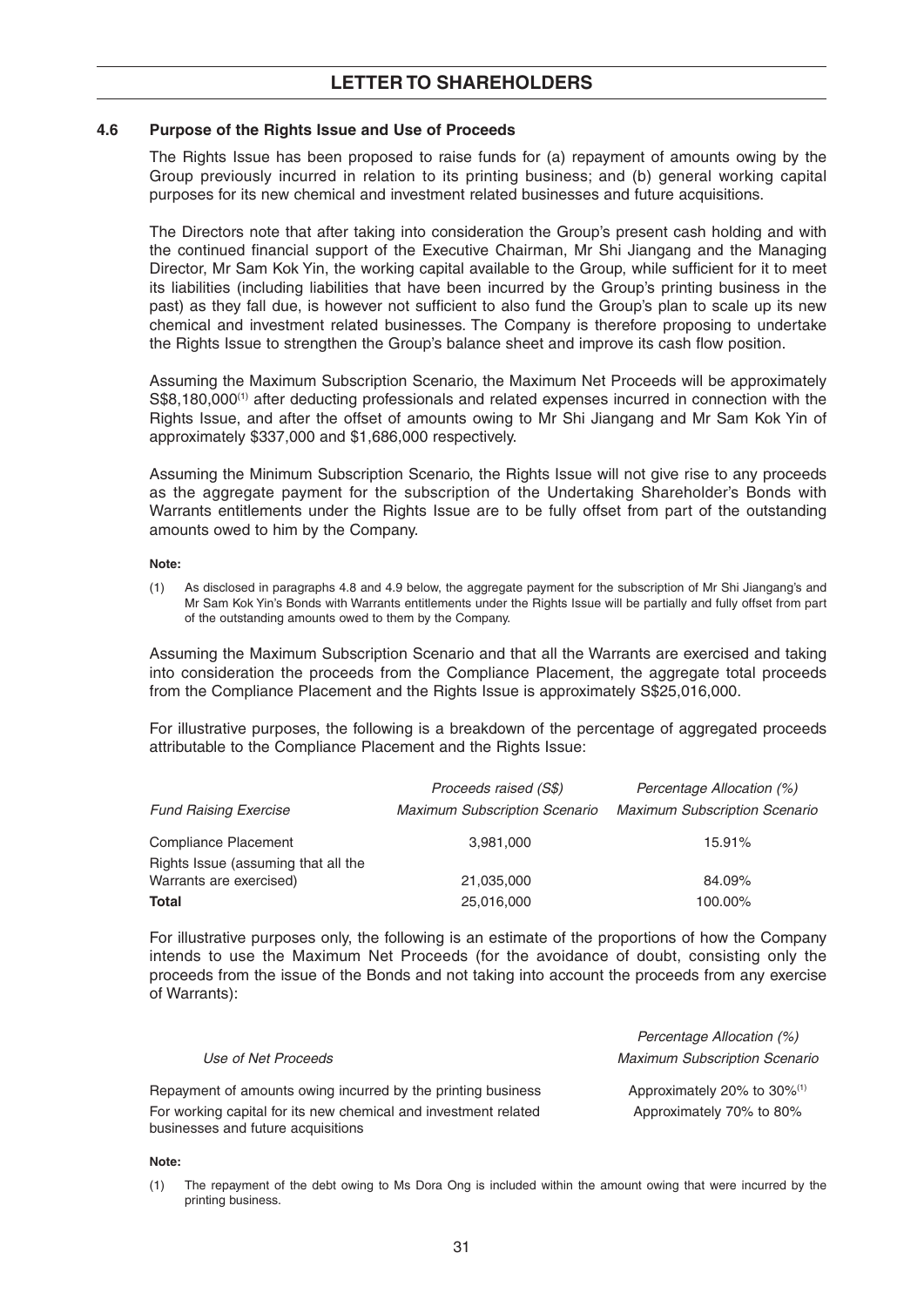The total amount owing incurred by the printing business is approximately S\$2,614,000. In the event of a Maximum Subscription Scenario, the proceeds from the Rights Issue will be utilised to repay the amounts owing incurred by the printing business. In the event of a Minimum Subscription Scenario, after taking into account the Group's present cash holding and with the continued financial support of the Executive Chairman, Mr Shi Jiangang and the Managing Director, Mr Sam Kok Yin, the Company's current working capital will be sufficient to repay the amounts owing incurred by the printing business.

 Assuming the Maximum Subscription Scenario and that all the Warrants issued under the Rights Issue are exercised, the estimated gross proceeds from the exercise of the Warrants will be up to S\$12,855,000 (the "**Warrants Exercise Proceeds**"). As and when the Warrants are exercised, the Warrants Exercise Proceeds raised may, at the discretion of the Directors, be applied towards the working capital for the Group's new chemical and investment related businesses and future acquisitions.

 Pending the deployment of the net proceeds from the Rights Issue and the exercise of the Warrants, the net proceeds may be deposited with banks and/or financial institutions or invested in short-term money market instruments or used for any other purposes on a short-term basis as the Directors may deem appropriate in the interests of the Group.

 The Company will make periodic announcements on the utilisation of the proceeds from the Rights Issue, as the funds from the Rights Issue are materially disbursed and provide a status report on the use of the proceeds from the Rights Issue in the Company's annual report.

 In the event that any part of the Company's proposed uses of the Net Proceeds and/or Warrants Exercise Proceeds does not materialise or proceed as planned, the Directors will carefully evaluate the situation and may reallocate the proceeds to other purposes and/or hold such funds on short-term deposits for as long as the Directors deem it to be in the interest of the Company and the Shareholders. Any change in the use of the Net Proceeds and/or Warrants Exercise Proceeds will be subject to the requirements of the Listing Manual and appropriate announcements will be made by the Company on SGXNET.

## **4.7 Adequacy of working capital**

 As at the Latest Practicable Date, the Directors are of the reasonable opinion that, after taking into consideration:

- (a) the Group's present bank facilities, cash holding, internally generated funds and with the continued financial support of the Executive Chairman, Mr Shi Jiangang and the Managing Director, Mr Sam Kok Yin, the working capital available to the Group, while sufficient for it to meet its liabilities (including liabilities that have been incurred by the Group's printing business in the past) as they fall due, is however not sufficient to also fund the Group's plan to scale up its new chemical and investment related businesses; and
- (b) the Group's present bank facilities, cash holding, internally generated funds, the proceeds from the Rights Issue (if the Rights Issue is only subscribed by the Undertaking Shareholder which will give rise to a Minimum Subscription Scenario where no proceeds will be raised from the Right Issue), and with the continued financial support of the Executive Chairman, Mr Shi Jiangang and the Managing Director, Mr Sam Kok Yin, the working capital available to the Group, while sufficient for it to meet its liabilities (including liabilities that have been incurred by the Group's printing business in the past) as they fall due, is however not sufficient to also fund the Group's plan to scale up its new chemical and investment related businesses.

 Consequently, in the event of a Minimum Subscription Scenario, the Company will look to internally generated funds, shareholders' loans, additional bank facilities and/or fund raising exercises to raise more monies to fund the scale up of its chemical and investment related businesses and any future acquisitions.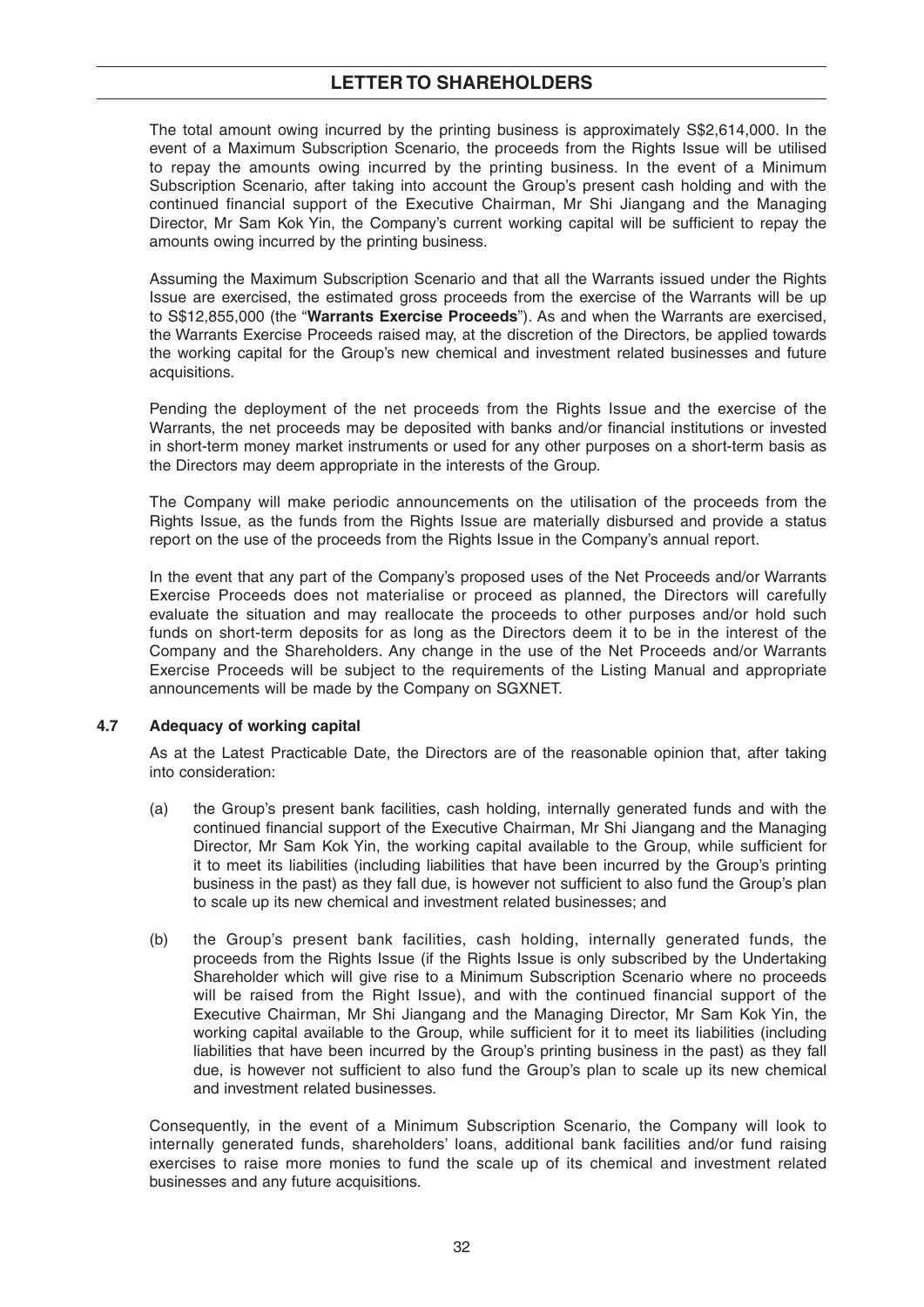### **4.8 Non-binding intention by Mr Shi Jiangang**

 Mr Shi Jiangang, the Executive Chairman of the Company, has indicated to the Company his non-binding intention to, *inter alia*, subscribe for and/or procure subscriptions for, and pay and/ or procure payment for all of his Bonds with Warrants entitlements under the Rights Issue. The aggregate payment for the subscription of his Bonds with Warrants entitlements under the Rights Issue are to be partially offset from an outstanding amount of approximately S\$337,000 owing to him by the Company as at the Latest Practicable Date. The amounts owing to Mr Shi Jiangang comprise accrued amounts owing by the Company pursuant to the terms of his service agreement.

## **4.9 Irrevocable Undertaking by the Undertaking Shareholder**

 Mr Sam Kok Yin, the Managing Director of the Company, has irrevocably undertaken to the Company, *inter alia*, to subscribe for and/or procure subscriptions for, and pay and/or procure payment for all of his Bonds with Warrants entitlements under the Rights Issue. The aggregate payment for the subscription of all his Bonds with Warrants entitlements under the Rights Issue are to be fully offset from an outstanding amount of approximately S\$1,686,000 owing to him by the Company as at the Latest Practicable Date . The amounts owing to the Undertaking Shareholder comprise shareholder's loans provided by the Undertaking Shareholder to the Company as well as accrued amounts owing by the Company to him pursuant to the terms of his service agreement.

 For illustrative purposes only, the shareholding effects of the Rights Issue are set out in the tables attached to this Circular as Appendix A.

### **4.10 Offer Information Statement**

 An Offer Information Statement will be despatched to the Entitled Shareholders subject to, *inter alia,* the approval of Shareholders for the Rights Issue being obtained at the EGM. Acceptances and applications under the Rights Issue may only be made on the following (all of which will form part of the Offer Information Statement):

- (i) the PAL, in the case of Entitled Scripholders whose Shares are registered in their own names;
- (ii) the PAL and ARE, or through the ATMs of the Participating Banks, in the case of the Entitled Depositors; and/or
- (iii) the PAL and ARS, or through the ATMs of the Participating Banks, in the case of persons purchasing provisional allotment of Bonds with Warrants through the book-entry (scripless) settlement whose registered addresses with CDP are in Singapore.

### **4.11 Books Closure Date**

 The Books Closure Date for the purpose of determining Entitled Shareholders' entitlements under the Rights Issue will be announced at a later date.

### **4.12 Financial Effects of the Rights Issue**

The financial effects of the Rights Issue presented herein are purely for illustrative purposes only and do not purport to be a projection or an estimate of the financial results and financial positions of the Company and the Group immediately after the completion of the Rights Issue.

The financial effects have been prepared based on the last audited consolidated financial statements of the Group for FY2015. The financial effects of the Rights Issue are presented herein after taking into account the following assumptions:

 (a) completion of the issuance of 220,000,000 ordinary shares to Mr Shi Jiangang and Mr Sam Kok Yin following the automatic conversion of S\$11,000,000 non-transferable bonds, the Compliance Placement and the Acquisition as at 1 October 2014;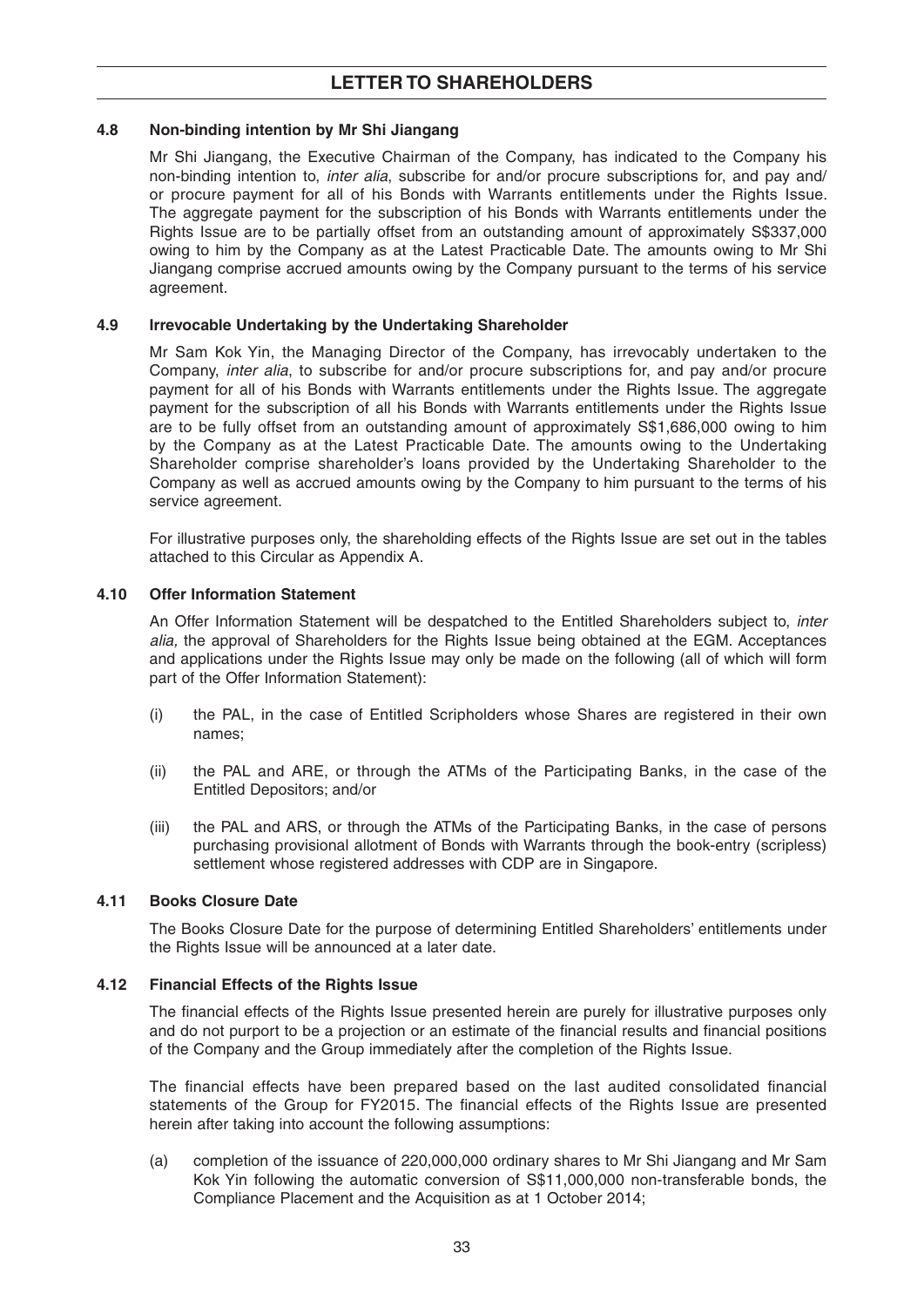- (b) for the purpose of computing the financial effects of the Rights Issue on the NAV per Share and gearing of the Group, the Rights Issue is assumed to have been completed, due and repaid on 31 December 2015 and all the Warrants are assumed to have been exercised on 31 December 2015; and
- (c) for the purpose of computing the financial effects of the Rights Issue on the earnings and EPS of the Group, the Rights Issue is assumed to have been completed, due and repaid on 1 October 2014 and all the Warrants are assumed to have been exercised on 1 October 2014.

### **Share Capital**

As an illustration only, the financial effects of the Rights Issue on the share capital of the Group as at 31 December 2015 are as follows:

|                                                                                                  | <b>Maximum Subscription Scenario</b> |               | <b>Minimum Subscription Scenario</b> |               |  |
|--------------------------------------------------------------------------------------------------|--------------------------------------|---------------|--------------------------------------|---------------|--|
|                                                                                                  | No. of Shares                        | S\$           | No. of Shares                        | S\$           |  |
| Issued share capital as at 31<br>December 2015                                                   | 642,750,000                          | 45,305,262.10 | 642,750,000                          | 45,305,262.10 |  |
| Issued share capital as at the date<br>of completion of the Rights Issue                         | 642.750.000                          | 45,305,262.10 | 642.750.000                          | 45.305.262.10 |  |
| Add: New Shares to be issued<br>(assuming all the Warrants are<br>exercised on 31 December 2015) | 642,750,000                          | 12,855,000    | 105,411,100                          | 2,108,222     |  |
| Resultant issued share capital                                                                   | ,285,500,000                         | 58,160,262.10 | 748,161,100                          | 47,413,484.10 |  |

### **NAV and NAV per share**

As an illustration only, the financial effects of the Rights Issue on the NAV and NAV per Share of the Group based on the latest audited financial statements for FY2015 is as follows:

| As at 31 December 2015                                                                                                             | <b>Maximum</b><br><b>Subscription</b><br><b>Scenario</b> | <b>Minimum</b><br><b>Subscription</b><br><b>Scenario</b> |
|------------------------------------------------------------------------------------------------------------------------------------|----------------------------------------------------------|----------------------------------------------------------|
| NAV before the Rights Issue (S\$ '000)                                                                                             | 27,250                                                   | 27,250                                                   |
| Number of Shares before the Rights Issue ('000)                                                                                    | 642,750                                                  | 642,750                                                  |
| NAV per Share before the Rights Issue (Singapore cents)                                                                            | 4.24                                                     | 4.24                                                     |
| NAV after the Rights Issue (S\$'000)                                                                                               | 24,604                                                   | 26,753                                                   |
| Number of Shares after Rights Issue ('000)                                                                                         | 642,750                                                  | 642,750                                                  |
| NAV per Share after the Rights Issue (Singapore cents)                                                                             | 3.83                                                     | 4.16                                                     |
| Assuming all the Warrants are exercised on 31 December 2015 and<br>assuming there are no expenses for the exercise of the Warrants |                                                          |                                                          |
| NAV after the Rights Issue and the exercise of all the Warrants (S\$'000)                                                          | 37,459                                                   | 28,861                                                   |
| Number of Shares after the Rights Issue and exercise of all the Warrants<br>(000)                                                  | 1,285,500                                                | 748,161                                                  |
| NAV per Share after the Rights Issue and exercise of all the Warrants<br>(Singapore cents)                                         | 2.91                                                     | 3.86                                                     |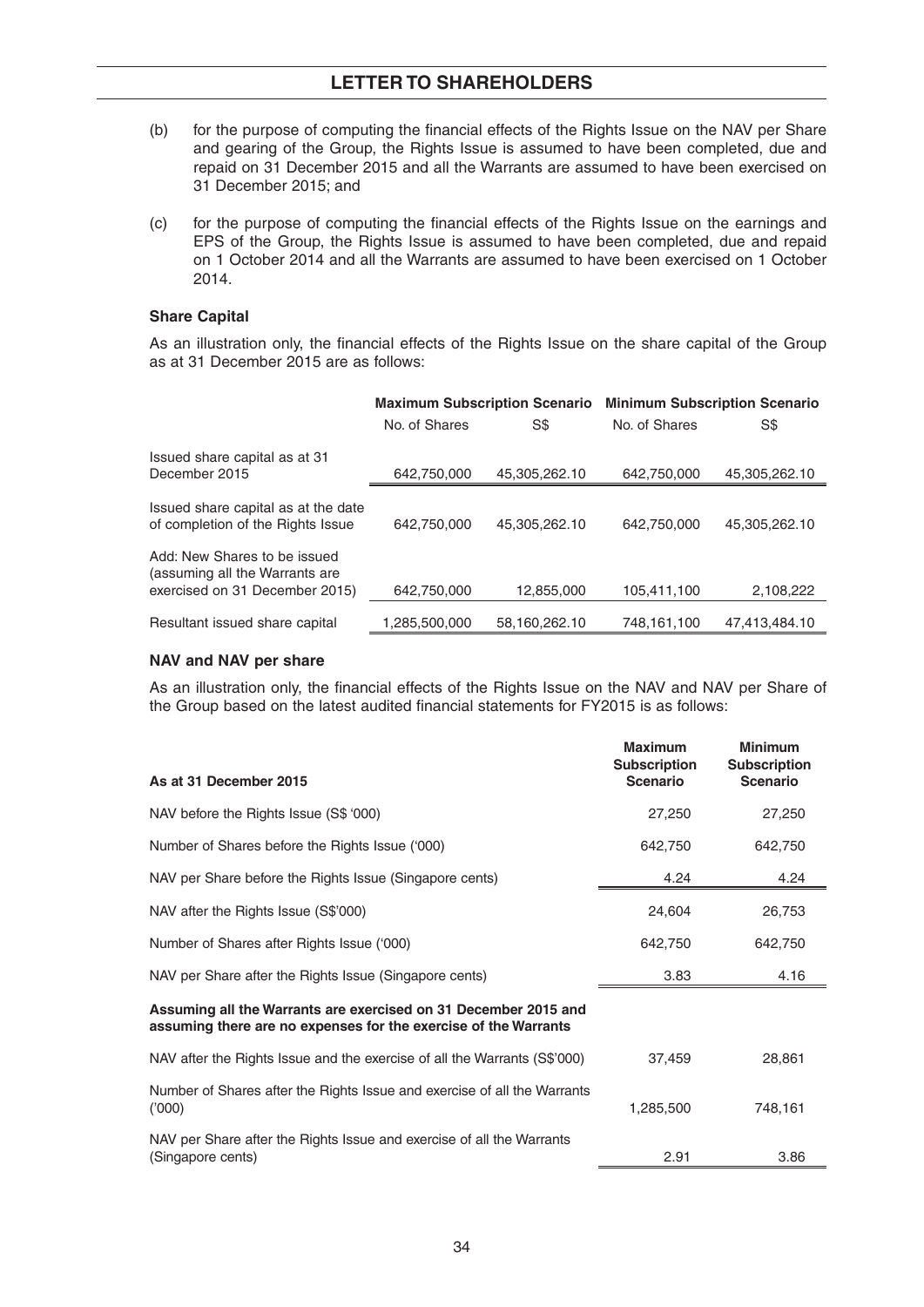## **Earnings and EPS**

As an illustration only, the financial effects of the Rights Issue on the losses and loss per Share of the Group based on the latest audited financial statements for FY2015 is as follows:

| <b>FY2015</b>                                                                                                                             | <b>Maximum</b><br><b>Subscription</b><br><b>Scenario</b> | <b>Minimum</b><br><b>Subscription</b><br><b>Scenario</b> |
|-------------------------------------------------------------------------------------------------------------------------------------------|----------------------------------------------------------|----------------------------------------------------------|
| Consolidated loss attributable to shareholders (net of tax) before the<br>Rights Issue (S\$'000)                                          | 9,294                                                    | 9,294                                                    |
| Weighted average number of Shares before the Rights Issue ('000)                                                                          | 642,750                                                  | 642,750                                                  |
| Basic and diluted consolidated loss per Share before the Rights Issue<br>$(Singapore cents)^{1}$                                          | 1.45                                                     | 1.45                                                     |
| Consolidated loss attributable to Shareholders (net of tax) after the<br><b>Rights Issue</b>                                              | 11,940                                                   | 9,791                                                    |
| Weighted average number of Shares after the Rights Issue ('000)                                                                           | 642,750                                                  | 642,750                                                  |
| Basic and diluted consolidated loss per Share after Rights Issue<br>$(Singapore cents)^{(1)}$                                             | 1.86                                                     | 1.52                                                     |
| Assuming the Warrants are exercised                                                                                                       |                                                          |                                                          |
| Consolidated loss attributable to Shareholders (net of tax) after the<br>Rights Issue and exercise of all the Warrants (S\$'000)          | 11,940                                                   | 9,791                                                    |
| Weighted average number of Shares after the Rights Issue and the<br>exercise of all the Warrants ('000)                                   | 1,285,500                                                | 748.161                                                  |
| Basic and diluted consolidated loss per Share after Rights Issue and the<br>exercise of all the Warrants (Singapore cents) <sup>(1)</sup> | 0.93                                                     | 1.31                                                     |

#### **Note:**

 (1) The 210,000,000 ordinary shares arising from the Call Option (pursuant to the Subscription Agreement dated 8 May 2014) have been excluded from the calculation of diluted loss per share as the Group incurred losses.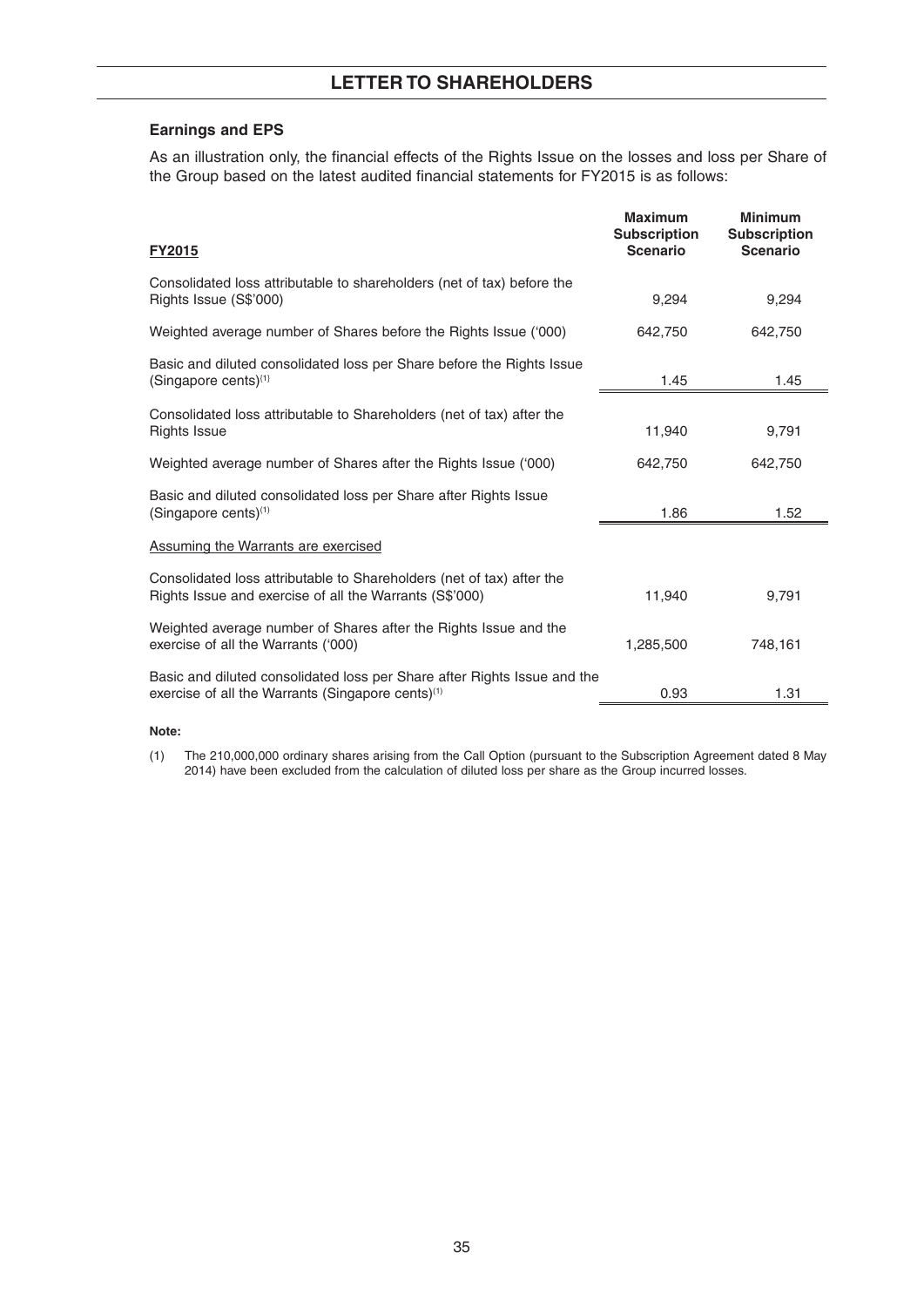## **Gearing**

As an illustration only, the financial effects of the Rights Issue on the gearing of the Group based on the latest audited financial statements for FY2015 are as follows:

| As at 31 December 2015                                                                                                              | <b>Maximum</b><br><b>Subscription</b><br>scenario | <b>Minimum</b><br><b>Subscription</b><br><b>Scenario</b> |
|-------------------------------------------------------------------------------------------------------------------------------------|---------------------------------------------------|----------------------------------------------------------|
| Total liabilities before the Rights Issue (S\$'000)                                                                                 | 13,413                                            | 13,413                                                   |
| Shareholders' equity before the Rights Issue (S\$'000)                                                                              | 27,250                                            | 27,250                                                   |
| Gearing before the Rights Issue (times)                                                                                             | 0.49                                              | 0.49                                                     |
| Total liabilities after the Rights Issue but before the repayment of the<br>Bonds and the exercise of all the Warrants (S\$'000)    | 24,246                                            | 13,835                                                   |
| Shareholders' equity after the Rights Issue but before the repayment of<br>the Bonds and the exercise of all the Warrants (S\$'000) | 21,604                                            | 26,753                                                   |
| Gearing after the Rights Issue but before the repayment of the Bonds<br>and the exercise of all the Warrants (times)                | 0.99                                              | 0.52                                                     |
| <b>Assuming the Warrants are exercised</b>                                                                                          |                                                   |                                                          |
| Total liabilities after the Rights Issue, repayment of the Bonds and the<br>exercise of all the Warrants (S\$'000)                  | 11,391                                            | 11,727                                                   |
| Shareholders' equity after the Rights Issue, repayment of the Bonds and<br>the exercise of all the Warrants (S\$'000)               | 37,459                                            | 28,861                                                   |
| Gearing after the Rights Issue, repayment of the Bonds and the<br>exercise of all the Warrants (times)                              | 0.30                                              | 0.41                                                     |

## **SHAREHOLDERS ARE ADVISED TO READ THE ABOVE SECTION 4.12 OF THIS CIRCULAR ON THE FINANCIAL EFFECTS OF THE RIGHTS ISSUE CAREFULLY.**

### **4.13 REVIEW OF PAST PERFORMANCE OF THE GROUP**

### 4.13.1 **Consolidated Statement of Comprehensive Income**

 The audited consolidated income statement of the Group for FY2013, FY2014 and FY2015, and the unaudited consolidated income statement of the Group for HY2015 and HY2016 are set out below:

|                                                                  | <b>Audited</b><br>FY2014 |            | <b>Unaudited</b> |            |            |
|------------------------------------------------------------------|--------------------------|------------|------------------|------------|------------|
|                                                                  | FY2013                   | (Restated) | FY2015           | HY2015     | HY2016     |
|                                                                  | S\$(000)                 | S\$(000)   | S\$(000)         | US\$('000) | US\$('000) |
| <b>Continuing operations</b>                                     |                          |            |                  |            |            |
| Revenue                                                          | 14,606                   |            |                  |            | 23,959     |
| Other operating income                                           | 478                      |            |                  |            |            |
| Changes in inventories of finished<br>goods and work-in progress | (557)                    |            |                  |            |            |
| Raw materials and consumables used                               | (6, 568)                 |            |                  |            | (22, 943)  |
| Employee benefits expense                                        | (4,254)                  |            | (73)             |            | (459)      |
| Depreciation of property, plant and<br>equipment                 | (1,585)                  |            |                  |            |            |
| Freight and handling charges                                     | (646)                    |            |                  |            |            |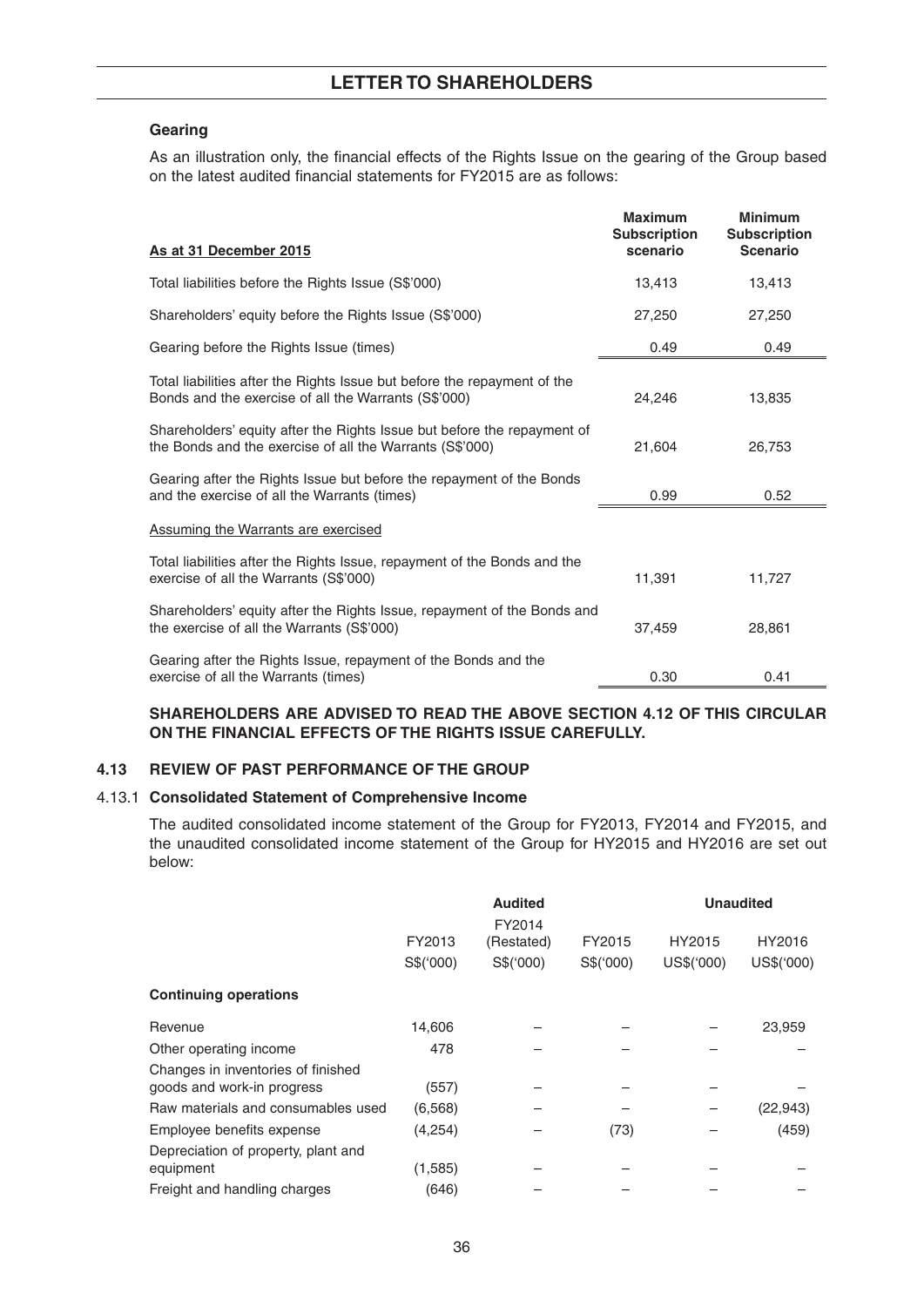|                                                                       |           | <b>Audited</b><br>FY2014 |                        | <b>Unaudited</b>   |            |  |
|-----------------------------------------------------------------------|-----------|--------------------------|------------------------|--------------------|------------|--|
|                                                                       | FY2013    | (Restated)               | FY2015                 | HY2015             | HY2016     |  |
|                                                                       | S\$('000) | S\$('000)                | S\$('000)              | US\$('000)         | US\$('000) |  |
| Repair and maintenance                                                | (465)     |                          |                        |                    |            |  |
| Operating lease expense                                               | (1,484)   |                          |                        |                    | (35)       |  |
| Sub-contractors costs                                                 | (250)     |                          |                        |                    |            |  |
| <b>Utilities</b>                                                      | (964)     |                          |                        |                    | (17)       |  |
| Other expenses                                                        | (1,622)   |                          | (50)                   |                    | (573)      |  |
| <b>Results from operating activities</b>                              | (3,311)   |                          | (123)                  |                    | (68)       |  |
| Finance costs                                                         | (413)     |                          |                        |                    | (35)       |  |
| Loss before taxation                                                  | (3, 724)  |                          | (123)                  |                    | (103)      |  |
| Tax expense                                                           | (7)       |                          |                        |                    |            |  |
| Loss for the year/period                                              | (3,731)   |                          | (123)                  |                    | (103)      |  |
|                                                                       |           |                          |                        |                    |            |  |
| <b>Discontinued operations</b>                                        |           |                          |                        |                    |            |  |
| Loss for the period from discontinued                                 |           |                          |                        |                    |            |  |
| operations                                                            |           | (3,929)                  | (9, 171)               | (1,650)            | 73         |  |
| Profit for the year/period                                            | (3,731)   | (3,929)                  | (9,294)                | (1,650)            | (30)       |  |
| Other comprehensive income                                            |           |                          |                        |                    |            |  |
| Surplus on revaluation of leasehold                                   |           |                          |                        |                    |            |  |
| land and building (nil tax effect)                                    | 4,567     | 1,724                    | (4, 133)               |                    |            |  |
| Foreign currency translation<br>differences - foreign operations (nil |           |                          |                        |                    |            |  |
| tax effect)                                                           | (9)       | 8                        | 2                      | (418)              | 379        |  |
| Other comprehensive income for<br>the year/period, net of tax         | 4,558     | 1,732                    | (4, 131)               | (418)              | 379        |  |
| <b>Total comprehensive (loss)/income</b><br>for the year/period       | 827       | (2, 197)                 | (13, 425)              | (2,068)            | 349        |  |
| Loss for the year attributable to:                                    |           |                          |                        |                    |            |  |
| Owners of the Company                                                 |           |                          |                        |                    |            |  |
| - Loss from continuing operations, net                                |           |                          |                        |                    |            |  |
| of tax                                                                | (3,731)   |                          | (64)                   |                    | (320)      |  |
| - Loss from discontinued operations,<br>net of tax                    |           | (3,929)                  | (9, 171)               | (1,650)            | 73         |  |
|                                                                       | (3,731)   | (3,929)                  | (9,235)                | (1,650)            | (247)      |  |
| Loss for the year attributable to:                                    |           |                          |                        |                    |            |  |
| Non-controlling interests                                             |           |                          |                        |                    |            |  |
| - Loss from continuing operations, net                                |           |                          |                        |                    |            |  |
| of tax                                                                |           |                          | (59)                   |                    | 217        |  |
| - Loss from discontinued operations,<br>net of tax                    |           |                          |                        |                    |            |  |
|                                                                       | (3,731)   | (3.929)                  | (9,294)                | (1,650)            | (30)       |  |
|                                                                       |           |                          |                        |                    |            |  |
| <b>Total comprehensive income</b><br>attributable to:                 |           |                          |                        |                    |            |  |
| Owners of the Company                                                 |           |                          |                        |                    |            |  |
| - Loss from continuing operations, net                                |           |                          |                        |                    |            |  |
| of tax                                                                | 827       |                          | (64)                   |                    | (281)      |  |
| - Loss from discontinued operations,                                  |           |                          |                        |                    |            |  |
| net of tax                                                            | 827       | (2, 197)<br>(2, 197)     | (13, 302)<br>(13, 366) | (2,068)<br>(2,068) | 376<br>95  |  |
|                                                                       |           |                          |                        |                    |            |  |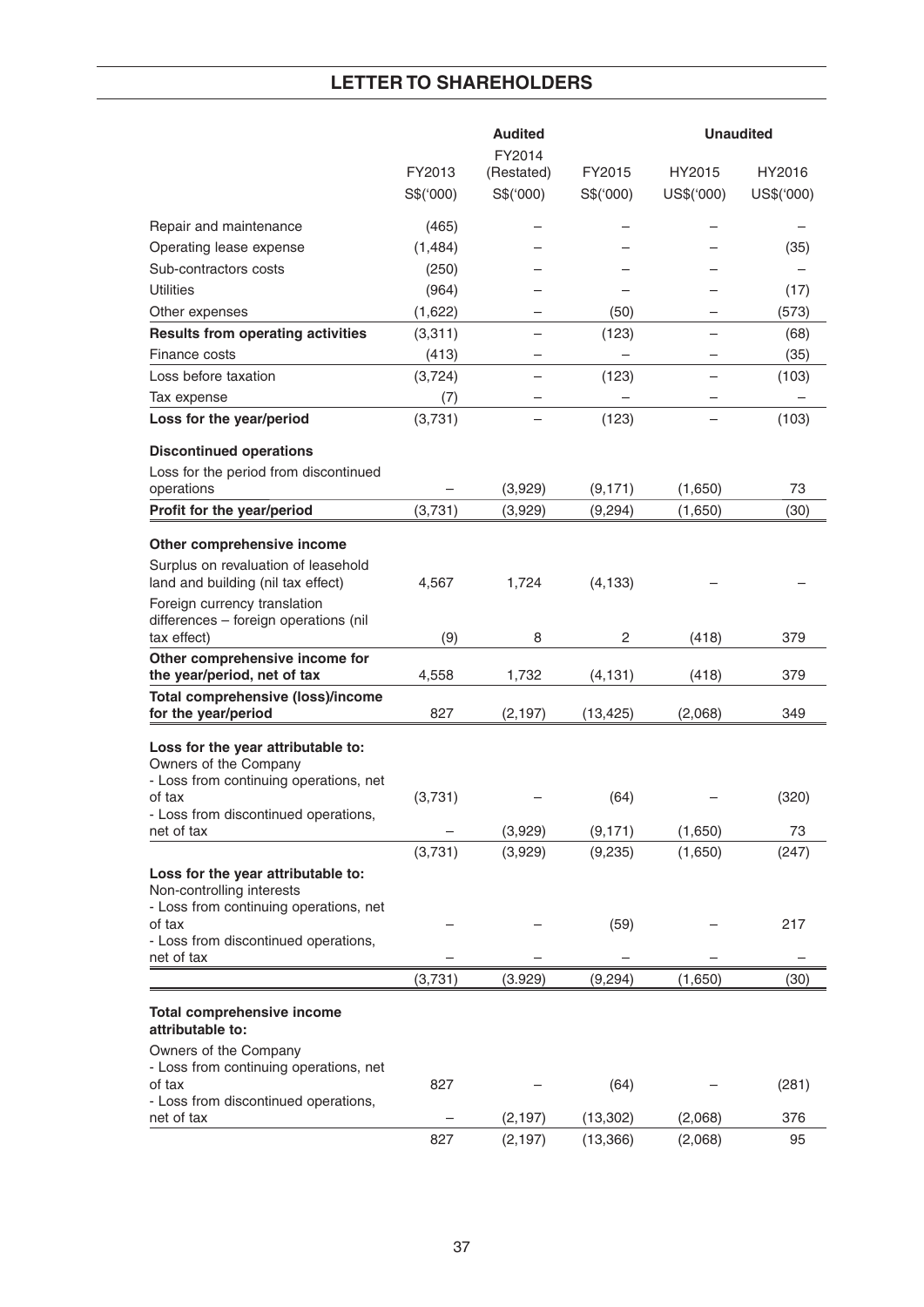|                                                                                                                                                                       |                     | <b>Audited</b>                   | <b>Unaudited</b>    |                      |                      |  |
|-----------------------------------------------------------------------------------------------------------------------------------------------------------------------|---------------------|----------------------------------|---------------------|----------------------|----------------------|--|
|                                                                                                                                                                       | FY2013<br>S\$('000) | FY2014<br>(Restated)<br>S\$(000) | FY2015<br>S\$('000) | HY2015<br>US\$('000) | HY2016<br>US\$('000) |  |
| Total comprehensive income<br>attributable to:                                                                                                                        |                     |                                  |                     |                      |                      |  |
| Non-controlling interests<br>- Loss from continuing operations, net<br>of tax<br>- Loss from discontinued operations,<br>net of tax                                   |                     |                                  | (59)                |                      | 254                  |  |
|                                                                                                                                                                       | 827                 | (2, 197)                         | (13, 425)           | (2,068)              | 349                  |  |
| Earnings per shares attributable to<br>owners of the Company<br>(S\$ cents per share for FY2013,<br>FY2014 and FY2015. US\$ cents per<br>share for HY2015 and HY2016) |                     |                                  |                     |                      |                      |  |
| From continuing and discontinued<br>operations<br>Basic and diluted                                                                                                   | (2.22)              | (2.27)                           | (1.97)              | (0.35)               | (0.05)               |  |
|                                                                                                                                                                       |                     |                                  |                     |                      |                      |  |
| From continuing operations<br>Basic and diluted                                                                                                                       |                     |                                  | (0.01)              |                      | (0.07)               |  |

 The Group has changed its presentation currency from Singapore Dollars ("**S\$**") to United States Dollars ("**US\$**") with effect from 1 January 2016. As such, the Consolidated Statement of Comprehensive Income for HY2016 and HY2015 have been presented in US\$.

A review of the operations, business and financial performance of the Group is set out below.

## **HY2015 versus HY2016**

 The Group ceased internal production in respect of the printing business on 31 December 2015. Starting from FY2016, any outstanding and new sales orders that have been or may be received in respect of the printing business will be outsourced to other printers to produce on behalf of the Group. Based on the requirements of FRS105, non-current assets held for sale and discontinued operations, all incomes and expenses relating to the printing business for FY2015 and FY2016 were classified as discontinued operations. In addition, all assets and liabilities relating to the printing business for FY2015 and FY2016 were classified as assets directly associated with discontinued operations and liabilities directly associated with discontinued operations respectively.

 As the Group started the chemicals trading business subsequent to HY2015, no revenue, costs and expenses from continuing operations were recorded for HY2015.

 Subsequent to the cessation of internal production in respect of the printing business, the Group focused more of its resources and efforts on the chemicals trading business. Arising from the chemicals trading business, the Group recorded US\$24 million of revenue and a corresponding US\$23 million of cost of goods sold for HY2016, thereby recording a gross margin of 4% for HY2016. Salaries and employee benefits of US\$0.5 million, finance costs of US\$0.04 million and other operating expenses of US\$0.6 million were also incurred, relating to the chemicals trading business. Other operating expenses include bank charges, entertainment expenses, legal and professional fees and exchange difference.

 For HY2016, the Group recorded a US\$0.07 million gain from discontinued operations compared to a US\$1.7 million loss from discontinued operations for HY2015 as a result of the Group ceasing internal production in respect of the printing business on 31 December 2015.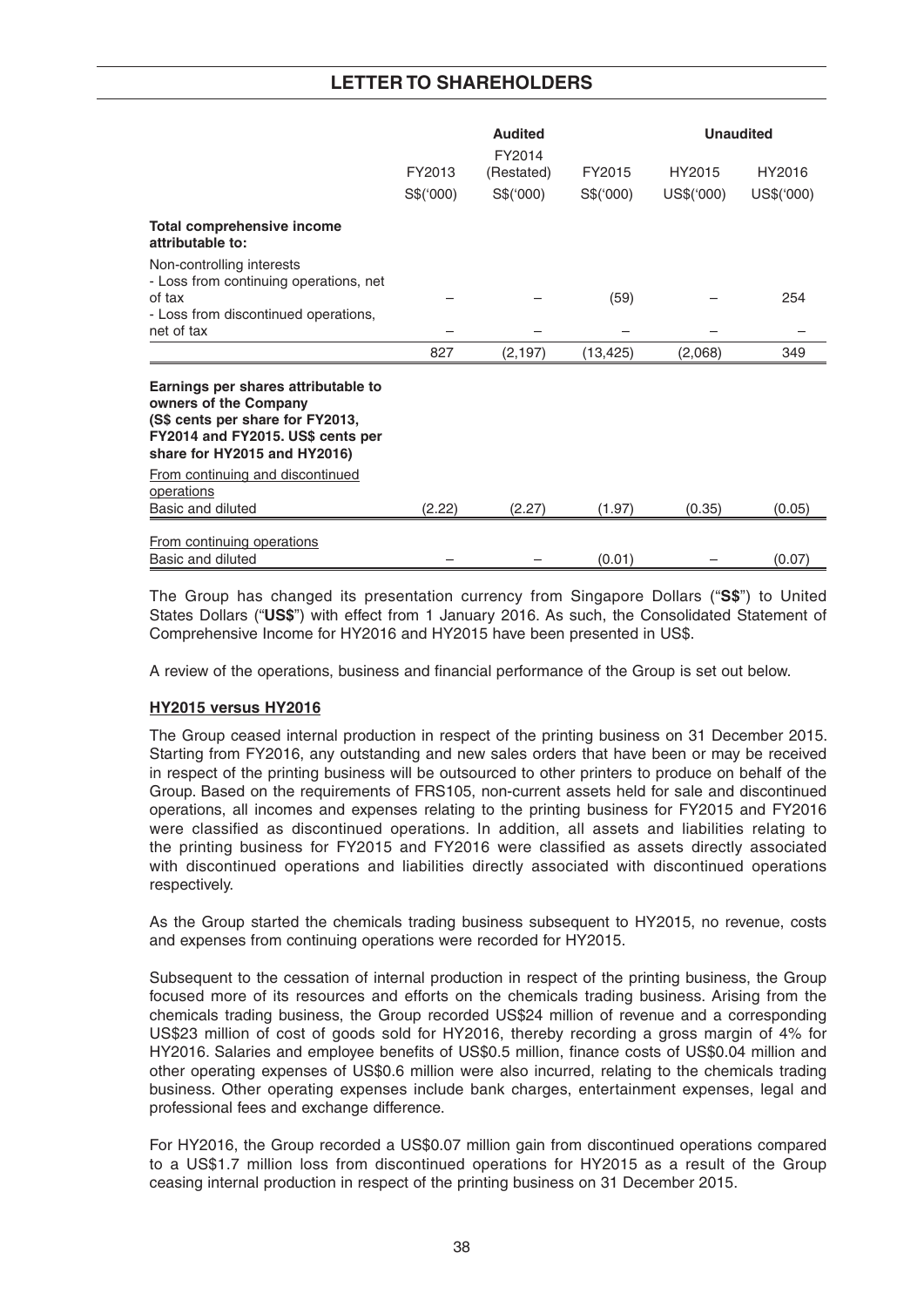## **FY2015 versus FY2014**

 The Group announced on 30 December 2015 its intention to cease internal production in respect of the printing business by 31 December 2015. As a result, the printing business will be treated as discontinued operations for FY 2015 and FY2014. That is, the income and expenses of the printing business are reported separately from the continuing operations of the Group.

The results of the discontinued operations of the disposal group are as follows:

|                                | 15 months period from<br>01/10/13 to 31/12/14<br>FP2014<br>S\$(000) | 15 months period from<br>01/10/14 to 31/12/15<br><b>FY2015</b><br>S\$(000) |
|--------------------------------|---------------------------------------------------------------------|----------------------------------------------------------------------------|
| Revenue                        | 16,428                                                              | 13,414                                                                     |
| Other income                   | 512                                                                 | 393                                                                        |
| Total costs and expenses       | (21, 487)                                                           | (22,380)                                                                   |
| Loss from operating activities | (4, 547)                                                            | (8,573)                                                                    |
| Loss before taxation           | (5,010)                                                             | (9,171)                                                                    |
| Loss for the period/year       | (4,968)                                                             | (9, 171)                                                                   |

For comparative purpose, the review is based on the unaudited restated figures for the 15 month period from 1 October 2013 to 31 December 2014 ("FP2014") and the audited figures for the 15 month period from 01 October 2014 to 31 December 2015 for year ended 31 December 2015 ("**FY2015**") due to the change in year end from 30 September to 31 December.

 For FY2015, the Group's discontinued operations recorded a revenue of S\$13.4 million, which was S\$3.0 million (18.3%) lower than the S\$16.4 million recorded in FP2014 mainly due to lower sales arising from the continuing challenges facing the printing industry. In line with lower sales, income received from sales of scrap paper decreased by S\$0.1 million, thereby resulting in a decrease in other income by S\$0.1 million. Total costs and expenses for FY2015 increased marginally by S\$0.9 million compared to FP2014. This was mainly due to (a) increase in writedown of paper inventory of S\$0.5 million and (b) increase in employee benefits expenses of S\$0.9 million due to retrenchment benefits paid in FY2015; offset by (a) decrease in freight and handling charges and repairs and maintenance expenses of S\$0.4 million, in line with decreased sales and (b) decrease in utilities expenses of S\$0.3 million as a result of lower tariff rates and lower consumption.

 As a result of the above, the losses increased and the Group recorded a loss from operating activities of S\$8.6 million for FY2015, an increase of 88.5% from FP2014.

# **FY2014 versus FY2013**

 For comparative purpose, the results from discontinued operations for FY2014 is used to compare with the results of FY2013 as they relate to the printing business.

|                                | 12 months period from<br>01/10/12 to 30/9/13<br><b>FY2013</b> | 12 months period from<br>01/10/13 to 30/9/14<br><b>FY2014</b> |
|--------------------------------|---------------------------------------------------------------|---------------------------------------------------------------|
|                                | S\$(000)                                                      | S\$(000)                                                      |
| Revenue                        | 14,606                                                        | 13,299                                                        |
| Other income                   | 478                                                           | 374                                                           |
| Total costs and expenses       | (18,395)                                                      | (17, 272)                                                     |
| Loss from operating activities | (3,311)                                                       | (3,599)                                                       |
| Loss before taxation           | (3, 724)                                                      | (3,971)                                                       |
| Loss for the period/year       | (3,731)                                                       | (3,929)                                                       |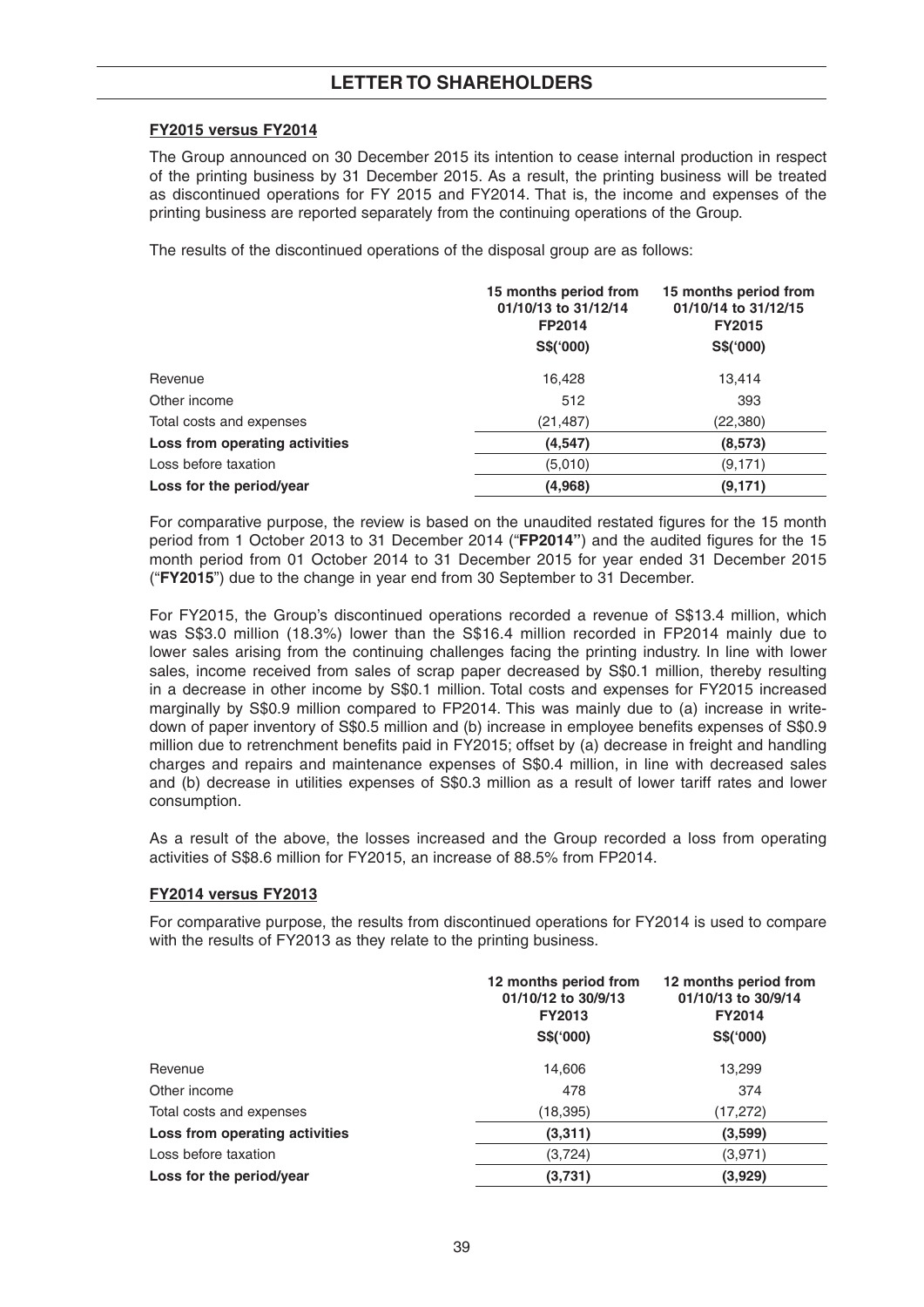The review of the results is based on the 12 months' period from 01 October to 30 September for year ended 30 September 2013 ("**FY2013**") and 30 September 2014 ("**FY2014**") respectively.

 For FY2014, the Group recorded revenue of S\$13.3 million, which was S\$1.3 million (8.9%) lower than the S\$14.6 million recorded in FY2013 mainly due to lower sales arising from the continuing challenges facing the printing industry. Other income for FY2013 was slightly higher than for FY2014 due to recovery of bad debts in FY2013. Total costs and expenses for FY2014 declined by S\$1.1 million (5.8%) compared to FY2013. This was mainly due to (a) decrease in raw materials cost and consumables used, freight and handling charges of S\$0.4 million; (b) decrease in operating lease expenses of S\$0.3 million due to expiry of a printing machinery lease; (c) decrease in utilities expenses of S\$0.1 million due to lower utilities rates; and (d) changes in inventories of finished goods and work in progress of S\$0.8 million; offset by increase in other expenses of S\$0.6 million mainly due to the Group incurred a loss on disposal of machinery and impairment of amount due from associate during the financial year.

 As a result of the above, the Group recorded a loss from operating activities of S\$3.6 million for FY2014, an increase of 8.7% from FY2013.

### 4.13.2 **Statement of Financial Position**

The audited statement of financial position of the Group as at 30 September 2014 (in S\$) and 31 December 2014 (in S\$) and the unaudited statement of financial position of the Group as at 31 December 2015 (in US\$) and 30 June 2016 (in US\$) are set out below:

|                                                            |                                 | <b>Audited</b>      | <b>Unaudited</b>    |              |
|------------------------------------------------------------|---------------------------------|---------------------|---------------------|--------------|
|                                                            | 30 September<br>2014 (Restated) | 31 December<br>2015 | 31 December<br>2015 | 30 June 2016 |
|                                                            | S\$('000)                       | S\$(000)            | US\$('000)          | US\$('000)   |
| <b>ASSETS</b>                                              |                                 |                     |                     |              |
| <b>Non-current assets</b>                                  |                                 |                     |                     |              |
| Property, plant and equipment                              | 24,873                          |                     |                     | 38           |
| Intangible assets                                          |                                 |                     |                     |              |
| <b>Total non-current assets</b>                            | 24,873                          |                     |                     | 38           |
| <b>Current assets</b>                                      |                                 |                     |                     |              |
| Inventories                                                | 3,170                           |                     |                     |              |
| Trade and other receivables                                | 3,566                           |                     |                     | 9,487        |
| Deposits                                                   | 127                             | 75                  | 53                  | 88           |
| Advances and prepayments                                   | 40                              | 2,842               | 2,020               | 4,569        |
| Amount due from related<br>corporations                    |                                 |                     |                     |              |
| Cash and cash equivalents                                  | 14,087                          | 9,430               | 6,703               | 2,768        |
| <b>Total current assets</b>                                | 20,990                          | 12,347              | 8,776               | 16,912       |
| Assets directly associated with<br>discontinued operations |                                 | 24,338              | 17,302              | 15,496       |
| <b>Total assets</b>                                        | 45,863                          | 36,685              | 26,078              | 32,446       |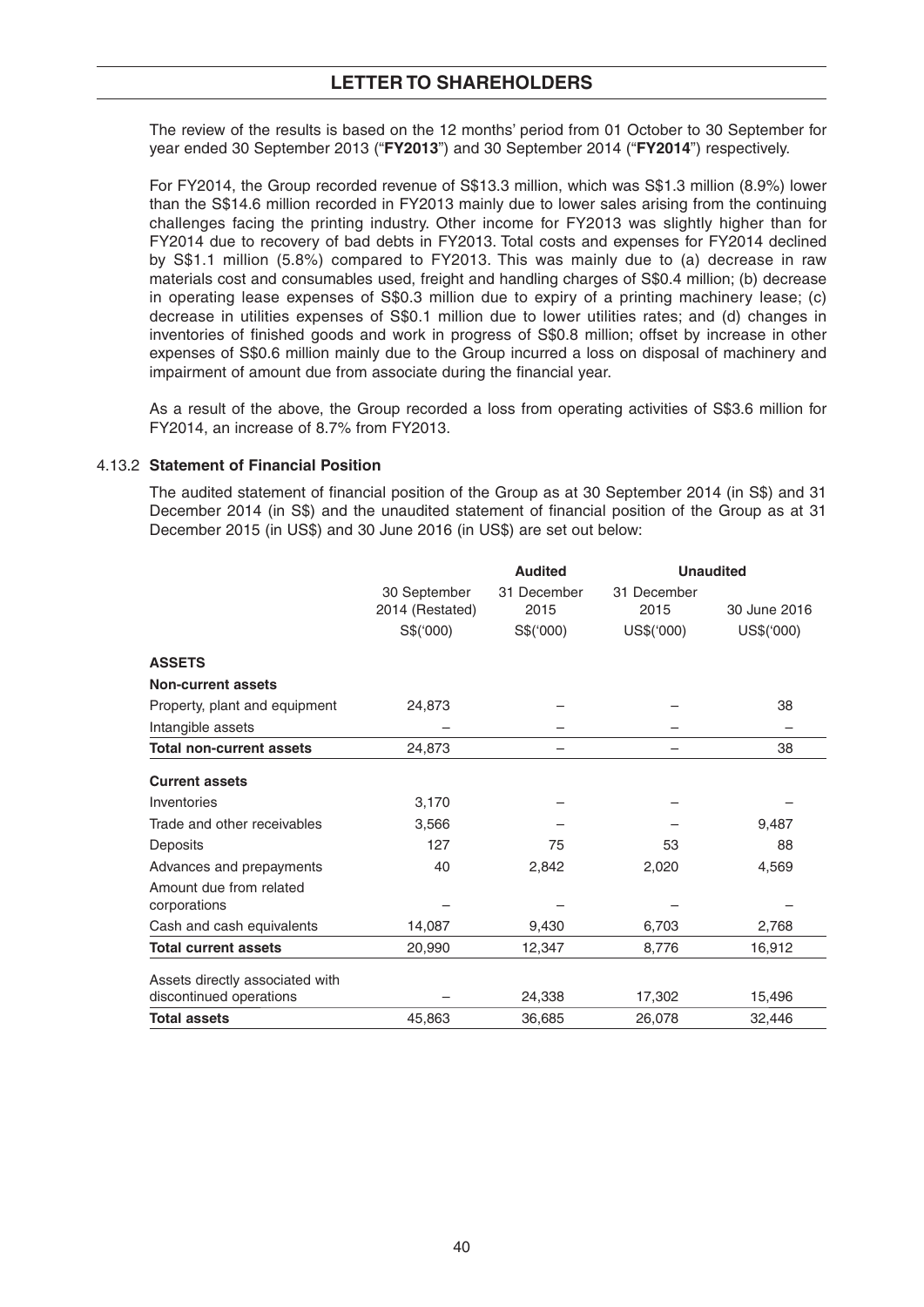|                                                                 |                                 | <b>Audited</b>      | <b>Unaudited</b>    |              |  |
|-----------------------------------------------------------------|---------------------------------|---------------------|---------------------|--------------|--|
|                                                                 | 30 September<br>2014 (Restated) | 31 December<br>2015 | 31 December<br>2015 | 30 June 2016 |  |
|                                                                 | S\$('000)                       | S\$('000)           | US\$('000)          | US\$('000)   |  |
| <b>LIABILITIES</b>                                              |                                 |                     |                     |              |  |
| <b>Current Liabilities</b>                                      |                                 |                     |                     |              |  |
| Trade payables                                                  | 2,224                           |                     |                     | 4,411        |  |
| Other payables and accruals                                     | 1,601                           | 449                 | 319                 | 543          |  |
| Amounts due to directors                                        | 7,035                           |                     |                     | 3,229        |  |
| Amounts due to related<br>corporations                          |                                 |                     |                     |              |  |
| Loans and borrowings                                            | 4,140                           |                     |                     |              |  |
| Finance lease liabilities                                       | 19                              |                     |                     |              |  |
| <b>Total current liabilities</b>                                | 15,019                          | 449                 | 319                 | 8,183        |  |
| <b>Net current assets</b>                                       | 5,971                           | 11,898              | 8,457               | 8,729        |  |
| <b>Non-current liabilities</b>                                  |                                 |                     |                     |              |  |
| Loans and borrowings                                            |                                 |                     |                     |              |  |
| Finance lease liabilities                                       | 12                              |                     |                     |              |  |
| Provision                                                       | 15                              |                     |                     |              |  |
| <b>Total non-current liabilities</b>                            | 27                              |                     |                     |              |  |
| Liabilities directly associated with<br>discontinued operations |                                 | 12,964              | 9,216               | 7,328        |  |
| <b>Total liabilities</b>                                        | 15,046                          | 13,413              | 9,535               | 15,511       |  |
| <b>Net assets</b>                                               | 30,817                          | 23,272              | 16,543              | 16,935       |  |
| <b>EQUITY</b>                                                   |                                 |                     |                     |              |  |
| Share capital                                                   | 21,267                          | 24,267              | 19,284              | 27,373       |  |
| Other equity instruments                                        | 13,916                          | 10,916              | 8,704               |              |  |
| Reserves                                                        | (4,366)                         | (17, 732)           | (15, 583)           | (14, 873)    |  |
| Equity attributable to owners of                                |                                 |                     |                     |              |  |
| the Company                                                     | 30,817                          | 17,451              | 12,405              | 12,500       |  |
| <b>Non-controlling interests</b>                                |                                 | 5,821               | 4,138               | 4,435        |  |
| <b>Total equity</b>                                             | 30,817                          | 23.272              | 16,543              | 16,935       |  |

 The Group has changed its presentation currency from Singapore Dollars ("**S\$**") to United States Dollars ("**US\$**") with effect from 1 January 2016. As such, the Statement of Financial Position of the Group as at 31 December 2015 and 30 June 2016 have been presented in US\$. For review purpose, the Statement of Financial Position as at 31 December 2015 has also been presented in S\$.

A review of the financial positions of the Group for the relevant periods is set out below:

## **31 December 2015 versus 30 June 2016 (in US\$)**

 During HY2016, the Group purchased US\$0.04 million of property, plant and equipment for its office in Japan. In line with the growth of the Group's chemicals trading business, trade receivables, other receivables and deposits, prepayments relating to payments made to suppliers for the procurement of goods, and trade payables increased. Other payables and accruals increased by US\$0.2 million mainly due to salaries owing to the Executive Directors for the current period. Amounts due to Directors of US\$3.2 million relate to advances from the Executive Directors during the current period for working capital usage in relation to the chemicals trading business. As a result of the above, current assets increased by US\$8.1 million and current liabilities increased by US\$7.9 million.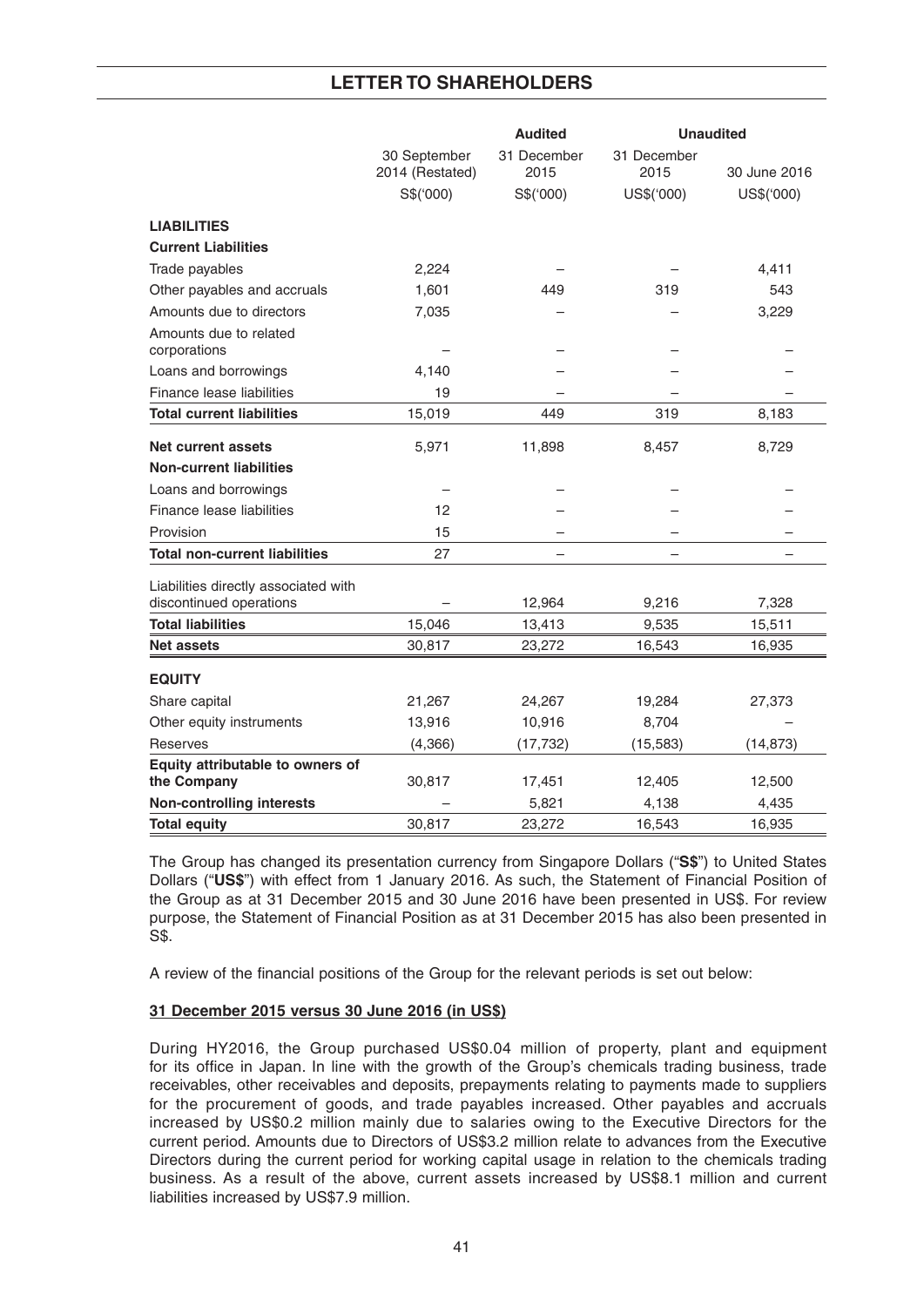Assets directly associated with discontinued operations decreased by US\$1.8 million mainly due to repayment from customers relating to the printing business and the sale of paper inventories to third parties. Liabilities directly associated with discontinued operations reduced by US\$1.9 million mainly due to repayments made for debts incurred in relation to the printing business, ie. trade payables, amounts due to bankers, and amounts due to finance houses.

 During HY2016, pursuant to the Subscription Agreement as defined in the Company's announcement dated 8 May 2014, the Company issued and allotted 220,000,000 ordinary shares in the capital of the Company to Mr Shi Jiangang and Mr Sam Kok Yin, following the automatic conversion of S\$11,000,000 outstanding Convertible Bonds due 2016. As a result, share capital increased and equity reserve decreased.

### **30 September 2014 (in S\$) versus 31 December 2015 (in S\$)**

As required by the Singapore Financial Reporting Standards, the Group had re-classified \$24.3 million of assets and \$13.0 million of liabilities as assets directly associated with discontinued operations and liabilities directly associated with discontinued operations at end of FY2015 respectively. This is in view of the cessation of its internal production in respect of the printing business and the sale of machinery and equipment which happened subsequent to the financial period end. The assets include \$21.0 million of property, plant and equipment, \$0.9 million of inventories, and \$2.3 million of trade and other receivables, whilst the liabilities include \$1.3 million of trade payables, \$2.2 million of other payables and accruals, \$4.4 million of amounts due to Directors, \$2.7 million of loans and borrowings, and \$2.4 million of deferred tax liabilities.

 For comparative purpose, the review is made based on the assets and liabilities of continued operations and discontinued operations in aggregate.

 Property, plant and equipment value was reduced by \$3.8 million (15.4%) in FY2015 due mainly to depreciation expenses incurred during the current financial period, reduction in fair value of the factory building and a reclassification of the machinery and equipment to asset held for sale.

 The fair value of the Company's factory building located at 9 Joo Koon Circle Singapore 629041 was reduced to \$19.5 million as at year end of 2015 according to a recent valuation done. The Group reclassified machinery and equipment amounting to  $$1.7$  million to assets held for sale as the Group had contracted with a third party for the sale of these machinery and equipment subsequent to FY2015. Consequently, an impairment loss on assets held for sale of \$0.4 million was recognised for FY2015.

 The decrease in inventories, trade receivables, and trade payables was mainly attributable to the Group ceasing internal production of its printing business. Advances and prepayments of \$2.8 million were mainly payment to suppliers for the procurement of goods relating to the chemical trading business which have since been received and sold after the end of the current financial period. Other payables and accruals increased mainly due to salaries owing to the Executive Directors.

Amount due to Directors, loans and borrowings and finance lease liabilities had decreased from \$11.2 million as at 30 September 2014 to \$7.1 million as at the end of FY2015 as a result of repayments made. This contributed to the decrease in cash and bank balances from \$14.1 million as at 30 September 2014 to \$9.4 million as at the end of FY2015. A net cash used in operations was recorded as the cash inflows generated from working capital changes were lower than the losses incurred for the current financial period.

 In view of the fact that the Group had ceased internal production for its printing business, the Group had provided a deferred tax liability of \$2.4 million relating to the fair value of the Company's factory building located at 9 Joo Koon Circle Singapore 629041 as a matter of prudence. The provision of deferred tax liability and the fair value reduction of the building resulted in a \$4.1 million decrease in the asset revaluation reserve.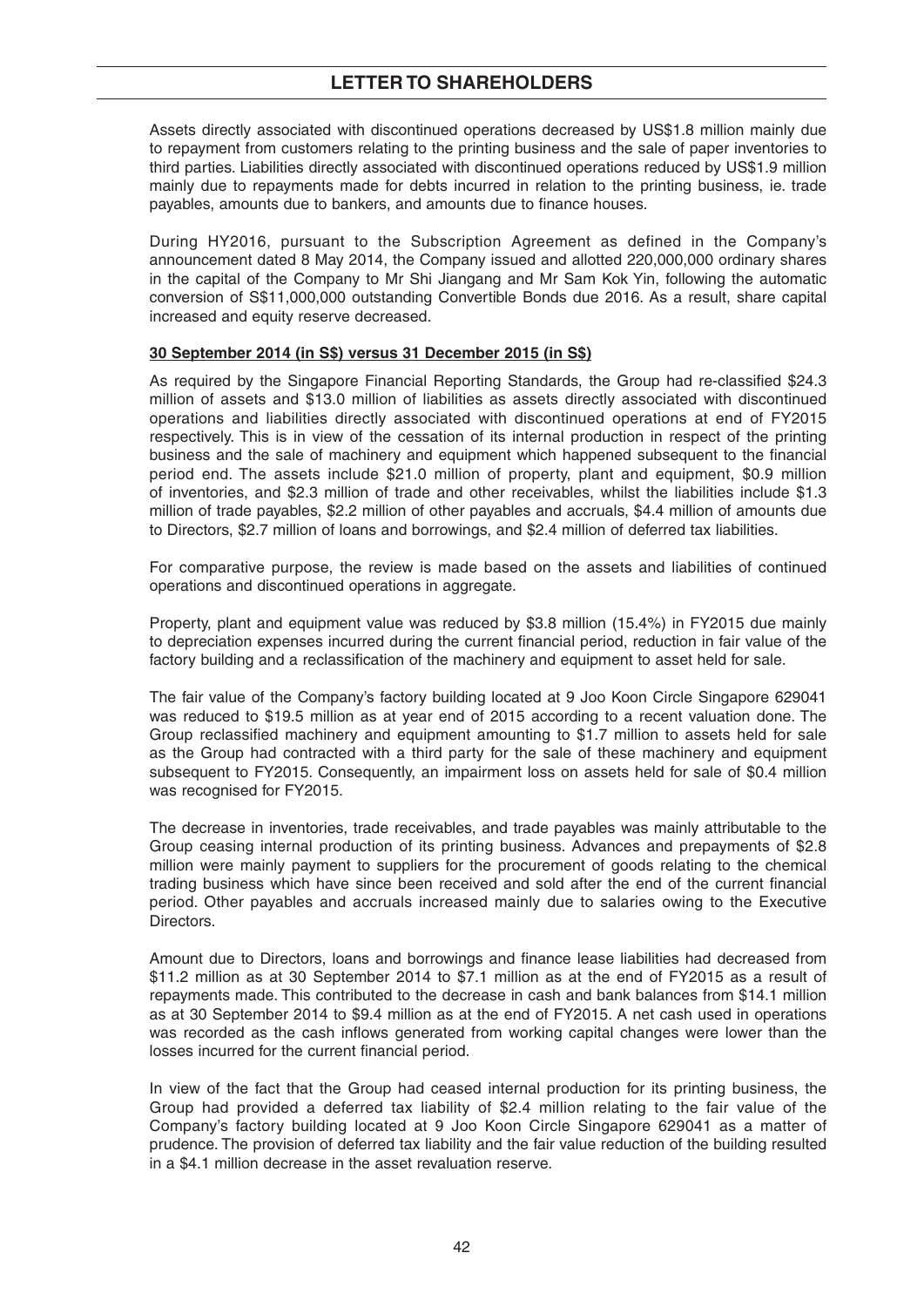On 10 December 2014, pursuant to the Subscription Agreement (as defined in the Company's announcement dated 8 May 2014), Mr Sam Kok Yin exercised his right to convert a principal amount of S\$3,000,000 in Convertible Bonds (as defined in the Company's announcement dated 8 May 2014) and the Company issued and allotted 60,000,000 new ordinary shares to Mr Sam Kok Yin. This resulted in an increase in the share capital and a corresponding reduction in other equity instruments of the Company. Further details of the Subscription Agreement are set out in the Company's announcement dated 8 May 2014.

On 1 June 2015, the Company entered into a JV Agreement (as defined in the Company's announcement dated 2 June 2015) in relation to a new joint venture company, Orient-Salt Chemicals Pte. Ltd., pursuant to which, the Company holds 51% ownership and Mr Jiang Hao holds 49% interest in OSC. OSC was incorporated in the current financial period as a subsidiary of the Company. Further details of the JV Agreement are set out in the Company's announcement dated 2 June 2015. As a result of the JV Agreement, the Company recorded an investment in a subsidiary of \$6.1 million in the current financial period and a non-controlling interest of \$5.9 million was recorded in the Group's accounts. On 26 October 2015, OSC incorporated a whollyowned subsidiary, Touen Japan Co., Ltd, in Japan. Subsequently on 21 December 2015, OSC incorporated a wholly-owned subsidiary, Dong Yan Chemical (Shanghai) Co., Ltd. in the People's Republic of China.

## 4.13.3 **Cash Flow**

The summary of the audited consolidated statement of cash flows of the Group for FY2013, FY2014 and FY2015, and the summary of the unaudited consolidated cash flow statement for HY2015 and HY2016 are set out below:

|                                                                           |          | <b>Audited</b> | <b>Unaudited</b> |            |            |
|---------------------------------------------------------------------------|----------|----------------|------------------|------------|------------|
|                                                                           |          | FY2014         |                  |            |            |
|                                                                           | FY2013   | (Restated)     | FY2015           | HY2015     | HY2016     |
|                                                                           | S\$(000) | S\$(000)       | S\$('000)        | US\$('000) | US\$('000) |
| Net cash (used in)/generated from<br>operating activities                 | 1,884    | (593)          | (6,372)          | (1,221)    | (6,955)    |
| Net cash flows (used in)/generated<br>from investing activities           | (302)    | 58             | (36)             | (775)      | 1,396      |
| Net cash flows generated from/<br>(used in) financing activities          | (1,740)  | 15,426         | 824              | (2,072)    | 1,950      |
| Net increase/(decrease) in cash and<br>cash equivalents                   | (158)    | 14,891         | (5,584)          | (4,068)    | (3,609)    |
| Effect of changes in currency<br>translation                              | (1)      | (8)            | $\overline{2}$   | (66)       | (326)      |
| Cash and cash equivalents as at<br>beginning of the financial year/period | (637)    | (796)          | 14,087           | 10,136     | 6,703      |
| Cash and cash equivalents as at<br>end of the financial year/period       | (796)    | 14,087         | 8,505            | 6,002      | 2,768      |

 The Group has changed its presentation currency from Singapore Dollars ("**S\$**") to United States Dollars ("**US\$**") with effect from 1 January 2016. As such, the Summary of Consolidated Statement of Cash flows of the Group for HY2015 and HY2016 have been presented in US\$.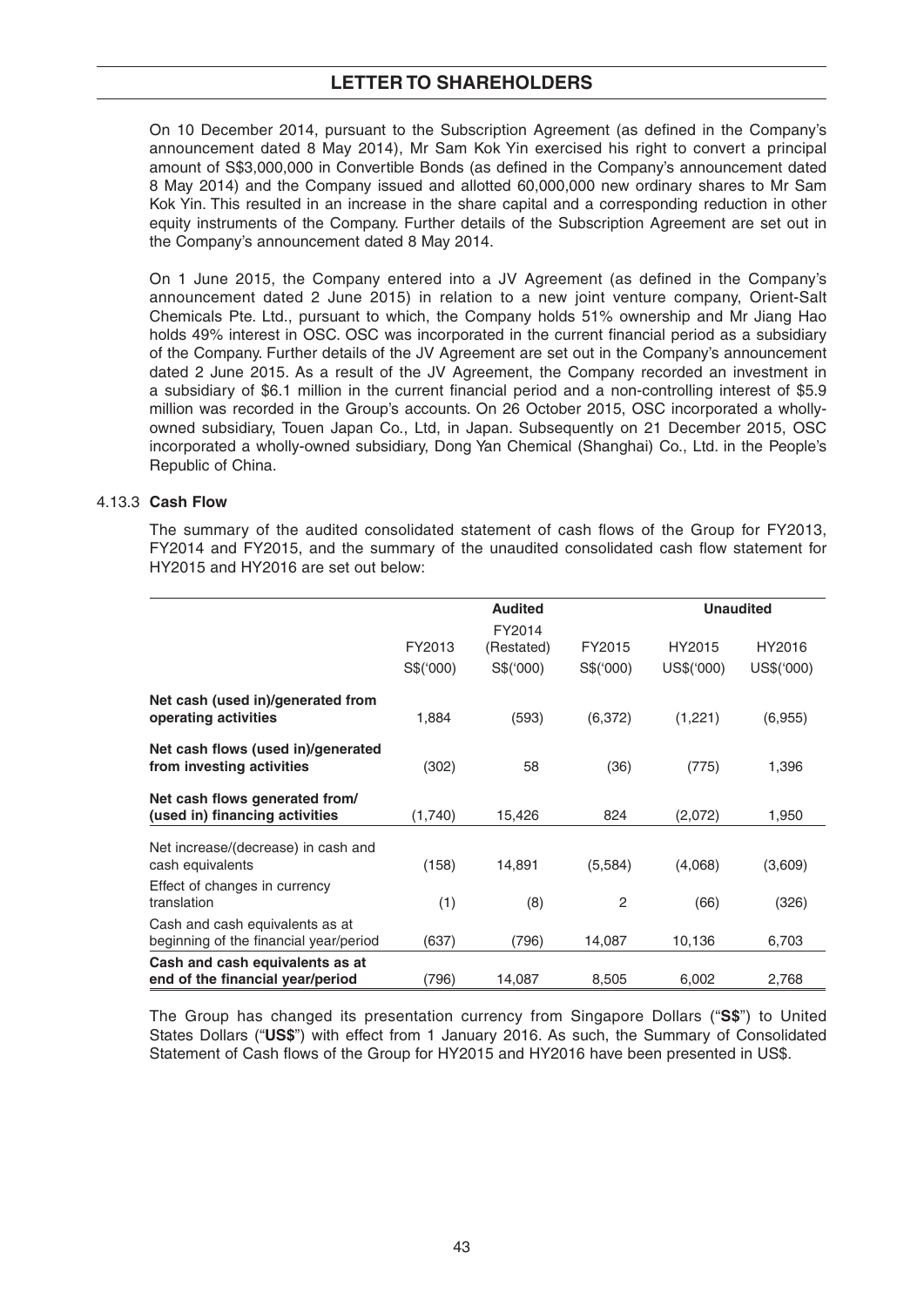A review of the cash flow of the Group for the relevant periods is set out below:

## **HY2016**

 For HY2016, net cash used in operating activities was US\$7 million as OSC group has yet to obtain trade facilities with financial institutions for its chemicals trading operations. Cash flows from investing activities was a positive US\$1.4 million as a result of the sale of printing machineries during the current period. US\$2.0 million was generated from financing activities mainly attributable to the advances obtained from the Executive Directors.

### **FY2015**

A net cash used in operating activities was recorded in FY2015 as the cash inflows generated from working capital changes were lower than the losses incurred for the financial period.

Net cash flows generated from financing activities was a result of proceeds received from noncontrolling interest which was partially offset with the repayments made for amount due to Directors, loans and borrowings and finance lease liabilities.

### **FY2014**

A net cash used in operations was recorded as the cash inflows generated from working capital changes was not sufficient to offset the loss incurred for the financial year.

Net cash flows generated from financing activities was mainly due to proceeds received from the placement of shares and the issuance of convertible bonds in FY2014.

### **FY2013**

A net cash generated from operations was recorded in FY2013 as the cash inflows generated from working capital changes were higher than the losses incurred for the financial year.

 During FY2013, the Group purchased \$0.3 million of property, plant and equipment, resulting in a net cash flow used in investing activities.

A net cash used in financing activities of \$1.7 million was a result of repayments made for loans and borrowings which was partially offset by the advances received from a director.

#### 4.13.4 **Working Capital**

 The total current assets, total current liabilities and working capital of the Group as at 30 September 2013 (in S\$), 30 September 2014 (in S\$), 31 December 2015 (in S\$), 31 December 2015 (in US\$) and 30 June 2016 (in US\$) are as follows:

|                                  |                                                                                              | <b>Audited</b> | <b>Unaudited</b>                 |                                   |                            |  |
|----------------------------------|----------------------------------------------------------------------------------------------|----------------|----------------------------------|-----------------------------------|----------------------------|--|
|                                  | 30 September<br>30 September<br>2013 (S\$'000)<br>2014 (S\$'000)<br>(Restated)<br>(Restated) |                | 31 December<br>2015<br>(S\$'000) | 31 December<br>2015<br>(US\$'000) | 30 June 2016<br>(US\$'000) |  |
| <b>Total Current Assets</b>      | 8.132                                                                                        | 20,990         | 12.347                           | 8.776                             | 16,912                     |  |
| <b>Total Current Liabilities</b> | 14.347                                                                                       | 15.019         | 449                              | 319                               | 8,183                      |  |
| <b>Working Capital</b>           | (6,215)                                                                                      | 5,971          | 11,898                           | 8,457                             | 8,729                      |  |

 The Group has changed its presentation currency from Singapore Dollars ("**S\$**") to United States Dollars ("**US\$**") with effect from 1 January 2016. As such, the Working Capital of the Group as at 31 December 2015 and 30 June 2016 have been presented in US\$. For comparative purposes, the Working Capital of the Group as at 31 December 2015 has also been presented in S\$.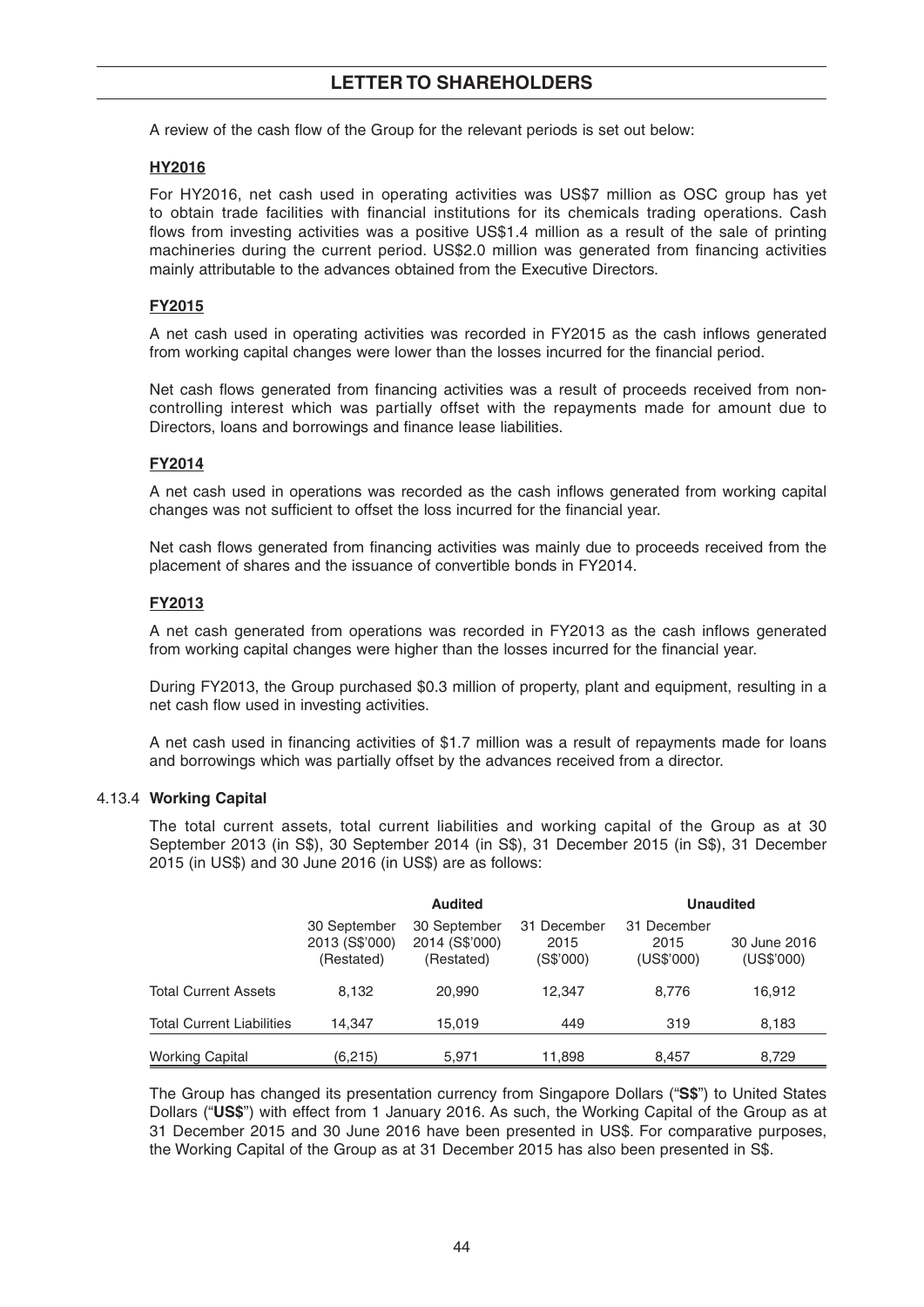# **5. THE PROPOSED ADOPTION OF A NEW CONSTITUTION OF THE COMPANY**

The Company is seeking Shareholders' approval for the proposed adoption of the New Constitution by the special resolution ("**Resolution 4**") as set out in the notice of EGM on page 73 of this Circular, pursuant to Section 26 of the Companies Act.

## **5.1 The Companies (Amendment) Act 2014**

The Companies (Amendment) Act 2014 (the "**Amendment Act**"), which was passed in Parliament on 8 October 2014 and took effect in two phases on 1 July 2015 and 3 January 2016, introduced wide-ranging changes to the Companies Act. The changes aim to reduce the regulatory burden on companies, provide for greater business flexibility and improve the corporate governance landscape in Singapore. The key changes include the introduction of a multiple proxies regime to enfranchise indirect investors and CPF investors, provisions to facilitate the electronic transmission of notices and documents, and the merging of the memorandum and articles of association of a company into one document called the "constitution".

### **5.2 New Constitution**

The Company is proposing to adopt the New Constitution in place of the Existing Constitution, to incorporate amendments to take into account the changes to the Companies Act introduced pursuant to the Amendment Act. At the same time, the existing objects clause will be replaced with a general provision giving the Company full capacity to carry on or undertake any business or activity, do any act or enter into any transaction. The New Constitution also contains updated provisions which are consistent with the prevailing listing rules of the SGX-ST in compliance with Rule 730 of the Listing Manual, as well as to take into account the provisions of the Personal Data Protection Act relating to the collection, use and disclosure of personal data, and to streamline and rationalise certain other provisions.

### **5.3 Summary of Key Regulations in the New Constitution**

The following is a summary of the key regulations of the New Constitution which are significantly different from the equivalent articles in the Existing Constitution. In line with the wording of Section 35 of the Companies Act, all references to "Article" or "Articles" in the Existing Constitution have been substituted with "Regulation" or "Regulations".

## 5.3.1 *Amendments in view of the Amendment Act*

The following amendments to the Existing Constitution are in line with the Companies Act as amended pursuant to the Amendment Act:

- (a) Regulation 2 (Article 2 of Existing Constitution). Regulation 2 is the interpretation section of the New Constitution and includes the following additional/revised provisions:
	- (i) new definition of "Applicable Laws" that includes the Companies Act, the Securities and Futures Act and the Listing Manual. Regulations within the Constitution that provide for various rights that Directors and Shareholders may be granted have been described as being subject to Applicable Laws, and Regulations that place obligations on Directors and Shareholders have been described as being "as required by Applicable Laws". This provides for flexibility in the New Constitution to allow the Company to refrain from certain actions, or take certain actions allowed by changes in the applicable laws without having to make amendments to the New Constitution;
	- (ii) new definition of "Chief Executive Officer" as having the meaning ascribed to "chief executive officer" in the Companies Act. This is in line with the new provisions in the Amendment Act relating to chief executive officers: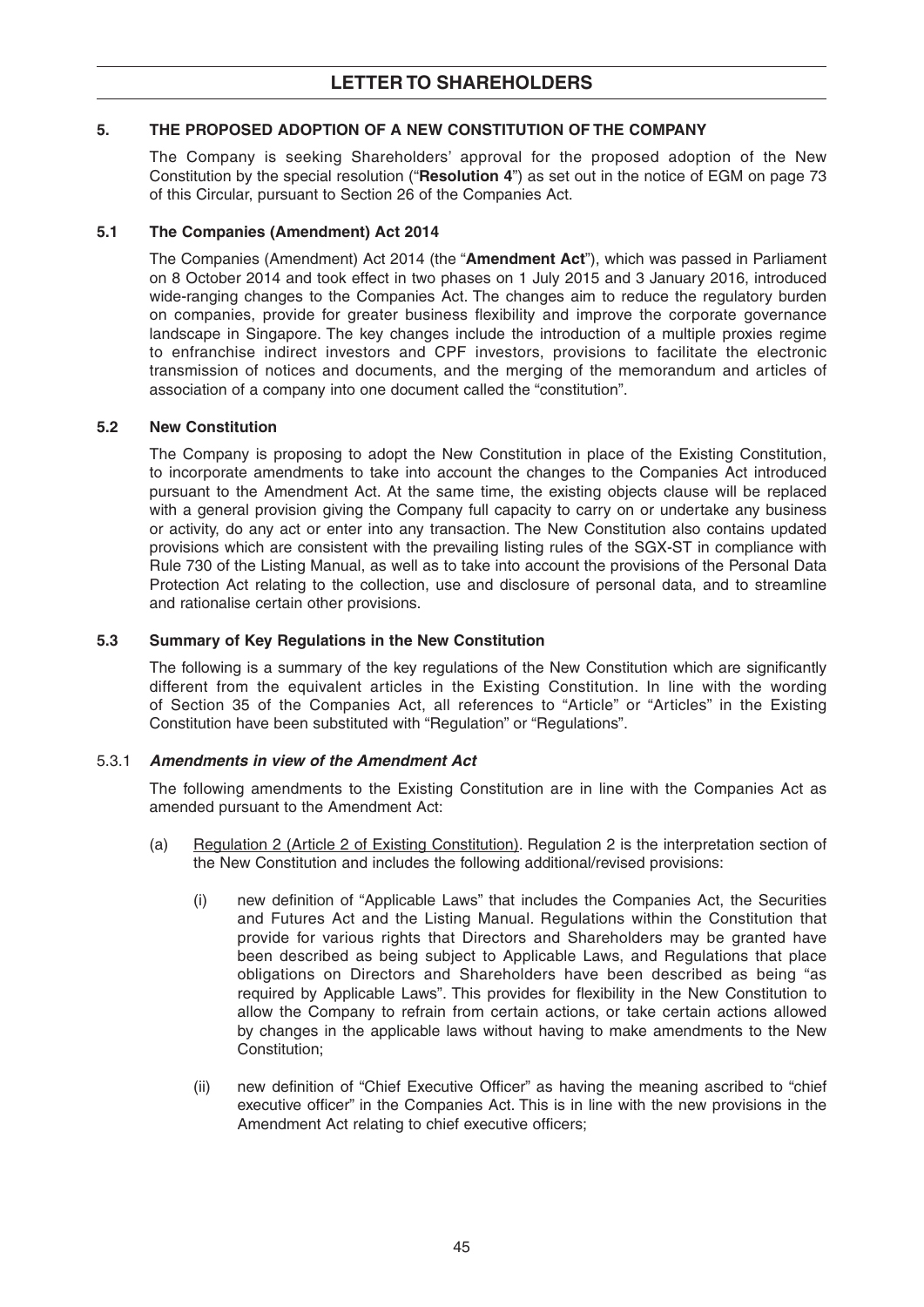- (iii) new definitions of "registered address" and "address" to make it clear that these expressions mean, in relation to any Shareholder, his physical address for the service or delivery of notices or documents personally or by post, except where otherwise expressly specified:
- $(iv)$  revised definition of "in writing" and a new definition of "written" to clarify that the terms "writing" and "written" include any representation or reproduction of words, symbols or other information which may be displayed in a visible form, whether in a physical document or in an electronic communication or form;
- (v) new regulation stating that the expressions "current address", "electronic communication" and "relevant intermediary" shall have the meanings ascribed to them respectively in the Companies Act, in light of the introduction of the new provisions facilitating electronic communication and the multiple proxies regime pursuant to the Amendment Act; and
- (vi) revised regulation stating that the terms "Depositor", "Depository", "Depository Agent" and "Depository Register" shall have the meanings ascribed to them in the Securities and Futures Act as the provisions in relation to the Central Depository System in the Companies Act have migrated to the Securities and Futures Act.
- (b) New Regulation 4(B). Regulation 4(B) is a new provision which provides that the new shares may be issued for no consideration. This is in line with the new Section 68 of the Companies Act, which clarifies that a company having a share capital may issue shares for which no consideration is payable to the issuing company.
- (c) Regulations 8 and 9 (Articles 8 and 9 of Existing Constitution). Regulations 8 and 9, which relate to the Company's power to alter its share capital, have new provisions which:
	- (i) empower the Company, by ordinary resolution, to convert its share capital or any class of shares from one currency to another currency. This is in line with the new Section 73 of the Companies Act, which sets out the procedure for such redenominations; and
	- (ii) empower the Company, by special resolution, to convert one class of shares into another class of shares. This is in line with the new Section 74A of the Companies Act, which sets out the procedure for such conversions.
- (d) Regulation 16 (Article 16 of Existing Constitution). The requirement to disclose the amount paid on the shares in the share certificate relating to those shares, has been removed from Article 16 of the Existing Constitution, which relates to share certificates. A share certificate need only state (*inter alia*) the number and class of the shares, whether the shares are fully or partly paid up, and the amount (if any) unpaid on the shares. This follows the amendments to Section 123(2) of the Companies Act pursuant to the Amendment Act.
- (e) Regulation 53 (Article 53 of Existing Constitution). Article 53, which relates to the routine business that is transacted at an annual general meeting, has been revised to substitute the references to "accounts" with "financial statements", and references to "reports of the Directors" with "Directors' statement", for consistency with the updated terminology in the Companies Act.
- (f) Regulations 61(c) and 61(d) (Articles 61(c) and 61(d) of Existing Constitution). Articles 61(c) and 61(d), which relate to the method of voting at a general meeting where mandatory polling is not required, has been revised to reduce the threshold for eligibility to demand a poll from 10% to 5% of the total voting rights of the members having the right to vote at the meeting, or of the total sum paid up on all the shares conferring that right. This is in line with Section 178 of the Companies Act, as amended pursuant to the Amendment Act.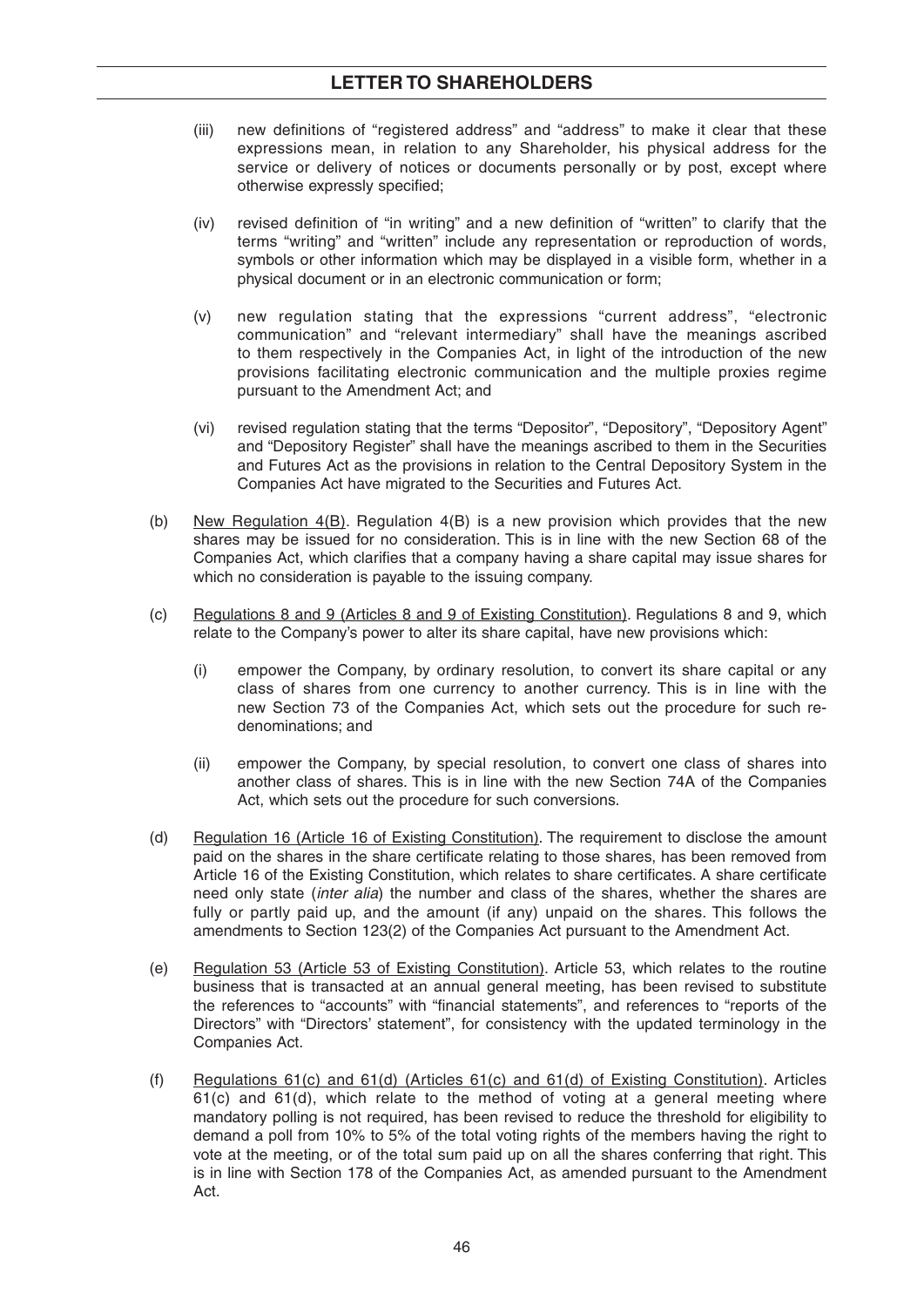- (g) Regulations 65, 71 and 73 (Articles 65, 71 and 73 of Existing Constitution). Regulations 65, 71 and 73, which relate to the voting rights of Shareholders and the appointment and deposit of proxies, have new provisions which cater to the multiple proxies regime introduced by the Amendment Act. The multiple proxies regime allows "relevant intermediaries", such as banks, capital markets services licence holders which provide custodial services for securities and the Central Provident Fund Board, to appoint more than two proxies to attend, speak and vote at general meetings. In particular:
	- $(i)$  a relevant intermediary (as defined in the Companies Act) may appoint more than two proxies to attend, speak and vote at general meetings of the Company;
	- (ii) the Company will be entitled and bound to reject an instrument of proxy lodged by a Depositor if he is not shown to have any shares entered against his name in the Depository Register as at 72 (previously 48) hours before the time of the relevant general meeting. Consequential changes have also been made in the Constitution to make it clear that the number of votes which a Depositor or his proxy can cast on a poll is the number of shares entered against his name in the Depository Register as at 72 hours before the time of the relevant general meeting. This is in line with new Section 81SJ(4) of the Securities and Futures Act;
	- (iii) the cut-off time for the deposit of proxies has been extended from 48 to 72 hours before the time appointed for holding the general meeting. This is in line with Section 178(1)(c) of the Companies Act, as amended pursuant to the Amendment Act.
- (h) Regulation 93(d) (Article 93(d) of Existing Constitution). Regulation 93(d), which relates to the filling of the office vacated by a retiring Director in default circumstances except in certain cases, no longer contains the event of a Director attaining any applicable retiring age as an exception to a deemed re-election to office. This follows the repeal of Section 153 of the Companies Act and removal of the 70-year age limit for directors of public companies and subsidiaries of public companies.
- (i) Regulation 110 (Article 110 of Existing Constitution). Regulation 110, which relates to the general powers of the Directors to manage the Company's business, clarifies that the business and affairs of the Company are to be managed by, or under the direction of or, additionally, under the supervision of, the Directors. This is in line with Section 157A of the Companies Act, as amended pursuant to the Amendment Act.
- (j) Regulations 119, 135 and 136 (Articles 119, 135 and 136 of Existing Constitution). Regulation 135 which relate to the sending of the Company's financial statements and related documents to Shareholders, additionally provides that such documents may, subject to the listing rules of the SGX-ST, be sent less than 14 days before the date of the general meeting with the agreement of all persons entitled to receive notices of general meetings. This is in line with new Section 203(2) of the Companies Act, which provides that the requisite financial statements and other related documents may be sent less than 14 days before the date of the general meeting at which they are to be laid if all the persons entitled to receive notice of general meetings of the company so agree. Notwithstanding this proviso, the Company is currently required to comply with Rule 707(2) of the Listing Manual, which provides that an issuer must issue its annual report to shareholders and the SGX-ST at least 14 days before the date of its annual general meeting.

The references to the Company's "accounts", "profit and loss account(s)" and Directors' "reports" have also been updated/substituted in Regulations 119, 135 and 136 with references to "financial statements" and Directors' "statements", as appropriate, for consistency with the updated terminology in the Companies Act.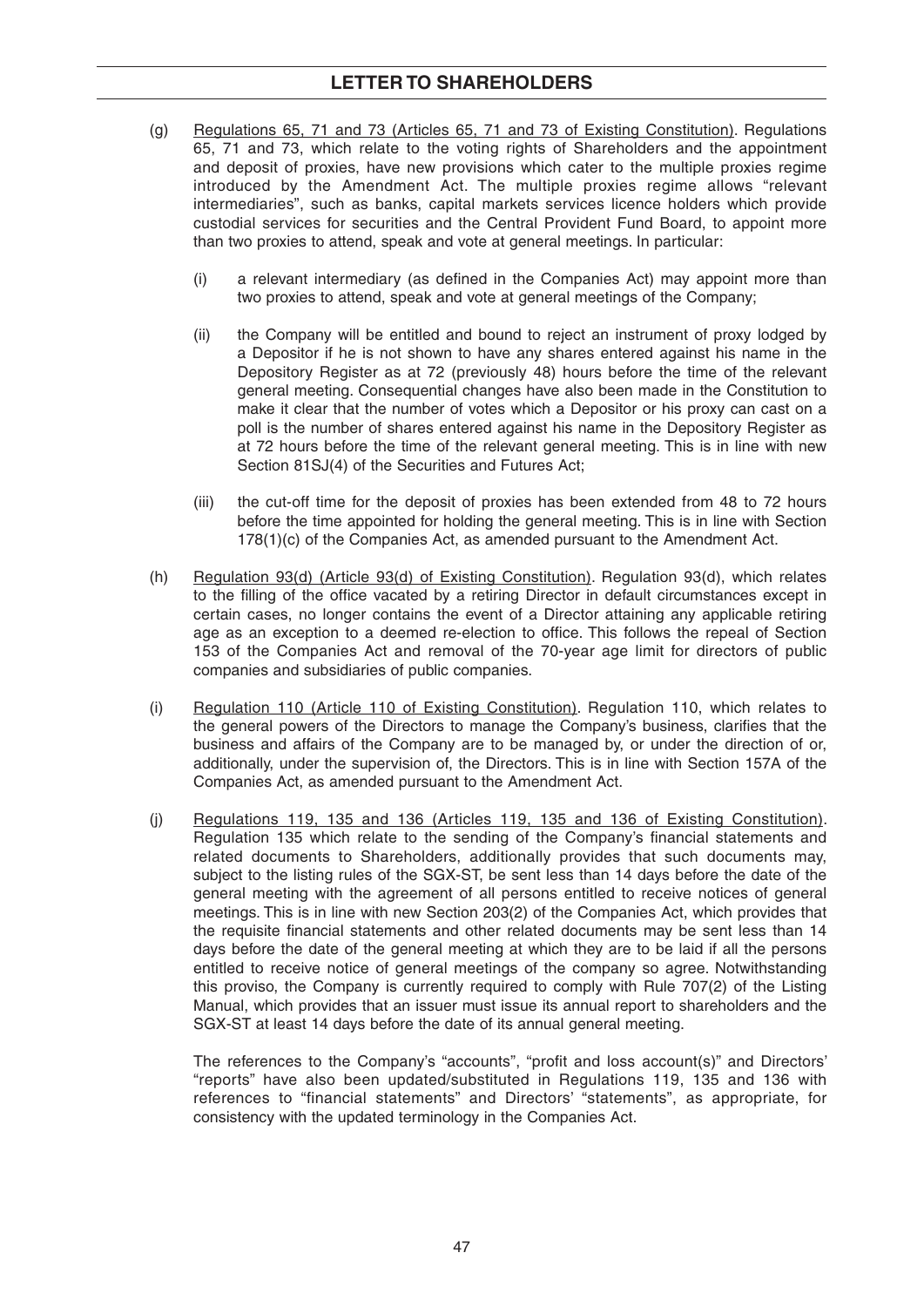(k) Regulation 139 (Article 139 of Existing Constitution). Regulation 139, which relates to the service of notices to Shareholders, has new provisions to facilitate the electronic transmission of notices and documents following the introduction of simplified procedures for the sending of notices and documents electronically pursuant to the new Section 387C of the Companies Act.

 Under the new Section 387C, notices and documents may be given, sent or served using electronic communications with the express, implied or deemed consent of the member in accordance with the constitution of the company.

 There is express consent if a shareholder expressly agrees with the company that notices and documents may be given, sent or served on him using electronic communications. There is deemed consent if the constitution (a) provides for the use of electronic communications and specifies the mode of electronic communications, and (b) specifies that shareholders will be given an opportunity to elect, within a specified period of time, whether to receive electronic or physical copies of such notices and documents, and the shareholder fails to make an election within the specified period of time. There is implied consent if the constitution (a) provides for the use of electronic communications and specifies the mode of electronic communications, and (b) specifies that shareholders agree to receive such notices or documents by way of electronic communications and do not have a right to elect to receive physical copies of such notices and documents. Certain safeguards for the use of the deemed consent and implied consent regimes are prescribed under new regulation 89C of the Companies Regulations.

 The new Section 387C was introduced to give effect to recommendations by the Steering Committee for Review of the Companies Act to ease the rules for the use of electronic transmission and to make them less prescriptive, and these recommendations were accepted by the Ministry of Finance. In accepting these recommendations, the MOF noted the concerns of some shareholders who would prefer to have an option to receive physical copies of the notices and documents, notwithstanding that the company adopts the implied consent regime, and indicated that such shareholders could highlight their concerns when a company proposes amendments to its constitution to move to an implied consent regime.

 Shareholders who are supportive of the new deemed consent and implied consent regimes for electronic communications may vote in favour of the adoption of the New Constitution, which incorporates new provisions (contained in Regulation 138) to facilitate these regimes, while Shareholders who are not supportive of the new regimes may vote against it.

Regulation 139 provides that:

- (i) notices and documents may be sent to Shareholders using electronic communications either to a Shareholder's current address (which may be an email address) or by making it available on a website;
- (ii) if permitted by the prevailing listing rules of any stock exchange upon which shares in the Company may be listed, for these purposes, a Shareholder is deemed to have agreed to receive such notice or document by way of electronic communications and shall not have a right to elect to receive a physical copy of such notice or document (this is the implied consent regime permitted under the new Section 387C); and
- (iii) if the Company is not permitted by the prevailing listing rules of any stock exchange upon which shares in the Company may be listed, to regard a member as having deemed to have agreed to receive such notice or document by way of such electronic communications in the manner prescribed under sub-paragraph (ii) above, for these purposes, Shareholders shall be given an opportunity to elect to opt out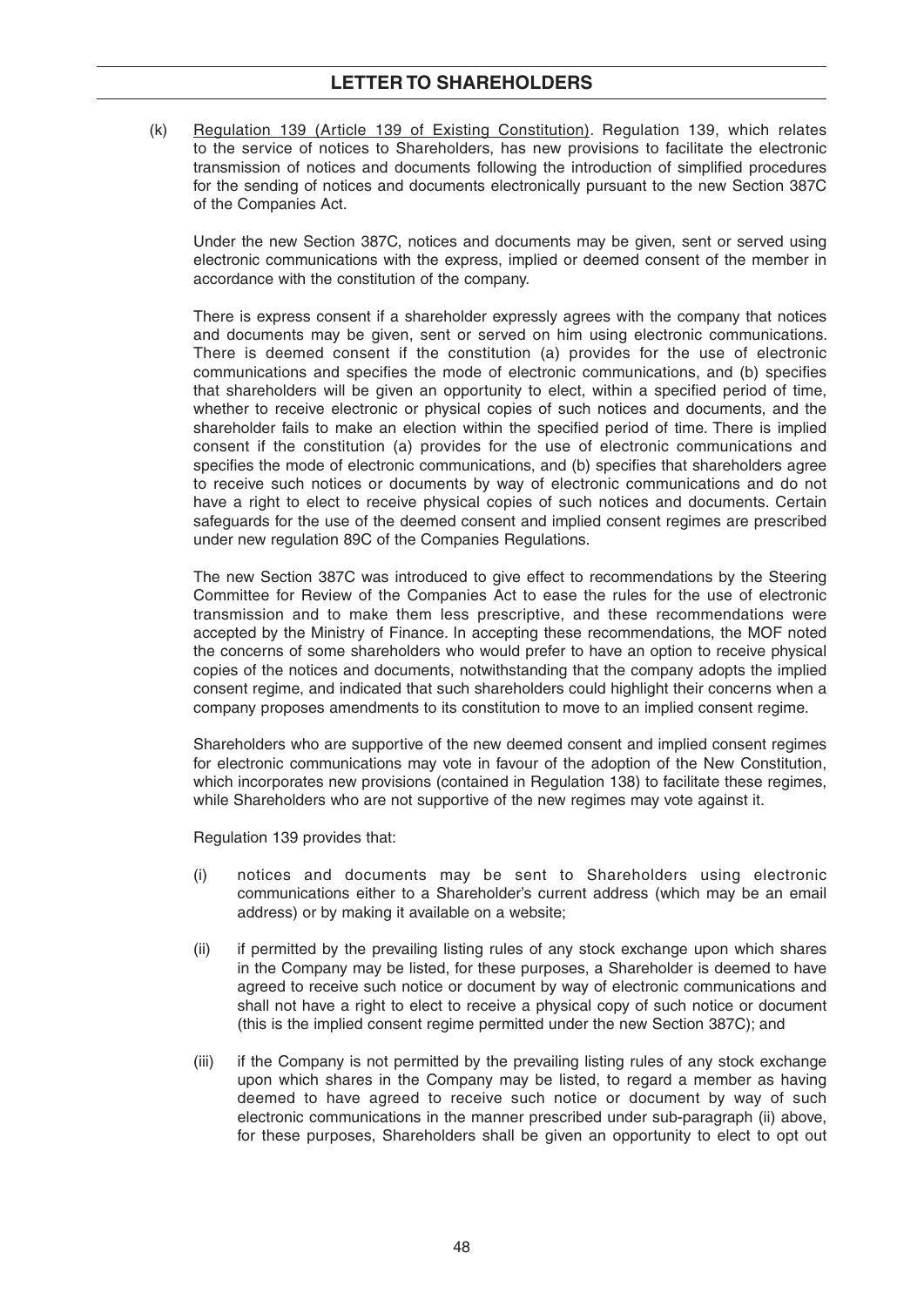of receiving such notice or document by way of electronic communications, and a Shareholder is deemed to have consented to receive such notice or document by way of electronic communications if he was given such an opportunity but failed to opt out within the specified time (this is the deemed consent regime permitted under the new Section 387C).

 Regulation 139 additionally provides for when service is effected in the case of notices or documents sent by electronic communications. In particular, where a notice or document is made available on a website, it is deemed served on the date on which the notice or document is first made available on the website, unless otherwise provided under the Companies Act and/or other applicable regulations or procedures. Further, in the case of service on a website, the Company must give separate notice of the publication of the notice or document on that website and the manner in which the notice or document may be accessed by (1) sending such separate notice to Shareholders personally or by post, and/or (2) sending such separate notice to Shareholders' current addresses (which may be email addresses), and/or (3) by way of advertisement in an English daily newspaper in circulation in Singapore, and/or (4) by way of announcement on any stock exchange upon which shares in the Company may be listed.

 Under new regulation 89D of the Companies Regulations, notices or documents relating to takeover offers and rights issues are excluded from the application of Section 387C and therefore cannot be transmitted by electronic means pursuant to Section 387C.

 As at the Latest Practicable Date, the outcome of a public consultation by the SGX-ST on, *inter alia*, whether listed issuers should be allowed to send notices and documents to shareholders electronically under the new regimes permitted under the Companies Act is not known yet. In its consultation, the SGX-ST had also asked for comments on additional safeguards in relation to the new regimes.

 If the SGX-ST's listing rules are amended to allow listed issuers to obtain their shareholders' consent to receive notices and documents by implied consent, the Company will transmit notices and documents electronically using the implied consent regime, subject to such safeguards as may be prescribed by the SGX-ST. Nevertheless, if any Shareholder would like to receive physical copies of such notices and documents and makes a request to the Company, the Company will provide the Shareholder with the physical copies requested.

 There is, however, no certainty that the listing rules will be amended to allow electronic transmission of notices and documents under the new regimes. Going forward, for so long as the Company is listed on the SGX-ST, the Company will not make use of the new regimes to transmit notices or documents electronically to Shareholders unless the listing rules of the SGX-ST allow it, and the Company will comply with the listing rules of the SGX-ST on the subject.

 (l) Regulation 146 (Article 146 of Existing Constitution). Regulation 146, which relates to, *inter alia*, Directors' indemnification, has been expanded to permit the Company, subject to the provisions of and so far as may be permitted by the Companies Act, to indemnify a Director against losses "to be incurred" by him in the execution of his duties. This is in line with new Sections 163A and 163B of the Companies Act, which permit a company to lend, on specified terms, funds to a director for meeting expenditure incurred "or to be incurred" by him in defending court proceedings or regulatory investigations.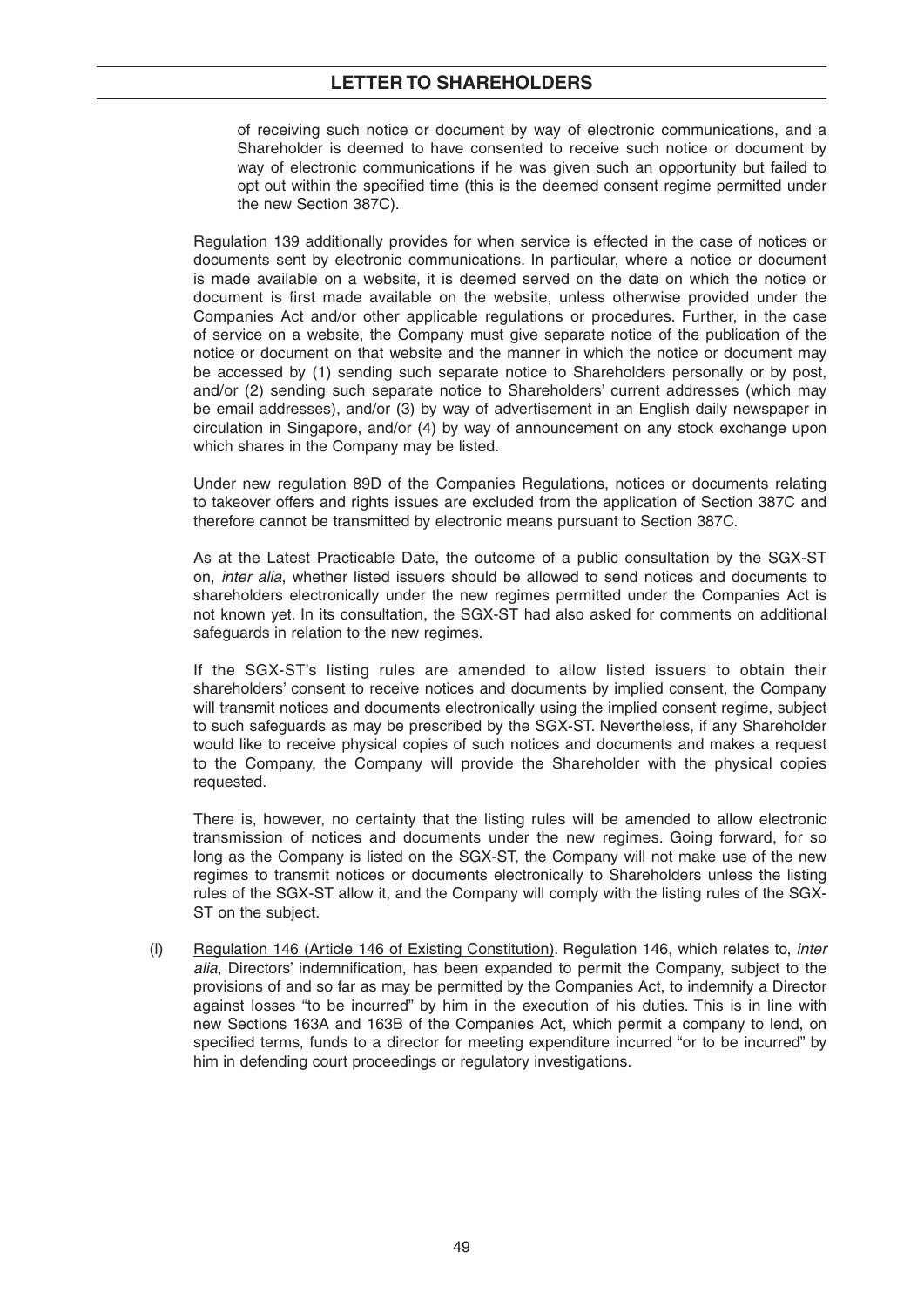### 5.3.2 *Amendments in view of the Listing Manual*

Rule 730 of the Listing Manual provides that if an issuer amends its Articles of Association or other constituent documents, they must be made consistent with all the listing rules prevailing at the time of amendment.

 The following amendments to the Existing Constitution are in line with the Listing Manual prevailing as at the Latest Practicable Date:

- (a) Regulation  $4(A)(d)$  (Article  $4(d)$  of Existing Constitution). Regulation  $4(A)(d)$  clarifies that the rights attaching to shares of a class other than ordinary shares must be expressed in the constitution of the Company. This is in line with paragraph 1(b) of Appendix 4C of the Listing Manual.
- (b) Regulation 32 (Article 32 of Existing Constitution). Regulation 32, which relates to the Company's lien on shares, clarifies that such lien shall be restricted to unpaid calls and instalments upon the specific shares in respect of which such moneys are due and unpaid, in addition to such amounts as the Company may be called upon by law to pay in respect of those shares. This clarification is in line with paragraph  $(3)(a)$  of Appendix 4C of the Listing Manual.
- (c) Regulation 51 (Article 51 of Existing Constitution). Regulation 51, which relates to notice of general meetings, clarifies that the requirement for at least 14 days' notice of any general meeting to be given by advertisement in an English daily newspaper in circulation in Singapore and in writing to any stock exchange upon which shares in the Company may be listed only applies so long as the shares in the Company are listed on any stock exchange. This is in line with paragraph (7) of Appendix 2.2 of the Listing Manual.
- (d) Regulations 61, 62, 63, 64 and 65 (Articles 61, 62, 63, 64 and 65 of Existing Constitution). Regulation 61, which relates to the method of voting at general meetings, has new provisions to make it clear that, if required by the listing rules of any stock exchange upon which shares in the Company may be listed, all resolutions at general meetings shall be voted by poll (unless such requirement is waived by the stock exchange). Consequential changes have been made to Regulations 62, 63, 64 and 65. These changes are in line with Rule 730A of the Listing Manual.
- (e) Regulation 90 and 93 (Article 90 and 93 of Existing Constitution). Regulation 90, which relates to the vacation of office of a Director in certain events, additionally provides that a Director shall cease to hold office if he is disqualified from acting as a director in any jurisdiction for reasons other than on technical grounds. Consequential changes have been made to Regulation 93, which relates to the filling of the office vacated by a retiring Director in certain default events, to provide that a retiring Director is deemed to be re-elected in certain default circumstances except, additionally, where he is disqualified from acting as a director in any jurisdiction for reasons other than on technical grounds. These changes are in line with paragraph 9(m) of Appendix 4C of the Listing Manual.
- (f) Regulation 95 (Article 95 of Existing Constitution). Regulation 95, which relates to the notice of intention to appoint a Director other than a Director retiring at a meeting, clarifies that such notice of intention, or notice from the person to be proposed giving his consent to the nomination and signifying his candidature for the office, must be lodged at the registered office of the Company not less than 11 nor more than 42 clear days before the date appointed for the meeting. This is in line with paragraph (9)(h) of Appendix 4C of the Listing Manual.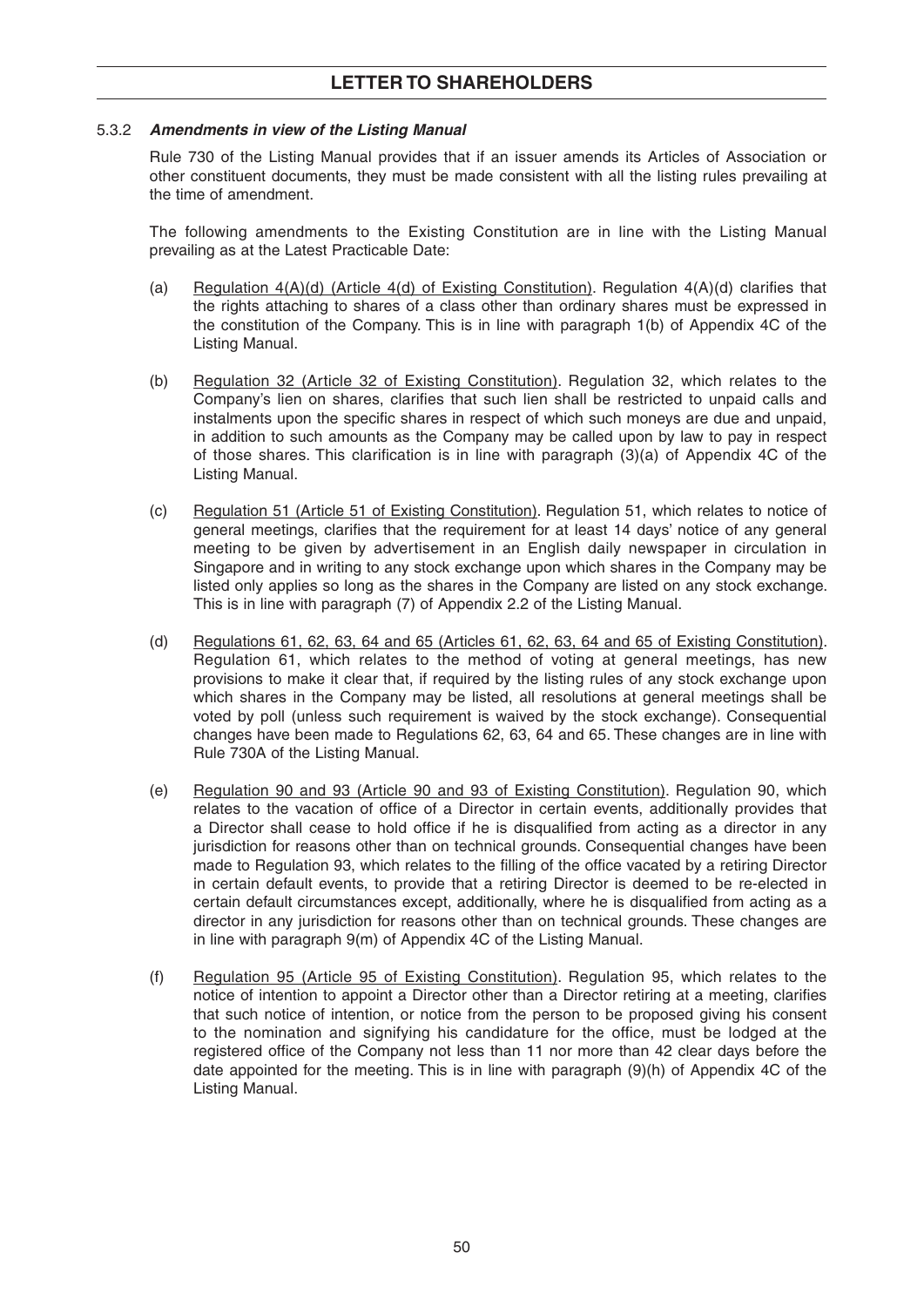### 5.3.3 *Objects Clauses*

The existing objects clauses contained in the Existing Constitution are proposed to be deleted and substituted with a general provision to be set out in Regulation 1 in the New Constitution to the effect that, subject to the provisions of the Companies Act and any other written law and its constitution, the Company has:

- (a) full capacity to carry on or undertake any business or activity, do any act or enter into any transaction; and
- (b) for the purposes of paragraph (a) above, full rights, powers and privileges.

 This is in line with section 23 of the Companies Act, which provides that a company has full capacity to carry on or undertake any business or activity, do any act or enter into any transactions, subject to the law and to the provisions of its constitution.

 By deleting the existing objects clauses (which sets out an extensive list of the activities which the Company has capacity or power to engage in) and taking advantage of the flexibility afforded by section 23, the Company will have all the powers of a natural person, with full capacity and ability to carry on or undertake any business or activity, and to enter into any transaction, subject to the restrictions imposed by the New Constitution, the Companies Act, the Listing Manual and any other applicable laws, rules and regulations.

### 5.3.4 *Amendments in view of the Personal Data Protection Act*

In general, under the Personal Data Protection Act, an organisation can only collect, use or disclose the personal data of an individual with the individual's consent, and for a reasonable purpose which the organisation has made known to the individual. The new Regulation 148 specifies, amongst others, the purposes for which the Company and/or its agents and service providers would collect, use and disclose personal data of Shareholders and their appointed proxies or representatives.

### 5.3.5 *General*

The following amendments to the Existing Constitution are to update, streamline and rationalise the New Constitution:

- (a) Regulation 49 (Article 49 of Existing Constitution). Regulation 49, which relates to the time-frame for holding annual general meetings, has been revised to make it clear that an annual general meeting shall be held once in every year within a period of not more than 15 months after the last preceding annual general meetings, but that this is save as otherwise permitted under the Companies Act. This will provide the Company with the flexibility, if the need to do so should arise, to apply for an extension of the 15-month period between annual general meetings in accordance with the provisions of the Companies Act, notwithstanding that the period may extend beyond the calendar year.
- (b) Regulation 53 (Article 53 of Existing Constitution). Article 53, which relates to the routine business that is transacted at an annual general meeting, has been revised to expand the routine business items to include, in addition to the re-appointment of the retiring auditor, the appointment of a new auditor.
- (c) Regulations 72 and 73 (Articles 72 and 73 of Existing Constitution). Regulation 72, which relates to the appointment of proxies, has new provisions to facilitate the appointment of a proxy through electronic means online. In particular, it provides that a Shareholder can elect to signify his approval for the appointment of a proxy via electronic communication, through such method and in such manner as may be approved by the Directors, in lieu of the present requirement of signing, or where applicable, the affixation of the corporate Shareholder's common seal.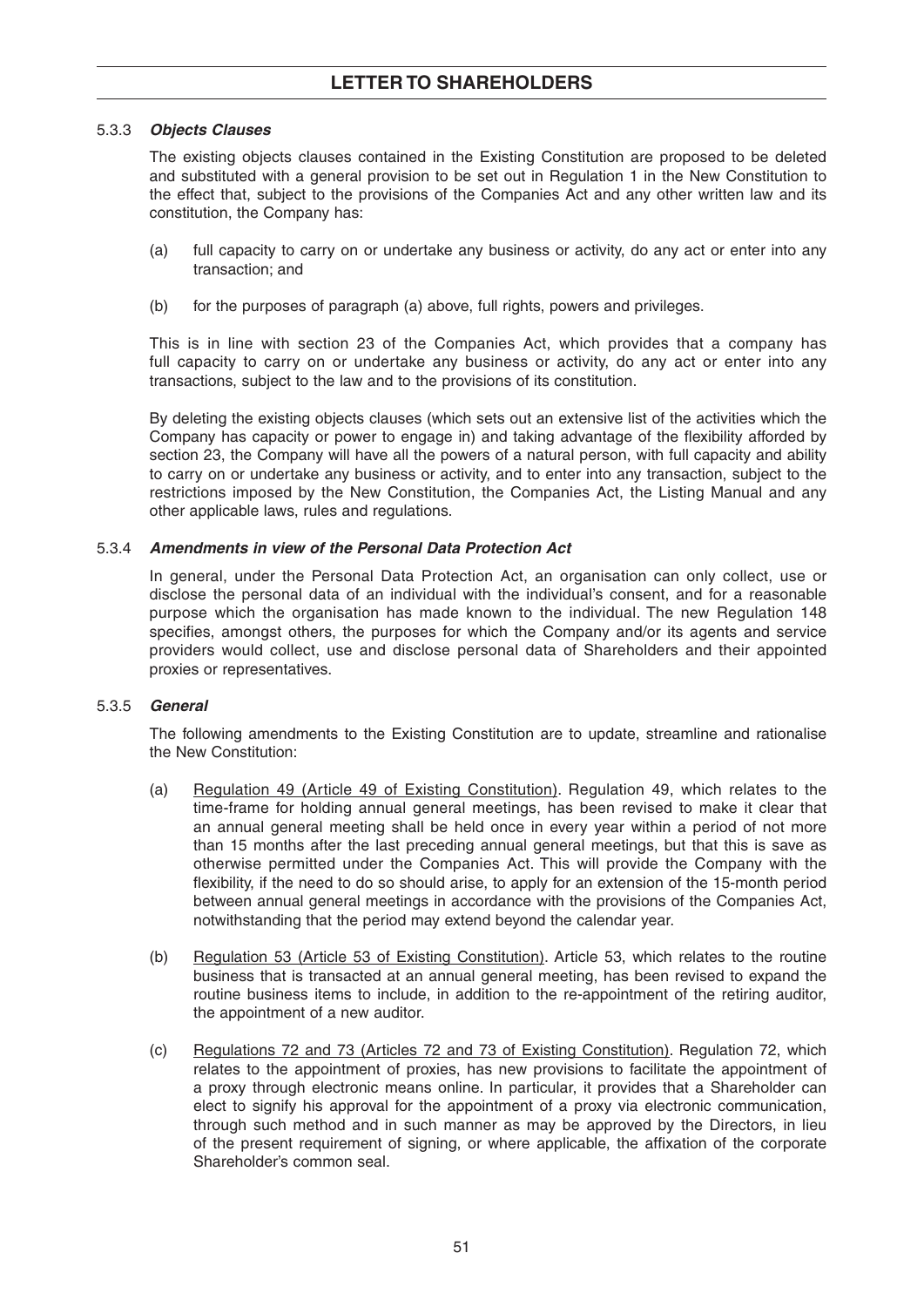For the purpose of accommodating the deposit by Shareholders, and receipt by the Company, of electronic proxy instructions by Shareholders who elect to use the electronic appointment process, Regulation 73, which relates to the deposit of proxies, has new provisions which authorise the Directors to prescribe and determine the manner of receipt by the Company of the instrument appointing a proxy through digital means.

- (d) Regulations 75 and 90 (Articles 75 and 90 of Existing Constitution). These regulations have been updated to substitute the references to insane persons and persons of unsound mind with references to persons who are mentally disordered and incapable of managing himself or his affairs, following the enactment of the Mental Health (Care and Treatment) Act, Chapter 178A, of Singapore which repealed and replaced the Mental Disorders and Treatment Act.
- (e) Regulation 91 (Article 91 of Existing Constitution). Regulation 91, which relates to the retirement of Directors by rotation, clarifies that the Directors who are to retire by rotation are to be selected in accordance with Regulation 92 and are in addition to any Director retiring pursuant to Regulation 97.
- **5.4** Appendix C. The text of the principal provisions in the New Constitution which are significantly different from the equivalent provisions in the Existing Constitution, or which have been included in the New Constitution as new provisions, is set out in Appendix C to this Circular and the main differences are blacklined. The proposed adoption of the New Constitution is subject to Shareholders' approval.

## **6. DIRECTORS' AND SUBSTANTIAL SHAREHOLDERS' INTERESTS**

The interests of the Directors and Substantial Shareholders in the Shares, as at the Latest Practicable Date, as recorded in the Register of Directors' Shareholdings and the Register of Substantial Shareholdings are as follows:

|                                            | <b>Direct Interest</b> |           | <b>Deemed Interest</b> |                          | <b>Total Interest</b> |         |
|--------------------------------------------|------------------------|-----------|------------------------|--------------------------|-----------------------|---------|
|                                            | No. of Shares          | 9/6(1)(6) | No. of Shares          | $9/6^{(1)(6)}$           | No. of Shares         | O(1)(6) |
| <b>Director</b>                            |                        |           |                        |                          |                       |         |
| Mr Shi Jiangang                            | 238,405,706            | 45.40     | (2)                    | —                        | 238,405,706           | 45.40   |
| Mr Sam Kok Yin                             | 95,252,100             | 18.14     | $10, 159, 000^{(3)}$   | 1.93                     | 105,411,100           | 20.07   |
| Mr Chan Cher Boon                          |                        |           |                        |                          |                       |         |
| Mr Tham Hock Chee                          |                        |           |                        |                          |                       |         |
| Mr Francis Yau Thiam Hwa                   |                        |           |                        |                          |                       |         |
| <b>Substantial Shareholder</b>             |                        |           |                        |                          |                       |         |
| Mr Shi Jiangang                            | 238,405,706            | 45.40     | (2)                    |                          | 238,405,706           | 45.40   |
| Mr Sam Kok Yin                             | 95,252,100             | 18.14     | $10, 159, 000^{(3)}$   | 1.93                     | 105,411,100           | 20.07   |
| Chan & Ong Holdings Pte Ltd <sup>(4)</sup> | 85,500,000             | 16.28     |                        | $\overline{\phantom{m}}$ | 85,500,000            | 16.28   |
| Mr Chan Charlie <sup>(5)</sup>             | 2,000,000              | 0.38      | 94,651,359             | 18.02                    | 96,651,359            | 18.40   |
| Mdm Ong Kwee Cheng (Dora) <sup>(5)</sup>   | 9,151,359              | 1.74      | 87,500,000             | 16.66                    | 96,651,359            | 18.40   |

#### **Notes:**

(1) Calculated based on the Existing Issued Share Capital of 525,150,000 Shares.

 (2) This table excludes Mr Shi Jiangang's deemed interest in 138,750,000 unissued Shares that will be issued to him in the event of the exercise of the call option granted to him. Such unissued Shares constitute 18.87% of the enlarged share capital of the Company, being 735,150,000 Shares, assuming that the call options granted to both Mr Shi Jiangang and Mr Sam Kok Yin are exercised.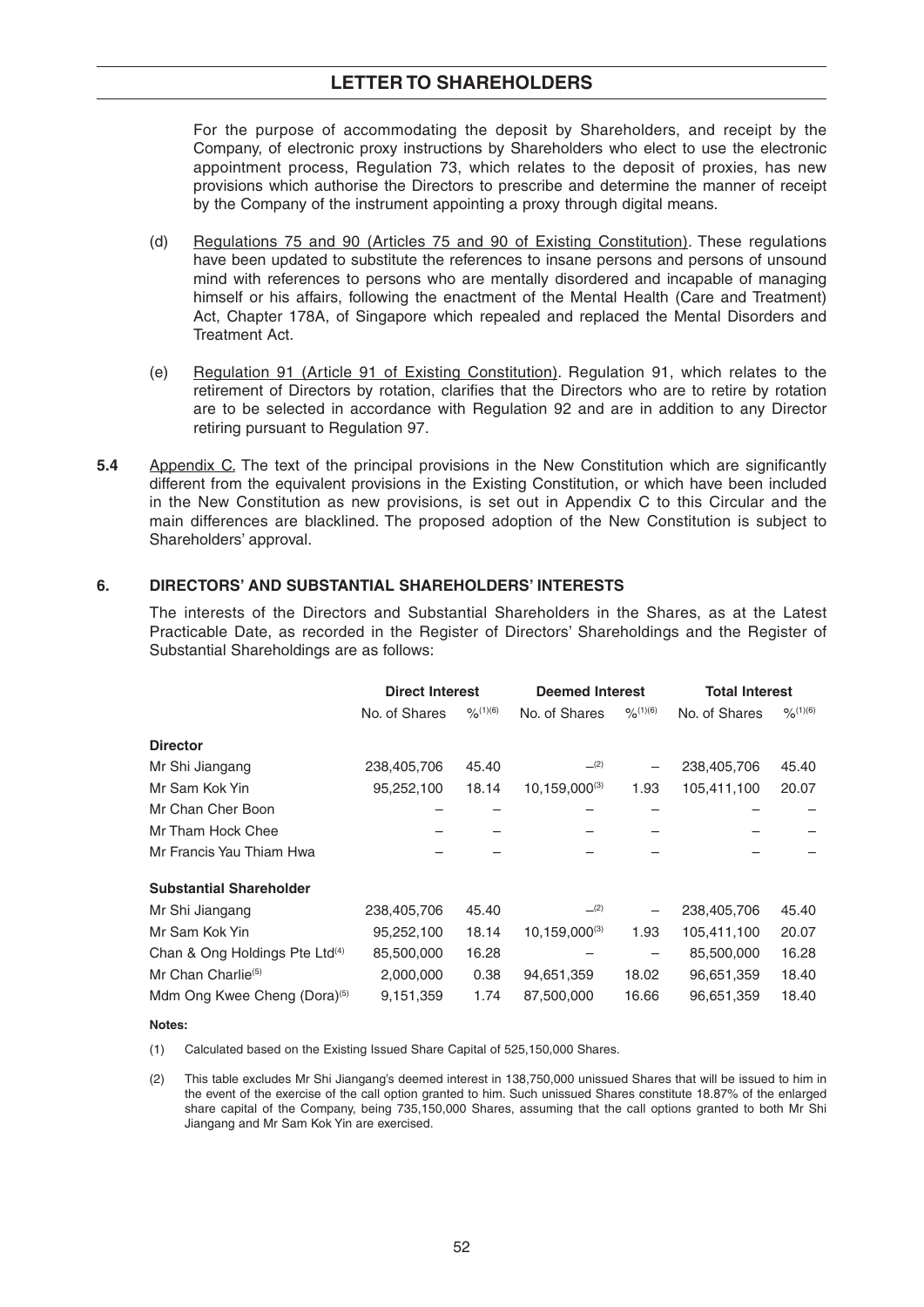- (3) Mr Sam Kok Yin is deemed interested in 10,159,000 Shares held by his wife, Ms Tan Hui Har. This table excludes Mr Sam Kok Yin's deemed interest in 71,250,000 unissued Shares that will be issued to him in the event of the exercise of the call option granted to him. Such unissued Shares constitute 9.69% of the enlarged share capital of the Company, being 735,150,000 Shares, assuming that the call options granted to both Mr Shi Jiangang and Mr Sam Kok Yin are exercised.
- (4) Mdm Ong Kwee Cheng (Dora) and Mr Chan Charlie have shareholding interests of 77% and 23% respectively in Chan & Ong Holdings Pte Ltd and accordingly are deemed to be interested in the 85,500,000 Shares held by Chan & Ong Holdings Pte Ltd.
- (5) Mdm Ong Kwee Cheng (Dora) and Mr Chan Charlie are deemed to be interested in each other's shareholdings as they are spouses.
- (6) Any discrepancies in figures between the amounts listed and their actual values are due to rounding.

## **7. DIRECTORS' RECOMMENDATION**

- **7.1** The Directors, having considered, *inter alia*, the rationale for and/or the terms of the proposed issuance of the Consideration Shares at completion of the Acquisition, are of the opinion that the issuance of the Consideration Shares at completion of the Acquisition is in the interests of the Company and accordingly recommend that Shareholders vote in favour of Resolution 1.
- **7.2** The Directors, having considered, *inter alia*, the rationale for and/or the terms of the possible transfer of Controlling Interest in the Company to Mr Jiang Hao pursuant to the issuance of the Consideration Shares for the Acquisition, are of the opinion that the possible transfer of Controlling Interest in the Company to Mr Jiang Hao pursuant to the issuance of the Consideration Shares for the Acquisition is in the interests of the Company and accordingly recommend that Shareholders vote in favour of Resolution 2.
- **7.3** The Directors, having considered, *inter alia*, the rationale for and/or the terms of the Rights Issue, are of the opinion that the Rights Issue is in the interests of the Company and accordingly recommend that Shareholders vote in favour of Resolution 3.
- **7.4** The Directors, having considered, *inter alia*, the rationale for and/or the terms of the proposed adoption of the New Constitution, are of the opinion that the proposed adoption of the New Constitution is in the interests of the Company and accordingly recommend that Shareholders vote in favour of Resolution 4.

## **8. EXTRAORDINARY GENERAL MEETING**

The EGM, notice of which is set out on pages 73 to 76 of this Circular, will be held on 21 December 2016 at 10 a.m. for the purpose of considering and, if thought fit, passing with or without modifications, the Ordinary and Special Resolutions set out in the notice of EGM.

## **9. ACTION TO BE TAKEN BY SHAREHOLDERS**

 Shareholders who are unable to attend the EGM and wish to appoint a proxy to attend and vote on their behalf, should complete, sign and return the Proxy Form attached to this Circular in accordance with the instructions printed thereon as soon as possible and, in any event, so as to reach the principal place of business of the Company at 9 Joo Koon Circle, Singapore 629041, not later than 48 hours before the time for holding the EGM. Completion and return of the Proxy Form by a Shareholder will not prevent him from attending and voting at the EGM if he so wishes. A Depositor shall not be regarded as a member of the Company entitled to attend the EGM and to speak and vote thereat unless his name appears on the Depository Register 72 hours before the EGM.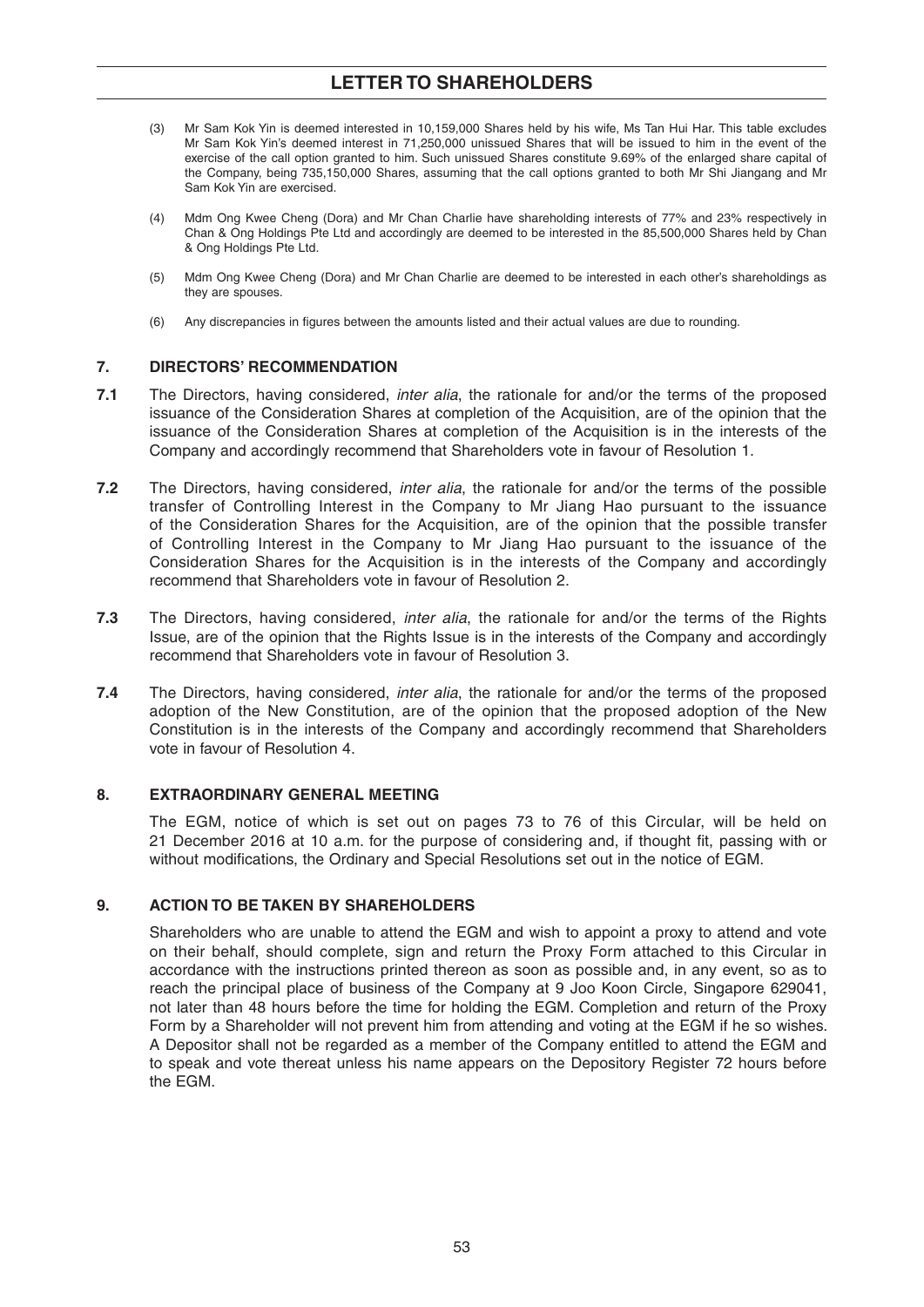## **10. DIRECTORS' RESPONSIBILITY STATEMENT**

The Directors collectively and individually accept full responsibility for the accuracy of the information given in this Circular and confirm after making all reasonable enquiries that, to the best of their knowledge and belief, this Circular constitutes full and true disclosure of all material facts about the Proposed Resolutions, the Company and its subsidiaries, and the Directors are not aware of any facts the omission of which would make any statement in this Circular misleading. Where information in this Circular has been extracted from published or otherwise publicly available sources or obtained from a named source, the sole responsibility of the Directors has been to ensure that such information has been accurately and correctly extracted from those sources and/or reproduced in this Circular in its proper form and context.

## **11. DOCUMENTS AVAILABLE FOR INSPECTION**

Copies of the following documents are available for inspection at the registered office of the Company at 9 Joo Koon Circle, Singapore 629041 during normal business hours from the date of this Circular up to and including the time and date of the EGM:

- (a) the Annual Report of the Company for FY2015;
- (b) the Existing Constitution of the Company;
- (c) the Proposed New Constitution of the Company;
- (d) the SPA;
- (e) deed of undertaking dated 17 June 2016 in respect of the SKY Irrevocable Undertaking given by the Undertaking Shareholder to the Company in relation to the Rights Issue;
- (f) the letter dated 17 June 2016 in respect of the SJG Intention indicated by Mr Shi Jiangang in relation to the Rights Issue; and
- (g) the material contracts referred to in Appendix B of this Circular.

Yours faithfully For and on behalf of the Board of Directors of **ABUNDANCE INTERNATIONAL LIMITED**

Shi Jiangang Executive Chairman 24 November 2016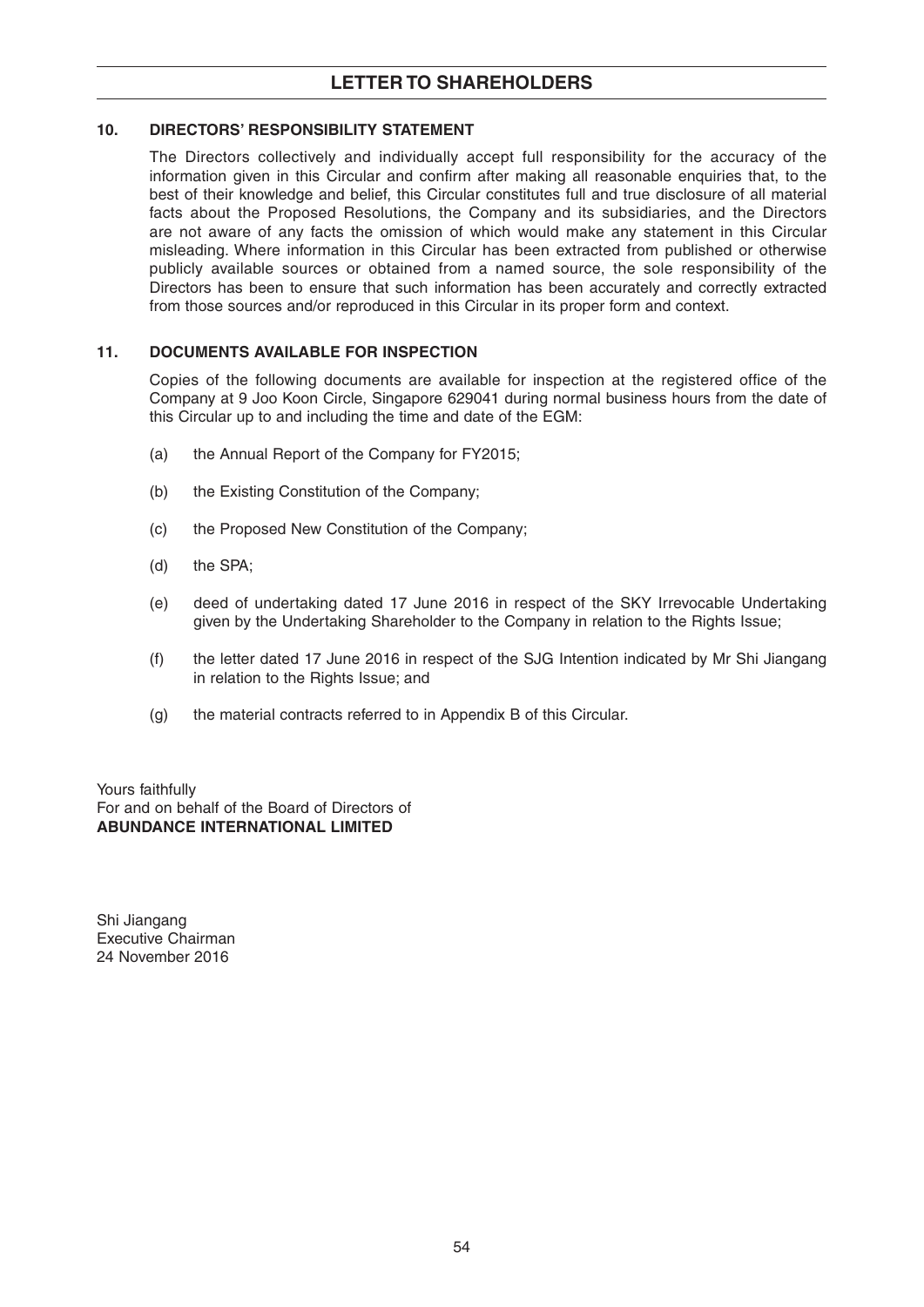# **APPENDIX A – TABLES SHOWING THE CHANGE IN THE SHAREHOLDERS' SHAREHOLDING (INCLUDING THE UNDERTAKING SHAREHOLDER) PURSUANT TO THE RIGHTS ISSUE**

### **1. Maximum Subscription Scenario and all Entitled Shareholders exercise the Warrants after the completion of the Rights Issue**

|                                                                                   | <b>Before Rights Issue</b> |        |                                                      | After Rights Issue but before<br>the exercise of all the Warrants | After Rights Issue and<br>the exercise of all the<br><b>Warrants</b> |                            |        |
|-----------------------------------------------------------------------------------|----------------------------|--------|------------------------------------------------------|-------------------------------------------------------------------|----------------------------------------------------------------------|----------------------------|--------|
| Name                                                                              | Number of<br><b>Shares</b> | %      | <b>Bonds with</b><br><b>Warrants</b><br>entitlements | Number of<br><b>Shares</b>                                        | $\%$                                                                 | Number of<br><b>Shares</b> | $\%$   |
| <b>Undertaking Shareholder</b>                                                    | 105,411,100                | 16.40  | 105,411,100                                          | 105,411,100                                                       | 16.40                                                                | 210,822,200                | 16.40  |
| Directors and/or Substantial Shareholders<br>(other than Undertaking Shareholder) |                            |        |                                                      |                                                                   |                                                                      |                            |        |
| Mr Shi Jiangang                                                                   | 238,405,706                | 37.09  | 238,405,706                                          | 238,405,706                                                       | 37.09                                                                | 476,811,412                | 37.09  |
| Mr Jiang Hao                                                                      | 117,600,000                | 18.30  | 117,600,000                                          | 117,600,000                                                       | 18.30                                                                | 235,200,000                | 18.30  |
| Chan & Ong Holdings<br>Pte Ltd                                                    | 85,500,000                 | 13.30  | 85,500,000                                           | 85,500,000                                                        | 13.30                                                                | 171,000,000                | 13.30  |
| Mr Chan Charlie                                                                   | 96,651,359                 | 15.04  | 96,651,359                                           | 96,651,359                                                        | 15.04                                                                | 193,302,718                | 15.04  |
| Mdm Ong Kwee Cheng<br>(Dora)                                                      | 96,651,359                 | 15.04  | 96,651,359                                           | 96,651,359                                                        | 15.04                                                                | 193,302,718                | 15.04  |
| <b>Other Non-Public</b><br><b>Shareholders</b>                                    | 2,807,000                  | 0.44   | 2,807,000                                            | 2.807.000                                                         | 0.44                                                                 | 5,614,000                  | 0.44   |
| <b>Public Shareholders</b>                                                        | 81,874,835                 | 12.74  | 81,874,835                                           | 81,874,835                                                        | 12.74                                                                | 163,749,670                | 12.74  |
| <b>TOTAL</b>                                                                      | 642,750,000                | 100.00 | 642,750,000                                          | 642,750,000                                                       | 100.00                                                               | 1,285,500,000              | 100.00 |

#### **Notes:**

- (1) For the purposes of illustrating the maximum and minimum subscription scenario, the "Number of Shares" includes direct and deemed interest.
- (2) The Maximum Subscription Scenario assumes that the Acquisition has been successfully completed.
- (3) In the event that all the Shareholders (including Undertaking Shareholder) exercise the Warrants, there will be no change in the shareholding for each Shareholder.
- (4) Mdm Ong Kwee Cheong (Dora) and Mr Chan Charlie have shareholding interests of 77% and 23% respectively in Chan & Ong Holdings Pte Ltd and accordingly are deemed to be interested in the 85,500,000 Shares held by Chan & Ong Holdings Pte Ltd.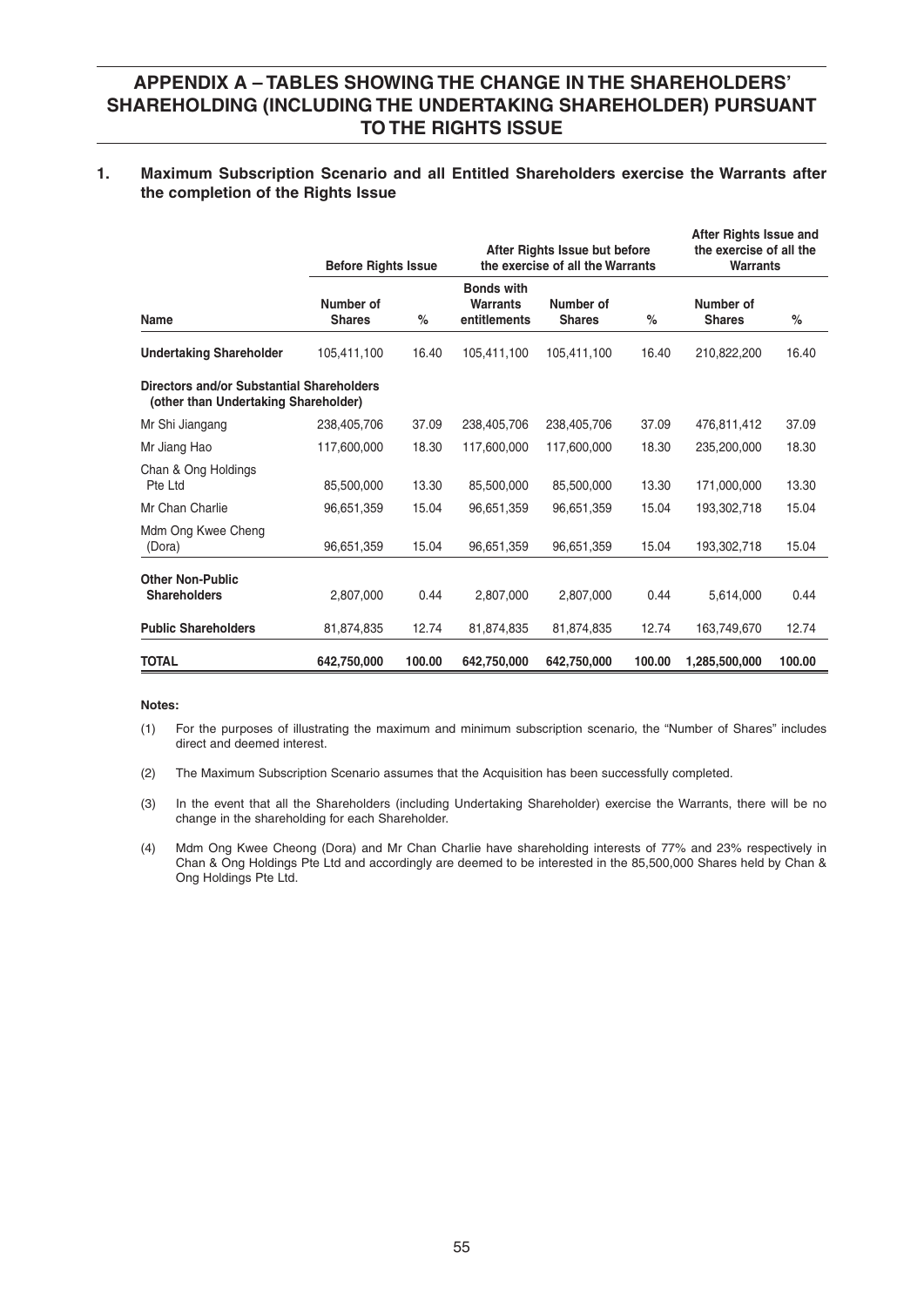# **APPENDIX A – TABLES SHOWING THE CHANGE IN THE SHAREHOLDERS' SHAREHOLDING (INCLUDING THE UNDERTAKING SHAREHOLDER) PURSUANT TO THE RIGHTS ISSUE**

## **2. Minimum Subscription Scenario**

|                                                                                   | <b>Before Rights Issue</b> |        |                                                      | After Rights Issue but before<br>the exercise of all the Warrants | After Rights Issue and<br>the exercise of the<br><b>Warrants</b> |                            |        |
|-----------------------------------------------------------------------------------|----------------------------|--------|------------------------------------------------------|-------------------------------------------------------------------|------------------------------------------------------------------|----------------------------|--------|
| Name                                                                              | Number of<br><b>Shares</b> | %      | <b>Bonds with</b><br><b>Warrants</b><br>entitlements | Number of<br><b>Shares</b>                                        | $\%$                                                             | Number of<br><b>Shares</b> | %      |
| <b>Undertaking Shareholder</b>                                                    | 105,411,100                | 16.40  | 105,411,100                                          | 105,411,100                                                       | 16.40                                                            | 210,822,200                | 28.18  |
| Directors and/or Substantial Shareholders<br>(other than Undertaking Shareholder) |                            |        |                                                      |                                                                   |                                                                  |                            |        |
| Mr Shi Jiangang                                                                   | 238,405,706                | 37.09  | 238,405,706                                          | 238,405,706                                                       | 37.09                                                            | 238,405,706                | 31.87  |
| Mr Jiang Hao                                                                      | 117,600,000                | 18.30  | 117,600,000                                          | 117,600,000                                                       | 18.30                                                            | 117,600,000                | 15.72  |
| Chan & Ong Holdings<br>Pte Ltd                                                    | 85.500.000                 | 13.30  | 85,500,000                                           | 85,500,000                                                        | 13.30                                                            | 85,500,000                 | 11.43  |
| Mr Chan Charlie                                                                   | 96,651,359                 | 15.04  | 96,651,359                                           | 96,651,359                                                        | 15.04                                                            | 96,651,359                 | 12.92  |
| Mdm Ong Kwee Cheng<br>(Dora)                                                      | 96,651,359                 | 15.04  | 96,651,359                                           | 96,651,359                                                        | 15.04                                                            | 96,651,359                 | 12.92  |
| <b>Other Non-Public</b><br><b>Shareholders</b>                                    | 2,807,000                  | 0.44   | 2,807,000                                            | 2,807,000                                                         | 0.44                                                             | 2,807,000                  | 0.38   |
| <b>Public Shareholders</b>                                                        | 81,874,835                 | 12.74  | 81,874,835                                           | 81,874,835                                                        | 12.74                                                            | 81,874,835                 | 10.94  |
| <b>TOTAL</b>                                                                      | 642,750,000                | 100.00 | 642.750.000                                          | 642,750,000                                                       | 100.00                                                           | 748,161,100                | 100.00 |

#### **Notes:**

 (1) For the purposes of illustrating the maximum and minimum subscription scenario, the "Number of Shares" includes direct and deemed interest.

(2) The Minimum Subscription Scenario assumes that the Acquisition has been successfully completed.

 (3) Mdm Ong Kwee Cheong (Dora) and Mr Chan Charlie have shareholding interests of 77% and 23% respectively in Chan & Ong Holdings Pte Ltd and accordingly are deemed to be interested in the 85,500,000 Shares held by Chan & Ong Holdings Pte Ltd.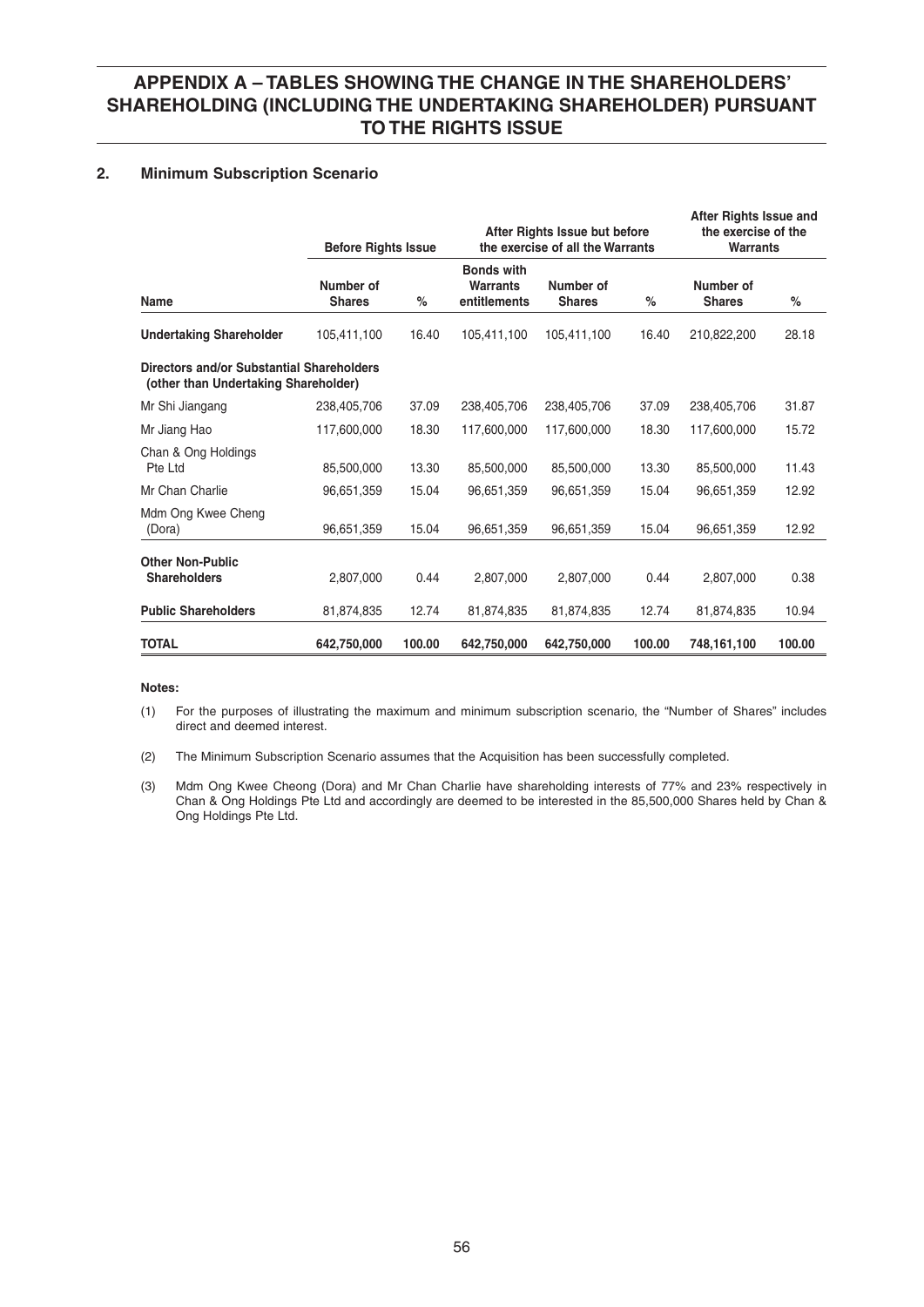## **A. MATERIAL CONTRACTS**

 Saved as disclosed herein, neither the Company nor any of its subsidiaries have entered into any material contract (not being contracts entered into in the ordinary course of business carried on or intended to be carried on by the Company or any of its subsidiaries) during the two (2) years preceding the Latest Practicable Date:

- (a) Joint Venture Agreement dated 1 June 2015 entered into between the Company and Mr Jiang Hao in respect of a new joint venture company, OSC, which was incorporated on 5 June 2016;
- (b) placement agreements dated 17 June 2016 entered into between the Company and each of Mr Hong Yuming, Mr Yan Zhaorong, Mr Koh Boon Tong, Mr Goon Eu Jin Terence and Mr Thio Seng Tji in relation to the Compliance Placement; and
- (c) sale and purchase agreement dated 17 June 2016 entered into between the Company and Mr Jiang Hao in relation to the Acquisition.

# **B. MATERIAL LITIGATION**

 As at the Latest Practicable Date, the Board is not aware of any legal or arbitration proceedings pending or threatened or known to be contemplated by or against the Group which might or which have had in the twelve (12) months immediately preceding the date of this Circular, a material effect on the financial position or profitability of the Company or the Group taken as a whole or of any facts likely to give rise to such litigation or arbitration claim.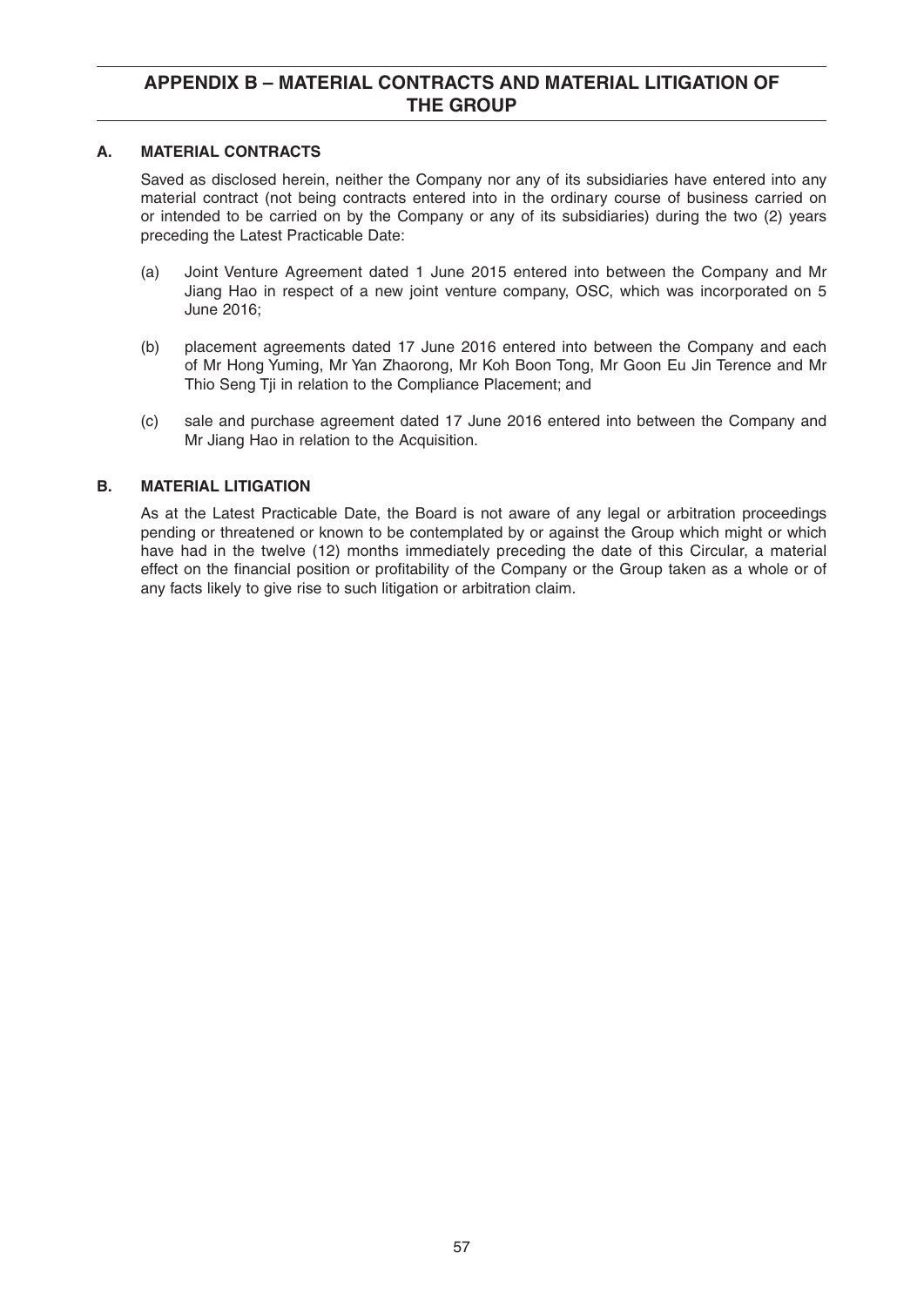Set out below are the principal provisions in the New Constitution which are significantly different from the equivalent provisions in the Existing Constitution, or which have been included into the New Constitution as new provisions, or which have been removed in the New Constitution, with the main differences blacklined.

# **Regulation 1**

- 1(A) Subject to the provisions of the Act and any other written law and this Constitution, the Company has:
	- (a) full capacity to carry on or undertake any business or activity, do any act or enter into any transaction; and
	- (b) for the purposes of paragraph (a) above, full rights, powers and privileges.
- (B) The Company is a company limited by shares and the liability of the Members is limited.

### **Regulation 2**

2. In this Constitution these presents (if not inconsistent with the subject or context) the words and expressions set out in the first column below shall bear the meanings set opposite to them respectively.

"Applicable Laws" means all laws, bye-laws, regulations, orders and/or official directions for the time being in force affecting the Company and its subsidiaries, including but not limited to the Act, the Securities and Futures Act, Cap, 289 and the listing rules of the Singapore Exchange Securities Trading Limited (or any other stock exchange upon which the shares in the Company may be listed). Provided always that a waiver granted in connection to any such law shall be treated as due compliance with such relevant law.

"Act" means the Companies Act, Chapter 50.

"Chief Executive Officer" means any one or more persons, by whatever name described, who:

- (a) is in direct employment of, or acting for or by arrangement with, the Company; and
- (b) is principally responsible for the management and conduct of the business of the Company, or part of the business of the Company, as the case may be.

 "Directors" means the directors of the Company, for the time being, as a body, or unless the context otherwise requires, as constituting a quorum necessary for the transaction of the business of the directors of the Company.

 "Listing Manual" means the SGX-ST Listing Manual Section B: Rules of Catalist or the Listing Manual of the SGX-ST, whichever is applicable to the Company from time to time.

"Month" means a calendar month.

"Office" means the registered office of the Company for the time being.

"Paid" means paid or credited as paid.

 "Registered address" or "address" means in relation to any Member, his physical address for the service or delivery of notices or documents personally or by post, except where otherwise expressly provided in this Constitution.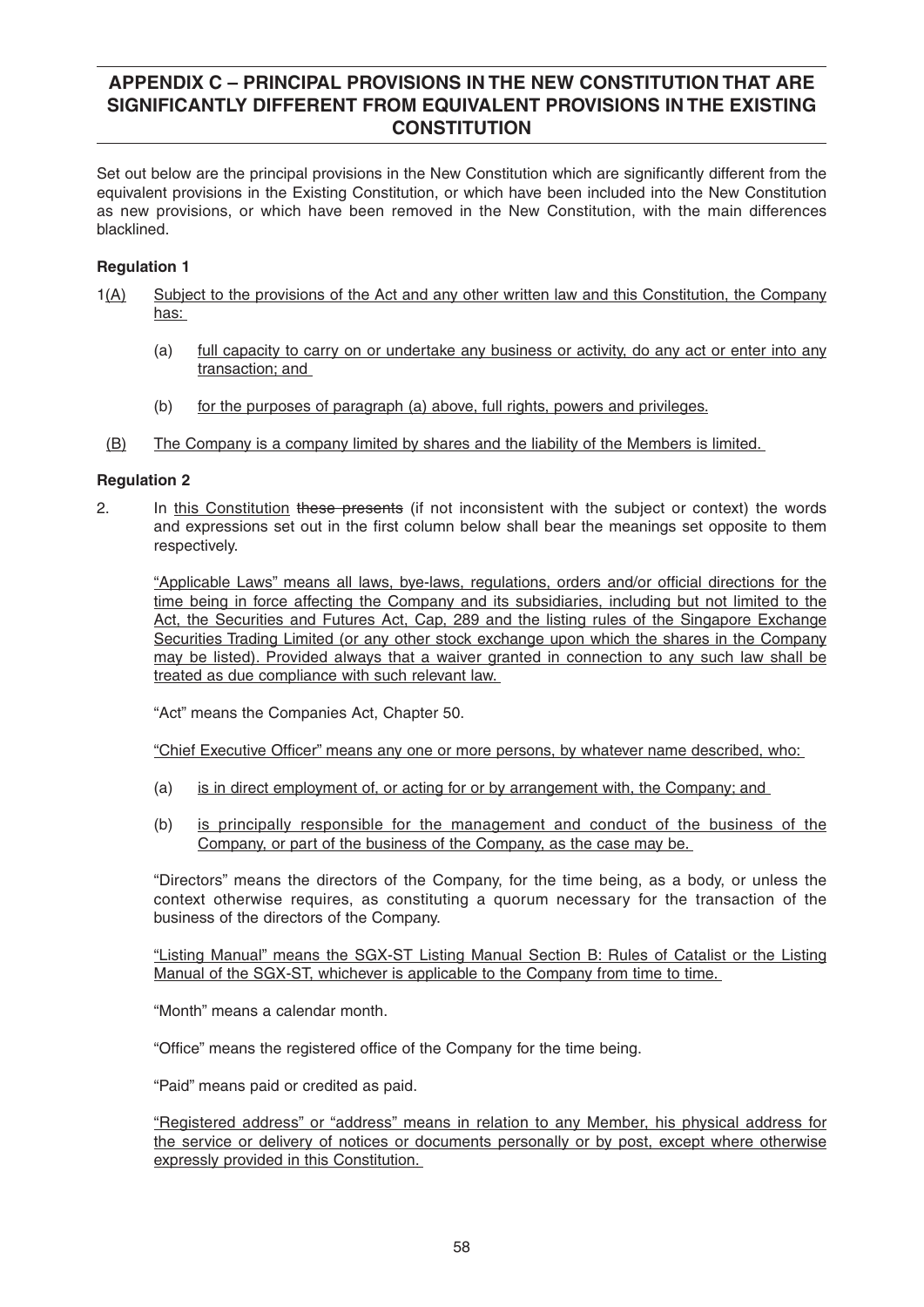"Seal" means the Common Seal of the Company.

"SGX-ST" means the Singapore Exchange Securities Trading Limited.

 "Statutes" means the Act and every other Act for the time being in force concerning companies and affecting the Company.

 "This Constitution" means this Constitution or other regulations of the Company for the time being in force.

"These articles" means these Articles of Association as from time to time altered.

"Year" means calendar year.

"in Writing" and "Written" includes, except where expressly specified herein or the context otherwise requires, and subject to any limitations, conditions or restrictions contained in any Applicable Laws, any printing, lithography, typewriting and any other mode of representing or reproducing words, symbols or other information which may be displayed in visible form, whether in a physical document or in an electronic communication or form or otherwise howsoever.

"in Writing" Written or produced by any substitute for writing or partly one and partly another.

 The expressions "current address", "electronic communication", "ordinary resolution", "relevant intermediary", "special resolution" and "treasury shares" shall have the meanings ascribed to them respectively in the Act.

 The expressions "Depositor", "Depository", "Depository Agent" and "Depository Register" shall have the meanings ascribed to them respectively in the Securities and Futures Act, Cap. 289.

References in this Constitution these presents to "holders" of shares or a class of shares shall:

- (a) exclude the Depository or its nominee (as the case may be) except where otherwise expressly provided in this Constitution these presents or where the term "registered holders" or "registered holder" is used in this Constitution these presents; and
- (b) where the context so requires, be deemed to include references to Depositors whose names are entered in the Depository Register in respect of those shares,

and "holding" and "held" shall be construed accordingly.

 The expression "Secretary" shall include any person appointed by the Directors to perform any of the dirties of the Secretary and where two or more persons are appointed to act as Joint Secretaries, shall include any one of those persons.

All such of the provisions of this Constitution these presents as are applicable to paid-up shares shall apply to stock, and the words "share" and "shareholder" shall be construed accordingly.

Words denoting the singular shall include the plural and vice versa.

 Words denoting the masculine shall include the feminine. Words denoting persons shall include corporations.

Subiect as aforesaid, any words or expressions defined in the Act shall (if not inconsistent with the subject or context) bear the same meanings in this Constitution these presents.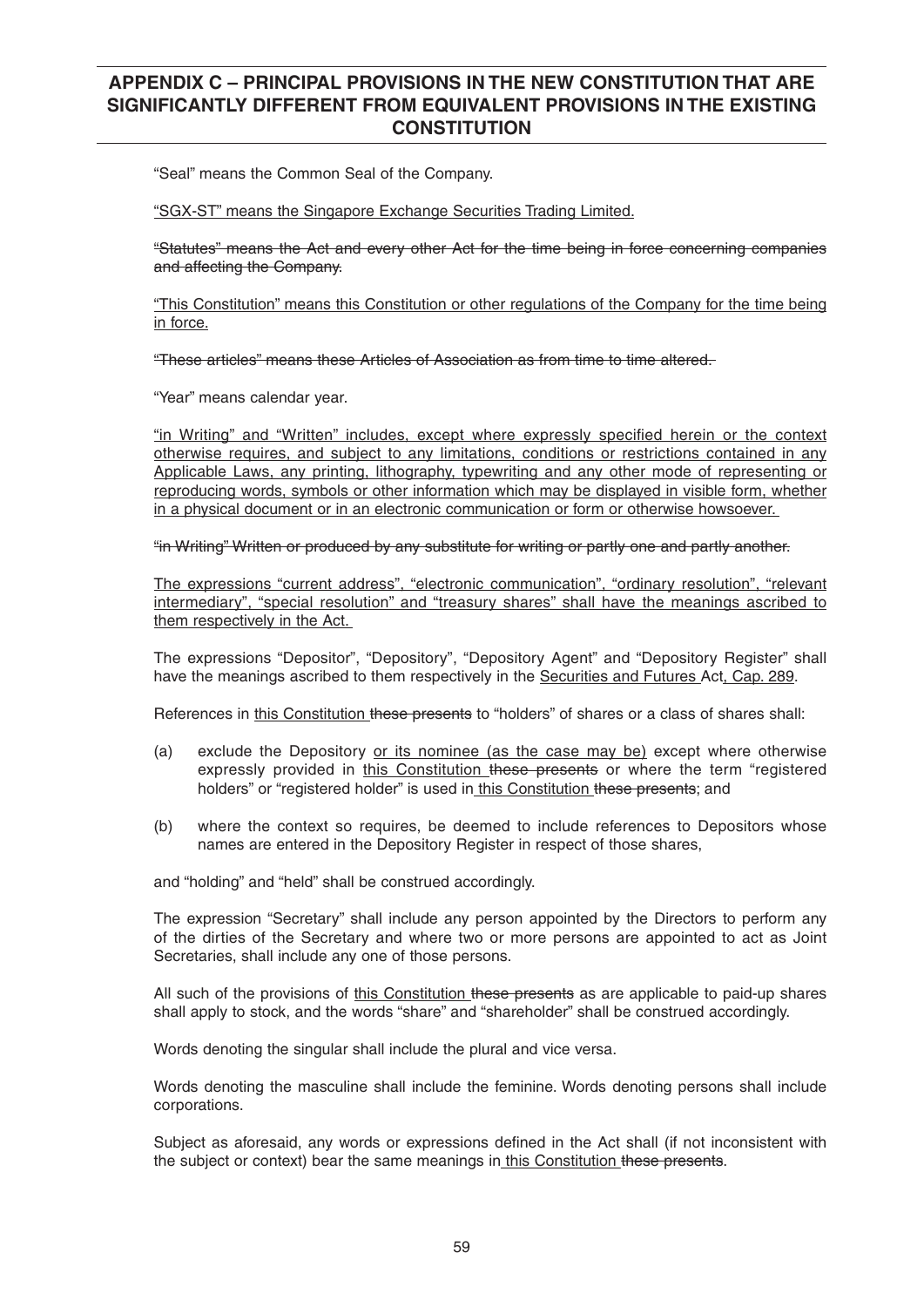A Special Resolution shall be effective for any purpose for which an Ordinary Resolution is expressed to be required under any provision of this Constitution these presents.

# **Regulation 4**

4(A) Subject to the Statutes Act and this Constitution, no shares may be issued by the Directors without the prior approval of the Company in General Meeting but subject thereto and to Regulation Article 8, and to any special rights attached to any shares for the time being issued, the Directors may allot or grant options over or otherwise dispose of the same to such persons on such terms and conditions and for such consideration and at such time and subject or not to the payment of any part of the amount thereof in cash as the Directors may think fit, and any shares may be issued with such preferential, deferred, qualified or special rights, privileges or conditions as the Directors may think fit, and preference shares may be issued which are or at the option of the Company are liable to be redeemed, the terms and manner of redemption being determined by the Directors,

Provided always that:

- (a) no shares shall be issued to transfer a controlling interest in the Company without the prior approval of the members in a General Meeting;
- (b) no shares shall be issued at a discount except in accordance with the StatutesAct;
- (c) (subject to any direction to the contrary that may be given by the Company in a General Meeting) any issue of shares for cash to members holding shares of any class shall be offered to such members in proportion as nearly as may be to the number of shares of such class then held by them and the provisions of the second sentence of Regulation Article 8(A) with such adaptations as are necessary shall apply; and
- (d) the rights attaching to shares of a class other than ordinary shares shall be expressed in the resolution creating the same.
- (B) The Company may issue shares for which no consideration is payable to the Company.

- 8(A) Subject to any direction to the contrary that may be given by the Company in a General Meeting or except as permitted under the Listing Manual Stock Exchange of Singapore Limited listing rules (or the rules of any other stock exchange upon which the shares in the Company may be listed), all new shares shall, before issue, be offered to such persons who as at the date of the Offer are entitled to receive notices from the Company of general meetings in proportion, as far as the circumstances admit, to the amount of the existing shares to which they are entitled. The offer shall be made by notice specifying the number of shares offered, and limiting a time within which the offer, if not accepted, will be deemed to be declined, and, after the expiration of that time, or on the receipt of an intimation from the person to whom the offer is made that he declines to accept the shares offered, the Directors may dispose of those shares in such manner as they think most beneficial to the Company. The Directors may likewise so dispose of any new shares which (by reason of the ratio which the new shares bear to shares held by persons entitled to an offer of new shares) cannot, in the opinion of the Directors, be conveniently offered under this Regulation Article 8(A).
- (B) Notwithstanding Regulation 8(A), the Company may pursuant to Section 161 of the Act by Ordinary Resolution in General Meeting give to the Directors a general authority, either unconditionally or subject to such conditions as may be specified in the Ordinary Resolution, to issue:
	- (a) shares in the capital of the Company (whether by way of bonus, rights or otherwise);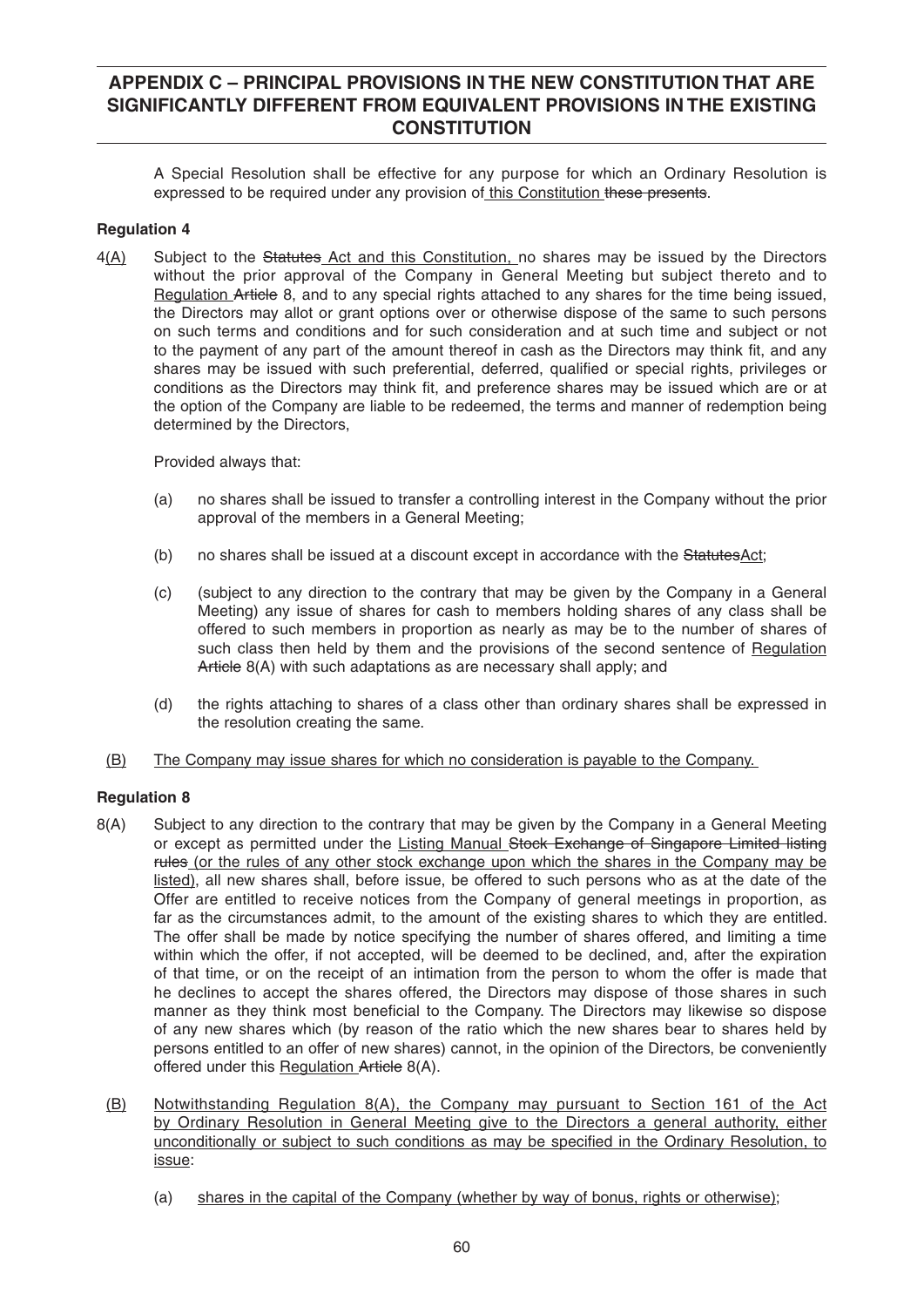- (b) convertible securities;
- (c) additional convertible securities arising from adjustments made to the number of convertible securities previously issued in the event of rights, bonus or capitalisation issues (notwithstanding that the general authority may have ceased to be in force at the time the securities are issued) Provided that the adjustment does not give the holder a benefit that a shareholder does not receive; or
- (d) shares arising from the conversion of convertible securities in (b) and (c) above (notwithstanding that the general authority may have ceased to be in force at the time the securities are to be issued), at any time and upon such terms and conditions for such purposes as the Directors may in their absolute discretion deem fit Provided that the aggregate number of shares and convertible securities to be issued pursuant to such authority does not exceed such limit(s) as may be prescribed or permitted by the Singapore Exchange Securities Trading Limited (or any other stock exchange upon which the shares in the Company may be listed); and unless previously revoked or varied by the Company in General Meeting, such authority to issue shares and convertible securities does not continue beyond the conclusion of the Annual General Meeting of the Company next following the passing of the Ordinary Resolution or the date by which such Annual General Meeting is required to be held, or the expiration of such other period as may be prescribed by the Act (whichever is the earliest).
- (BC) Except so far as otherwise provided by the conditions of issue or by this Constitution these presents, all new shares shall be subject to the provisions of the Statutes Applicable Laws and of this Constitution these presents with reference to allotment, payment of calls, lien, transfer, transmission, forfeiture and otherwise.

- 9(A) The Company may by Ordinary Resolution:
	- (a) consolidate and divide all or any of its share capital into shares of larger amount than its existing shares;
	- (b) cancel any shares which, at the date of the passing of the resolution, have not been taken or agreed to be taken, by any person and diminish the amount of its capital by the amount of the shares so cancelled;
	- (c) subject to the Applicable Laws, sub-divide its shares, or any of them, into shares of smaller amount than is fixed by the Constitution Memorandum of Association (subject, nevertheless, to the provisions of the StatutesAct), and so that the resolution whereby any share Is sub-divided may determine that, as between the holders of the shares resulting from such sub-division, one or more of the shares may, as compared with the others, have any such preferred, deferred or other special rights, or be subject to any such restrictions, as the Company has power to attach to unissued or new shares; or
	- (d) subject to the Applicable Laws, convert its share capital or any class of shares from one currency to another currency.
	- (dB) The Company may by Special Resolution, subject to and in accordance with the Applicable Laws provisions of the Statutes, convert one any class of shares into another any other class of shares.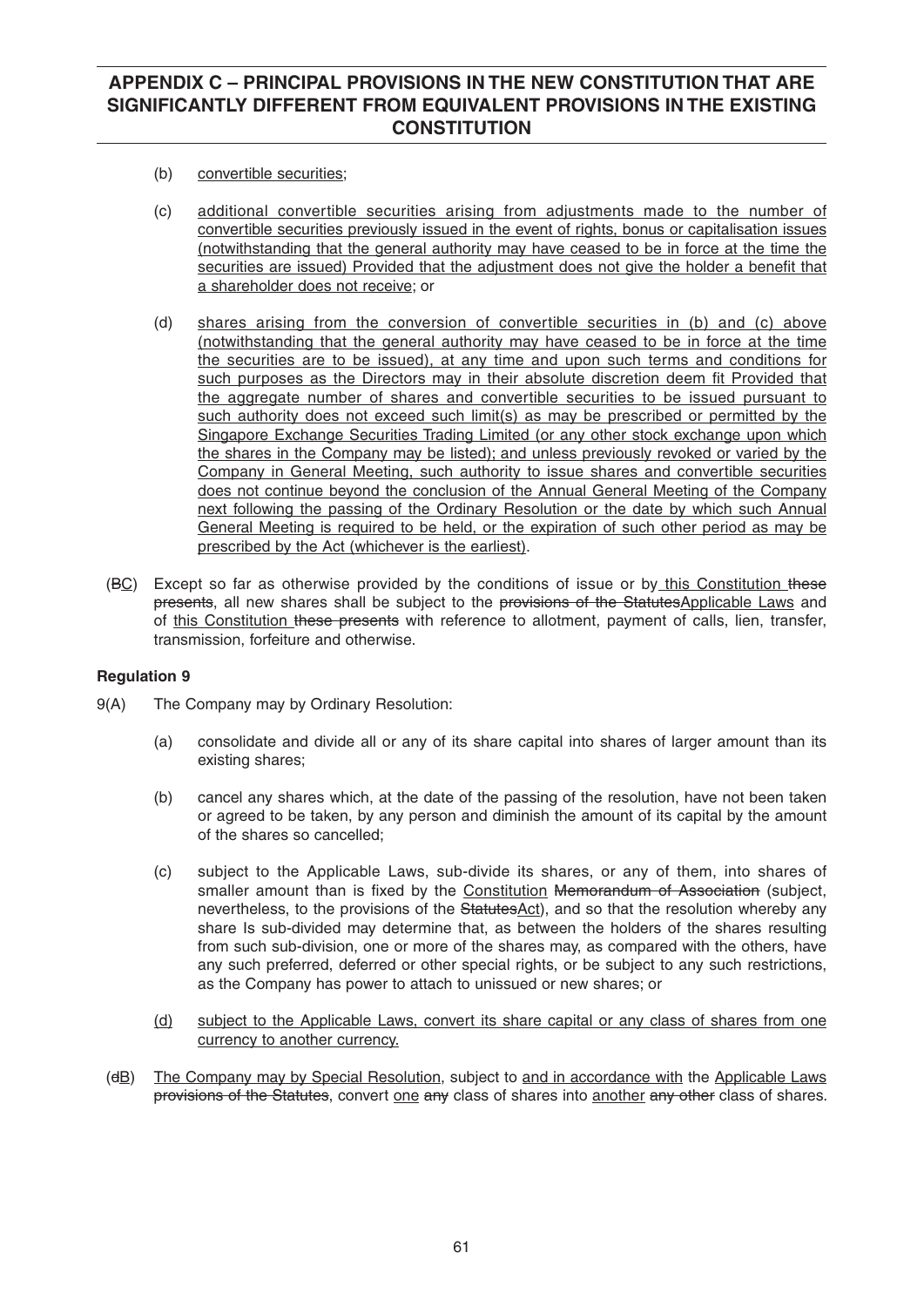## **Regulation 16**

16. Every share certificate shall be issued under the Seal and shall specify the number and class of shares to which it relates, whether the shares are fully or partly paid up, and the amount (if any) and the amount paid up thereon. No certificate shall be issued representing shares of more than one class.

## **Regulation 32**

32. The Company shall have a first and paramount lien on every share (not being a fully paid share) and on the dividends from time to time declared or payable in respect of such shares. Such lien shall be restricted to unpaid calls and instalments upon the specific shares in respect of which moneys are due and unpaid, thereof for all moneys (whether presently payable or not) called or payable at a fixed time in respect of such share and for all moneys as the Company may be called upon by law to pay in respect of the shares of the member or deceased member. The Directors may waive any lien which has arisen and may resolve that any share shall for some limited period be exempt wholly or partially from the provisions of this Regulation Article.

## **Regulation 49**

49. Save as otherwise permitted under the Act, Aan Annual General Meeting shall be held once in every year, at such time (within a period of not more than fifteen months after the holding of the last preceding Annual General Meeting) and place as may be determined by the Directors. All other General Meetings shall be called Extraordinary General Meetings.

## **Regulation 51**

- 51. Any General Meeting at which it is proposed to pass a Special Resolution or (save as provided by the StatutesAct) a resolution of which special notice has been given to the Company, shall be called by twenty-one days' notice in writing at the least and an Annual General Meeting and any other Extraordinary General Meeting by fourteen days' notice in writing at the least. The period of notice shall in each case be exclusive of the day on which it is served or deemed to be served and of the day on which the meeting is to be held and shall be given in manner hereafter mentioned to all members other than such as are not under the provisions of this Constitution these presents entitled to receive such notices from the Company; Provided that a General Meeting notwithstanding that it has been called by a shorter notice than that specified above shall be deemed to have been duly called if it is so agreed:
	- (a) in the case of an Annual General Meeting, by all the members entitled to attend and vote thereat; and
	- (b) in the case of an Extraordinary General Meeting, by a majority in number of the members having a right to attend and vote thereat, being a majority together holding not less than ninety-five per cent in nominal value of the shares giving that right,

 Provided also that the accidental omission to give notice to or the non-receipt of notice by any person entitled thereto shall not invalidate the proceedings at any General Meeting. So long as the shares in the Company are listed on any stock exchange, at At least fourteen days' notice of any General Meeting shall be given by advertisement in the daily press and in writing to any sStock eExchange upon which the Company may be listed.

- 53. Routine business shall mean and include only business transacted at an Annual General Meeting of the following classes, that is to say:
	- (a) declaring dividends;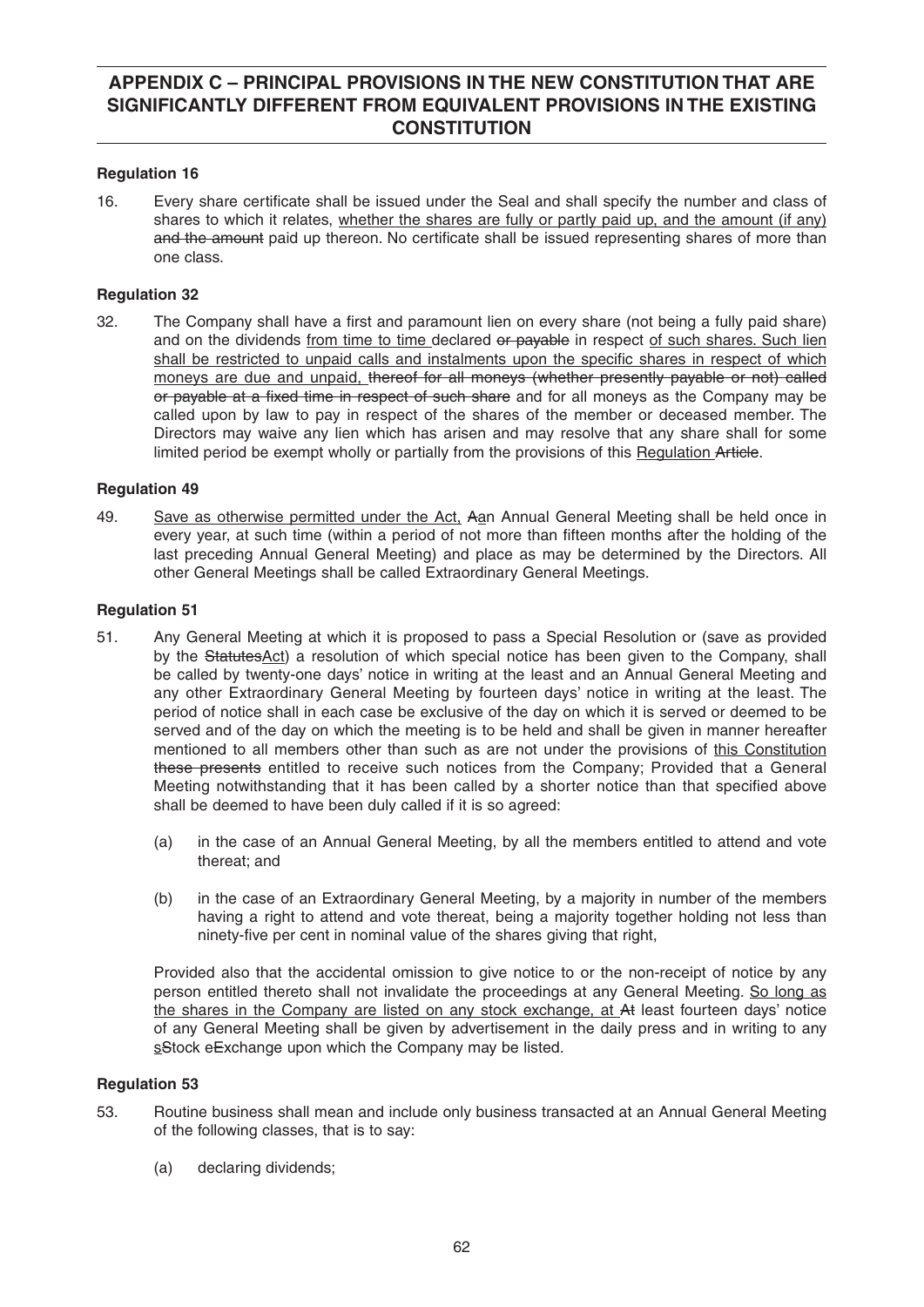- (b) receiving and adopting the financial statements accounts, the reports of the Directors' statement, the and Auditors' report and other documents required to be attached or annexed to the financial statements accounts;
- (c) appointing or re-appointing Directors to fill vacancies arising at the meeting on retirement whether by rotation or otherwise;
- (d) appointing or re-appointing the retiring Auditors (unless they were last appointed otherwise than by the Company in General Meeting);
- (e) fixing the remuneration of the Auditors or determining the manner in which such remuneration is to be fixed; and
- (f) fixing the fees of the Directors proposed to be passed under Regulation Article-79.

### **Regulation 61**

- 61(A) If required by the listing rules of any stock exchange upon which the shares in the Company may be listed, all resolutions at General Meetings shall be voted by poll, unless such requirement is waived by the stock exchange.
	- (B) Subject to Regulation  $61(A)$ , Aat any General Meeting, a resolution put to the vote of the meeting shall be decided on a show of hands unless a poll is (before or on the declaration of the result of the show of hands) demanded by:
		- (a) the chairman of the meeting; or
		- (b) not less than two members present in person or by proxy and entitled to vote; or
		- $(c)$  a member or members present in person or by proxy and representing not less than five percent one-tenth of the total voting rights of all the members having the right to vote at the meeting; or
		- (d) a member or members present in person or by proxy and holding shares in the Company conferring a right to vote at the meeting and being shares on which an aggregate sum has been paid up equal to not less than five percent one-tenth of the total sum paid on all the shares conferring that right,

## Provided alwavs that no poll shall be demanded on the choice of a chairman or on a question of adjournment.

#### **Regulation 62**

62. A demand for a poll made pursuant to Regulation 61(B) may be withdrawn only with the approval of the chairman of the meeting and any such demand shall not prevent the continuance of the meeting for the transaction of any business other than the question on which the poll has been demanded. Unless a poll is demanded required, a declaration by the chairman of the meeting that a resolution has been carried, or carried unanimously, or by a particular majority, or lost, and an entry to that effect in the minute book, shall be conclusive evidence of that fact without proof of the number or proportion of the votes recorded for or against such resolution. Where a poll is taken If a poll is required, it shall be taken in such manner (including the use of ballot or voting papers or tickets) as the chairman of the meeting may direct, and the result of the poll shall be deemed to be the resolution of the meeting at which the poll was taken demanded. The chairman of the meeting may (and if so directed by the meeting or if required by the listing rules of any stock exchange upon which shares in the Company may be listed shall) appoint scrutineers and may adjourn the meeting to some place and time fixed by him for the purpose of declaring the result of the poll.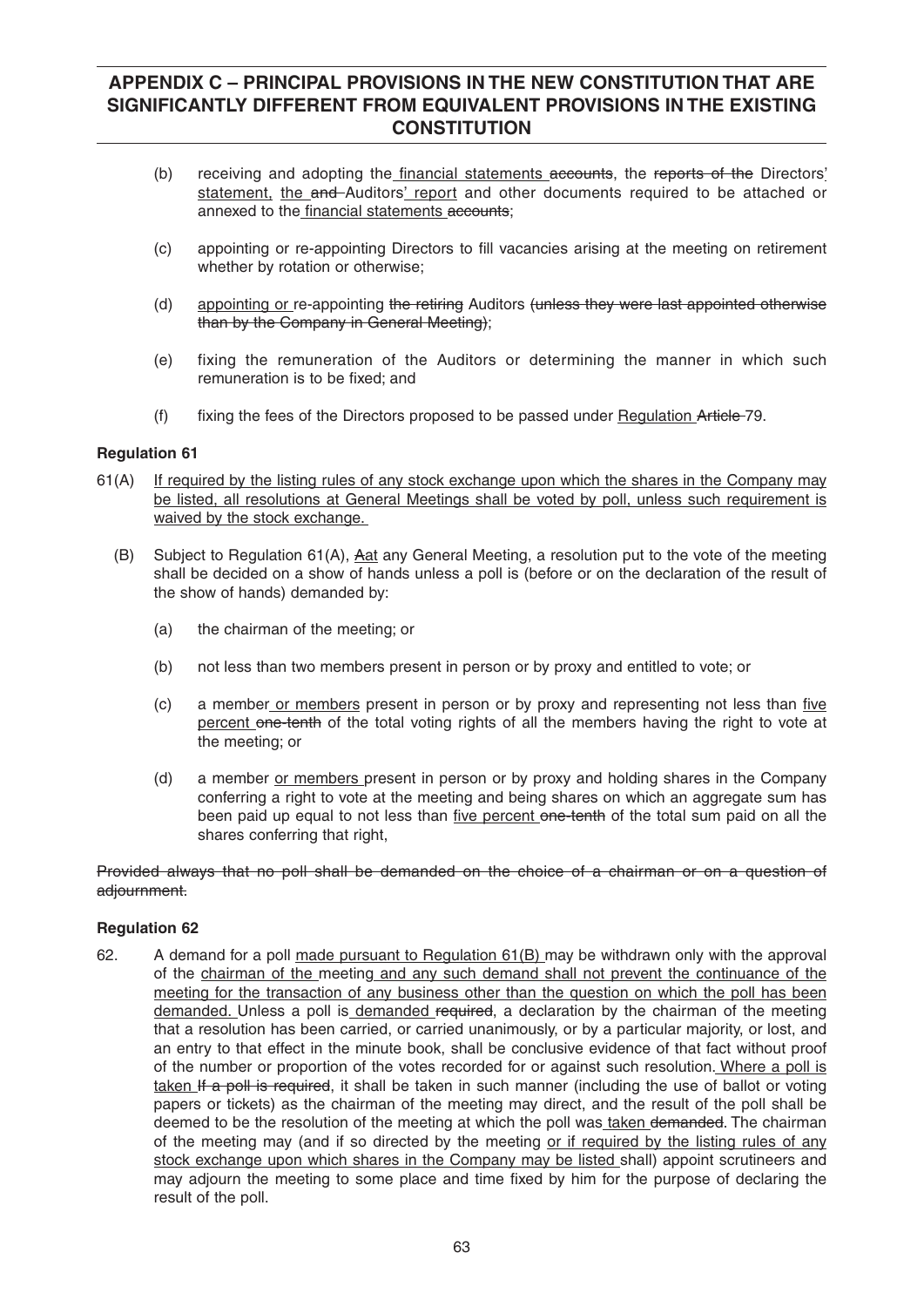## **Regulation 63**

63. In the case of an equality of votes, whether on a poll or on a show of hands or on a poll, the chairman of the meeting at which the poll or the show of hands takes place or at which the poll is demanded shall be entitled to a casting vote.

## **Regulation 64**

64. A poll on the choice of the chairman or on a question of adjournment shall be taken immediately. A poll on any other question demanded, on any question shall be taken either immediately or at such subsequent time (not being more than thirty days from the date of the meeting) and place as the chairman may direct. No notice need be given of a poll not taken immediately.

The demand for a poll shall not prevent the continuance of the meeting for the transaction of any business other than the question on which the poll has been demanded.

### **Regulation 65**

- 65. Subject and without prejudice to any special privileges or restrictions as to voting for the time being attached to any special class of shares for the time being forming part of the capital of the company, each member entitled to vote may vote in person or by proxy. Every On a show of hands, every member who is present in person or by proxy shall: have one vote and
	- (a) on a poll, every member who is present in person or by proxy shall have one vote for every share which he holds or represents; and
	- (b) on a show of hands, have one vote, Provided always that:
		- (i) in the case of a member who is not a relevant intermediary and who is represented by two proxies, only one of the two proxies as determined by that member or, failing such determination, by the chairman of the meeting (or by a person authorised by him) in his sole discretion shall be entitled to vote on a show of hands; and
		- (ii) in the case of a member who is a relevant intermediary and who is represented by two or more proxies, each proxy shall be entitled to vote on a show of hands.

 For the purpose of determining the number of votes which a member, being a Depositor, or his proxy may cast at any General Meeting on a poll, the reference to shares held or represented shall, in relation to shares of that Depositor, be the number of shares entered against his name in the Depository Register as at seventy-two forty-eight hours before the time of the relevant General Meeting as certified by the Depository to the Company.

- 71(A) Save as otherwise provided in the Act:
	- (a) a A member who is not a relevant intermediary may appoint not more than two proxies to attend, speak and vote at the same General Meeting. Where each member's form of proxy appoints more than one proxy, the proportion of the shareholding concerned to be represented by each proxy shall be specified in the form of proxy; if no proportion is specified, the Company shall be entitled to deem the appointment to be in the alternative; and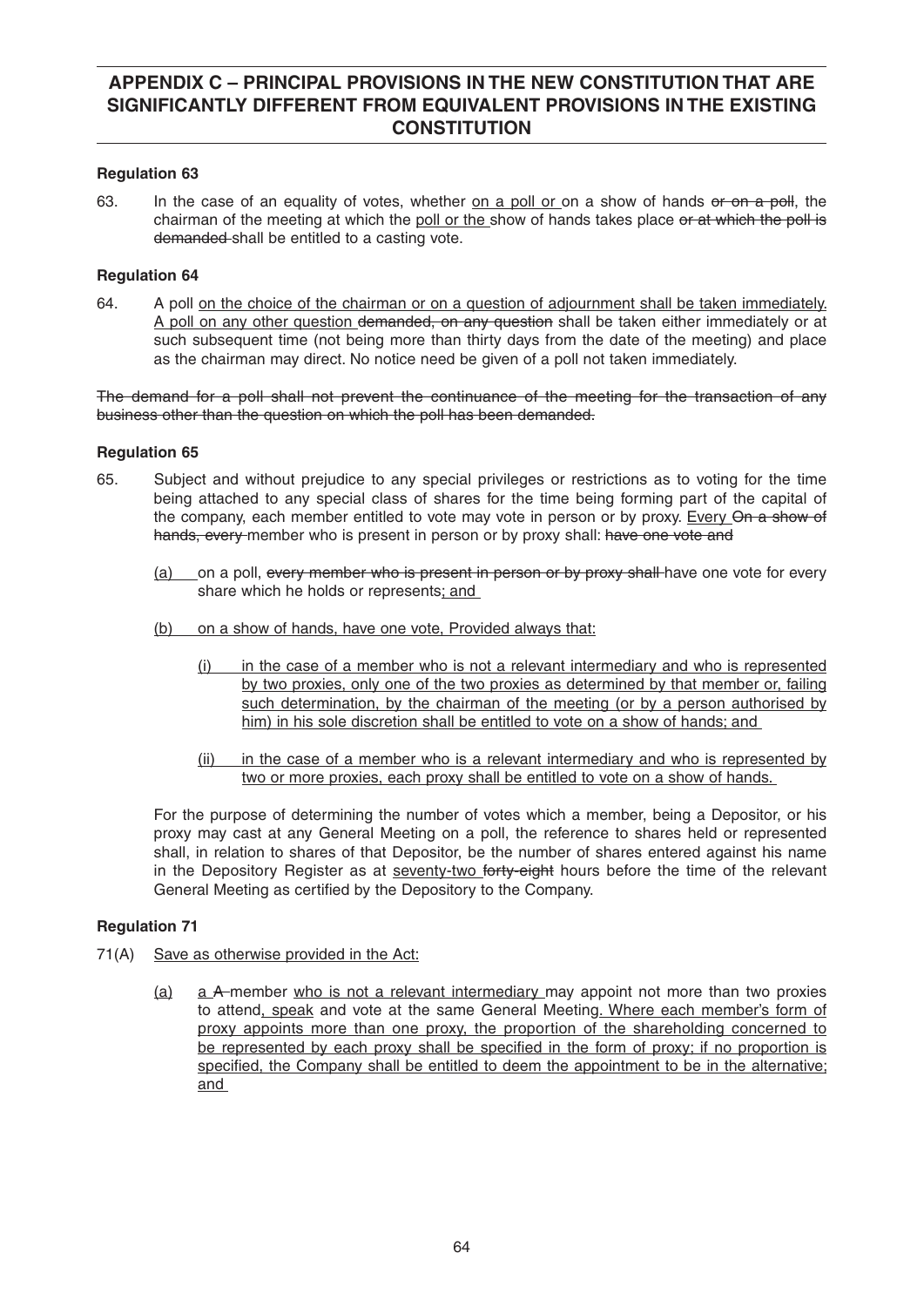- (b) a member who is a relevant intermediary may appoint more than two proxies to attend, speak and vote at the same General Meeting, but each proxy must be appointed to exercise the rights attached to a different share or shares held by such member. Where such member's form of proxy appoints more than two proxies, the number and class of shares in relation to which each proxy has been appointed shall be specified in the form of proxy.
- (B) In any case where Provided that if the member is a Depositor, the Company shall be entitled and bound:
	- (a) to reject any instrument of proxy lodged if the Depositor is not shown to have any shares entered against his name in the Depository Register as at seventy-two forty-eight hours before the time of the relevant General Meeting as certified by the Depository to the Company; and
	- (b) to accept as the maximum number of votes which in aggregate the proxy or proxies appointed by the Depositor is or are able to cast on a poll a number which is the number of shares entered against the name of that Depositor in the Depository Register as at seventy-two forty-eight hours before the time of the relevant General Meeting as certified by the Depository to the Company, whether that number is greater or smaller than the number specified in any instrument of proxy executed by or on behalf of that Depositor.
- (C) (B)The Company shall be entitled and bound, in determining rights to vote and other matters in respect of a completed instrument of proxy submitted to it, to have regard to the instructions (if any) given by and the notes (if any) set out in the instrument of proxy.
- (C) In any case where a form of proxy appoints more than one proxy, the proportion of the shareholding concerned to be represented by each proxy shall be specified in the form of proxy.
- (D) A proxy need not be a member of the Company.

- 72(A) An instrument appointing a proxy shall be in writing in any usual or common form or in any other form which the Directors may approve, subject to the listing rules of any stock exchange upon which shares in the Company may be listed and:
	- (a) in the case of an individual, shall be:
		- (i) signed by the appointor or his attorney if the instrument is delivered personally or by post; or
		- (ii) authorised by that individual through such method and in such manner as may be approved by the Directors, if the instrument is submitted by electronic communication; and
	- (b) in the case of a corporation, shall be:
		- $(i)$  shall be either given under its common seal or signed on its behalf by an attorney or a duly authorised officer of the corporation if the instrument is delivered personally or by post; or
		- (ii) authorised by that corporation through such method and in such manner as may be approved by the Directors, if the instrument is submitted by electronic communication.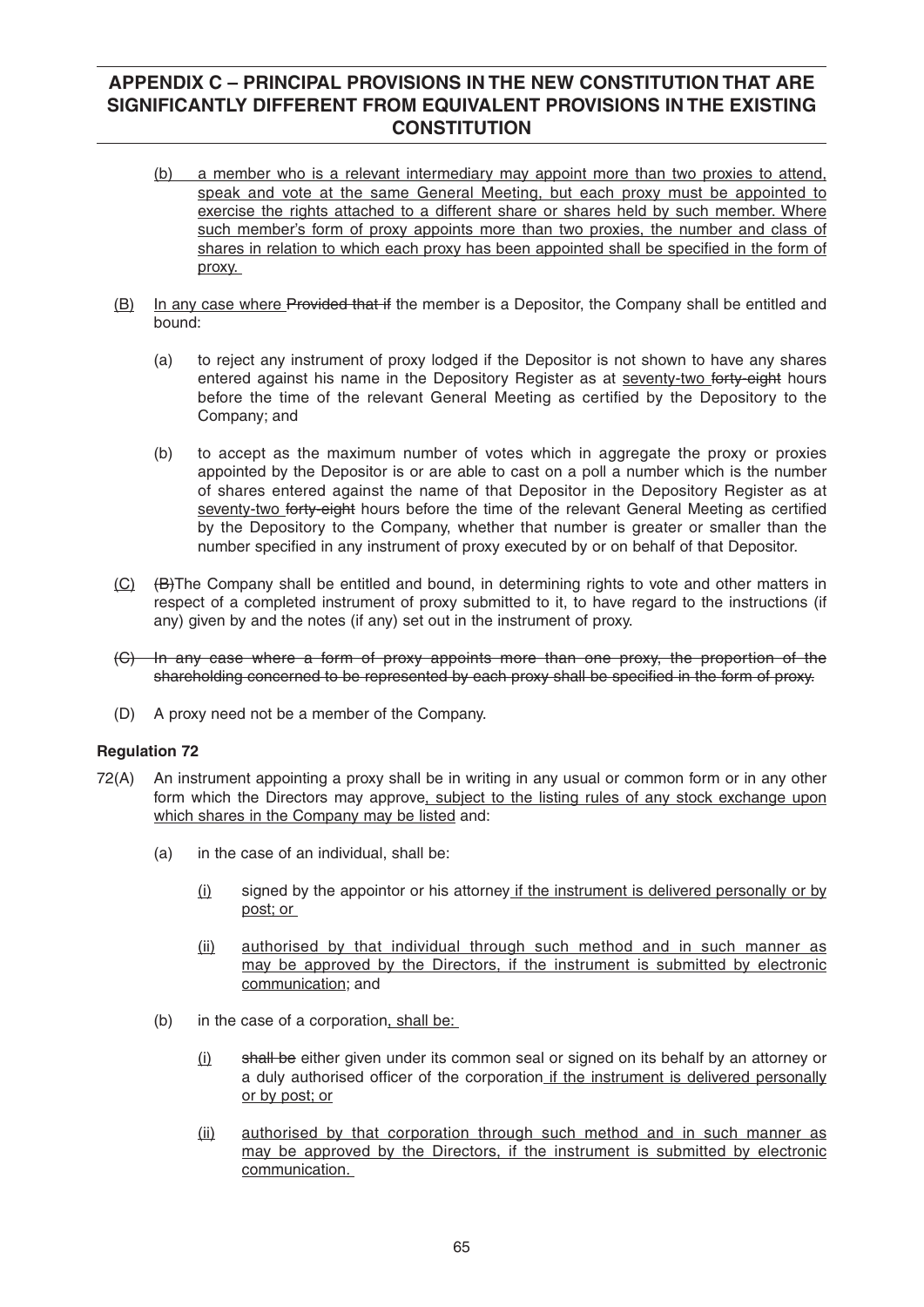The Directors may, for the purpose of Regulation  $72(A)(a)(ii)$  and  $72(A)(b)(ii)$  designate procedures for authenticating any such instrument, and any such instrument not so authenticated by use of such procedures shall be deemed not to have been received by the Company.

- (B) The signature on or authorisation of such instrument need not be witnessed. Where an instrument appointing a proxy is signed or authorised on behalf of the appointor by an attorney, the letter or power of attorney or a duly certified copy thereof must (failing previous registration with the Company) be lodged with the instrument of proxy pursuant to Regulation Article 73A, failing which the instrument may be treated as invalid.
- (C) The Directors may, in their absolute discretion:
	- (a) approve the method and manner for an instrument appointing a proxy to be authorised; and
	- (b) designate the procedure for authenticating an instrument appointing a proxy,

as contemplated in Regulations  $72(A)(a)(ii)$  and  $72(A)(b)(ii)$  for application to such members or class of members as they may determine. Where the Directors do not so approve and designate in relation to a member (whether of a class or otherwise), Regulation 72(A)(a)(i) and/or, as the case may be, Regulation 72(A)(b)(i) shall apply.

## **Regulation 73**

- 73 $(A)$  An instrument appointing a proxy:
	- (a) if sent personally or by post must be left at such place or one of such places (if any) as may be specified for that purpose in or by way of note to or in any document accompanying the notice convening the meeting (or, if no place is so specified, at the Office); or
	- (b) if submitted by electronic communication, must be received through such means as may be specified for that purpose in or by way of note to or in any document accompanying the notice convening the meeting,

and in either case, not less than seventy-two forty-eight hours before the time appointed for the holding of the meeting or adjourned meeting or (in the case of a poll taken otherwise than at or on the same day as the meeting or adjourned meeting) for the taking of the poll at which it is to be used, and in default shall not be treated as valid. The instrument shall, unless the contrary is stated thereon, be valid as well for any adjournment of the meeting as for the meeting to which it relates; Provided that an instrument of proxy relating to more than one meeting (including any adiournment thereof) having once been so delivered in accordance with the provisions of this Constitution for the purposes of any meeting shall not be required again to be delivered for the purposes of any subsequent meeting to which it relates.

 (B) The Directors may, in their absolute discretion, and in relation to such members or class of members as they may determine, specify the means through which instruments appointing a proxy may be submitted by electronic communications, as contemplated in Regulation 72(A)(b). Where the Directors do not so specify in relation to a member (whether of a class or otherwise), Regulation 72(A)(a) shall apply.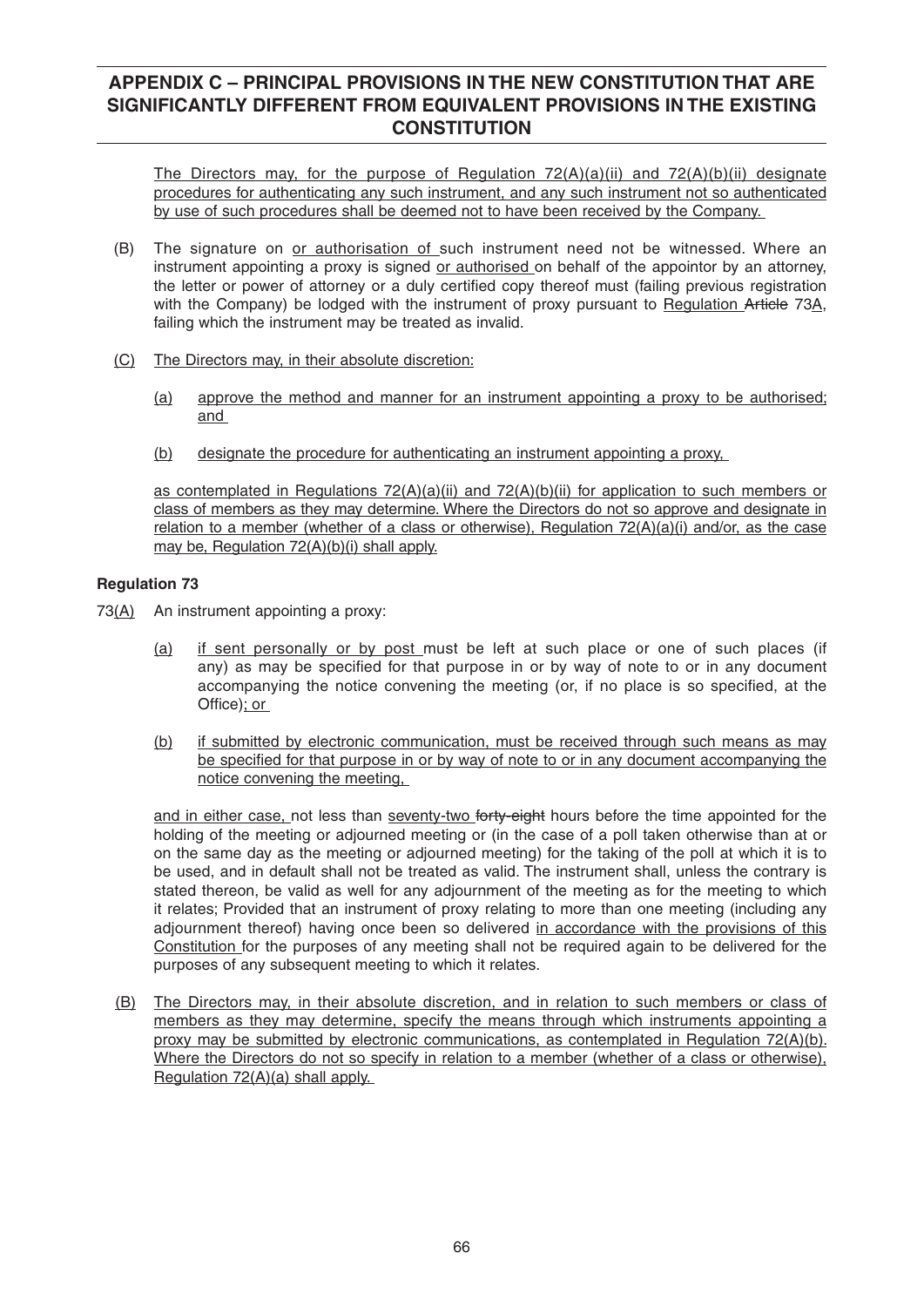## **Regulation 75**

75. A vote cast by proxy shall not be invalidated by the previous death or mental disorder insanity-of the principal or by the revocation of the appointment of the proxy or of the authority under which the appointment was made Provided that no intimation in writing of such death, mental disorder insanity or revocation shall have been received by the Company at the Office at least one hour before the commencement of the meeting or adjourned meeting or (in the case of a poll taken otherwise than at or on the same day as the meeting or adjourned meeting) the time appointed for the taking of the poll at which the vote is cast.

## **Regulation 90**

- 90. The office of a Director shall be vacated in any of the following events, namely:
	- (a) if he shall become prohibited by law from acting as a Director; or
	- (b) if (not being a Director holding any executive office for a fixed term) he shall resign by writing under his hand left at the Office or if he shall in writing offer to resign and the Directors shall resolve to accept such offer; or
	- (c) if he becomes a bankrupt or shall make any arrangement or composition compound with his creditors generally; or
	- (d) if he becomes mentally disordered and incapable of managing himself or his affairs of unsound mind or if in Singapore or elsewhere, an order shall be made by any court claiming jurisdiction in that behalf on the ground (however formulated) of mental disorder for his detention or for the appointment of a guardian or for the appointment of a receiver or other person (by whatever name called) to exercise powers with respect to his property or affairs; or
	- (e) if he is removed by the Company in a General Meeting pursuant to this Constitution these presents; or
	- $(f)$  if he is disqualified from acting as a director in any jurisdiction for reasons other than on technical grounds.

## **Regulation 91**

91. At each Annual General Meeting, one-third of the Directors for the time being (or, if their number is not a multiple of three, the number nearest to but not less than one-third), selected in accordance with Regulation 92, shall retire from office by rotation (in addition to any Director retiring pursuant to Regulation 97) Provided that no Director holding office as Managing or Joint Managing Director shall be subject to retirement by rotation or be taken into account in determining the number of Directors to retire.

- 93. The Company at the meeting at which a Director retires under any provision of the Constitution these presents may by Ordinary Resolution fill the office being vacated by electing thereto the retiring Director or some other person eligible for appointment. In default, the retiring Director shall be deemed to have been re-elected except in any of the following cases:
	- (a) where at such meeting, it is expressly resolved not to fill such office or a resolution for the re-election of such Director is put to the meeting and lost;
	- (b) where such Director has given notice in writing to the Company that he is unwilling to be re-elected;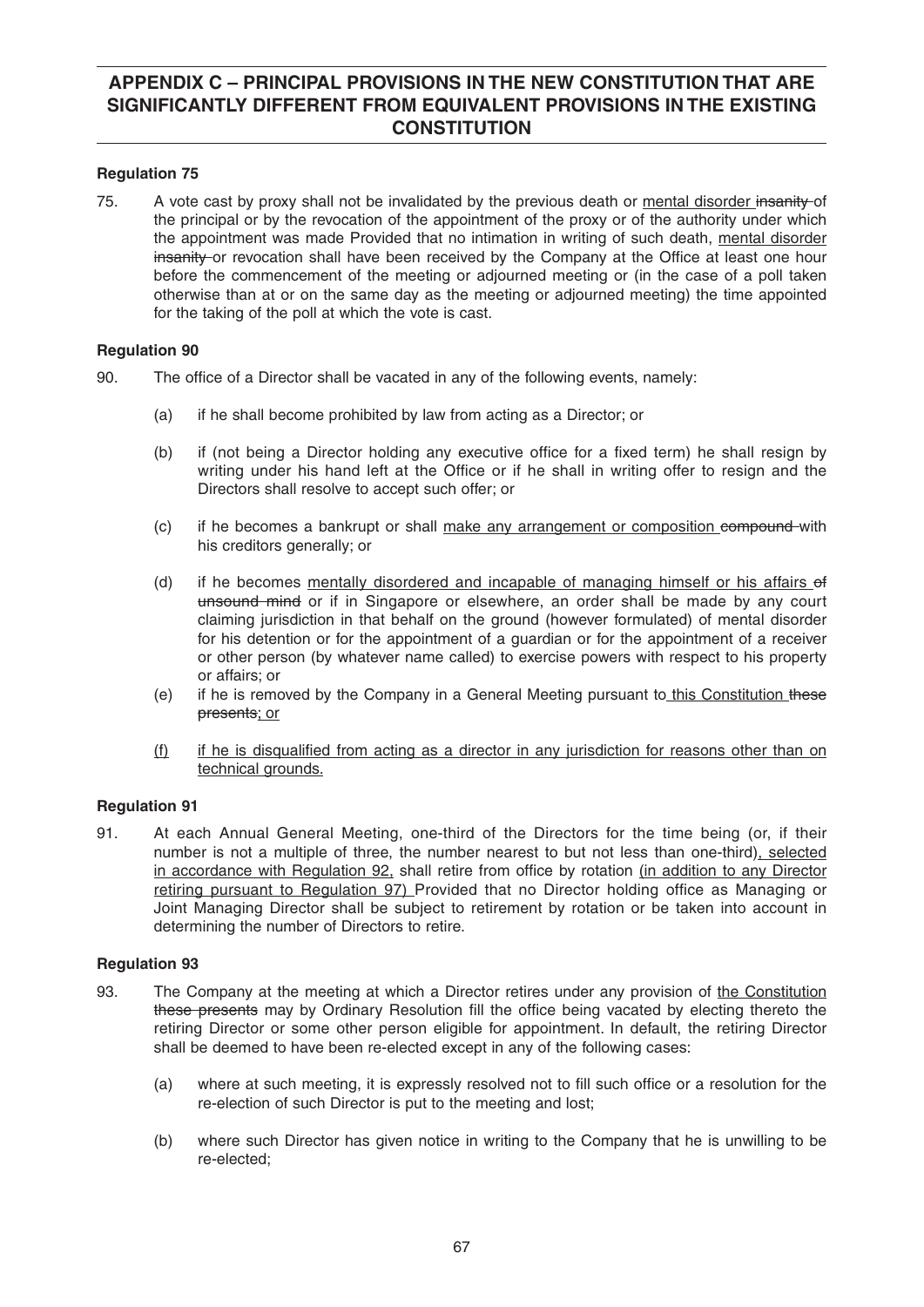- (c) where the default is due to the moving of a resolution in contravention of Regulation Article 94; or
- (d) where such Director is disqualified from acting as a director in any jurisdiction for reasons other than on technical grounds has attained any retiring age applicable to him as Director.

 The retirement shall not have effect until the conclusion of the meeting except where a resolution is passed to elect some other person in the place of the retiring Director or a resolution for his re-election is put to the meeting and lost and accordingly a retiring Director who is re-elected or deemed to have been re-elected will continue in office without a break.

## **Regulation 95**

95. No person other than a Director retiring at the meeting shall, unless recommended by the Directors for election, be eligible for appointment as a Director at any General Meeting unless not less than eleven nor more than forty-two clear days (exclusive inclusive of the date on which the notice is given) before the date appointed for the meeting, there shall have been lodged at the Office notice in writing signed by some member (other than the person to be proposed) duly qualified to attend and vote at the meeting for which such notice is given of his intention to propose such person for election or and also a notice in writing signed by the person to be proposed giving his consent to the nomination and signifying his candidature of the office, of his willingness to be elected Provided that in the case of a person recommended by the Directors for election, not less than nine clear days' notice shall be necessary and notice of each and every such person shall be served on the members at least seven days prior to the meeting at which the election is to take place.

#### **Regulation 110**

110. The business and affairs of the Company shall be managed by or under the direction or supervision of the Directors, who may exercise all such powers of the Company as are not by the Statutes or by these presents by this Constitution required to be exercised by the Company in a General Meeting, but subject nevertheless to any regulations of these present this Constitutions, to the provisions of the StatutesAct and to such regulations, being not inconsistent with the aforesaid regulations or provisions, as may be prescribed by Special Resolutions of the Company, but no regulation so made by the Company shall invalidate any prior act of the Directors which would have been valid if such regulation had not been made; Provided that the Directors shall not carry into effect any proposals for selling or disposing of the whole or substantially the whole of the Company's undertaking unless such proposals have been approved by the Company in a General Meeting. The general powers given by this Regulation Article shall not be limited or restricted by any special authority or power given to the Directors by any other Regulation Article.

#### **Regulation 119**

119. Any Director or the Secretary or any person appointed by the Directors for the purpose shall have power to authenticate any documents affecting the constitution of the Company and any resolutions passed by the Company or the Directors or any committee, and any books, records, documents, and accounts and financial statements relating to the business of the Company, and to certify copies thereof or extracts therefrom as true copies or extracts; and where any books, records, documents, or accounts or financial statements are elsewhere than at the Office, the local manager or other officer of the Company having the custody thereof shall be deemed to be a person appointed by the Directors as aforesaid. A document purporting to be a copy of a resolution, or an extract from the minutes of a meeting, of the Company or of the Directors or any committee which is certified as aforesaid shall be conclusive evidence in favour of all persons dealing with the Company upon the faith thereof that such resolution has been duly passed, or as the case may be, that any minutes so extracted is a true and accurate record of proceedings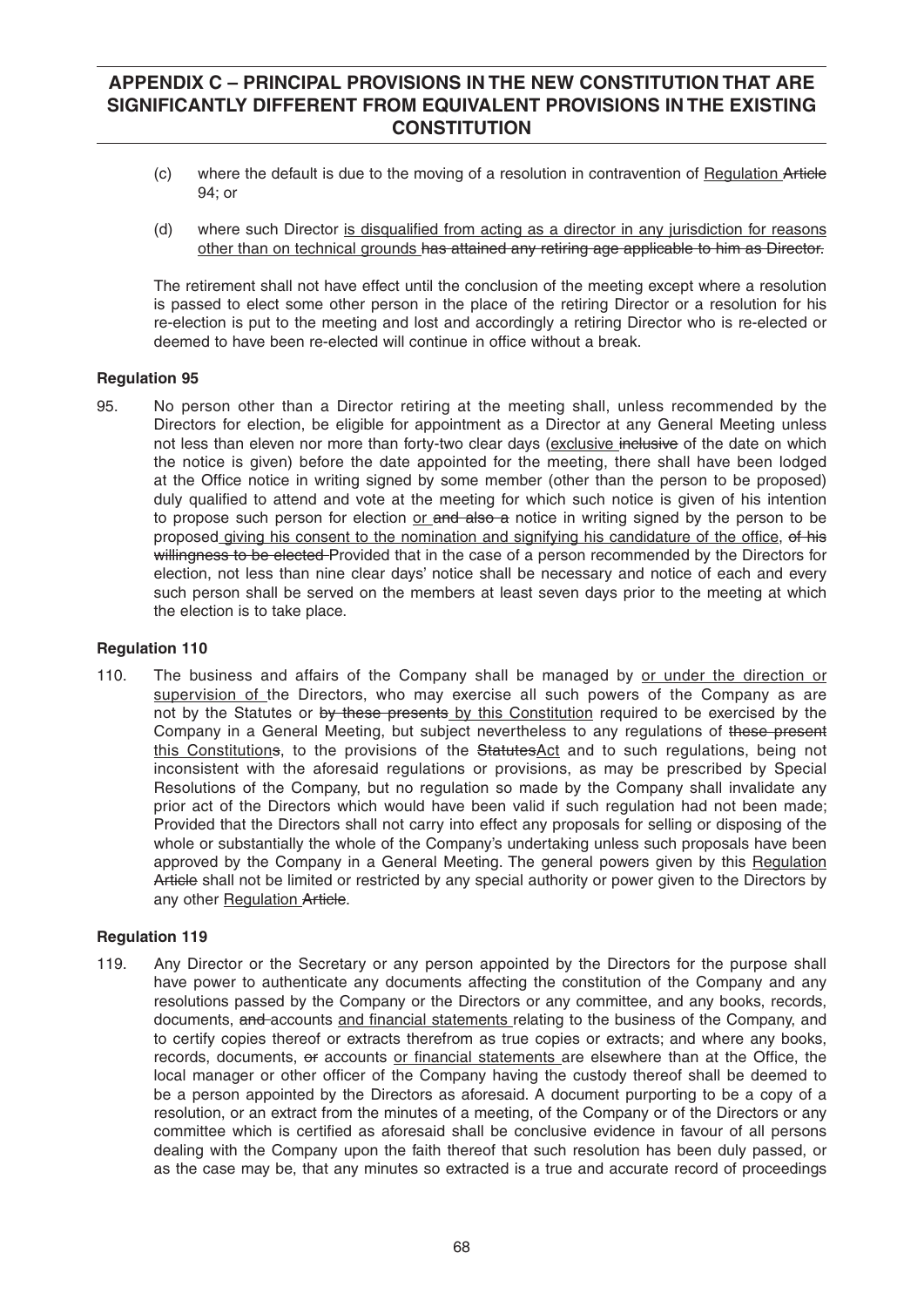at a duly constituted meeting. Any authentication or certification made pursuant to Regulation 119 may be made by any electronic means approved by the Directors from time to time for such purpose incorporating, if the Directors deem necessary, the use of security and/or identification procedures or devices approved by the Directors.

## **Regulation 135**

135. In accordance with the provisions of the Act, the Directors shall cause to be prepared and to be laid before the Company in General Meeting such financial statements profit and loss accounts, balance sheets, consolidated financial statements group accounts (if any) and reports as may be necessary. The interval between the close of a financial year of the Company and the issue of financial statements accounts-relating thereto shall not exceed six months.

# **Regulation 136**

136. A copy of the every balance sheet and financial statements and if required, the balance sheet profit and loss account which is to be laid before a General Meeting of the Company (including every document required by law to be comprised therein or attached or annexed thereto), which is duly audited and which is to be laid before the Company in General meeting accompanied by a copy of the Auditor's report thereon, shall not less than fourteen days before the date of the meeting be sent to every member of, and every holder of debentures of, the Company and to every other person who is entitled to receive notices of meetings from the Company under the provisions of the Statutes or of this Constitution these presents;

Provided that:

- (a) these documents may, subject to the listing rules of any stock exchange upon which shares in the Company may be listed be sent less than 14 days before the date of the meeting if all persons entitled to receive notices of meetings from the Company so agree; and
- (b) this Regulation Article-shall not require a copy of these documents to be sent to more than one of any joint holders or to any person whose address the Company is not aware, but any member or holder of debentures to whom a copy of these documents has not been sent shall be entitled to receive a copy free of charge on application at the Office.

- 139(A) Any notice or document (including a share certificate) may be served on or delivered to any member by the Company either personally or by sending it through the post in a prepaid cover addressed to such member at his registered address appearing in the Register of Members or (as the case may be) the Depository Register, or (if he has no registered address within Singapore) to the address, if any, within Singapore supplied by him to the Company or (as the case may be) supplied by him to the Depository as his address for the service of notices, or by delivering it to such address as aforesaid. Where a notice or other document is served or sent by post, service or delivery shall be deemed to be effected at the expiration of twenty-four hours after the time when the cover containing the same is posted and in proving such service or delivery, it shall be sufficient to prove that such cover was properly addressed, stamped and posted.
	- (B) Without prejudice to the provisions of Regulation 139(A), but subject otherwise to the Act and any regulations made thereunder and (where applicable) the listing rules of any stock exchange upon which shares in the Company may be listed, relating to electronic communications, any notice or document (including, without limitation, any accounts, balance-sheet, financial statements or report) which is required or permitted to be given, sent or served under the Act or under this Constitution by the Company, or the Directors, to a member may be given, sent or served using electronic communications:
		- (a) to the current address of that person; or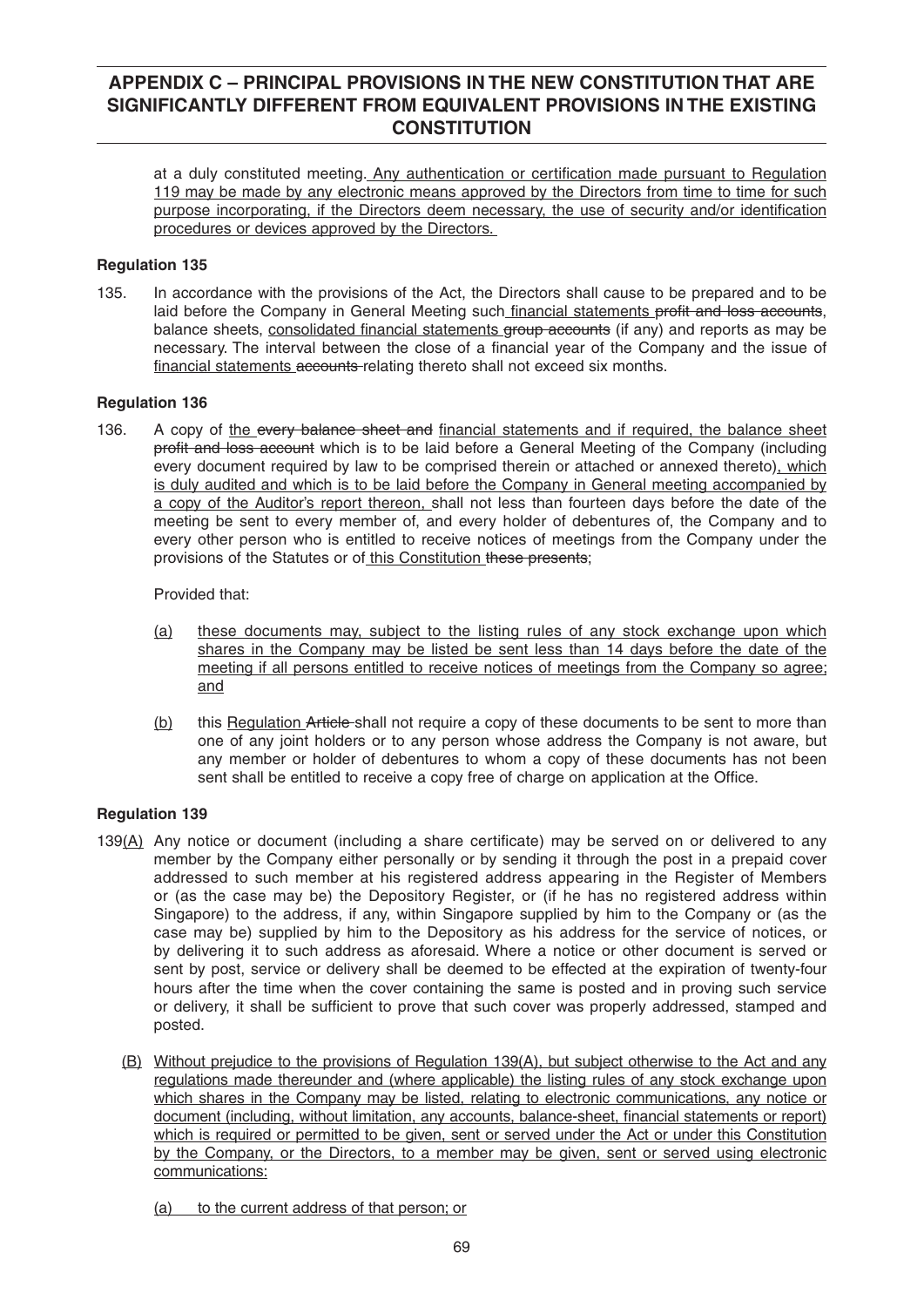(b) by making it available on a website prescribed by the Company from time to time,

 in accordance with the provisions of this Constitution, the Applicable Laws and/or any other applicable regulations or procedures.

- (C) If permitted by the prevailing listing rules of any stock exchange upon which shares in the Company may be listed, for the purpose of Regulation 139(B) above, a member shall be deemed to have agreed to receive such notice or document by way of such electronic communications and shall not have a right to elect to receive a physical copy of such notice or document.
- (D) For the purposes of Regulation 139(B) above, if the Company is not permitted by the prevailing listing rules of any stock exchange upon which shares in the Company may be listed, to regard a member as having deemed to have agreed to receive such notice or document by way of such electronic communications in the manner prescribed under Regulation 139(C), a member shall, at the Directors' discretion, be given an opportunity to elect within a specified period of time whether to receive such notice or document by way of electronic communications or as a physical copy, and a member shall be deemed to have consented to receive such notice or document by way of electronic communications if he was given such an opportunity and he failed to make an election within the specified time, and he shall not in such an event have a right to receive a physical copy of such notice or document.
- (E) Where a notice of document is given, sent or served by electronic communications:
	- (a) to the current address of a person pursuant to Regulation  $139(B)(a)$ , it shall be deemed to have been duly given, sent or served at the time of transmission of the electronic communication by the email server or facility operated by the Company or its service provider to the current address of such person (notwithstanding any delayed receipt, nondelivery or "returned mail" reply message or any other error message indicating that the electronic communication was delayed or not successfully sent), unless otherwise provided under the Act and/or any other applicable regulations or procedures; and
	- (b) by making it available on a website pursuant to Regulation 139(B)(b), it shall be deemed to have been duly given, sent or served on the date on which the notice or document is first made available on the website, unless otherwise provided under the Act and/or any other applicable regulations or procedures.
- (F) Where a notice or document is given, sent or served to a member by making it available on a website pursuant to Regulation 139(B)(b), the Company shall give separate notice to the member of the publication of the notice or document on that website and the manner in which the notice or document may be accessed by any one or more of the following means:
	- (a) by sending such separate notice to the member personally or through the post pursuant to Regulation 139(A):
	- (b) by sending such separate notice to the member using electronic communications to his current address pursuant to Regulation 139(B)(a);
	- (c) by way of advertisement in the daily press; and/or
	- (d) by way of announcement on any stock exchange upon which shares in the Company may be listed.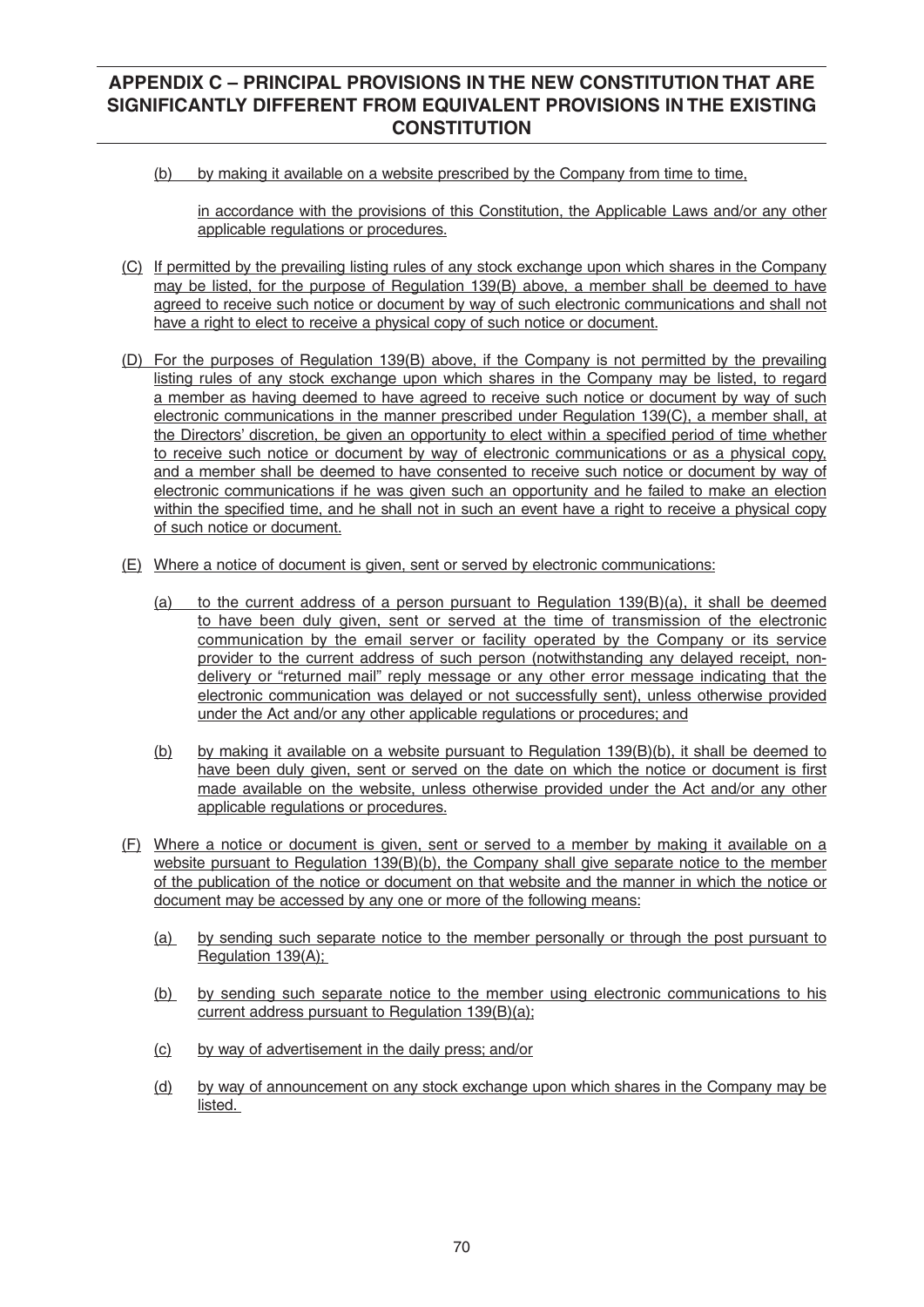### **Regulation 146**

146. Subject to the provisions of and so far as may be permitted by the StatutesAct, every Director, Auditor, Secretary or other officer of the Company shall be entitled to be indemnified by the Company against any liability all costs, charges, losses, expenses and liabilities incurred or to be incurred by him in the execution and discharge of his duties or in relation thereto including any liability by him in defending any proceedings, civil or criminal, which relate to any-thing done or omitted or alleged to have been done or omitted by him as an officer or employee of the Company and in which judgment is given in his favour (or the proceedings otherwise disposed of without any finding or admission of any material breach of duty on his part) or in which he is acquitted or in connection with any application under any statute for relief from liability in respect of any such act or omission in which relief is granted to him by the court. Without prejudice to the generality of the foregoing, no Director, Manager, Secretary or other officer of the Company shall be liable for the acts, receipts, neglects or defaults of any other Director or officer or for joining in any receipt or other act for conformity or for any loss or expense happening to the Company through the insufficiency or deficiency of title to any property acquired by order of the Directors for or on behalf of the Company or for the insufficiency or deficiency of any security in or upon which any of the moneys of the Company shall be invested or for any loss or damage arising from the bankruptcy, insolvency or tortious act of any person with whom any moneys, securities or effects shall be deposited or left or for any other loss, damage or misfortune whatever which shall happen in the execution of the duties of his office or in relation thereto unless the same shall happen through his own negligence, wilful default, breach of duty or breach of trust.

- 148(A) A member who is a natural person is deemed to have consented to the collection, use and disclosure of his personal data (whether such personal data is provided by that member or is collected through a third party) by the Company (or its agents or service providers) from time to time for any of the following purposes:
	- (a) implementation and administration of any corporate action by the Company (or its agents or service providers):
	- (b) internal analysis and/or market research by the Company (or its agents or service providers);
	- (c) investor relations communications by the Company (or its agents or service providers);
	- (d) administration by the Company (or its agents or service providers) of that member's holding of shares in the Company;
	- (e) implementation and administration of any service provided by the Company (or its agents or service providers) to its members to receive notices of meetings, annual reports and other shareholder communications and/or for proxy appointment, whether by electronic means or otherwise;
	- (f) processing, administration and analysis by the Company (or its agents or service providers) of proxies and representatives appointed for any General Meeting (including any adjournment thereof) and the preparation and compilation of the attendance list, minutes and other documents relating to any General Meeting (including any adjournment thereof);
	- (g) implementation and administration of, and compliance with, any provision of this Constitution;
	- (h) compliance with any applicable laws, listing rules, take-over rules, regulations and/or guidelines; and
	- (i) purposes which are reasonably related to any of the above purpose.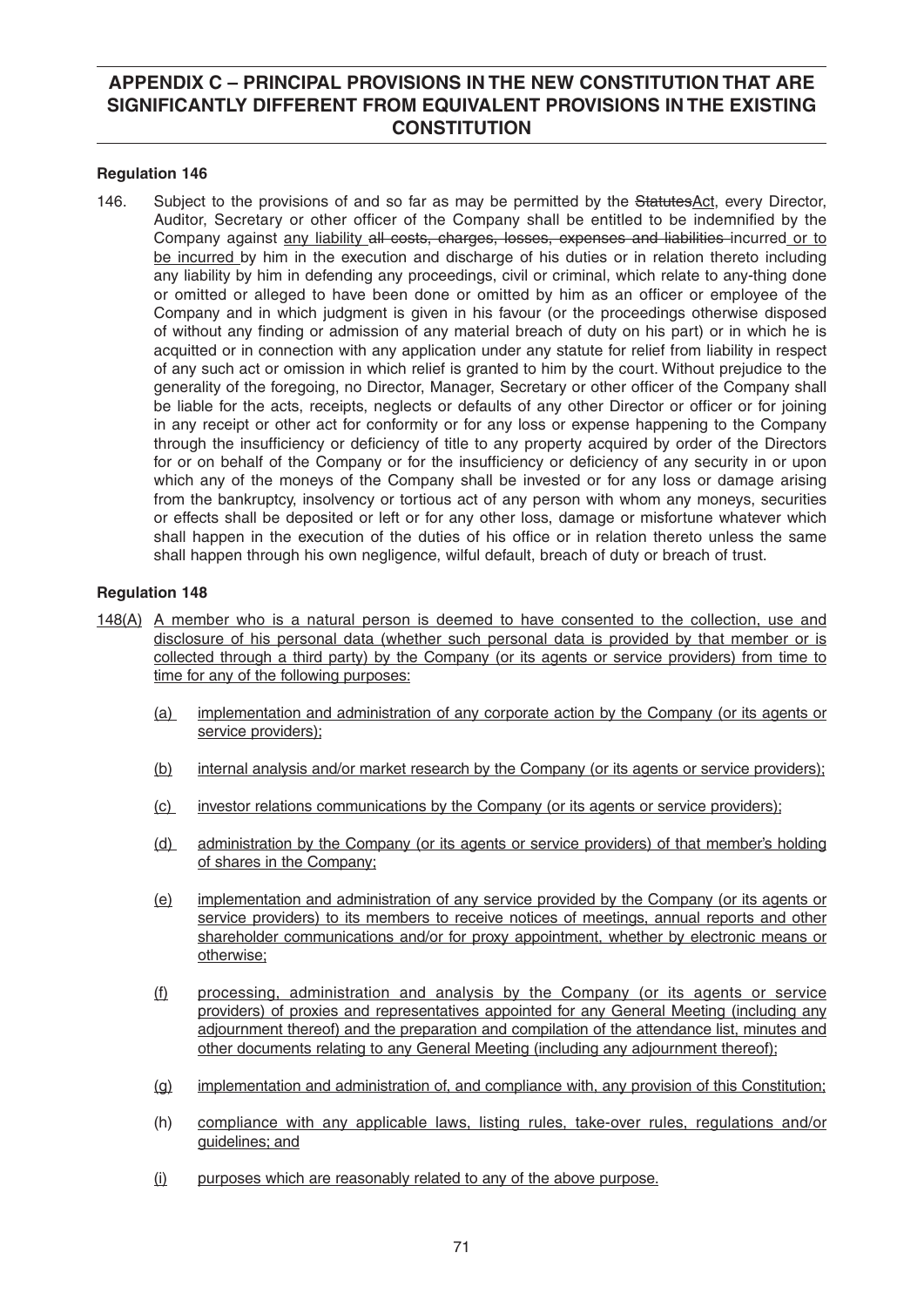(B) Any member who appoints a proxy and/or representative for any General Meeting and/or any adjournment thereof is deemed to have warranted that where such member discloses that personal data of such proxy and/or representative to the Company (or its agents or service providers), that member has obtained the prior consent of such proxy and/or representative for the collection, use and disclosure by the Company (or its agents or service providers) of the personal data of such proxy and/or representative for the purposes specified in Regulations  $148(A)(f)$  and  $148(A)(h)$ , and is deemed to have agreed to indemnify the Company in respect of any penalties, liabilities, claims, demands, losses and damages as a result of such member's breach of warranty.

# **Regulation 149**

1498. Where these presents have this Constitution has been approved by any Sstock Eexchange upon which the shares in the Company may be listed, no provisions of these presents this Constitution shall be deleted, amended or added without the prior written approval of such Sstock eExchange which had previously approved these presents this Constitution.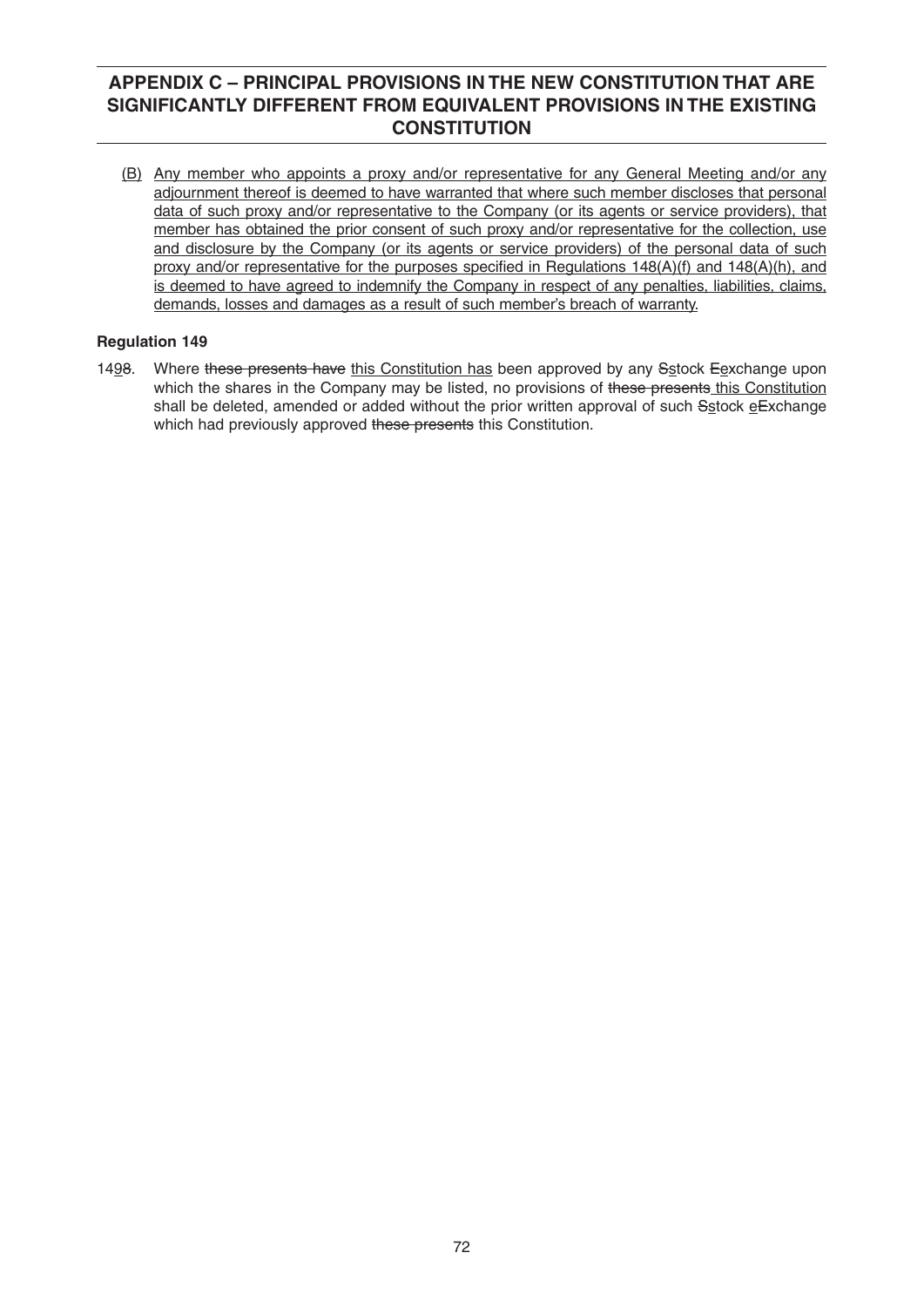# **NOTICE OF EXTRAORDINARY GENERAL MEETING**

## **ABUNDANCE INTERNATIONAL LIMITED**

(Incorporated in the Republic of Singapore) (Company Registration no. 197501572K)

**NOTICE IS HEREBY GIVEN** that an Extraordinary General Meeting of the Company will be held at 9 Joo Koon Circle, Singapore 629041 on 21 December 2016 (Wednesday) at 10 a.m. for the purpose of considering and, if thought fit, passing with or without amendment, the following resolutions:

All capitalised terms in the resolutions below and defined in the Circular dated 24 November 2016 to the shareholders of the Company (the "Circular") shall, unless otherwise defined herein, have the respective meanings ascribed thereto in the Circular.

### **ORDINARY RESOLUTIONS:**

#### **RESOLUTION 1 – THE PROPOSED ISSUANCE OF THE CONSIDERATION SHARES AT COMPLETION OF THE ACQUISITION OF REMAINING 49% INTEREST IN ORIENT-SALT CHEMICALS PTE. LTD.**

That, subject to and contingent upon Resolution 2 being passed:

- (a) approval be and is hereby given for the allotment and issue of 117,600,000 Consideration Shares, whereby such Consideration Shares shall be credited as fully-paid and shall rank *pari passu* in all respects with the then existing Shares in the Company, save for any dividends, rights, allotments or any distributions, the Record Date of which falls before the Completion Date, pursuant to Section 161 of the Companies Act, the Constitution and Rules 805 and 806 of the Listing Manual, on the terms and subject to the conditions of the SPA; and
- (b) the Directors of the Company and each of them be and are hereby authorised to complete and do all such acts and things (including executing such documents as may be required) as they and/or each of them may consider expedient, necessary to give effect to the transactions contemplated and/or authorised by this Resolution 1 as they or each of them may in their or each of their absolute discretion deem fit in the interests of the Group.

#### **RESOLUTION 2 – THE POSSIBLE TRANSFER OF CONTROLLING INTEREST IN THE COMPANY TO MR JIANG HAO PURSUANT TO THE ISSUANCE OF THE CONSIDERATION SHARES FOR THE ACQUISITION**

That, subject to and contingent upon Resolution 1 being passed:

- (a) approval be and is hereby given for the allotment and issuance by the Company of 117,600,000 Consideration Shares to Mr Jiang Hao at completion of the Acquisition, such issuance of the Consideration Shares constituting the possible transfer of a Controlling Interest in the Company to Mr Jiang Hao pursuant to Rule 803 of the Listing Manual; and
- (b) the Directors of the Company and each of them be and are hereby authorised to complete and do all such acts and things (including executing such documents as may be required) as they and/or each of them may consider expedient, necessary to give effect to the transactions contemplated and/or authorised by this Resolution 2 as they or each of them may in their or each of their absolute discretion deem fit in the interests of the Group.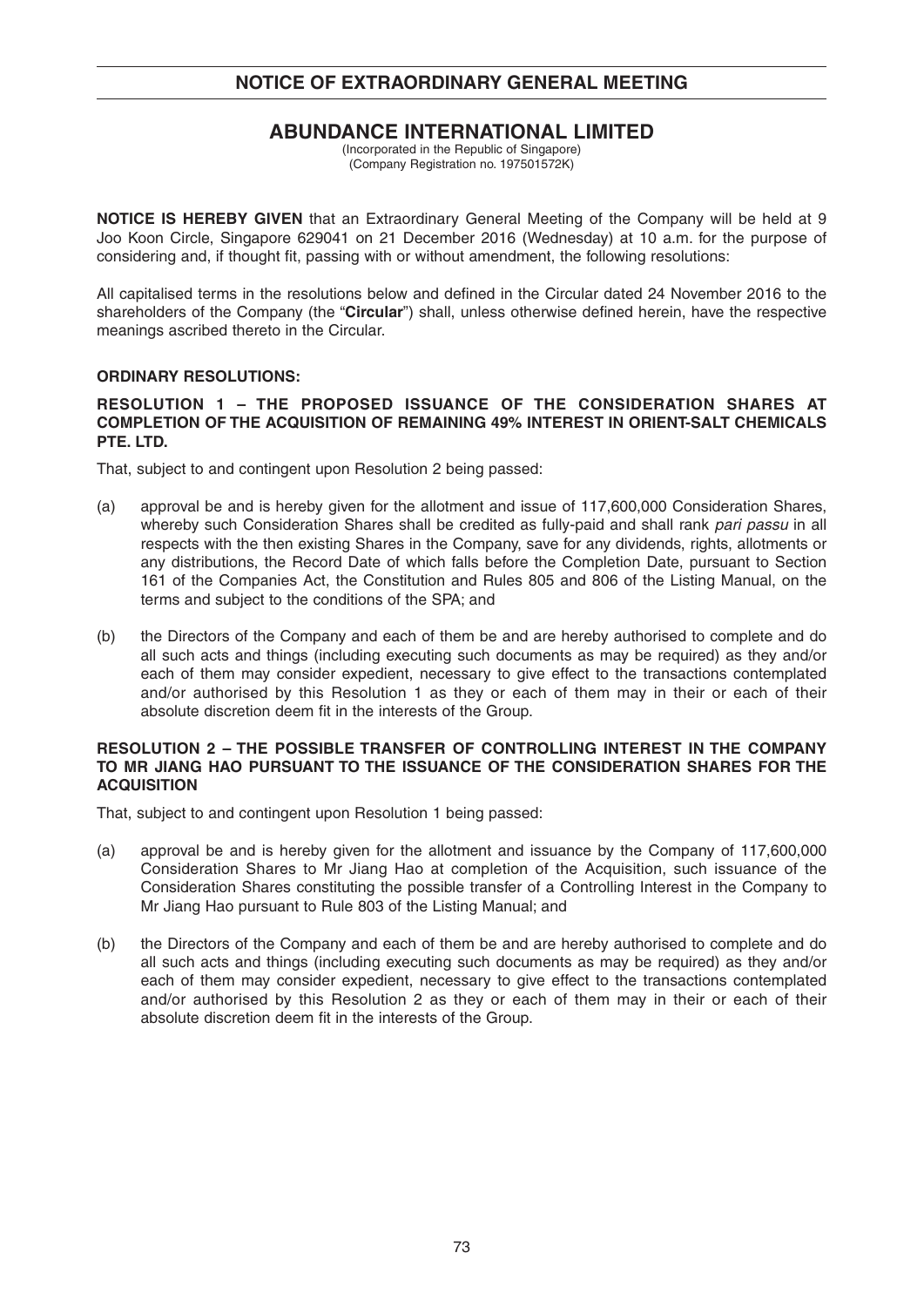### **RESOLUTION 3 – THE RIGHTS ISSUE**

That:

- (a) a renounceable non-underwritten Rights Issue (the "**Rights Issue**") by the Company of up to S\$12,855,000 in principal amount of zero coupon bonds (the "**Bonds**") with principal amount of S\$0.02 for each Bond and an issue price of S\$0.016 for each Bond, with up to 642,750,000 free detachable warrants (the "**Warrants**"), each Warrant carrying the right to subscribe for one (1) new ordinary share in the capital of the Company (the "**New Share**") at the exercise price of S\$0.02 for each New Share, on the basis of one (1) Bond with one (1) free detachable Warrant for every one (1) Share held by shareholders of the Company (the "**Shareholders**"), fractional entitlements to be disregarded, as at the books closure date to be determined (the "**Books Closure Date**"), be and is hereby approved; and
- (b) the Board of Directors be and is hereby authorised to:
	- (i) create and issue:
		- (aa) such number of Bonds as the Directors may determine up to a maximum principal amount of S\$12,855,000 at an issue price of S\$0.016 for each Bond;
		- (bb) such number of free detachable Warrants as the Directors may determine, subject to a maximum of 642,750,000 free Warrants to be issued together with the Bonds, each Warrant carrying the right to subscribe for one (1) New Share at an exercise price of S\$0.02 for each New Share, exercisable only at 5.00 p.m. on the day preceding the fourth (4<sup>th</sup>) anniversary of the date of issue of the Warrants, subject to the terms and conditions of the Deed Poll constituting the Warrants to be executed by the Company on such terms and conditions as the Directors may deem fit; and
		- (cc) such further Warrants as may be required or permitted to be issued in accordance with the terms and conditions of the Deed Poll (any such further Warrants to rank *pari passu* with the Warrants and for all purposes to form part of the same series, save as may otherwise be provided in the terms and conditions of the Deed Poll); and
	- (ii) provisionally allot and issue up to S\$12,855,000 in principal amount of zero coupon Bonds with up to 642,750,000 free Warrants, at an issue price of S\$0.016 for each Bond, on the basis of one (1) Bond with one (1) free detachable Warrant for every one (1) Share held by Shareholders as at the Books Closure Date to be determined, fractional entitlements to be disregarded, on the terms and conditions set out below and/or otherwise on such terms and conditions as the Directors may think fit:
		- (aa) the provisional allotments of the Bonds with Warrants under the Rights Issue shall be made on a renounceable basis to Shareholders whose names appear in the Register of Members of the Company or the records of the Central Depository (Pte) Limited ("**CDP**") as at the Books Closure Date and who have not, at least three (3) Market Days prior thereto, provided to CDP or the share registrar of the Company (the "**Share Registrar**"), as the case may be, addresses in Singapore for the service of notices and documents;
		- (bb) no provisional allotment of the Bonds with Warrants shall be made in favour of, and no application form or other documents in respect thereof shall be issued or sent to Shareholders with registered addresses outside Singapore as at the Books Closure Date and who have not, at least three (3) Market Days prior thereto, provided to CDP or the Share Registrar, as the case may be, addresses in Singapore for the service of notices and documents (the "**Foreign Shareholders**");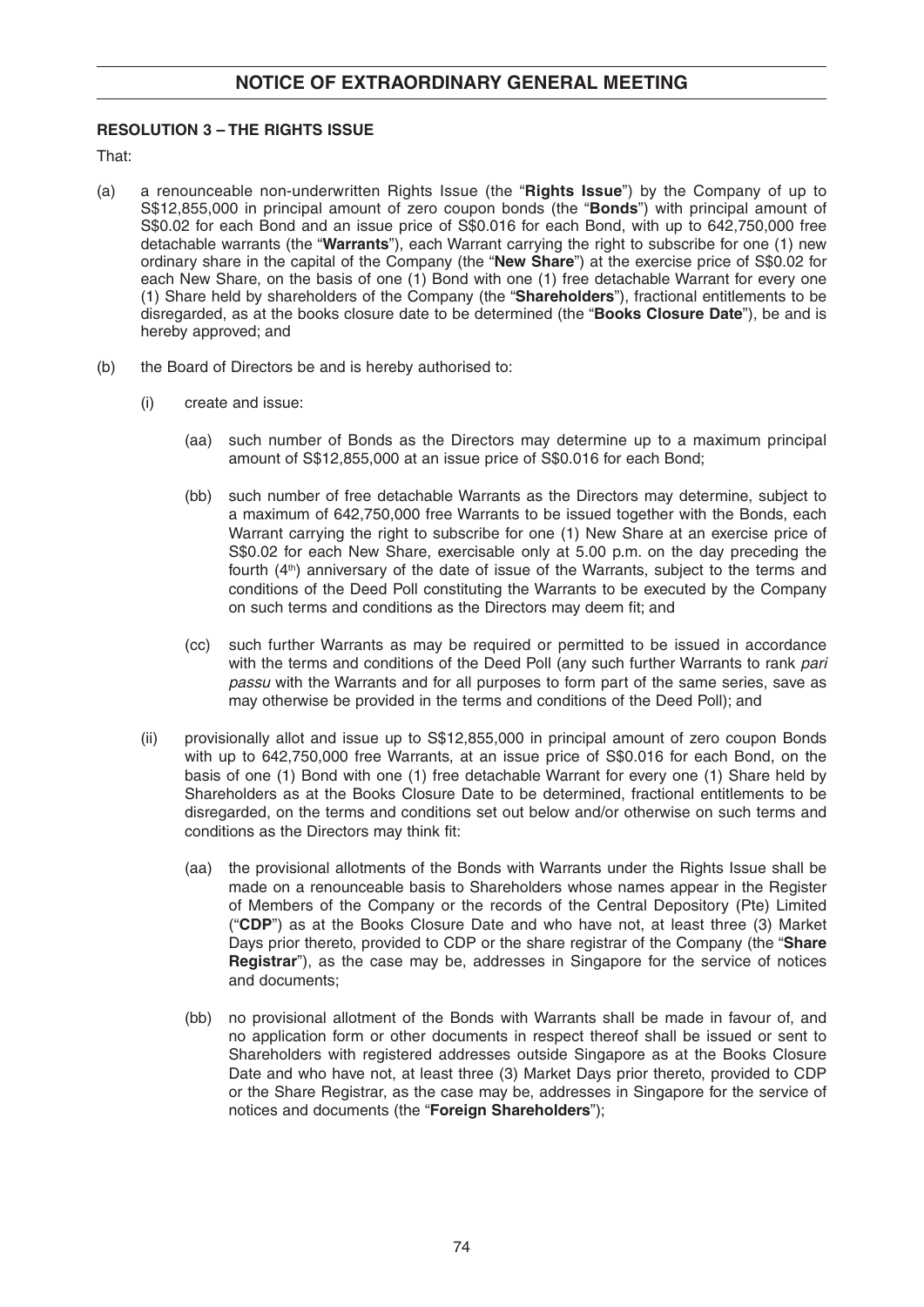# **NOTICE OF EXTRAORDINARY GENERAL MEETING**

- (cc) the entitlements to the Bonds with Warrants which would otherwise accrue to Foreign Shareholders shall be disposed of or dealt with by the Company in such manner and on such terms and conditions as the Directors may, in their absolute discretion, deem fit, including without limitation to be sold "nil-paid" on the SGX-ST and to pool and thereafter distribute the net proceeds thereof, if any (after deducting all expenses), proportionately among such Foreign Shareholders in accordance with their respective shareholdings as at the Books Closure Date provided that if the amount to be distributed to any single Foreign Shareholder is less than S\$10.00, such amount shall instead be dealt with as the Directors may, in their absolute discretion, deem fit in the interests of the Company;
- (dd) provisional allotments of the Bonds with Warrants not taken up or cannot be sold or are not sold on the SGX-ST for any reason, or which represent fractional entitlements disregarded in accordance with the terms of the Rights Issue, shall be used to satisfy excess applications or otherwise dealt with in such manner as the Directors may, in their absolute discretion, deem fit in the interests of the Company:
- (ee) the Bonds when issued and fully paid-up will constitute direct, unconditional, unsubordinated and unsecured obligations of the Company and shall at all times rank *pari passu* and without any preference among themselves. The Company reserves the right to incur further debt and take on further borrowings which rank in priority to the Bonds; and
- (ff) the New Shares to be issued on exercise of the Warrants will rank *pari passu* in all respects with the then existing Shares save for any dividends, rights, allotments or other distribution, the Record Date for which falls before the date of issue of the New Shares; and
- (c) allot and issue, notwithstanding that the issue thereof may take place after the next or any ensuing annual or other general meeting of the Company:
	- (i) a maximum of 642,750,000 New Shares on the exercise of the Warrants, credited as fully paid, subject to and otherwise in accordance with the terms and conditions of the Deed Poll, such New Shares (when issued and paid) to rank *pari passu* in all respects with the then existing Shares (save as may otherwise be provided in the terms and conditions of the Deed Poll) save for any dividends, rights, allotments or other distributions the Record Date for which falls before the date of issue of the New Shares; and
	- (ii) on the same basis as paragraph (c)(i) above, such further New Shares as may be required to be allotted and issued on the exercise of any of the Warrants referred to in paragraph (b) above; and
- (d) the Directors be and are hereby authorised to take such steps, enter into all such transactions, arrangements and agreements and execute all such documents as may be advisable, necessary or expedient for the purposes of giving effect to the Rights Issue, with full power to assent to any condition, amendment, alteration, modification or variation as may be required by the relevant authorities or as such Directors or any of them may deem fit or expedient or to give effect to this Resolution 3 or the transactions contemplated pursuant to or in connection with the Rights Issue.

### **SPECIAL RESOLUTION:**

#### **RESOLUTION 4 – THE PROPOSED ADOPTION OF A NEW CONSTITUTION OF THE COMPANY**

That the regulations contained in the new Constitution submitted to this Meeting and, for the purpose of identification, subscribed to by the Chairman thereof, be approved and adopted as the new Constitution of the Company in substitution for, and to the exclusion of, the existing Constitution.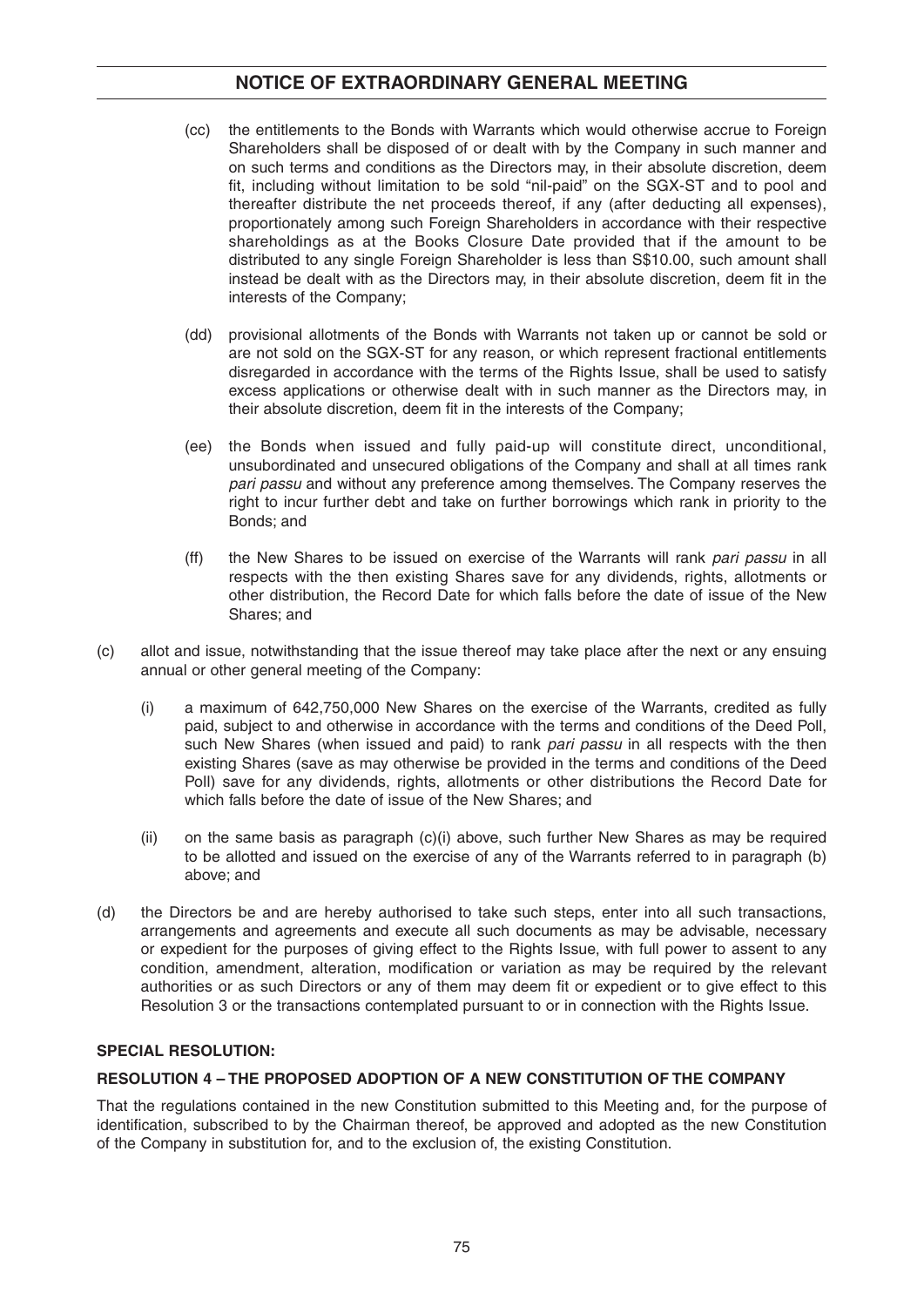### **NOTICE OF EXTRAORDINARY GENERAL MEETING**

**SHAREHOLDERS SHOULD NOTE THAT RESOLUTIONS 1 AND 2 ARE INTER-CONDITIONAL UPON ONE ANOTHER. IN THE EVENT THAT ANY OF RESOLUTIONS 1 OR 2 IS NOT APPROVED BY SHAREHOLDERS, NONE OF THE RESOLUTIONS 1 AND 2 WILL BE PASSED.** 

**SHAREHOLDERS SHOULD NOTE THAT RESOLUTION 3 IS INDEPENDENT OF RESOLUTIONS 1, 2 AND 4, AND VICE VERSA.** 

**SHAREHOLDERS SHOULD NOTE THAT RESOLUTION 4 IS INDEPENDENT OF RESOLUTIONS 1, 2 AND 3, AND VICE VERSA.**

**By Order of the Board**

Shi Jiangang Executive Chairman 24 November 2016

#### **Notes:**

- 1. (a) A member who is not a relevant intermediary (as defined in Section 181 of the Companies Act) is entitled to appoint not more than two proxies to attend, speak and vote on his/her behalf at the Extraordinary General Meeting. Where a member appoints more than one proxy, he/she shall specify the proportion of his/her shares to be represented by each such proxy, failing which the nomination shall be deemed to be alternative.
	- (b) A member who is a relevant intermediary (as defined in Section 181 of the Companies Act) is entitled to appoint more than two proxies to attend, speak and vote at the Extraordinary General Meeting, but each proxy must be appointed to exercise the rights attached to a different share or shares held by such member. Where such member's form of proxy appoints more than two proxies, the number and class of shares in relation to which each proxy has been appointed shall be specified in the form of proxy.
- 2. A proxy need not be a member of the Company.
- 3. The instrument appointing a proxy or proxies must be under the hand of the appointor or of his/her attorney duly authorised in writing. Where the instrument appointing a proxy or proxies is executed by a corporation, it must be executed either under its seal or under the hand of an officer or attorney duly authorised.
- 4. The instrument appointing a proxy must be deposited at the Registered Office of the Company at 9 Joo Koon Circle, **Singapore 629041** not less than forty-eight (48) hours before the time appointed for holding the Extraordinary General Meeting.
- 5. A depositor shall not be regarded as a member of a Company entitled to attend, speak and vote at the Extraordinary General Meeting unless his name appears on the Depository Register 72 hours before the time fixed for the Extraordinary General Meeting.

#### **Personal Data Privacy:**

By submitting an instrument appointing a proxy(ies) and/or representative(s) to attend, speak and vote at the Extraordinary General Meeting and/or any adjournment thereof, a member of the Company (i) consents to the collection, use and disclosure of the member's personal data by the Company (or its agents) for the purpose of the processing and administration by the Company (or its agents) of proxies and representatives appointed for the Extraordinary General Meeting (including any adjournment thereof) and the preparation and compilation of the attendance lists, minutes and other documents relating to the Extraordinary General Meeting (including any adjournment thereof), and in order for the Company (or its agents) to comply with any applicable laws, listing rules, regulations and/or guidelines (collectively, the "**Purposes**"), (ii) warrants that where the member discloses the personal data of the member's proxy(ies) and/or representative(s) to the Company (or its agents), the member has obtained the prior consent of such proxy(ies) and/or representative(s) for the collection, use and disclosure by the Company (or its agents) of the personal data of such proxy(ies) and/or representative(s) for the Purposes, and (iii) agrees that the member will indemnify the Company in respect of any penalties, liabilities, claims, demands, losses and damages as a result of the member's breach of warranty.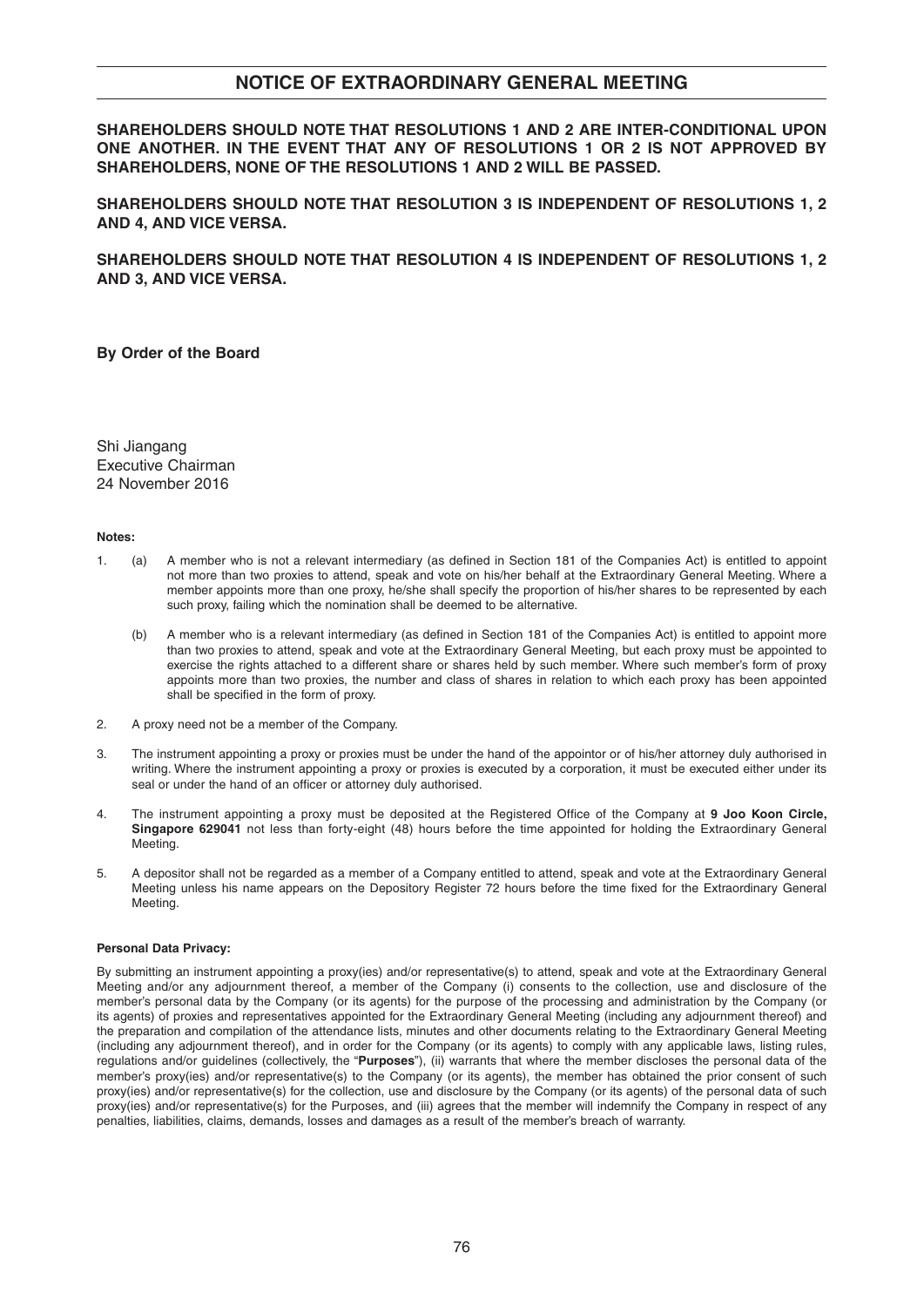| <b>ABUNDANCE INTERNATIONAL</b><br><b>LIMITED</b><br>(Incorporated in the Republic of Singapore) | <b>IMPORTANT</b><br><b>CPF</b> Investors<br>1. For investors who have used their CPF moneys to buy shares in the capital of<br>Abundance International Limited (the "Company"), this Circular is forwarded<br>to them at the request of their CPF Approved Nominees ("Agent Banks") and<br>is sent solely for information only.                                                                                                                                                                          |
|-------------------------------------------------------------------------------------------------|----------------------------------------------------------------------------------------------------------------------------------------------------------------------------------------------------------------------------------------------------------------------------------------------------------------------------------------------------------------------------------------------------------------------------------------------------------------------------------------------------------|
| <b>PROXY FORM</b><br><b>EXTRAORDINARY GENERAL MEETING</b>                                       | This Proxy Form is not valid for use by CPF Investors and shall be ineffective<br>2.<br>for all intents and purposes if used or purported to be used by them.<br>CPF Investors who wish to attend the Extraordinary General Meeting as<br>3.<br>OBSERVERS have to submit their requests through their respective Agent<br>Banks so that their Agent Banks may register, in the required format, with the<br>Company, (Agent Banks: please see note 8 on the required format.)<br><b>Multiple Proxies</b> |
|                                                                                                 | Relevant intermediaries (as defined in Section 181 of the Companies Act,<br>4.<br>Cap. 50) may appoint more than two proxies to attend, speak and vote at the<br>Extraordinary General Meeting.                                                                                                                                                                                                                                                                                                          |
| $I/We$ $-$                                                                                      | (Name), NRIC/Passport Number* ________<br>(Address)                                                                                                                                                                                                                                                                                                                                                                                                                                                      |

being a member/members of **ABUNDANCE INTERNATIONAL LIMITED** (the "**Company**"), hereby appoint:

| <b>Name</b>    | <b>NRIC / Passport Number</b> | <b>Proportion of Shareholdings (%)</b> |      |  |
|----------------|-------------------------------|----------------------------------------|------|--|
|                |                               | No. of shares                          | $\%$ |  |
|                |                               |                                        |      |  |
| <b>Address</b> |                               |                                        |      |  |
|                |                               |                                        |      |  |
|                |                               |                                        |      |  |
|                |                               |                                        |      |  |

and/or (delete as appropriate)

| <b>Name</b>    | <b>NRIC / Passport Number</b> | <b>Proportion of Shareholdings (%)</b> |      |  |
|----------------|-------------------------------|----------------------------------------|------|--|
|                |                               | No. of shares                          | $\%$ |  |
|                |                               |                                        |      |  |
| <b>Address</b> |                               |                                        |      |  |
|                |                               |                                        |      |  |
|                |                               |                                        |      |  |

whom failing, the Chairman of the Extraordinary General Meeting, as my/our proxy/proxies to attend and to vote for me/us on my/our behalf at the Extraordinary General Meeting of the Company to be held at 9 Joo Koon Circle, Singapore 629041 on 21 December 2016 at 10 a.m**.** and at any adjournment thereof. I/We direct my/our proxy/proxies to vote for or against the resolutions to be proposed at the Extraordinary General Meeting as indicated hereunder. If no specific direction as to voting is given, the proxy/proxies will vote or abstain from voting at his/their discretion, as he/they will on any other matter arising at the Extraordinary General Meeting.

|     | <b>ORDINARY RESOLUTIONS</b>                                           | For* | Against* |
|-----|-----------------------------------------------------------------------|------|----------|
|     | To approve the proposed issuance of Consideration Shares              |      |          |
| 2.  | To approve the possible transfer of Controlling Interest              |      |          |
| З.  | To approve the proposed Rights Issue                                  |      |          |
|     | <b>SPECIAL RESOLUTION</b>                                             |      |          |
| -4. | To approve the proposed adoption of a new Constitution of the Company |      |          |

\* If you wish to exercise all your votes "For" or "Against", please indicate your vote "For" or "Against" with "X" within the box provided. Alternatively, please indicate the number of votes as appropriate.

Dated this  $\frac{1}{2016}$  day of  $\frac{2016}{2016}$ 

**Total Number of Shares Held**

Signature(s) of Member(s)/Common Seal **IMPORTANT: PLEASE READ NOTES ON THE REVERSE.**

 $\chi$